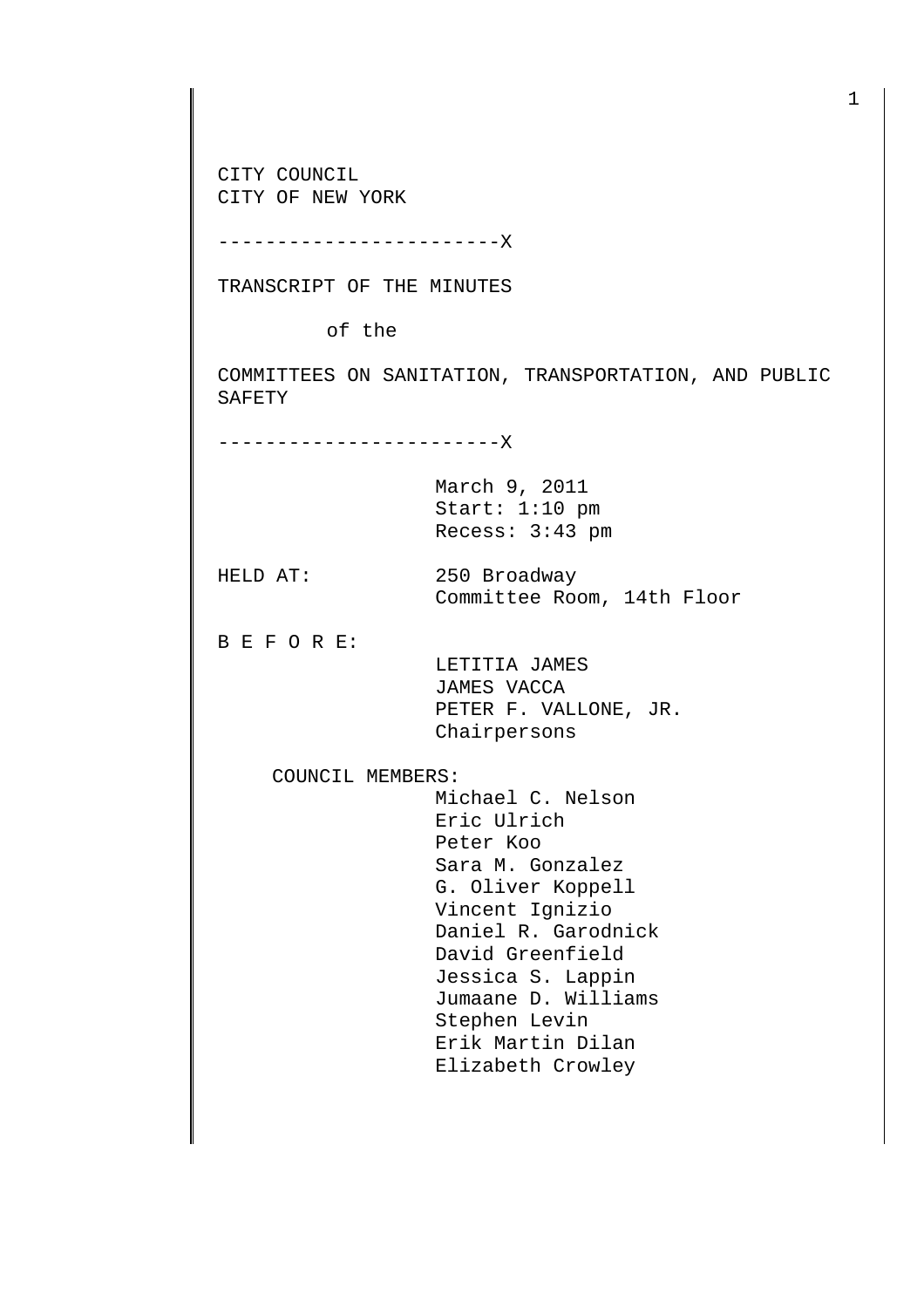## A P P E A R A N C E S

## COUNCIL MEMBERS:

 Ydanis Rodriguez James G. Van Bramer Gale A. Brewer Daniel J. Halloran Deborah Rose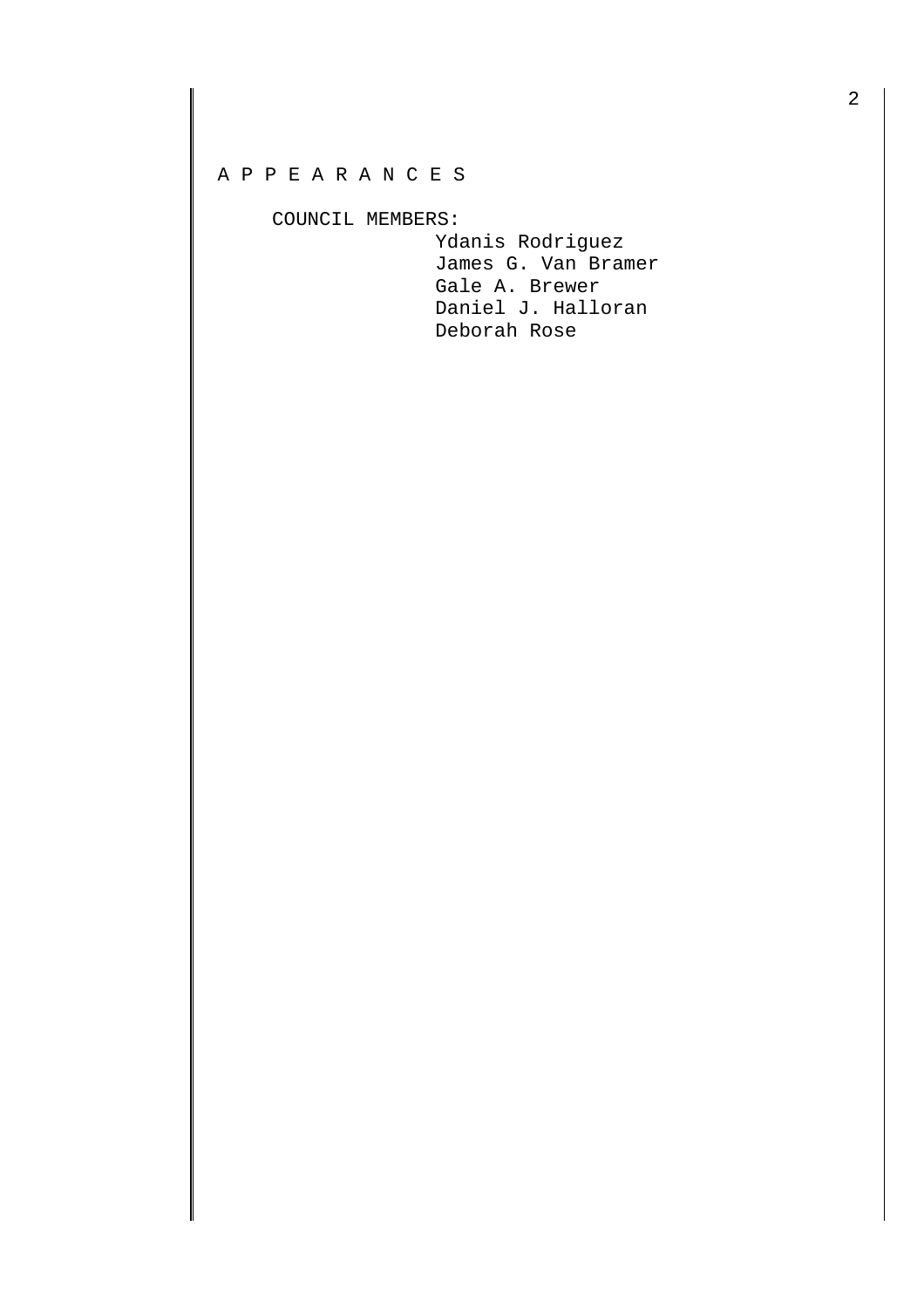## A P P E A R A N C E S (CONTINUED)

Liz Weinstein Director Mayor's Office of Operations

Skip Funk Director Mayor's Office of Citywide Emergency Communications

Rachel Dickinson Office of Emergency Management

Andrea Ciccone Department of Sanitation

David Wallock Department of Transportation

Susan Petito NYPD

Caroline Kietz NYFD

Anthony Crowell Counsel to the Mayor

Malagros Franko

Robert Rappo

Matt Shockins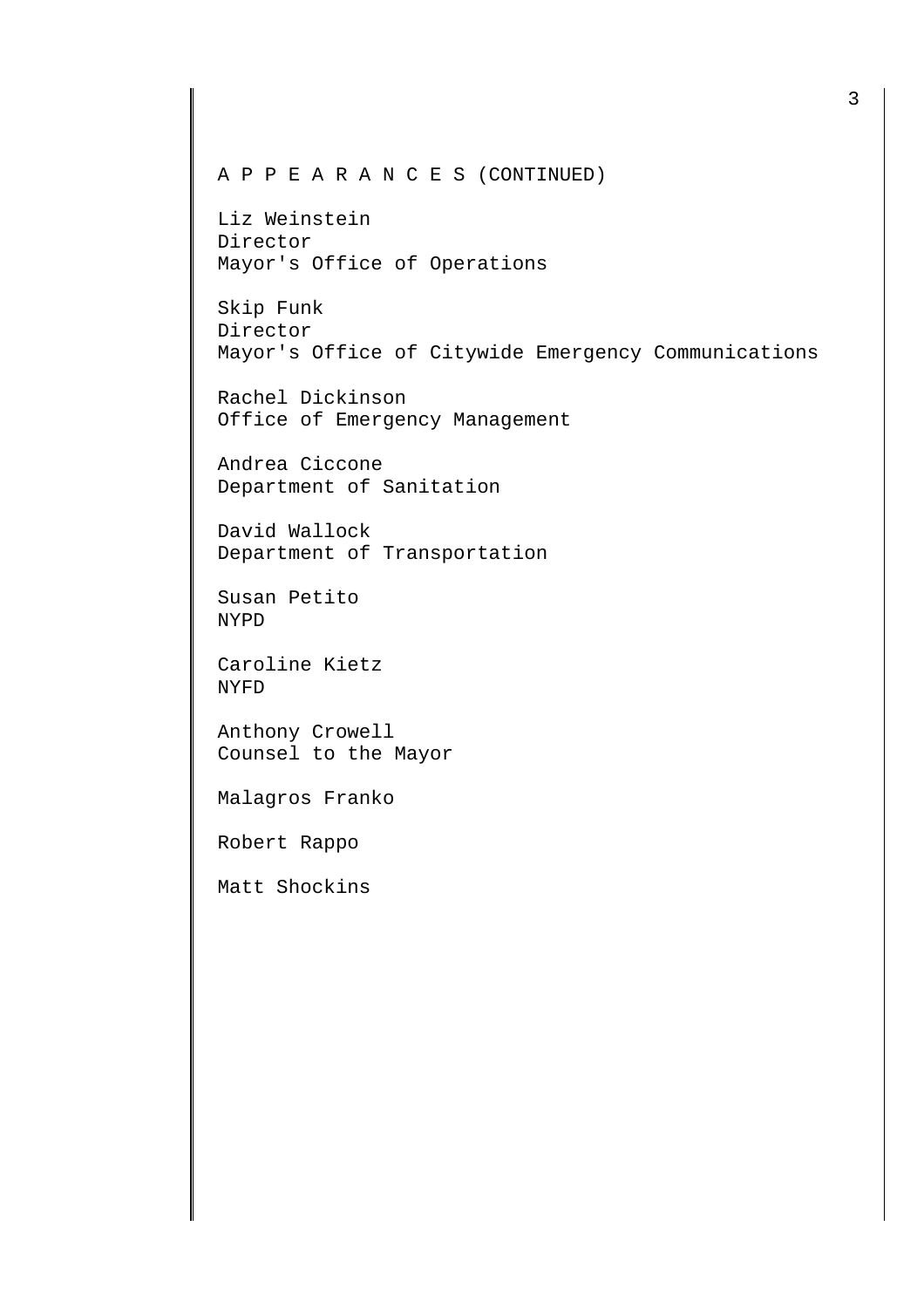| COMMITTEES ON SANITATION, TRANSPORTATION, AND PUBLIC 4<br>SAFETY |
|------------------------------------------------------------------|
| [Off mic]                                                        |
| CHAIRPERSON JAMES: Good afternoon                                |
| and welcome to this joint hearing of the                         |
| Committees on Sanitation, Public Safety, and                     |
| Transportation. We anticipate the arrival of                     |
| Council Member Vacca, who I know I just saw in the               |
| Housing and Buildings Committee hearing upstairs.                |
| My name is Letitia James, I'm chair of the                       |
| Sanitation Committee.                                            |
| Today we will be hearing a package                               |
| of 17 bills aimed at improving the city's                        |
| preparation and response to snow and other                       |
| weather-related emergencies. As most of us                       |
| already know, this process started in response to                |
| the blizzard that hit the city on December 26th                  |
| and 27th. We have all come a long way from the                   |
| difficult days that followed the blizzard of 2010,               |
| I know all of us are anticipating spring.                        |
| We can recall the ambulances stuck                               |
| in snowbanks unable to reach patients, people                    |
| around the city trapped in their homes and                       |
| neighborhoods unable to get to work or to see if                 |
| loved ones were safe from all the nightmare                      |
| scenarios that arose suddenly when the city failed               |
|                                                                  |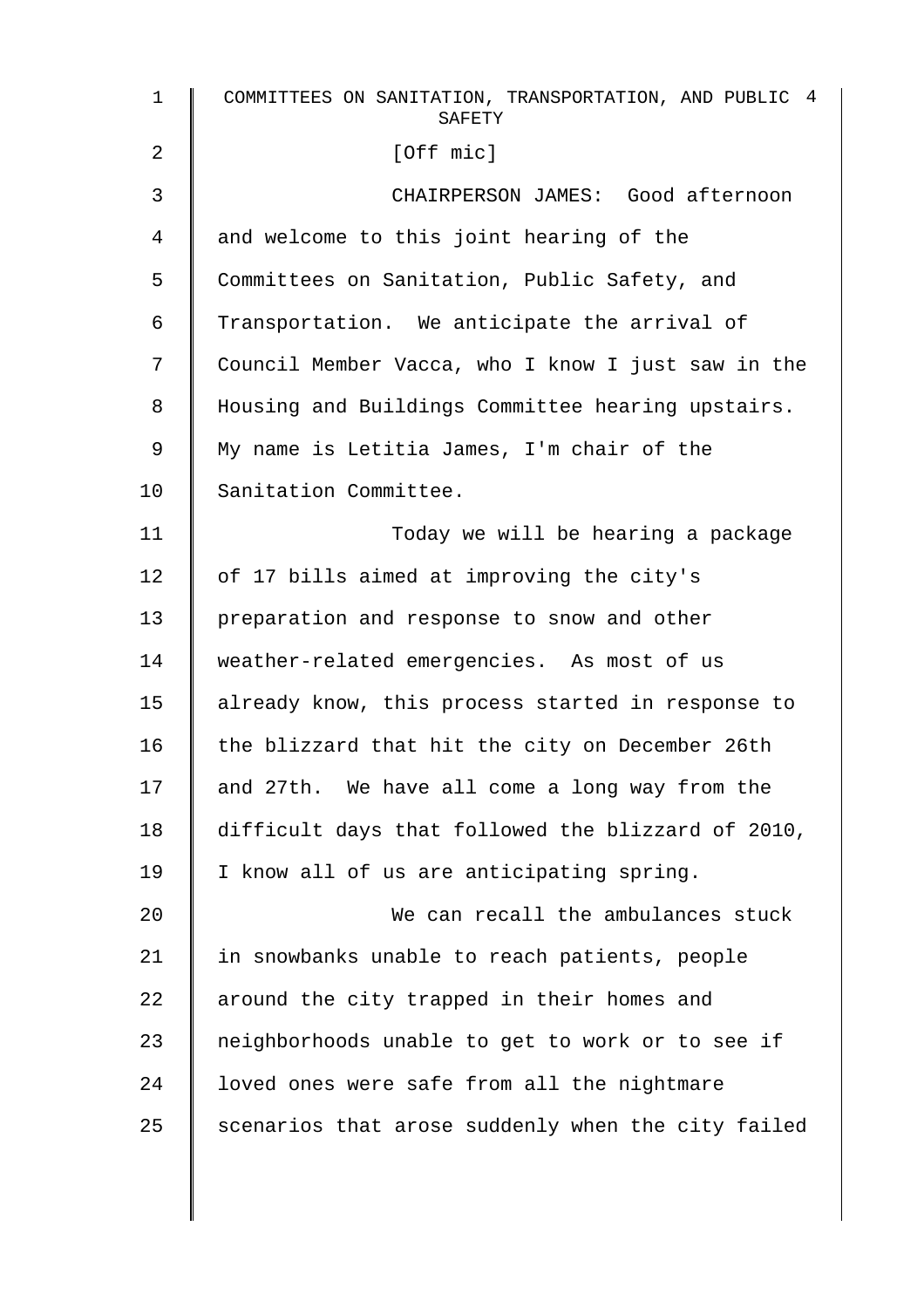| $\mathbf{1}$   | COMMITTEES ON SANITATION, TRANSPORTATION, AND PUBLIC 5<br>SAFETY |
|----------------|------------------------------------------------------------------|
| $\overline{2}$ | to manage what was a significant weather event,                  |
| 3              | leaving us in a state of emergency and paralysis.                |
| 4              | We have come a long way from those unfortunate                   |
| 5              | days, but the memories certainly persist.                        |
| 6              | Over the last 10 weeks, the Council                              |
| 7              | has listened to the administration and to New                    |
| 8              | Yorkers from all around the city share input                     |
| 9              | regarding the storm. In particular, we held eight                |
| 10             | different hearings, six of which were devoted                    |
| 11             | specifically to allowing the public to share their               |
| 12             | stories from the days following the storm and to                 |
| 13             | allow their solutions to what went wrong.                        |
| 14             | Over roughly 30 hours of testimony                               |
| 15             | from more than 100 different witnesses, including                |
| 16             | representatives of community boards, civic groups,               |
| 17             | unions, elected officials, and regular citizens.                 |
| 18             | We put together a detailed picture of what                       |
| 19             | happened to our city during and after the                        |
| 20             | Christmas blizzard. The stories we heard told of                 |
| 21             | hardship, frustration, and even tragedy that                     |
| 22             | befell New Yorkers during and after the storm and                |
| 23             | gave us insight into what should be done                         |
| 24             | differently in the future to ensure that these                   |
| 25             | things don't happen again.                                       |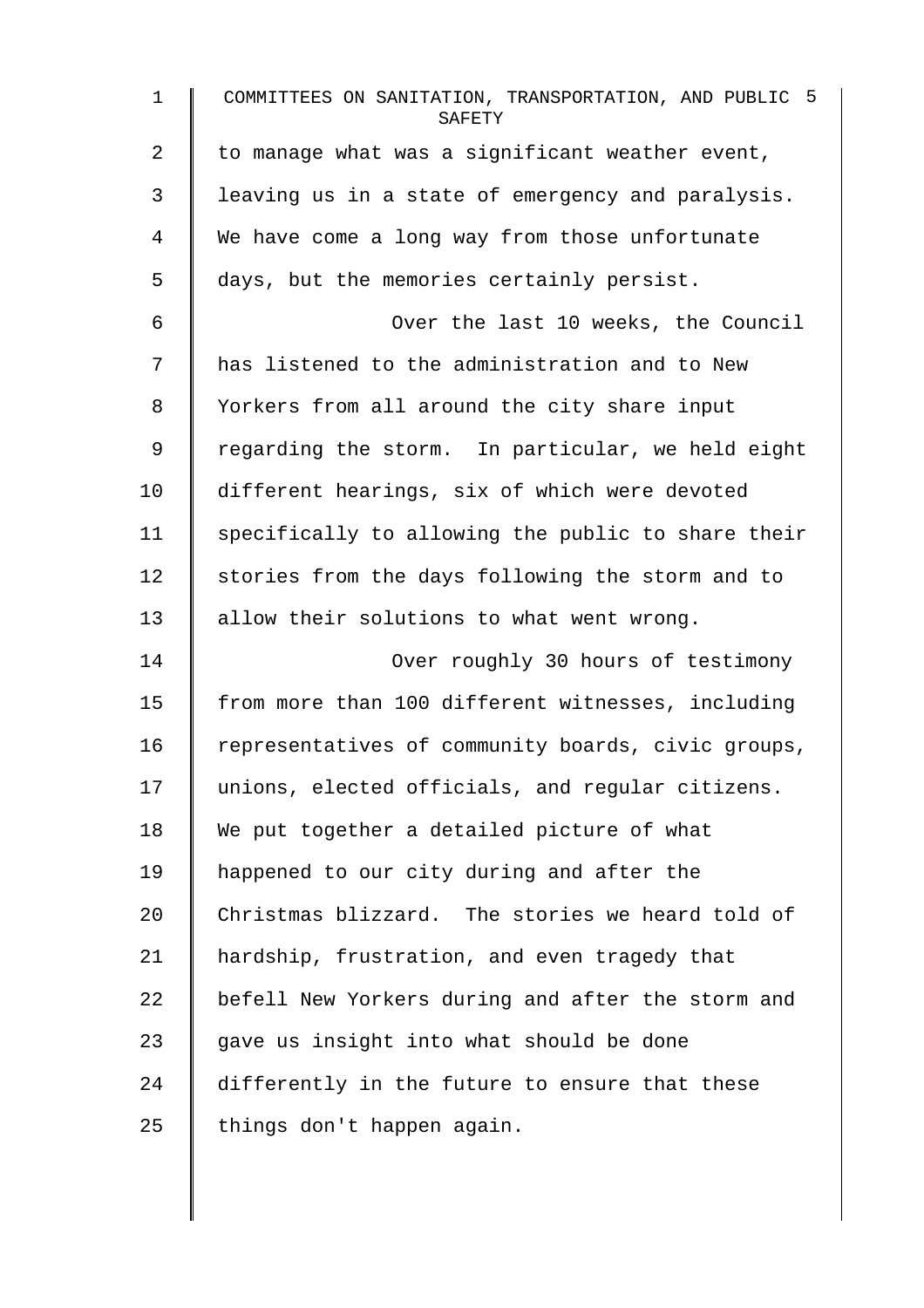| $\mathbf 1$    | COMMITTEES ON SANITATION, TRANSPORTATION, AND PUBLIC 6<br>SAFETY |
|----------------|------------------------------------------------------------------|
| $\overline{2}$ | Today we are here to put forward                                 |
| 3              | several legislative ideas that grew out of that                  |
| 4              | process. Taken as a whole, the aim of these bills                |
| 5              | is to establish a process for creating plans to                  |
| 6              | protect public safety that are transparent and                   |
| 7              | reviewable. They will provide the public with the                |
| 8              | information it needs to understand what emergency                |
| 9              | plans are in place, as well as what happens when                 |
| 10             | emergencies arise. They will require this in                     |
| 11             | subsequent administration to review and update                   |
| 12             | their plans on a regular basis in the light of                   |
| 13             | public scrutiny in order to respond to changing                  |
| 14             | circumstances and to problems that arise. These                  |
| 15             | bills make sure that those responsible for                       |
| 16             | planning for weather events and for weather-                     |
| 17             | related emergencies are accountable for their                    |
| 18             | actions and they keep the public firmly in the                   |
| 19             | public policy arena.                                             |
| 20             | I emphasize that this hearing is a                               |
| 21             | first step in the process of improving our                       |
| 22             | planning in response to weather-related                          |
| 23             | emergencies in the future. We understand that                    |
| 24             | with input of the public and the administration,                 |
| 25             | we will need to refine and improve upon these                    |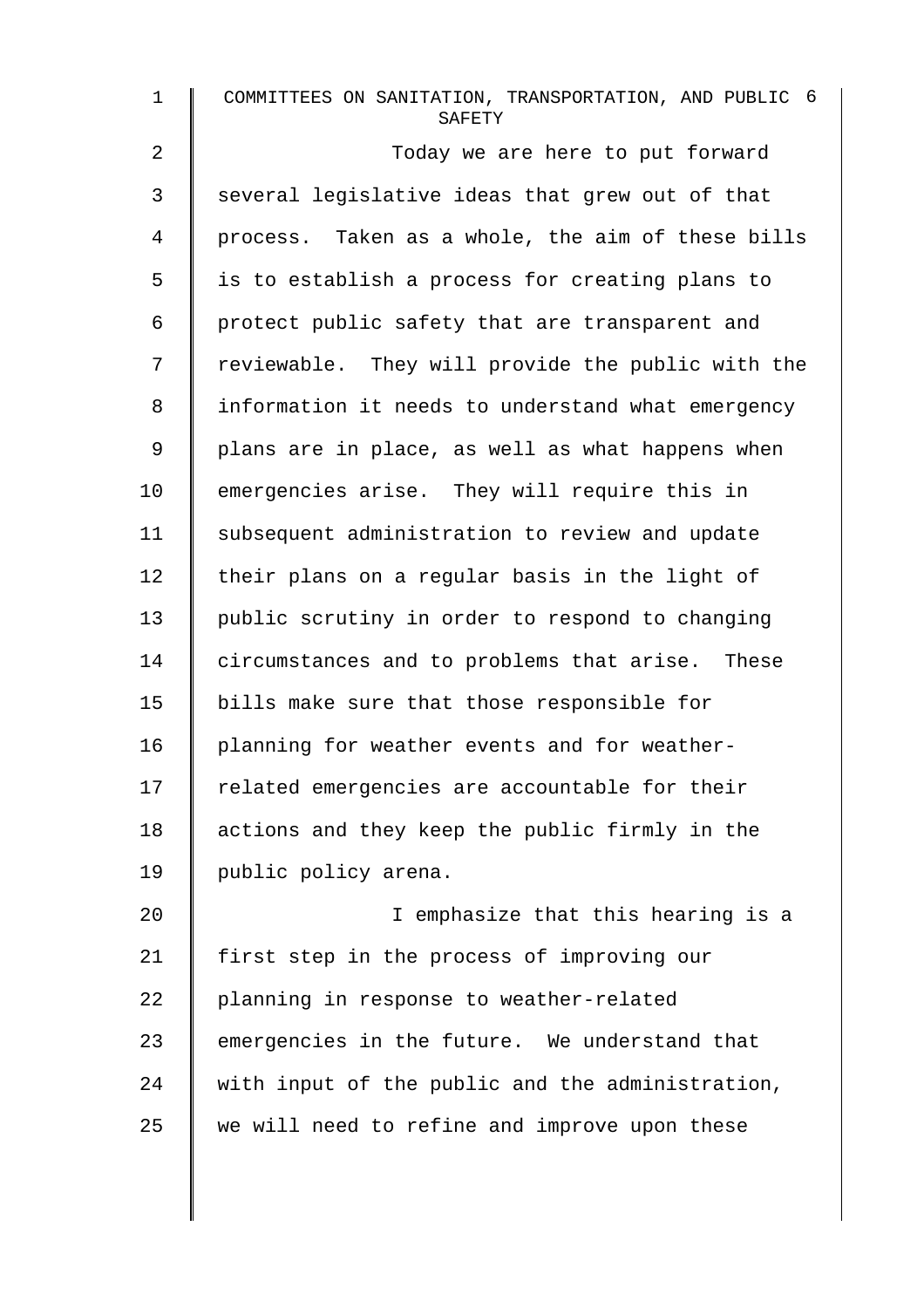1 COMMITTEES ON SANITATION, TRANSPORTATION, AND PUBLIC 7 **SAFETY** 2 | proposals to arrive at the best set of bills for 3 New Yorkers. 4 But let me be clear, we believe  $5 \parallel$  that legislation is necessary to ensure that, 6 whatever the results are of this process, the 7 | improvements we agree to are permanent and the 8 | planning processes we create are more open and 9 | transparent. We are hopeful that we can count on 10  $\parallel$  the administration to be a partner in that 11 process. 12 | With that in mind, I hope that the 13 Tepresentatives from the administration are here 14 | to work with us and to keep this process moving 15  $\parallel$  forward and to ensure that the changes we put 16 | together are meaningful, permanent, and responsive  $17$   $\parallel$  to the input we receive from our extensive hearing 18 | process. 19 | Refore we hear from my co-chair 20 Council Member Vallone, let me introduce to my far 21 | right, Council Member Nelson, Council Member Chin-22  $\parallel$  -no? No, I'm sorry, Council Member Vallone, 23 | obviously, to my far left, Council Member Ulrich, 24 Council Member Koo, and Council Member Gonzalez. 25 | And now we will hear from my co-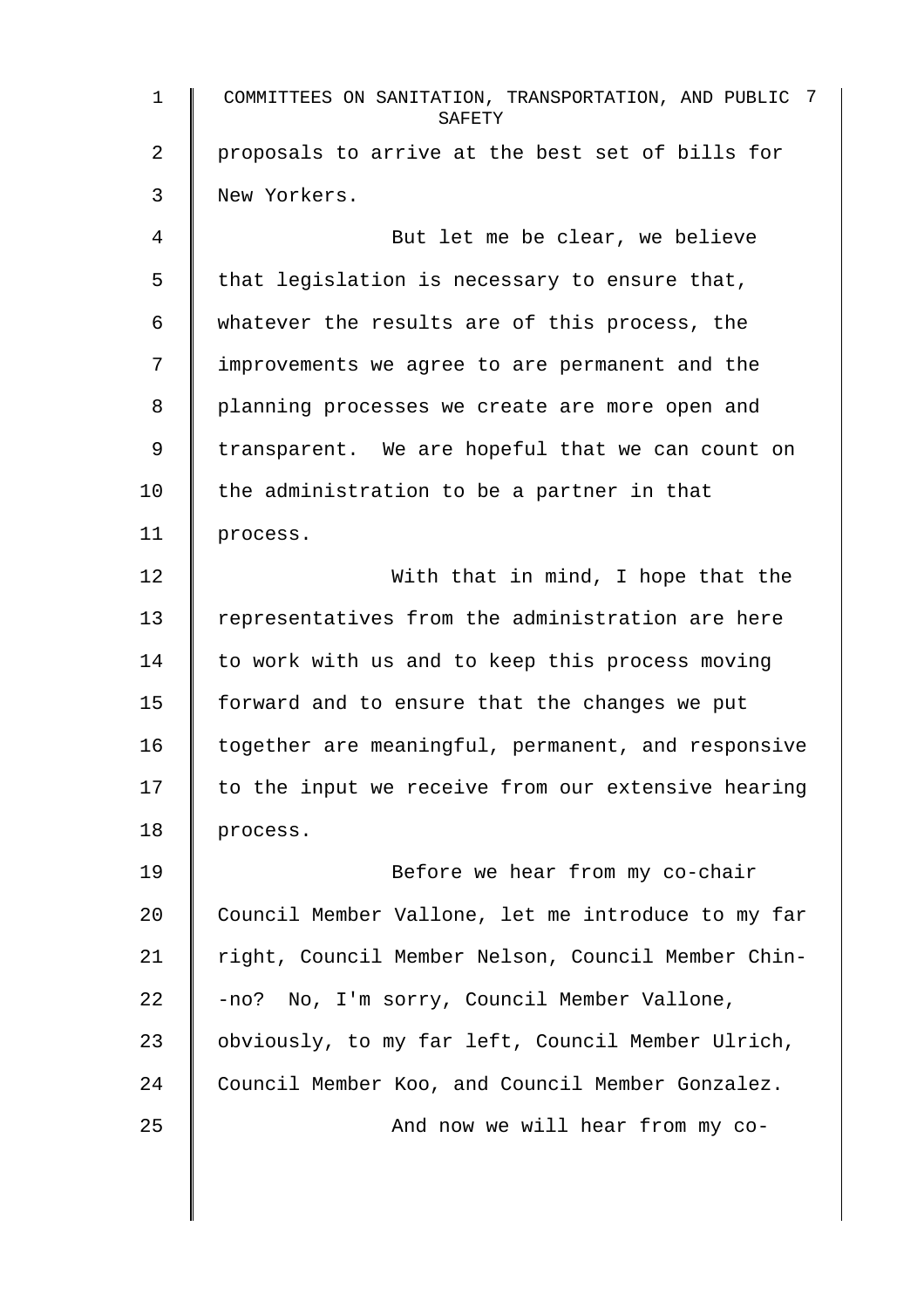| 1  | COMMITTEES ON SANITATION, TRANSPORTATION, AND PUBLIC 8<br>SAFETY |
|----|------------------------------------------------------------------|
| 2  | chair--and Council Member Koppell has just joined                |
| 3  | us and Council Member Ignizio as well--now we will               |
| 4  | hear from Council Member Vallone.                                |
| 5  | CHAIRPERSON VALLONE: Thank you,                                  |
| 6  | Chair James, I'll be brief.                                      |
| 7  | Welcome everyone to today's hearing                              |
| 8  | of three committees: The Public Safety,                          |
| 9  | Sanitation, and Transportation. Between these                    |
| 10 | three committees, we've held many, many hearings                 |
| 11 | that arose out of the December blizzard. We've                   |
| 12 | learned a lot from those hearings and those things               |
| 13 | spurred many council members to put forth bills to               |
| 14 | address problems and hopefully ensure they never                 |
| 15 | happen again.                                                    |
| 16 | Two examples, I put in a bill                                    |
| 17 | which--well we learned that during the blizzard,                 |
| 18 | many individuals could not reach 911 or that 911                 |
| 19 | help was slow to arrive. So my bill would mandate                |
| 20 | that a complete review be done of the 911 system,                |
| 21 | both technical and operational, and report those                 |
| 22 | findings to the City Council so we can work                      |
| 23 | together with the administration to ensure that                  |
| 24 | never happens again.                                             |
| 25 | Also, during our Emigrant Savings                                |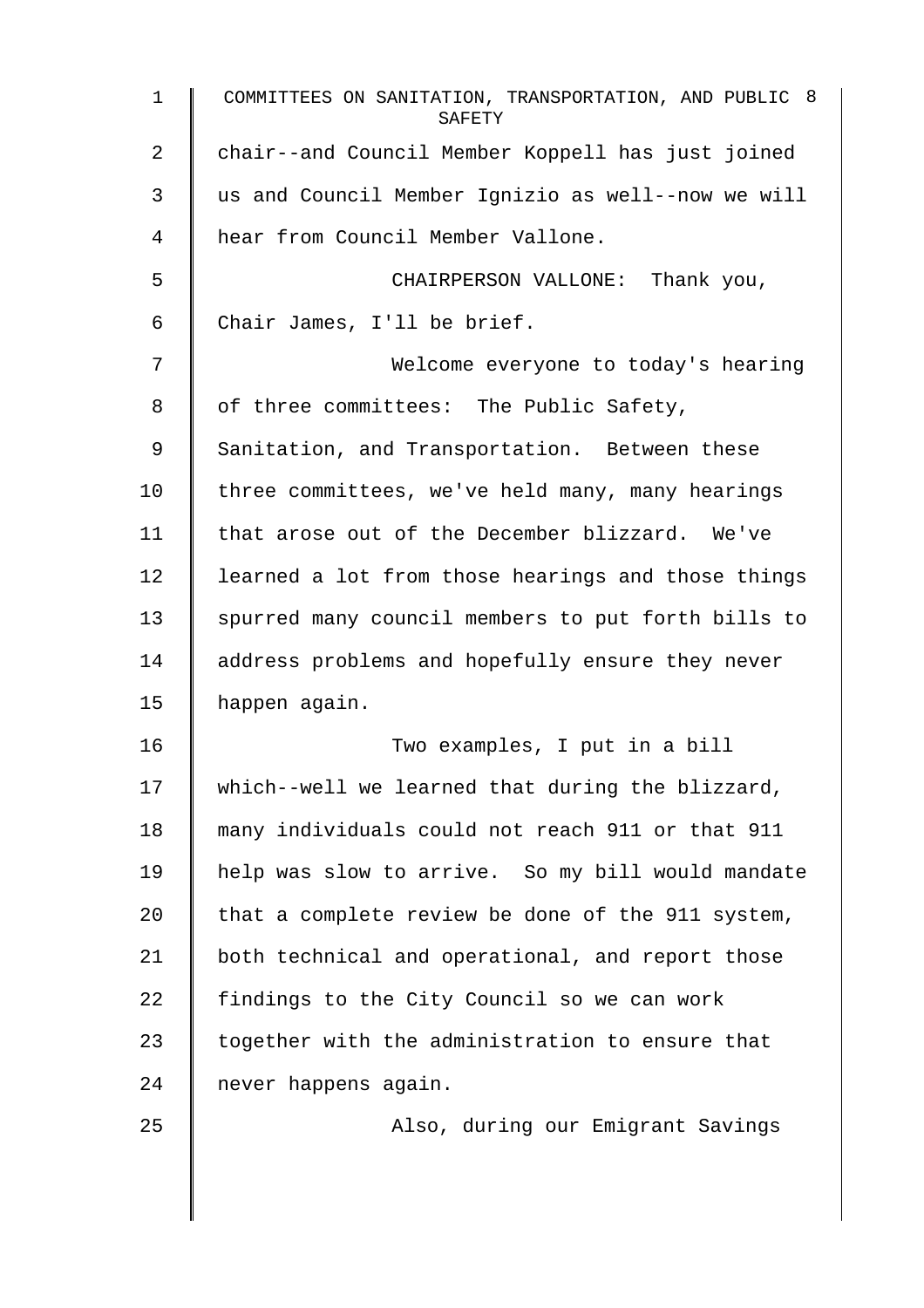| $\mathbf{1}$ | COMMITTEES ON SANITATION, TRANSPORTATION, AND PUBLIC 9<br>SAFETY |
|--------------|------------------------------------------------------------------|
| 2            | Bank hearing, the commissioner of Office of                      |
| 3            | Emergency Management testified, as we all know,                  |
| 4            | and he testified that the Emergency Operation                    |
| 5            | Center, the EOC, was not open until after the snow               |
| 6            | started to fall. That was the first and perhaps                  |
| 7            | biggest mistake upon which every other mistake                   |
| 8            | built as mistakes accumulated like the snowfall                  |
| 9            | did. We learned that when too much discretion is                 |
| 10           | involved, that discretion can be used unwisely.                  |
| 11           | So my bill would mandate that objective standards                |
| 12           | be put forth as to when the Emergency Operations                 |
| 13           | Center will be open and that that information be                 |
| 14           | reported to us as to when it was opened and who                  |
| 15           | was present at that center.                                      |
| 16           | So those are just some examples of                               |
| 17           | the many bills we'll be discussing today, and many               |
| 18           | of them are put forth by different council                       |
| 19           | members, many who are here, and have worked very                 |
| 20           | hard on this, so we appreciate that. And I want                  |
| 21           | to thank everyone else for coming here today and                 |
| 22           | turn it back over to Chair James.                                |
| 23           | [Off mic]                                                        |
| 24           | CHAIRPERSON JAMES: And I apologize                               |
| 25           | to my colleague and good friend from Staten                      |
|              |                                                                  |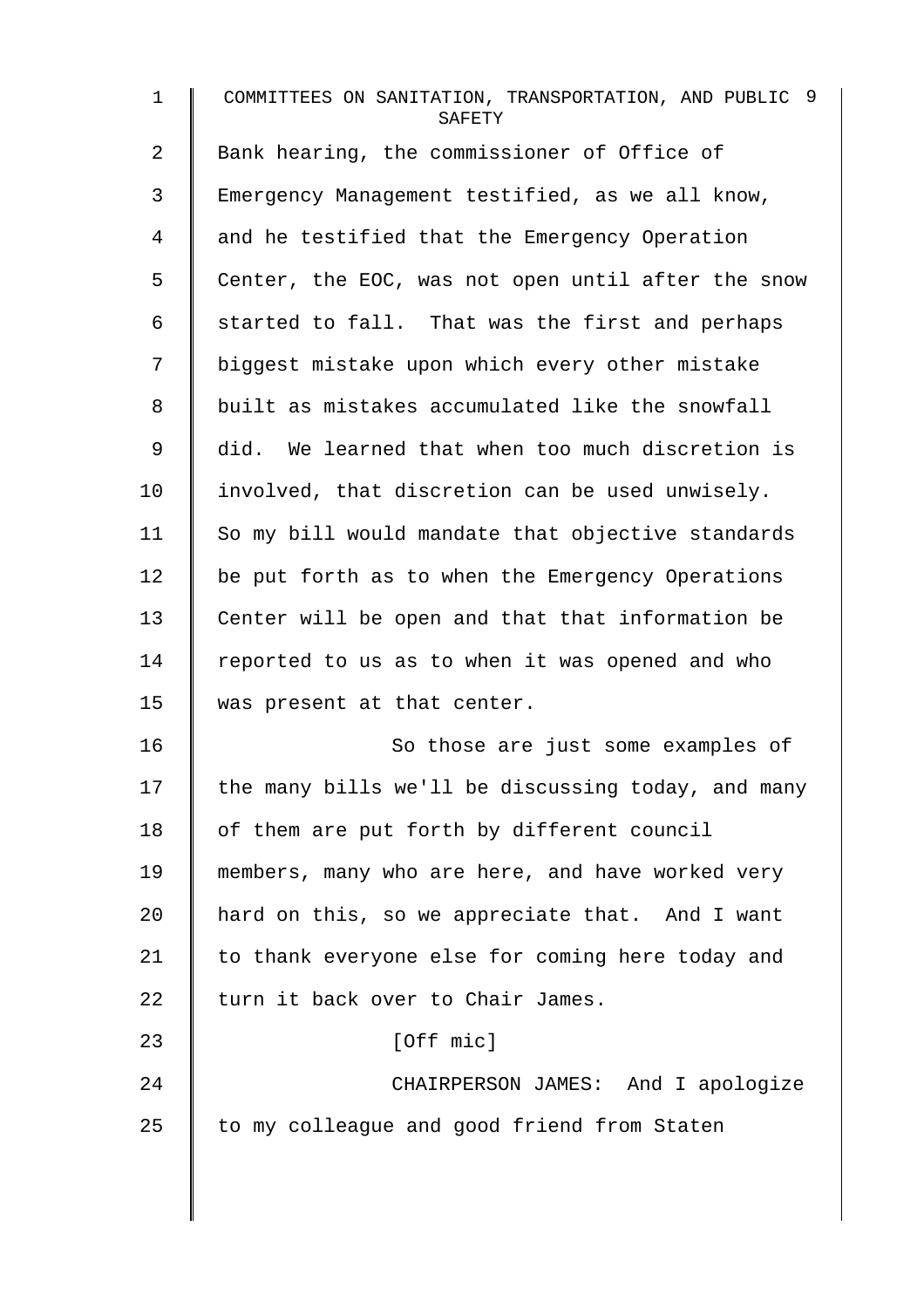1 COMMITTEES ON SANITATION, TRANSPORTATION, AND PUBLIC 10 **SAFETY** 2 | Island, Vincent Ignizio, I called him Council 3 Member Ulrich, who is also a very nice and good 4 looking man-- 5 MALE VOICE: And a lot younger. 6 CHAIRPERSON JAMES: --and a lot 7 | younger as well. 8 || So now we're going to hear from Ms. 9 Liz Weinstein, the Director of the Mayor's Office  $10$  | of Operations, who is joined by Anthony Crowell. 11 | LIZ WEINSTEIN: He's on his way. 12 | CHAIRPERSON JAMES: Okav. 13 | [Off mic] 14 | LIZ WEINSTEIN: Good afternoon, I'm 15 | Liz Weinstein, Director of the Mayor's Office of 16 | Operations. I will be joined by Anthony Crowell, 17 | counsel to the Mayor, and two steps away, Skip 18 Funk, Director of the Mayor's Office of Citywide 19 Emergency Communications, and representatives of 20  $\parallel$  the Office of Emergency Management, and the 21 Sanitation, transportation, fire, and police 22 departments. 23 | I would like to begin by thanking  $24$   $\parallel$  the members of the Committee on Sanitation and 25 Solid Waste Management and Public Safety and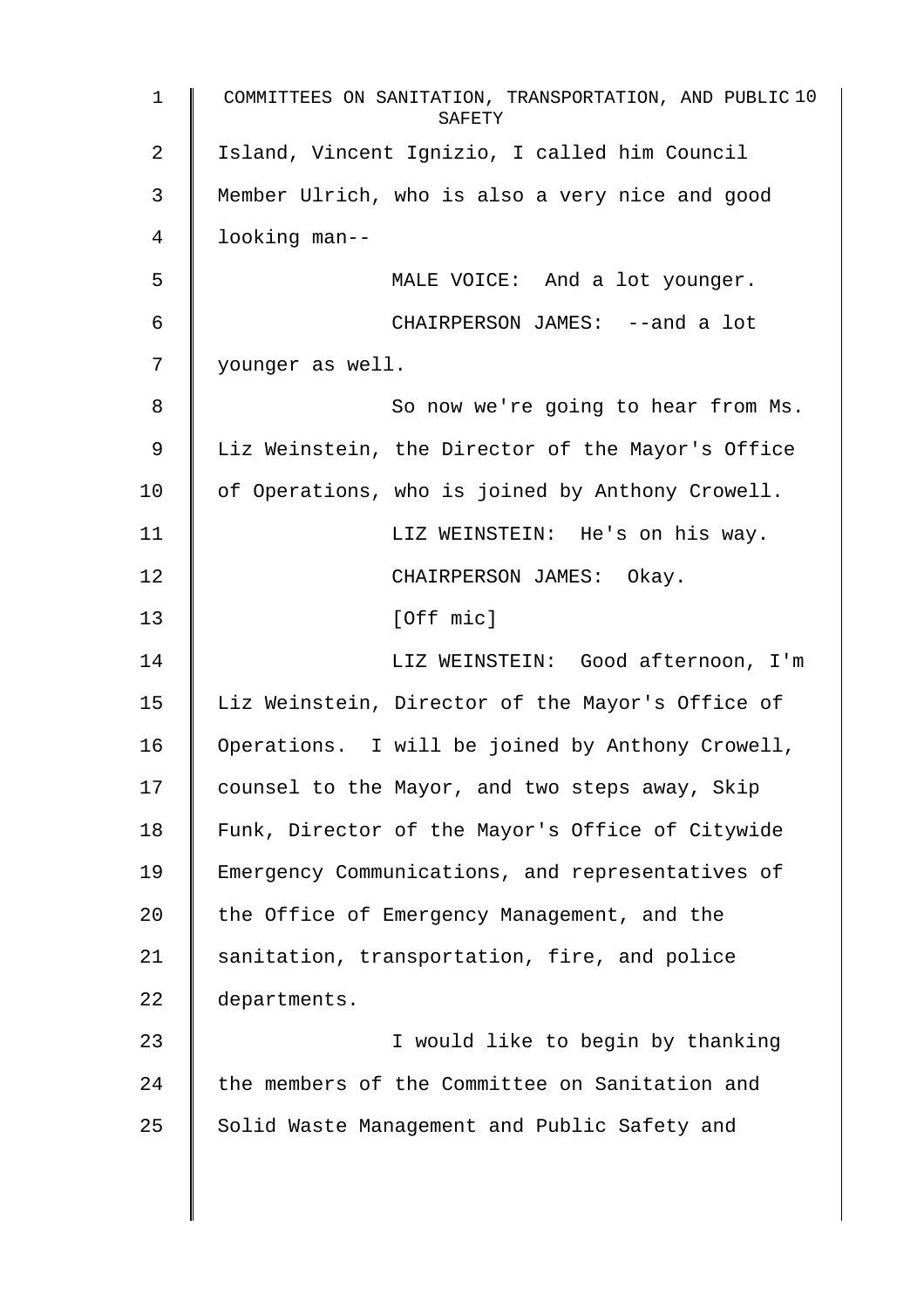| $\mathbf{1}$ | COMMITTEES ON SANITATION, TRANSPORTATION, AND PUBLIC 11<br>SAFETY |
|--------------|-------------------------------------------------------------------|
| 2            | Transportation. In particular, I'd like to thank                  |
| 3            | Chair James and Vallone and Chair Vacca for their                 |
| 4            | time today and for the opportunity to comment on                  |
| 5            | the proposed legislation.                                         |
| 6            | As you know, on the day after                                     |
| 7            | Christmas the city was struck by one of the worst                 |
| 8            | blizzards in its history, dropping 20 to 30 inches                |
| 9            | of snow across the city, with sustained snowfall                  |
| 10           | rates of two inches per hour, severely disrupting                 |
| 11           | transit and life throughout the five boroughs. As                 |
| 12           | the Mayor said, the city's cleanup and recovery                   |
| 13           | efforts did not meet the high standard that New                   |
| 14           | Yorkers have come to expect.                                      |
| 15           | Mayor Bloomberg asked me to review                                |
| 16           | the city's operations during the storm and find                   |
| 17           | ways to improve interagency coordination and the                  |
| 18           | response to future severe storms. On January                      |
| 19           | 10th, Deputy Mayor Goldsmith, along with                          |
| 20           | Commissioners Dougherty, Bruno, and Cassano,                      |
| 21           | testified before this body to offer the findings                  |
| 22           | of our review and the set of improvement steps the                |
| 23           | city plans to take.                                               |
| 24           | I'll use my time to address some of                               |
| 25           | the 15 points brought up by the--some of the                      |
|              |                                                                   |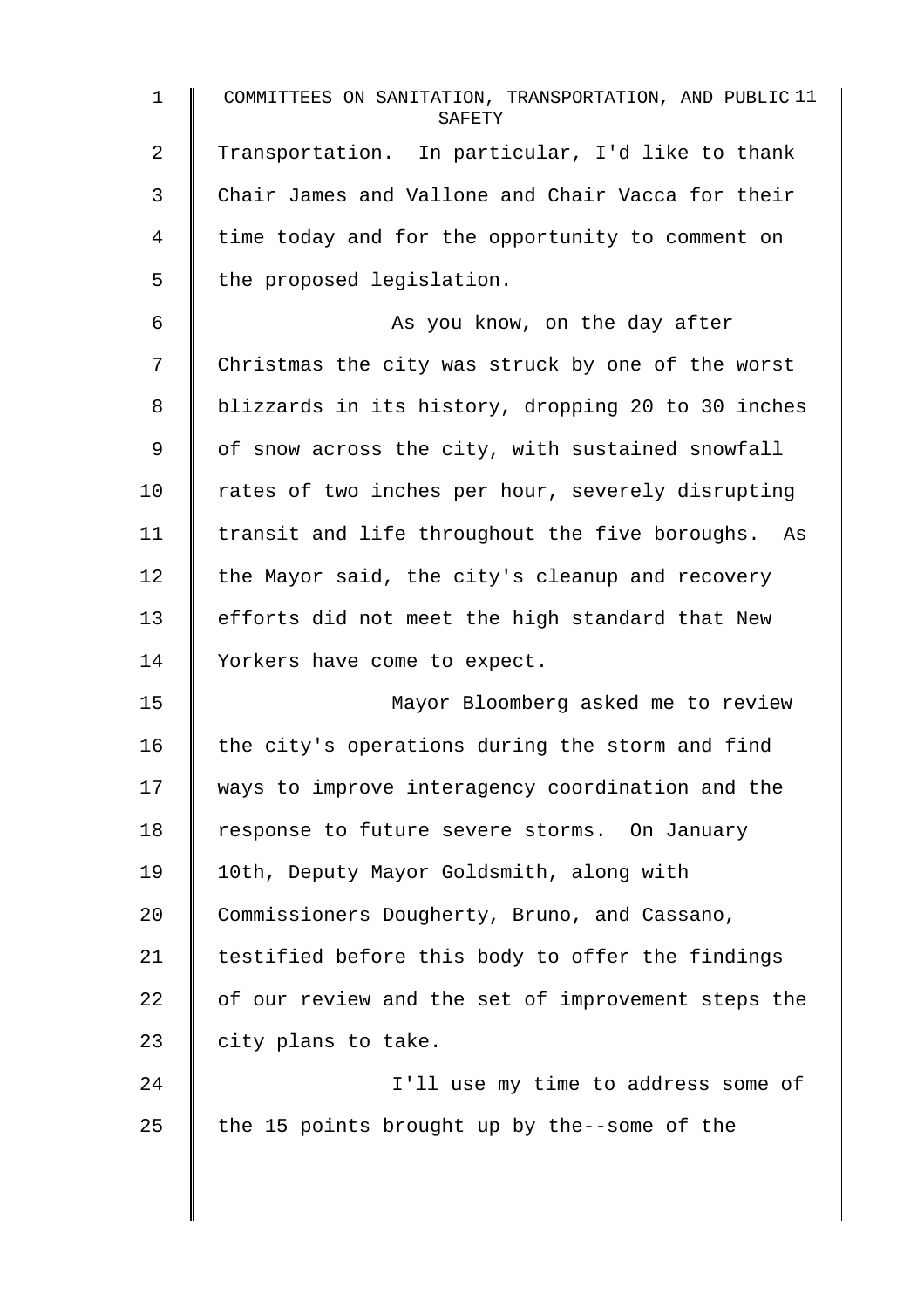| $\mathbf{1}$ | COMMITTEES ON SANITATION, TRANSPORTATION, AND PUBLIC 12<br>SAFETY |
|--------------|-------------------------------------------------------------------|
| 2            | points brought up by the council's proposed                       |
| 3            | legislation and briefly review the 15-point plan                  |
| 4            | presented at the January 10th hearing. I will                     |
| 5            | also update the committees on the city's progress                 |
| 6            | in implementing that plan.                                        |
| 7            | Starting with the 15-point plan.                                  |
| 8            | Our first recommendation was to amend the process                 |
| 9            | by which a snow declaration is declared. In order                 |
| 10           | to ensure deliberate decision making by critical                  |
| 11           | administration officials charged with responding                  |
| 12           | to winter weather emergencies. On January 11th,                   |
| 13           | the Mayor issued Executive Order 144, which                       |
| 14           | establishes a citywide protocol for responding to                 |
| 15           | winter weather emergencies.                                       |
| 16           | EO 144 requires OEM to convene the                                |
| 17           | commissioners of Transportation, Sanitation, Fire,                |
| 18           | and Police upon the forecast of extreme winter                    |
| 19           | weather. These commissioners are required to                      |
| 20           | evaluate policy options, including actions that                   |
| 21           | may be taken by individual commissioners or the                   |
| 22           | Mayor and to take action or advise accordingly.                   |
| 23           | Our second recommendation was to                                  |
| 24           | develop a broader range of options that could be                  |
| 25           | part of an emergency declaration and make them                    |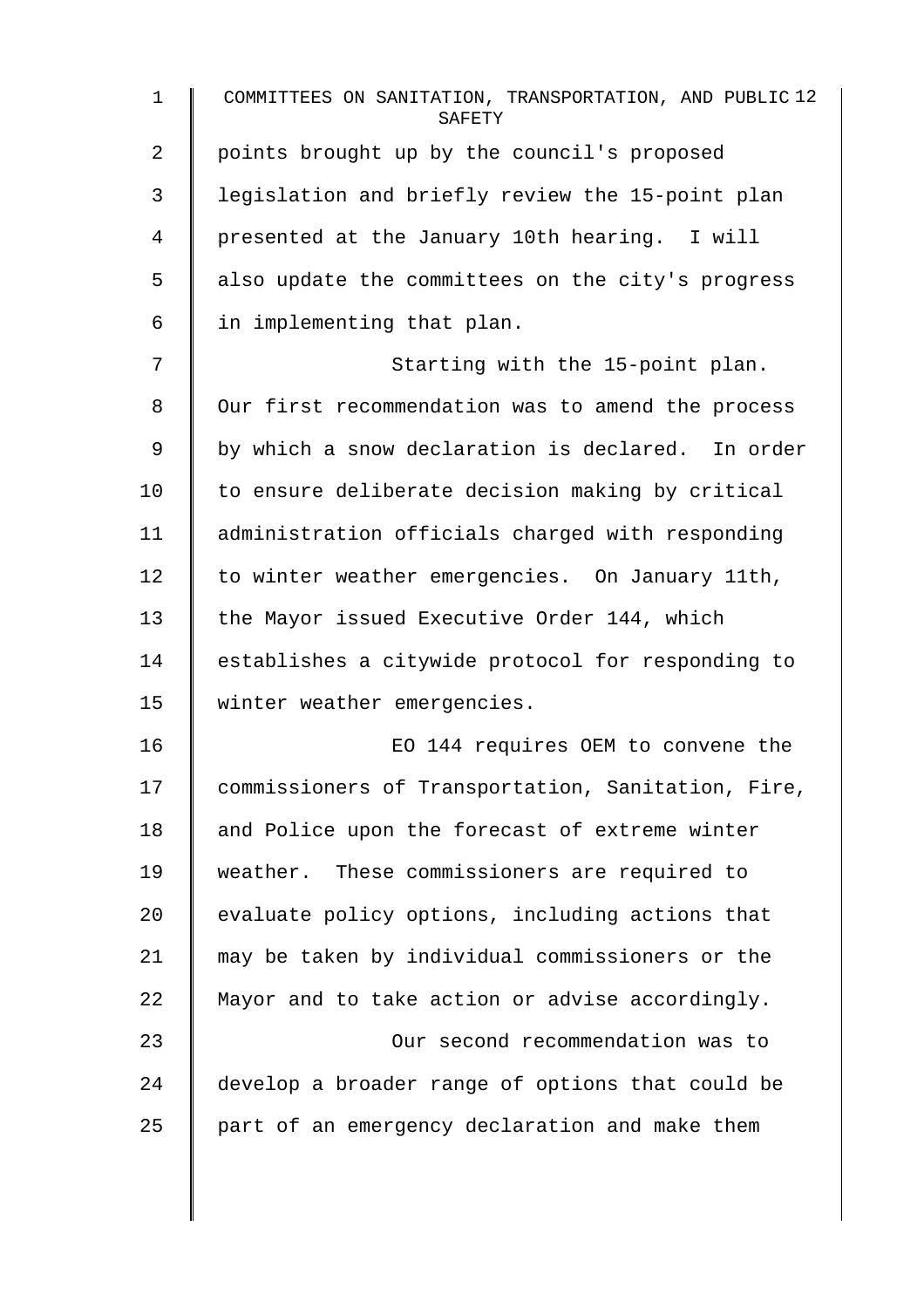| $\mathbf{1}$   | COMMITTEES ON SANITATION, TRANSPORTATION, AND PUBLIC 13<br>SAFETY |
|----------------|-------------------------------------------------------------------|
| $\overline{2}$ | clear and understandable to New Yorkers. Given                    |
| 3              | that weather emergencies are dynamic events that                  |
| 4              | require flexible responses, pursuant to EO 144,                   |
| 5              | OEM has developed a protocol by which the                         |
| 6              | commissioners of OEM, Transportation, Sanitation,                 |
| 7              | Fire, and Police will consider and evaluate all                   |
| 8              | winter weather actions to be taken. These range                   |
| 9              | from agency level decisions, such as suspension of                |
| 10             | alternate side and parking meter regulations, to                  |
| 11             | mayoral decisions, such as whether to issue a                     |
| 12             | mayoral order to declare some form of emergency,                  |
| 13             | the contours of which should be determined based                  |
| 14             | on the attributes of the particular storm.                        |
| 15             | Our third recommendation was to                                   |
| 16             | equip every Department of Sanitation truck with a                 |
| 17             | GPS device enabled with two-way communication.                    |
| 18             | Immediately after the storm, the city began                       |
| 19             | fitting DSNY trucks with this technology, which                   |
| 20             | was successfully piloted on 50 sanitation trucks,                 |
| 21             | starting with the January 7th snowstorm. Verizon                  |
| 22             | Communications is responsible for the eventual                    |
| 23             | installation of 2,500 units on all collection                     |
| 24             | trucks and salt spreaders. As of today, about                     |
| 25             | one-third of the 59 sanitation districts have GPS-                |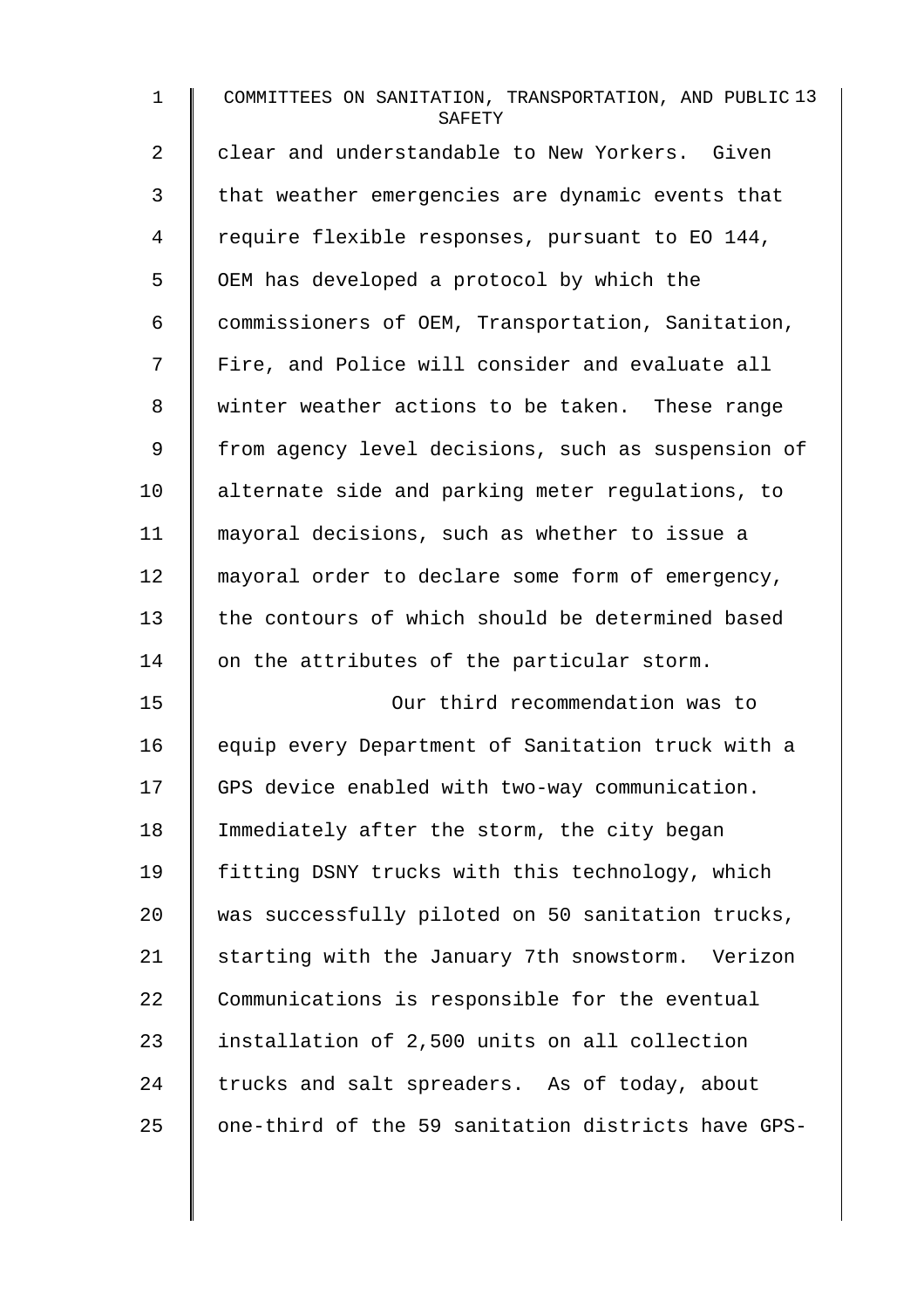| $\mathbf 1$ | COMMITTEES ON SANITATION, TRANSPORTATION, AND PUBLIC 14<br>SAFETY |
|-------------|-------------------------------------------------------------------|
| 2           | enabled equipment, including over 800 vehicles and                |
| 3           | workers have been trained on their use. Full                      |
| 4           | deployment is expected to be complete within 10 to                |
| 5           | 12 weeks.                                                         |
| 6           | Additionally, laptop computers will                               |
| 7           | be deployed with supervisors in the field to                      |
| 8           | monitor conditions and enable real-time strategic                 |
| 9           | coordination of resources. DSNY is also working                   |
| 10          | with Verizon to implement programs that could                     |
| 11          | digitally monitor plow routes and give sanitation                 |
| 12          | workers the ability to alert their supervisors                    |
| 13          | about street conditions, including obstructed                     |
| 14          | roadways, stuck equipment, accidents, and                         |
| 15          | injuries. DSNY continues to investigate advances                  |
| 16          | in locator technology.                                            |
| 17          | Recommendation four was to improve                                |
| 18          | accountability protocols in the development of                    |
| 19          | plowing definitions by Sanitation. DSNY is                        |
| 20          | currently experimenting with a new system for                     |
| 21          | reporting plowing progress by measuring the real-                 |
| 22          | time percentage of completed streets during the                   |
| 23          | snowfall and not just after the snowfall has                      |
| 24          | ceased, as has been done in the past. This new                    |
| 25          | reporting tool is designed to be used when there                  |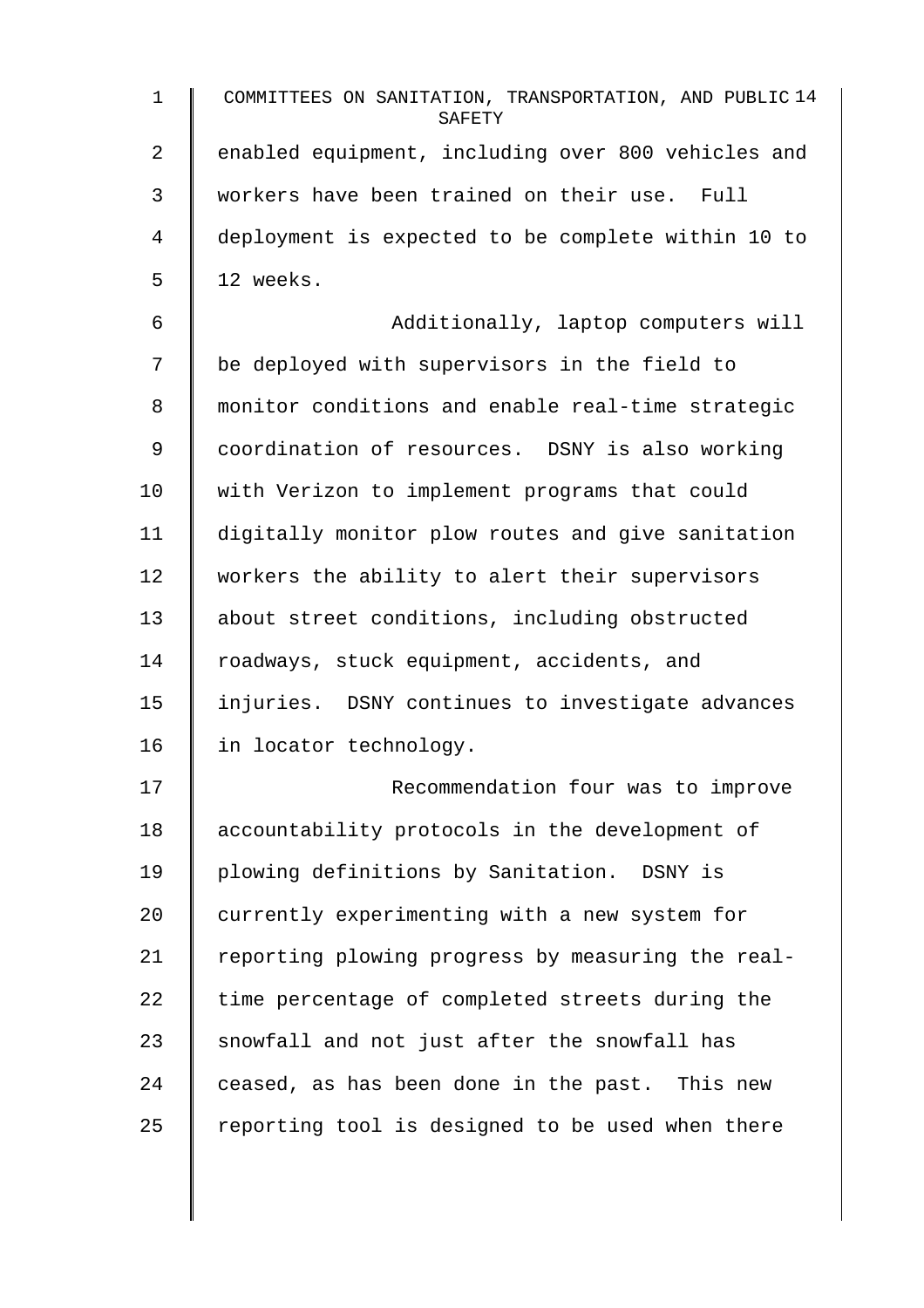| $\mathbf 1$ | COMMITTEES ON SANITATION, TRANSPORTATION, AND PUBLIC 15<br>SAFETY |
|-------------|-------------------------------------------------------------------|
| 2           | is continuous snowfall occurring over two                         |
| 3           | consecutive work shifts, as during the January                    |
| 4           | 27th snow event, when nearly 20 inches of snowfall                |
| 5           | fell.                                                             |
| 6           | This tool provides uniformed field                                |
| 7           | managers entering a new work shift with the                       |
| 8           | plowing progress achieved by sanitation plow                      |
| 9           | operators on the previous work shift by                           |
| 10          | identifying routes that have been plowed at least                 |
| 11          | once but which are not yet cleared due to snow                    |
| 12          | that continues to fall. This system, along with                   |
| 13          | the alerts being created in tandem with Verizon,                  |
| 14          | will provide the department with a greater ability                |
| 15          | to react to unforeseen circumstances in real-time.                |
| 16          | Recommendation five was to                                        |
| 17          | implement live monitors through the Street                        |
| 18          | Conditions Observation Unit, or SCOUT, Team to                    |
| 19          | stream video of trouble spots back to City Hall                   |
| 20          | and the city's EOC at OEM. The Street Condition                   |
| 21          | Observation Unit, or SCOUT, is deployed daily to                  |
| 22          | report quality-of-life conditions on city streets                 |
| 23          | and sidewalks to 311. Beginning with the January                  |
| 24          | 7th snowstorm, SCOUT was successfully deployed to                 |
| 25          | monitor potential trouble spots as outlined in                    |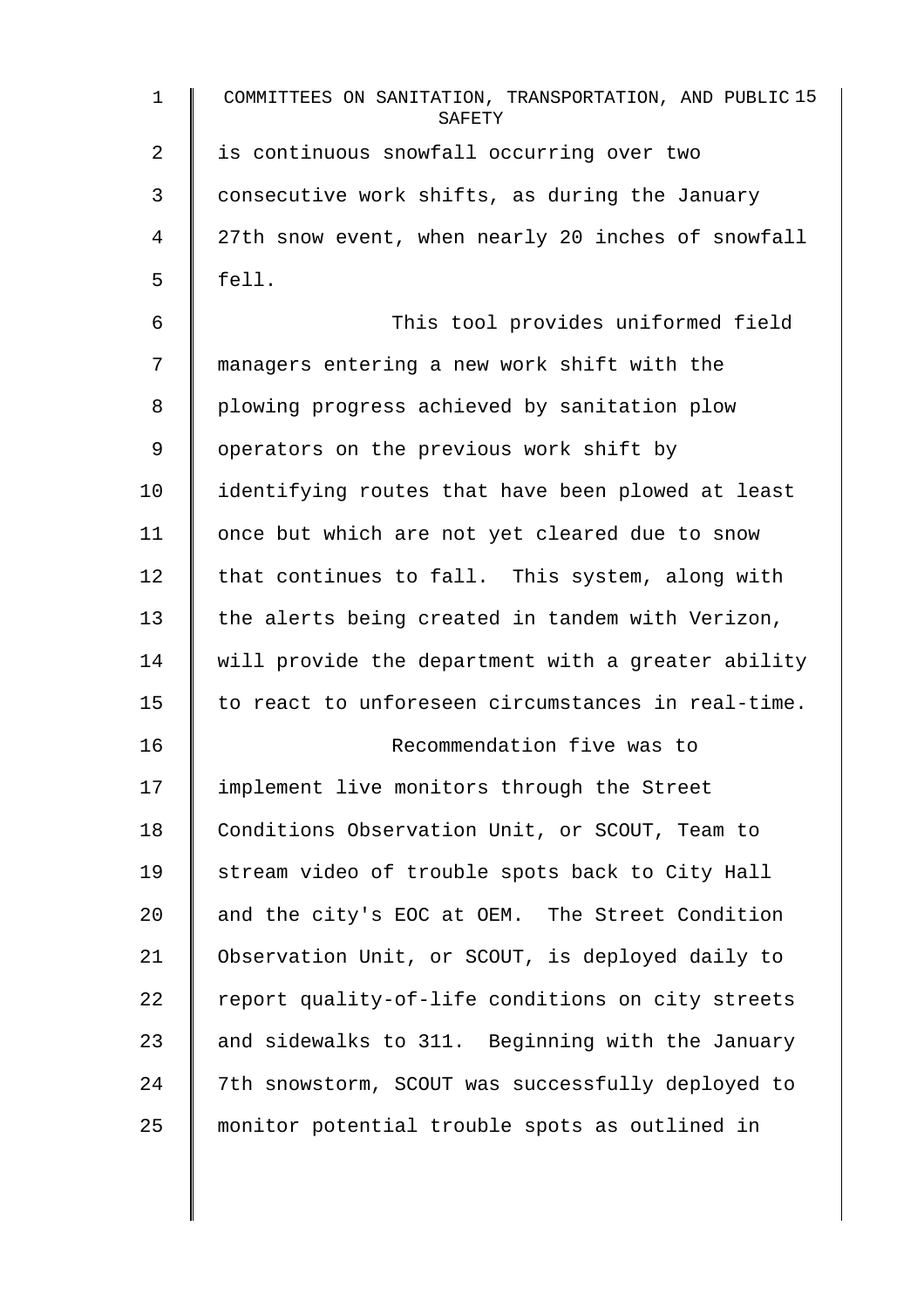| $\mathbf 1$    | COMMITTEES ON SANITATION, TRANSPORTATION, AND PUBLIC 16<br>SAFETY |
|----------------|-------------------------------------------------------------------|
| $\overline{2}$ | this recommendation.                                              |
| 3              | For future storms, the SCOUT teams                                |
| 4              | will be managed by OEM. We deploy these dedicated                 |
| 5              | teams throughout the city during winter weather                   |
| 6              | emergencies with handheld cameras. These cameras                  |
| 7              | stream live video feed which can be reviewed, not                 |
| 8              | only by OEM's OEC, but also by other city agencies                |
| 9              | and will provide an additional mechanism for                      |
| 10             | situational awareness to help guide resource                      |
| 11             | deployment. SCOUT has been successfully                           |
| 12             | implemented four times since the December 26th                    |
| 13             | blizzard. During these events, SCOUT used city-                   |
| 14             | owned cameras and TLC SUVs equipped to handle                     |
| 15             | potentially difficult conditions.                                 |
| 16             | Recommendation six was to enhance                                 |
| 17             | the immediate availability of equipment critical                  |
| 18             | to recovery operations. The first step in                         |
| 19             | ensuring the availability of city equipment for                   |
| 20             | recovery operations is to provide critical                        |
| 21             | emergency decision makers with the knowledge of                   |
| 22             | the equipment that all city agencies have at their                |
| 23             | disposal.                                                         |
| 24             | OEM's Citywide Asset and Logistics                                |
| 25             | Management System, or CALMS, is a web-based tool                  |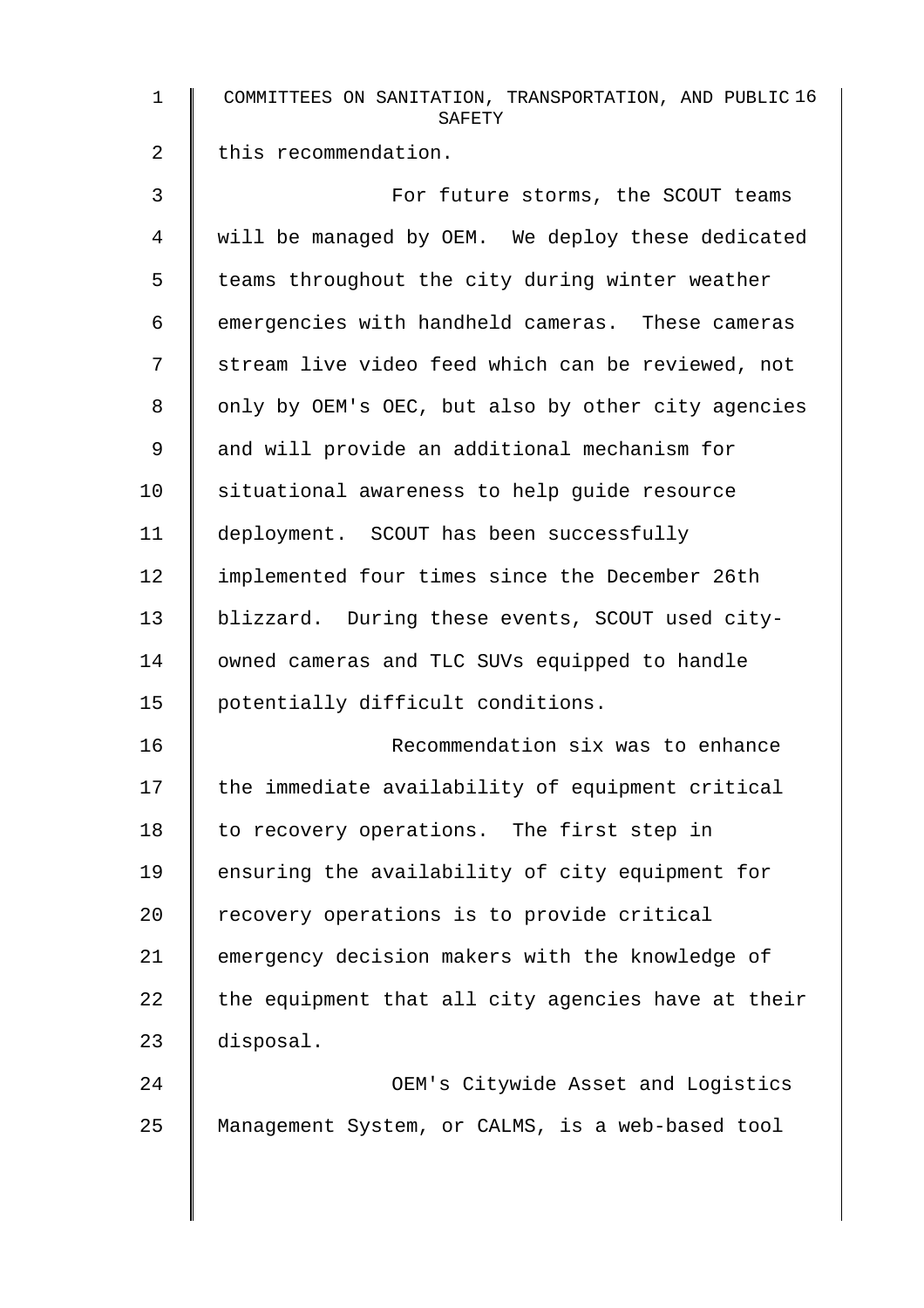| $\mathbf{1}$   | COMMITTEES ON SANITATION, TRANSPORTATION, AND PUBLIC 17<br>SAFETY |
|----------------|-------------------------------------------------------------------|
| $\overline{a}$ | designed to capture information about available                   |
| 3              | assets to aid emergency response efforts. OEM is                  |
| 4              | currently expanding the functionality of CALMS                    |
| 5              | through a competitive solicitation to increase the                |
| 6              | volume of equipment tracked by the system and add                 |
| 7              | features to better track the location and                         |
| 8              | availability of assets at any point in time.                      |
| $\mathsf 9$    | Recommendation seven was to enhance                               |
| 10             | our ability to deploy personnel from other city                   |
| 11             | departments to assist in response operations. OEM                 |
| 12             | is currently working with DCAS, the Office of                     |
| 13             | Labor Relations, and other city agencies to                       |
| 14             | implement this enhanced staffing labor capability                 |
| 15             | for assistance in response operations, including                  |
| 16             | providing laborers to DSNY when needed.                           |
| 17             | Recommendation eight was to enhance                               |
| 18             | the EOC as the center of resource coordination.                   |
| 19             | Upon activation, the EOC serves as the emergency                  |
| 20             | command center in is the epicenter of operational                 |
| 21             | information flow and resource deployment. OEM is                  |
| 22             | currently working with agencies to clarify the                    |
| 23             | skill, experience level, and decision making                      |
| 24             | authority that a delegate to the EOC should                       |
| 25             | possess. This includes identifying a cadre of                     |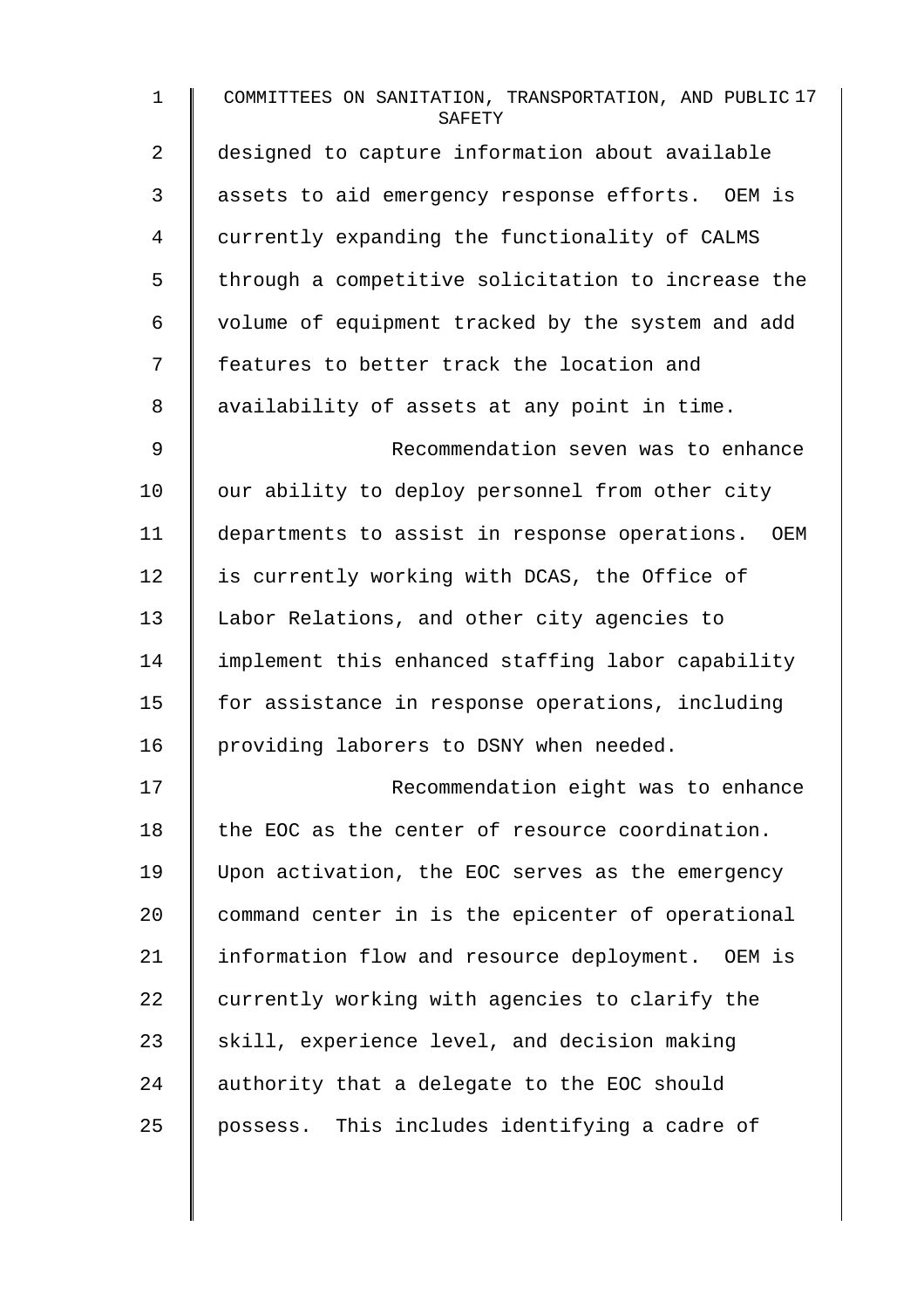| $\mathbf{1}$   | COMMITTEES ON SANITATION, TRANSPORTATION, AND PUBLIC 18<br>SAFETY |
|----------------|-------------------------------------------------------------------|
| $\overline{a}$ | staff who have up-to-date agency data about in-                   |
| 3              | progress operations, are familiar with key agency                 |
| 4              | assets and operations, and have the authority to                  |
| 5              | deploy them if needed.                                            |
| 6              | During a winter weather emergency,                                |
| 7              | depending on severity of conditions, the EOC may                  |
| 8              | dedicate representatives from dozens of city                      |
| 9              | government agencies including the Council. This                   |
| 10             | collaboration ensures that the City has a                         |
| 11             | comprehensive view of the emergency and enables a                 |
| 12             | rapid and informed deployment of resources.                       |
| 13             | Recommendation nine was to outline                                |
| 14             | steps to improve tow truck deployment. The tow                    |
| 15             | truck task force was created to centralize the                    |
| 16             | deployment of tow truck resources in instances                    |
| 17             | where significant numbers of emergency mass                       |
| 18             | transit and civilian vehicles became stuck in the                 |
| 19             | The activation of the tow truck task force<br>snow.               |
| 20             | comprised of representatives from Sanitation,                     |
| 21             | NYPD, and DOT, and other operating agencies as                    |
| 22             | needed, like DEP, Parks, MTA, FDNY, EMS, is among                 |
| 23             | the options to be considered by the interagency                   |
| 24             | meeting of commissioners pursuant to EO 144.                      |
| 25             | The task force, which is managed                                  |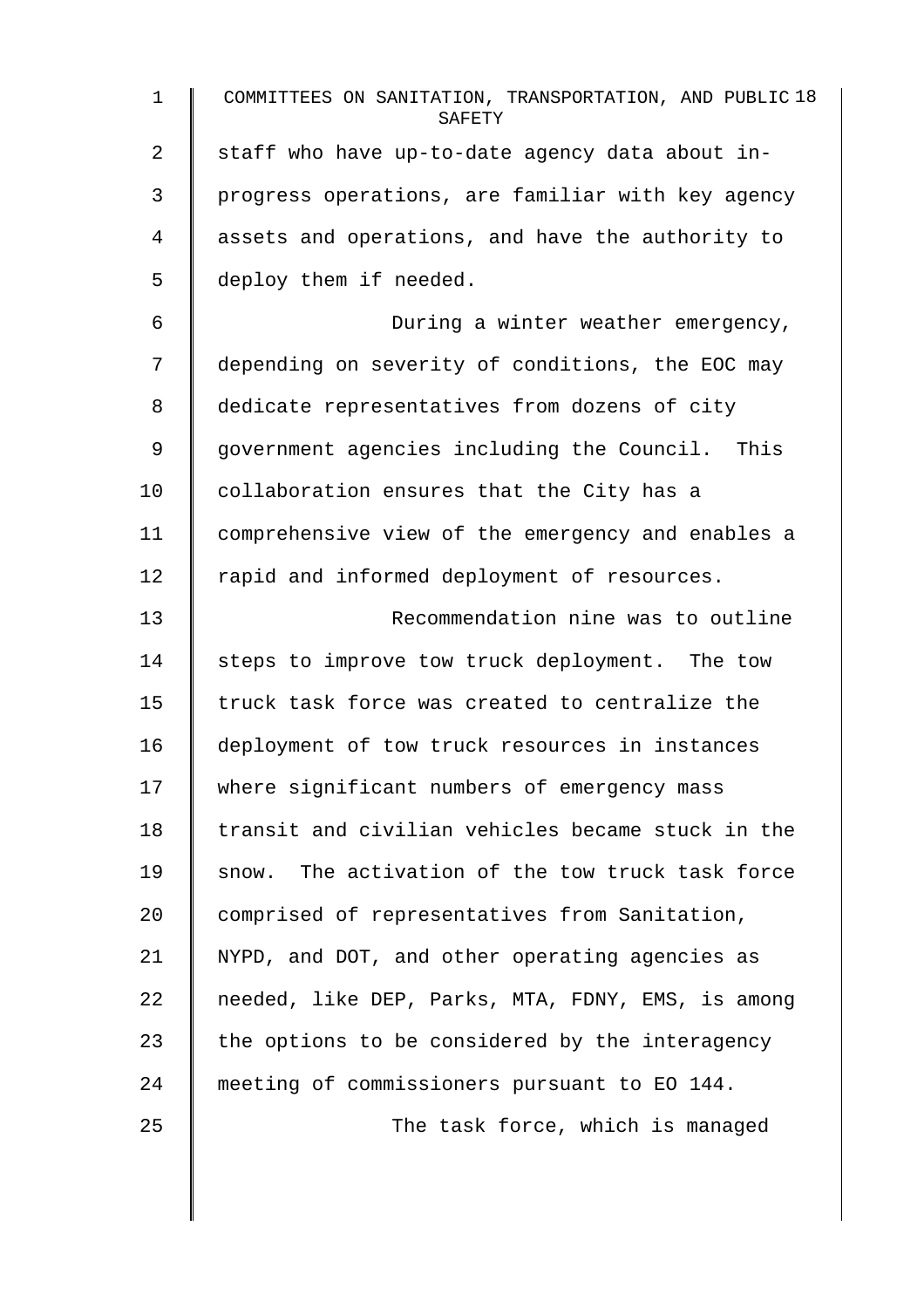| $\mathbf 1$    | COMMITTEES ON SANITATION, TRANSPORTATION, AND PUBLIC 19<br>SAFETY |
|----------------|-------------------------------------------------------------------|
| $\overline{2}$ | through the EOC, is charged with pooling agency                   |
| 3              | resources to effectively allocate and deploy tow                  |
| 4              | trucks based on real-time information streaming                   |
| 5              | into the EOC. The task force avoids duplication                   |
| 6              | of efforts by coordinating tow truck response                     |
| 7              | across agencies and pushing the assignments to the                |
| 8              | designated agency for asset deployment.                           |
| 9              | Recommendation 10 is to improve the                               |
| 10             | city's ability to utilize private contractors for                 |
| 11             | assistance. DSNY is currently conducting outreach                 |
| 12             | to expand its list of private contractors to                      |
| 13             | assist in snow removal during extreme winter                      |
| 14             | storms and is exploring the cost of paying vendors                |
| 15             | to be on standby for the city. This method has                    |
| 16             | been successfully implemented by the Port                         |
| 17             | Authority of New York/New Jersey.                                 |
| 18             | Recommendation 11 is to improve the                               |
| 19             | process for hiring additional laborers not                        |
| 20             | currently employed by the city. During the                        |
| 21             | snowstorm, numerous logistical impediments                        |
| 22             | severely discouraged the participation of private                 |
| 23             | laborers. Since then, Operations has begun                        |
| 24             | working with DSNY to examine the process by which                 |
| 25             | temporary laborers are recruited, registered,                     |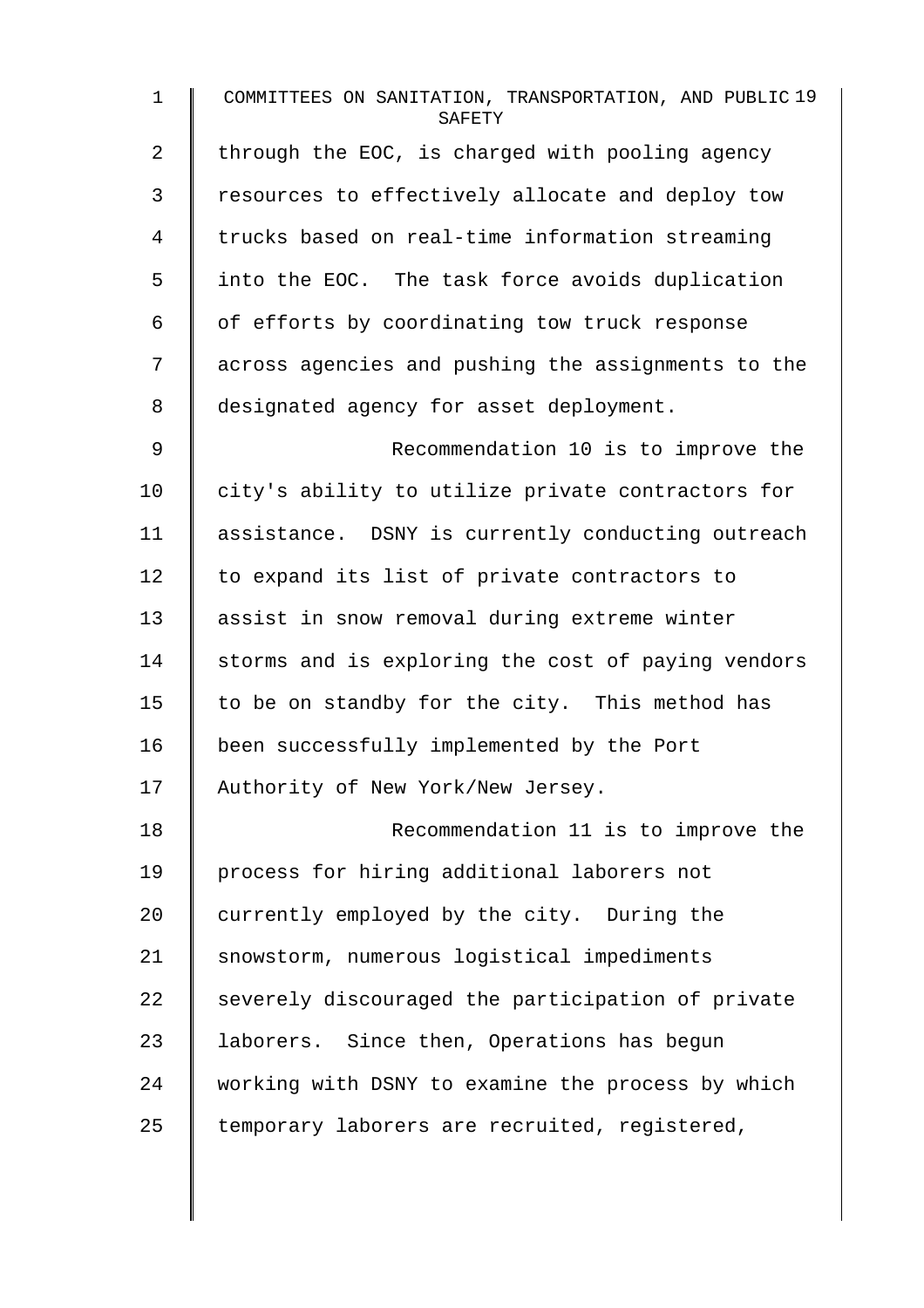| $\mathbf 1$ | COMMITTEES ON SANITATION, TRANSPORTATION, AND PUBLIC 20<br>SAFETY |
|-------------|-------------------------------------------------------------------|
| 2           | deployed, and paid. Among the options being                       |
| 3           | weighed as a means of simplifying the process is                  |
| 4           | to outsource some or all of these administrative                  |
| 5           | functions to an outside resource that specializes                 |
| 6           | in this arena. We are also looking into the cost                  |
| 7           | and utility of using a third-party pay agent to                   |
| 8           | pay the laborers and bypass the difficult and                     |
| 9           | untimely process of payment directly from the                     |
| 10          | city.                                                             |
| 11          | Recommendation 12 is to improve                                   |
| 12          | communications through a real-time public portal.                 |
| 13          | Within weeks of the December storm, the                           |
| 14          | administration launched NYC Snow Update, a website                |
| 15          | dedicated to providing a one-stop portal for all                  |
| 16          | snow related information from the city and other                  |
| 17          | credible sources. At www.nyc.gov/snowupdate,                      |
| 18          | residents can find information on transportation                  |
| 19          | status, sanitation and collection information,                    |
| 20          | share their own snow related pictures and videos,                 |
| 21          | and subscribe for real-time news and                              |
| 22          | announcements. Additionally, NYC Snow Update                      |
| 23          | enables users to post locations of unplowed                       |
| 24          | streets and stuck vehicles--information that is                   |
| 25          | routed to the EOC and is used for situational                     |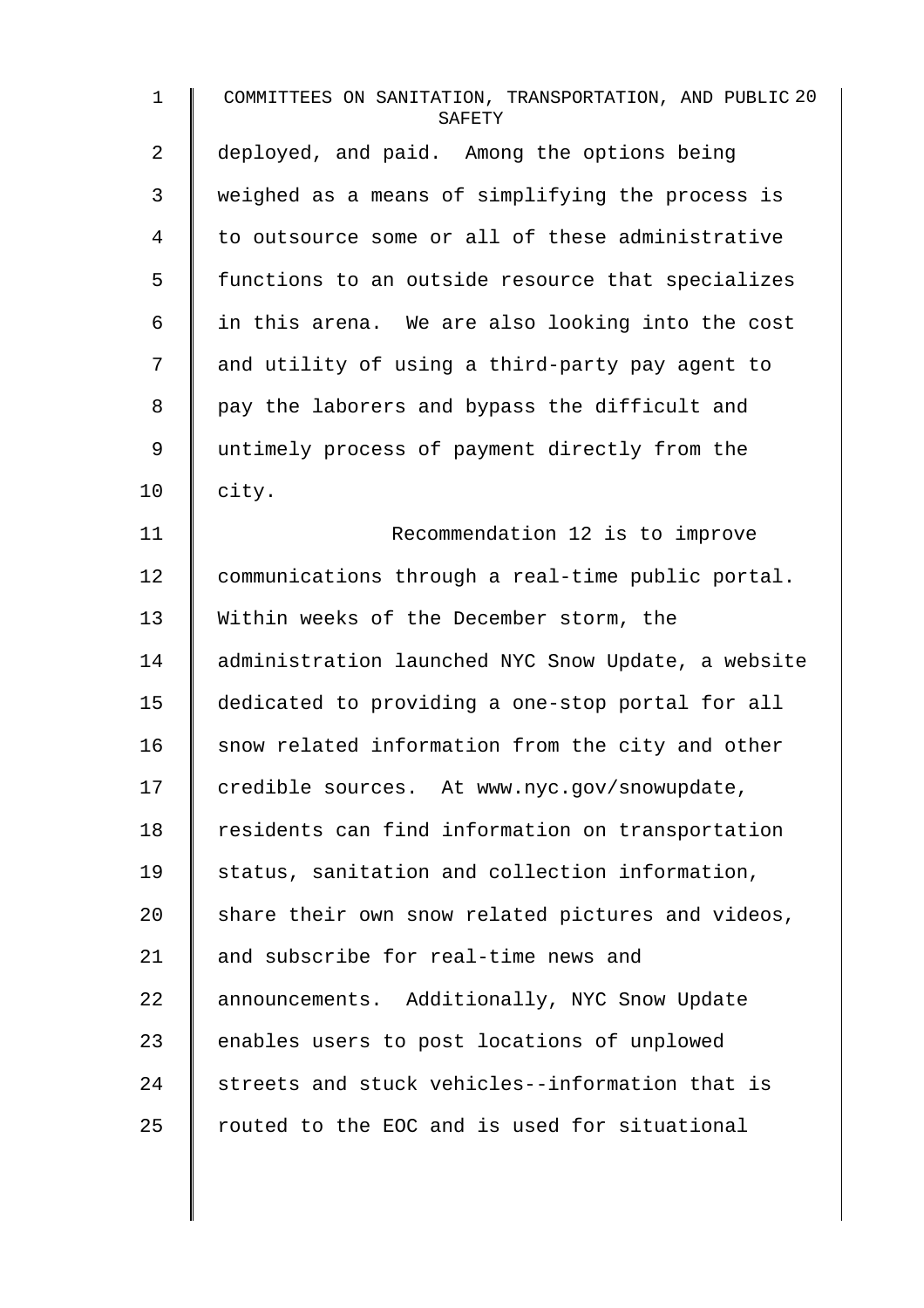| $\mathbf 1$ | COMMITTEES ON SANITATION, TRANSPORTATION, AND PUBLIC 21<br>SAFETY |
|-------------|-------------------------------------------------------------------|
| 2           | awareness when deploying city resources. The                      |
| 3           | website is activated when the EOC is activated and                |
| 4           | deactivated 12 hours after the EOC is deactivated.                |
| 5           | Recommendation 13 was to provide                                  |
| 6           | better methods for New Yorkers to request help.                   |
| 7           | The 311 call center experienced high call volume                  |
| 8           | during and after the storm, including a high                      |
| 9           | number of non-critical information requests.                      |
| 10          | Three-one-one now has enhanced web reporting                      |
| 11          | options that can handle most types of service                     |
| 12          | requests.                                                         |
| 13          | Additionally, we are encouraging                                  |
| 14          | New Yorkers to sign up for Notify NYC, an                         |
| 15          | emergency messaging system that allows users to                   |
| 16          | register to receive information about citywide                    |
| 17          | emergencies and other vital information by mail,                  |
| 18          | phone call, or SMS text. We are working to                        |
| 19          | enhance 311's social networking options as a means                |
| 20          | to disseminate information to New Yorkers. Three-                 |
| 21          | one-one already maintains two Twitter feeds, one                  |
| 22          | for 311 at 311 NYC, and one jointly with DOT for                  |
| 23          | alternate side parking, NYC ASP.                                  |
| 24          | Moreover, in partnership with the                                 |
| 25          | Mayor's Office of Media and Entertainment and the                 |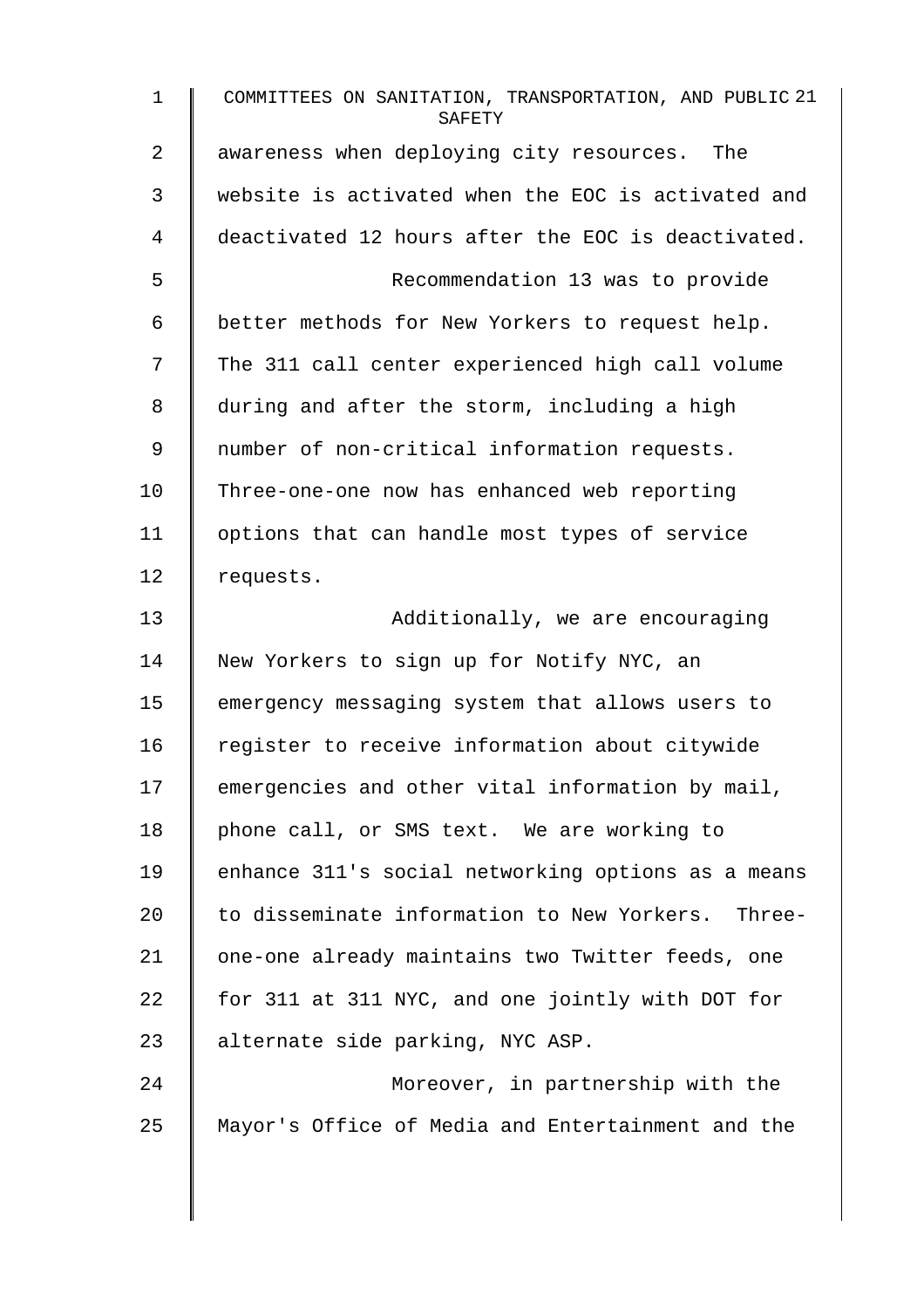| $\mathbf{1}$ | COMMITTEES ON SANITATION, TRANSPORTATION, AND PUBLIC 22<br>SAFETY |
|--------------|-------------------------------------------------------------------|
| 2            | chief digital officer, 311 will continue to                       |
| 3            | explore opportunities to develop additional                       |
| 4            | channels to disseminate information.                              |
| 5            | We're also currently piloting 311                                 |
| 6            | texting capabilities that will make information                   |
| 7            | available to the public through a text interface                  |
| 8            | where customers will be able to text a question to                |
| 9            | a designated six digit code and receive a response                |
| 10           | with information from the 311 database.                           |
| 11           | Recommendation 14 was to reform                                   |
| 12           | dispatch protocols in extreme and high volume                     |
| 13           | events. After the blizzard, at the direction of                   |
| 14           | the mayor, the Mayor's Office of Citywide                         |
| 15           | Emergency Communications created the 911 call                     |
| 16           | processing review team to review the 911 system,                  |
| 17           | including the protocols and how to handle high                    |
| 18           | volume events. This team, comprised of subject                    |
| 19           | matter experts from outside the city and resources                |
| 20           | from OCC, NYPD, and FDNY EMS, is analyzing how the                |
| 21           | process works today, determining how the process                  |
| 22           | should work for best effectiveness in the future,                 |
| 23           | and mapping a plan to bridge the gap. This                        |
| 24           | comprehensive analysis will continue through the                  |
| 25           | end of May and final recommendations will be                      |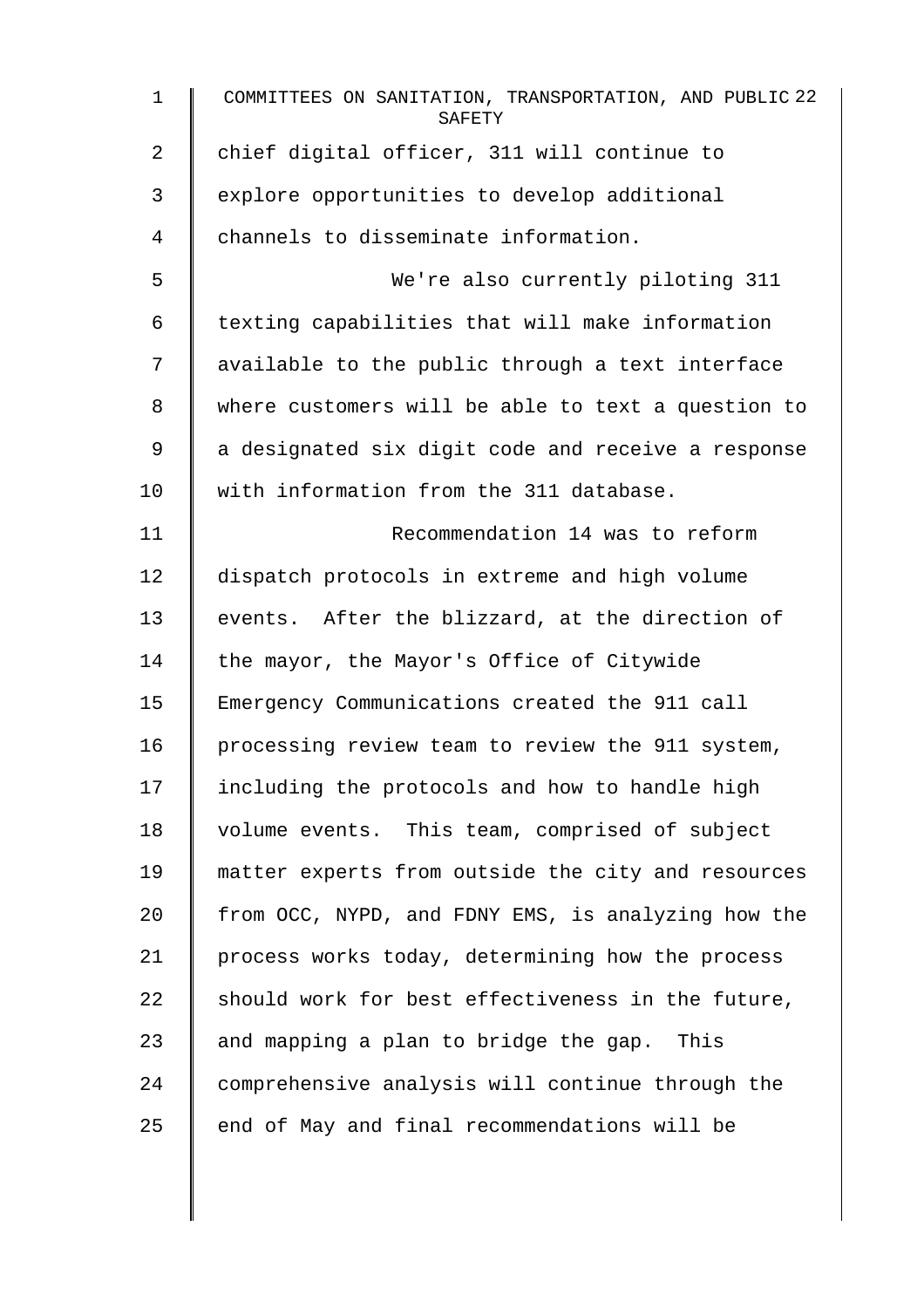| $\mathbf 1$ | COMMITTEES ON SANITATION, TRANSPORTATION, AND PUBLIC 23<br>SAFETY |
|-------------|-------------------------------------------------------------------|
| 2           | provided to the mayor by July.                                    |
| 3           | And last, recommendation 15 was to                                |
| 4           | accelerate PSAC integration and implementation.                   |
| 5           | As you know, NYC operates the largest 911                         |
| 6           | emergency communication systems in the nation,                    |
| 7           | handling more than 11 million calls per year. The                 |
| 8           | city Emergency Communications Transformation                      |
| 9           | Program, or ECTP, was initiated in 2004 to address                |
| 10          | the needs of the city's emergency public call                     |
| 11          | taking and dispatch operations. Mayor Bloomberg                   |
| 12          | recently created the OCC to accelerate the ECTP                   |
| 13          | project and ensure its success. At the direction                  |
| 14          | of OCEC, the integration of the city's dispatch                   |
| 15          | and telephony systems will be improved through                    |
| 16          | ECTP. This program will continue to transform a                   |
| 17          | 30 to 40 year old system by implementing state-of-                |
| 18          | the-art technologies.                                             |
| 19          | Council legislation response.<br>We                               |
| 20          | worked hard to learn from our mistakes during the                 |
| 21          | December 26 storm and to earn back our good                       |
| 22          | reputation in snow removal. We have created new                   |
| 23          | protocols to improve our storm response, made                     |
| 24          | alterations to agency standard operating                          |
| 25          | procedures, incorporated more technology into the                 |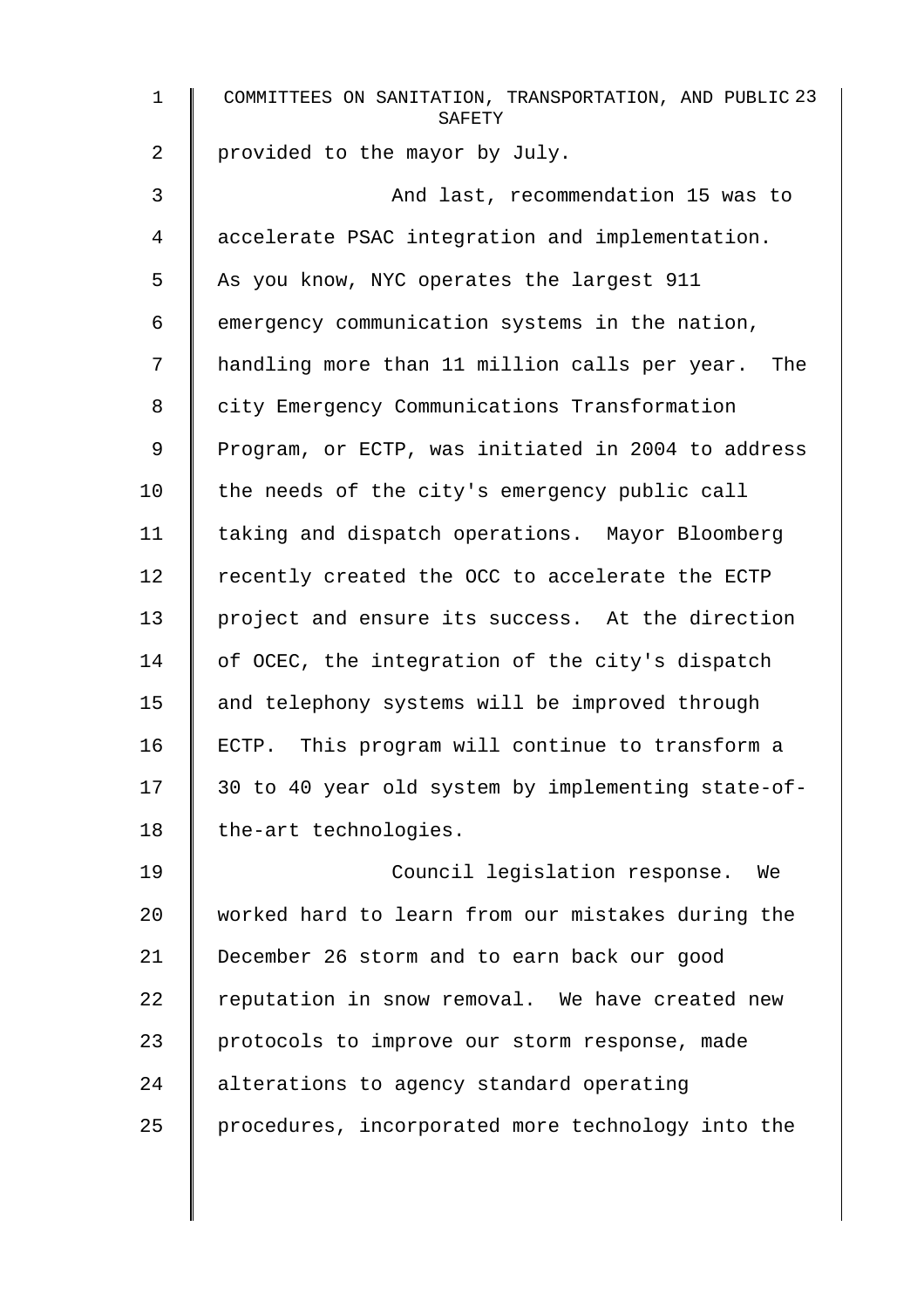| $\mathbf{1}$   | COMMITTEES ON SANITATION, TRANSPORTATION, AND PUBLIC 24<br>SAFETY |
|----------------|-------------------------------------------------------------------|
| $\overline{a}$ | snow removal operation, and enhanced our ability                  |
| 3              | to communicate with the public. As a result of                    |
| 4              | these steps, we firmly believe that storm response                |
| 5              | has been and will continue to be enhanced.                        |
| 6              | Indeed, we successfully handled                                   |
| 7              | storms of 9 to 13 inches on January 12th and 13th,                |
| 8              | and 10 to 19 inches on January 26 and 27th. It is                 |
| 9              | with this in mind that the administration,                        |
| 10             | including all the relevant agencies involved in                   |
| 11             | such efforts, has considered the various                          |
| 12             | legislative proposals before us today. These                      |
| 13             | proposals contain worthwhile ideas that address                   |
| 14             | many of the administration's failures during the                  |
| 15             | storm. However, we are concerned by some of the                   |
| 16             | unintended consequences that some of these bills                  |
| 17             | are likely to have.                                               |
| 18             | First, many of the proposals,                                     |
| 19             | although based on sound reasoning, propose actions                |
| 20             | that DSNY, OEM, FDNY, and DOT already perform in a                |
| 21             | typical snow response. Various committee's                        |
| 22             | reports and decision structures are built into the                |
| 23             | response mechanisms already in place. Although we                 |
| 24             | have identified areas where we could have                         |
| 25             | performed significantly better, we have made                      |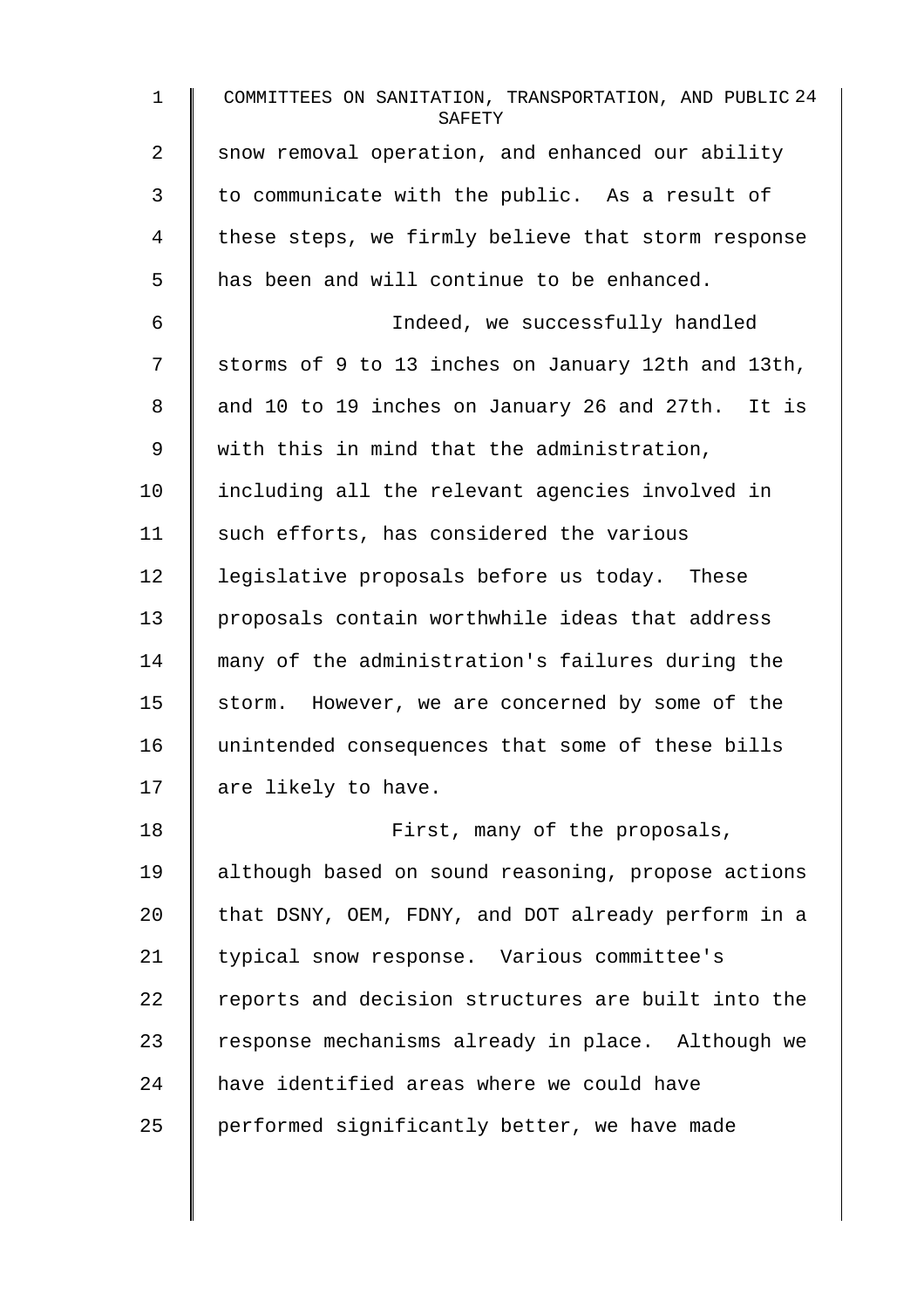1 COMMITTEES ON SANITATION, TRANSPORTATION, AND PUBLIC 25 **SAFETY** 2 | considerable progress in quickly implementing 3 material changes to these protocols. Proposals 4 that impose new reporting requirements, borough-5 | focused removal strategies instead of the more  $6 \parallel$  effective sanitation district focus and the 7 displacement of agency functions from their 8 | operational homes would duplicate our efforts. 9 | What is worse is that they could make snow 10 Tecovery more inefficient by establishing rigid 11 | rules and predetermined actions when a more 12 | flexible response is necessary and advisable. 13 | In addition, some of the proposals 14 | attempt to legislate issues where agency 15 discretion is paramount. For example, OEM 16 | intentionally incorporates flexibility into its 17 | planning so it can address the unique and 18 unforeseen circumstances presented by new winter 19 emergencies. By imposing legislation that would 20 more narrowly define the instances in which OEM 21 mobilizes resources, we would be severely limiting 22  $\parallel$  the courses of action that city agencies can take 23  $\parallel$  and risk undoing the progress of some of our new 24 protocols.

25 With that in mind, I'll now provide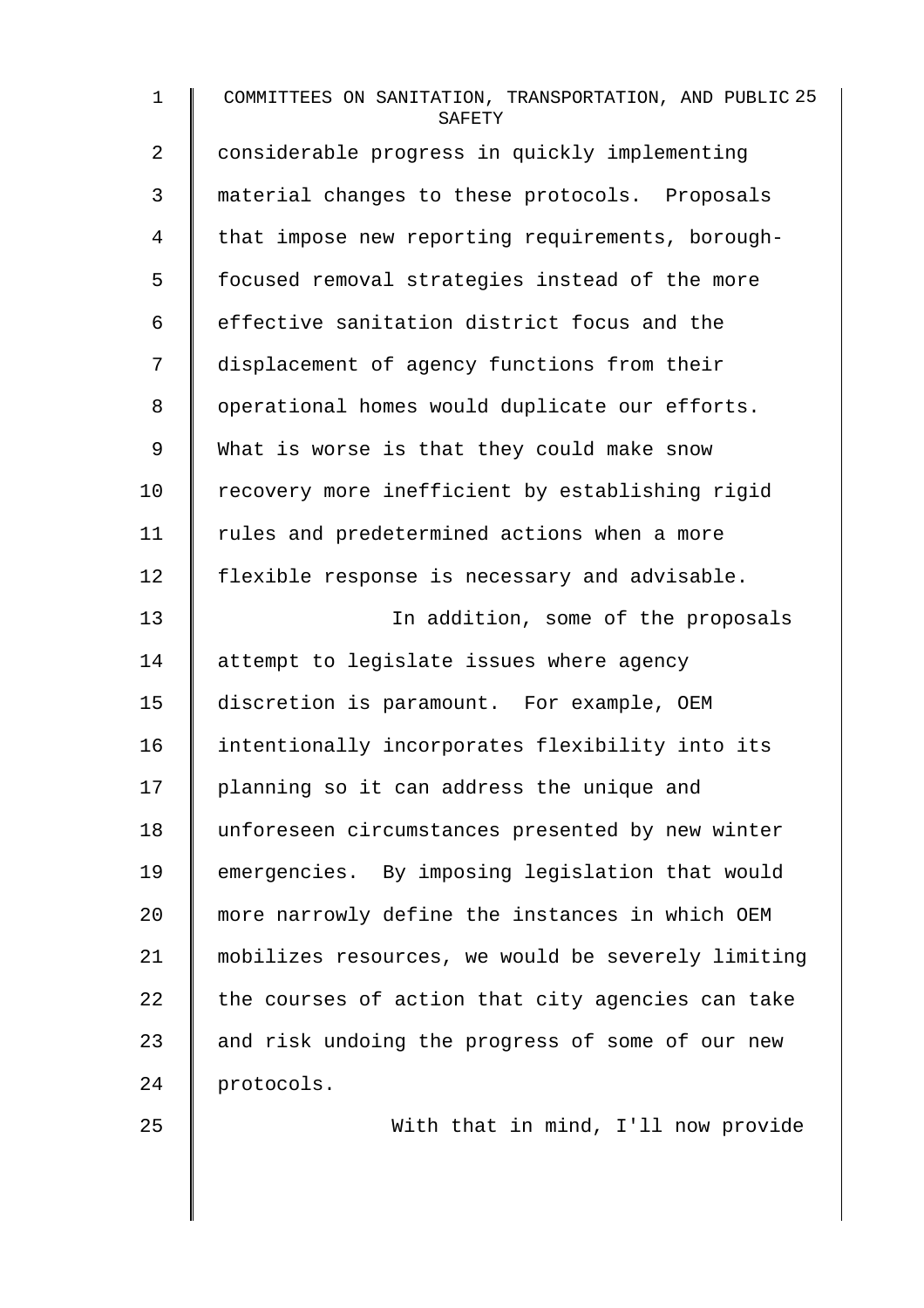| $\mathbf{1}$ | COMMITTEES ON SANITATION, TRANSPORTATION, AND PUBLIC 26<br>SAFETY |
|--------------|-------------------------------------------------------------------|
| 2            | comments on each of the bills.                                    |
| 3            | First, annual snow response and                                   |
| 4            | preparedness report, LS 1927. The first bill,                     |
| 5            | sponsored by Chair James, would require the                       |
| 6            | Mayor's Office of Operations to create an annual                  |
| 7            | snow preparedness and response report.                            |
| 8            | Currently, the New York City Winter                               |
| 9            | Weather Emergency Plan, developed and maintained                  |
| 10           | by OEM, guides the city's response to the hazards                 |
| 11           | that winter brings, including severe cold and                     |
| 12           | major snowstorms. The Winter Weather Emergency                    |
| 13           | Plan, like the city's heat plan, is a strategic                   |
| 14           | document that describes agency responsibilities,                  |
| 15           | key decisions, and interagency coordination. When                 |
| 16           | a National Weather Service forecast exceeds one of                |
| 17           | the plan's thresholds, such as six inches of snow                 |
| 18           | or temperatures below 15 degrees for more than two                |
| 19           | days, the OEM convenes a group of city, state,                    |
| 20           | federal, and nonprofit and volunteer agencies                     |
| 21           | called the Winter Weather Emergency Steering                      |
| 22           | Committee. Through this committee, the National                   |
| 23           | Weather Service provides the forecast and its                     |
| 24           | predicted impacts and OEM ensures that agency                     |
| 25           | preparations are in place. The OEM commissioner                   |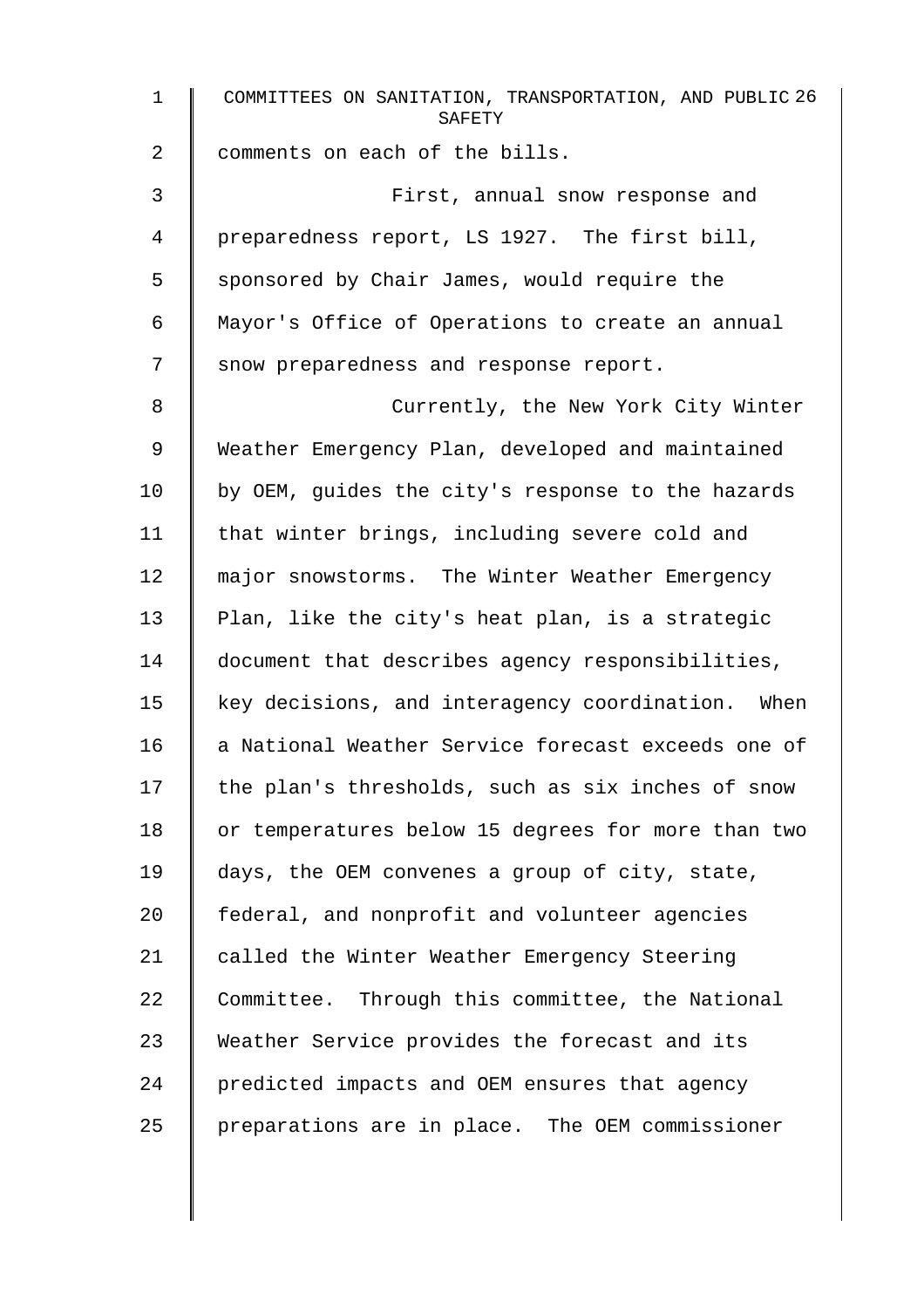1 COMMITTEES ON SANITATION, TRANSPORTATION, AND PUBLIC 27 **SAFETY** 2 | already has the power and duty to coordinate the 3 | city's response to emergencies, prepare plans for 4 Tesponding to emergency conditions, and potential 5 incidents, and operate the Emergency Operations 6 Center. 7 This legislation delves too deeply 8 | into the tactical fine points of OEM's operations. 9 | It is inappropriate to legislate the details of 10 | OEM standard operating procedures, for future 11 modification or revision of the plans will be 12 | arduous and could negatively impact upon the 13  $\parallel$  city's preparedness and, as a result, the public  $14$  safety. 15 | Second bill, OEM responses to 16 weather-related emergencies, LS 1928. The next 17 bill, sponsored by Chair James and Council Member 18 Vacca--or Chair Vacca, would require OEM to create 19 | rules and requlations regarding weather  $20$   $\parallel$  emergencies. 21 | During emergencies of any nature, 22 OEM's job is to coordinate the city's response and 23 Tecovery and to collect and disseminate critical 24 information to key stakeholders in the government, 25  $\parallel$  the private sector, and the public. Although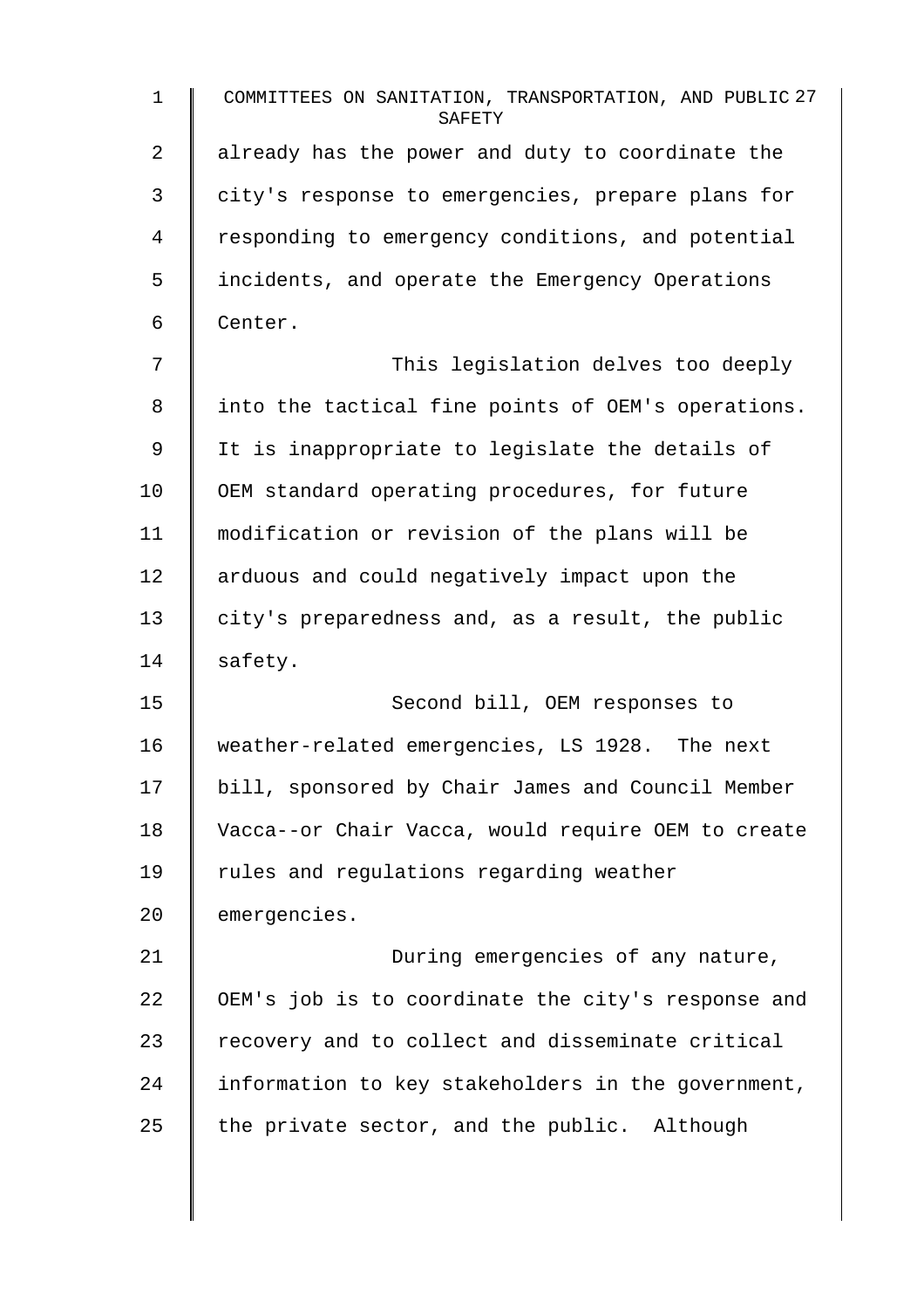| $\mathbf 1$ | COMMITTEES ON SANITATION, TRANSPORTATION, AND PUBLIC 28<br>SAFETY |
|-------------|-------------------------------------------------------------------|
| 2           | every emergency creates new and unforeseen                        |
| 3           | conditions, OEM has flexible plans in place that                  |
| 4           | define the city's coordinated response.                           |
| 5           | Emergencies in New York City are                                  |
| 6           | managed under the Citywide Incident Management                    |
| 7           | System, or CIMs. CIMs establishes command                         |
| 8           | structures for a range of incidents, it assigns                   |
| $\mathsf 9$ | the lead or command element, designates which                     |
| 10          | agency or agencies are in charge, and sets forth                  |
| 11          | roles and responsibilities for agencies involved                  |
| 12          | in emergency response. For example, under CIMs,                   |
| 13          | weather events such as snowstorms are managed by                  |
| 14          | unified command with the Department of Sanitation,                |
| 15          | Department of Transportation, police department,                  |
| 16          | the fire department, and OEM.                                     |
| 17          | The legislation addressed here is                                 |
| 18          | already covered as a procedural responsibility of                 |
| 19          | OEM under CIMs, enforced by executive order and                   |
| 20          | detailed in the city's Winter Weather Emergency                   |
| 21          | Plans and other plans. OEM continuously monitors                  |
| 22          | the weather through its watch command. When the                   |
| 23          | potential exists for a significant weather event,                 |
| 24          | OEM takes actions, which range from the standard                  |
| 25          | monitoring of the situation through watch command                 |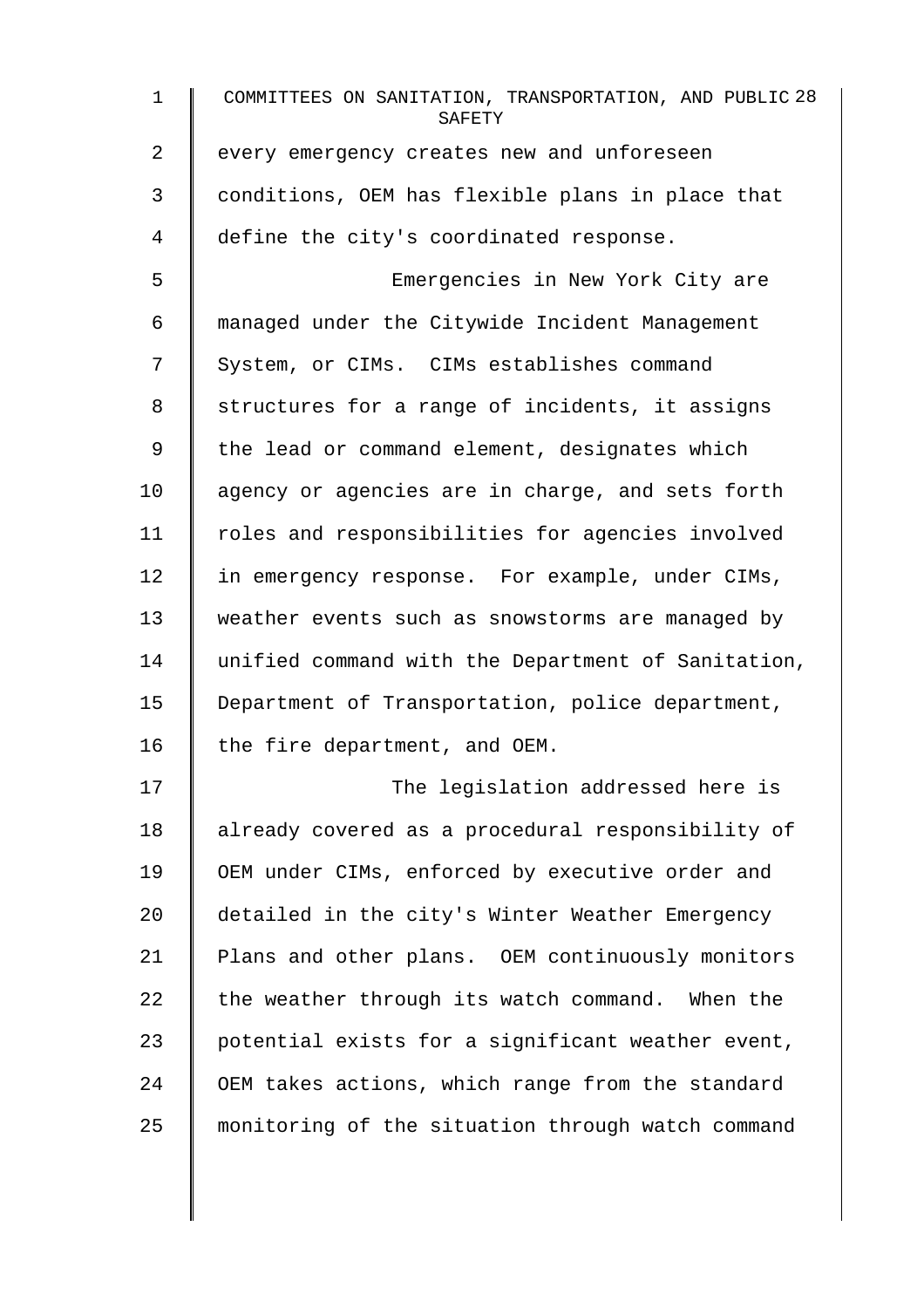1 COMMITTEES ON SANITATION, TRANSPORTATION, AND PUBLIC 29 SAFETY 2 Which operates 24/7 365, enhanced watch command, 3 activation of the winter weather plan, situation 4 Troom activation, modified Emergency Operations 5 Center activation or full EOC activation. The EOC 6  $\parallel$  through watch command is always activated and at a 7 | state of readiness at one of these levels of 8 | monitoring and response. 9 | The standard operating procedures 10  $\parallel$  of the OEC, its composition, and many of the tasks 11 | related to a potential activation focus on 12 | interagency communication. 13 It is inappropriate for the 14 commissioner to create rules and regulations 15 because the very nature of emergency response is 16 | not an exact science and the plans OEM creates are 17 | intentionally flexible to address 18 unpredictability. 19 **Third, comprehensive snow removal** 20  $\parallel$  plan by borough, LS 1923. The third bill, 21 Sponsored by Council Member Palma, would require 22  $\parallel$  the Department of Sanitation to develop borough-23 | based snow removal plans to be updated annually 24 and submitted to local community boards and 25 | council members for comment.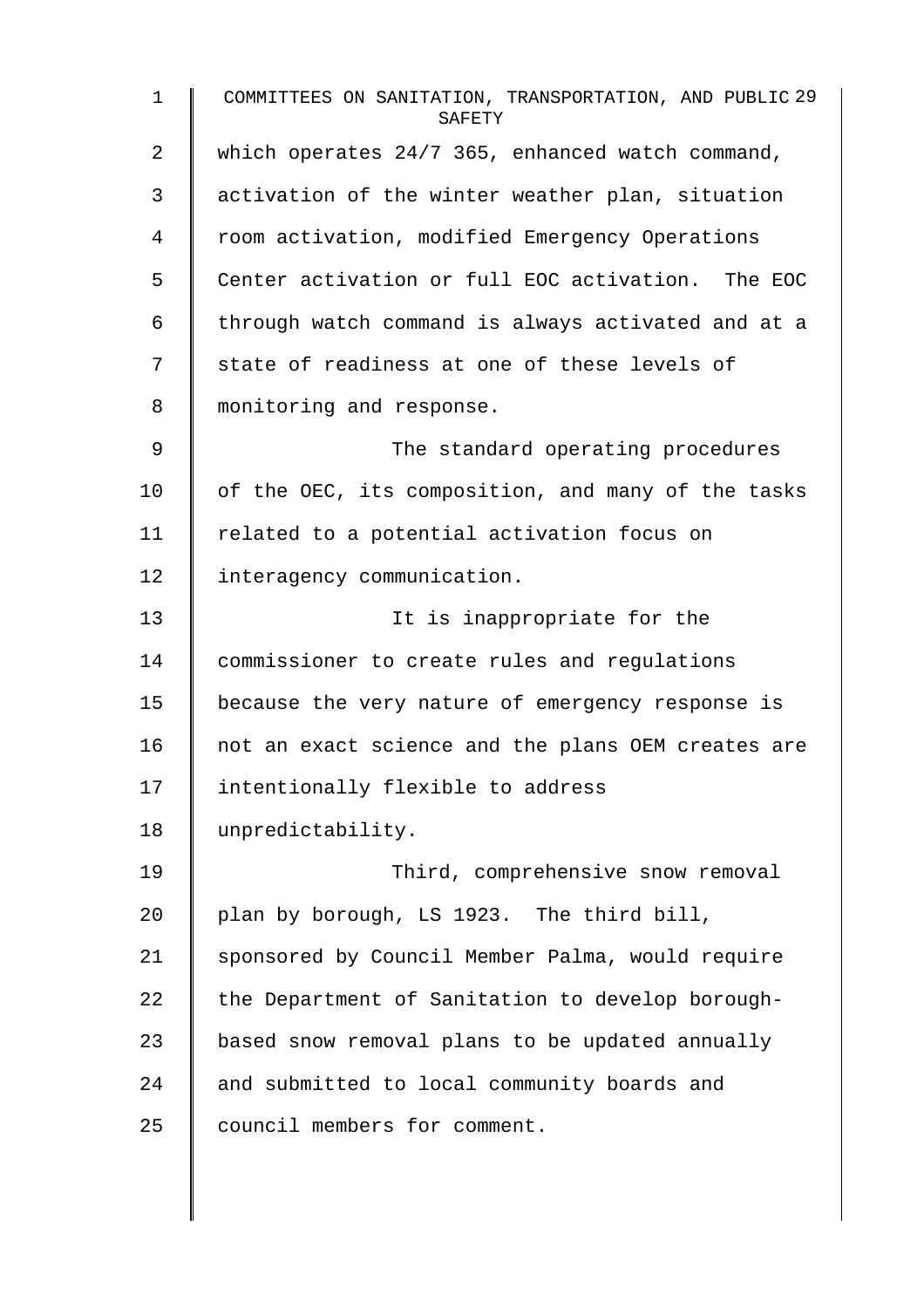| $\mathbf 1$    | COMMITTEES ON SANITATION, TRANSPORTATION, AND PUBLIC 30<br>SAFETY |
|----------------|-------------------------------------------------------------------|
| $\overline{a}$ | Every year, Sanitation consistently                               |
| 3              | applies the same protocol and procedures for salt                 |
| 4              | spreading and snowplowing operations throughout                   |
| 5              | the entire city. DSNY modifies its snow plan on                   |
| 6              | an as needed basis. Plowing operations in every                   |
| 7              | borough must first begin along the primary roads                  |
| 8              | and arterial highways, followed by secondary                      |
| $\mathsf 9$    | streets that feed into the primary roads, and                     |
| 10             | last, the tertiary streets that feed into the                     |
| 11             | secondary streets in every borough.                               |
| 12             | Requiring a separate plan for each                                |
| 13             | borough is unnecessary and duplicative because                    |
| 14             | DSNY district superintendents already meet with                   |
| 15             | each community board district manager every month                 |
| 16             | at the district service cabinet meetings mandated                 |
| 17             | by the New York City Charter, during which time,                  |
| 18             | the plan for snow operations for each community                   |
| 19             | district is reviewed and discussed directly                       |
| 20             | between them.                                                     |
| 21             | The charter also requires the                                     |
| 22             | Office of Management and Budget to publish and                    |
| 23             | furnish annually to each community district the                   |
| 24             | department's District Resource Statement which                    |
| 25             | identifies equipment allocated to each community                  |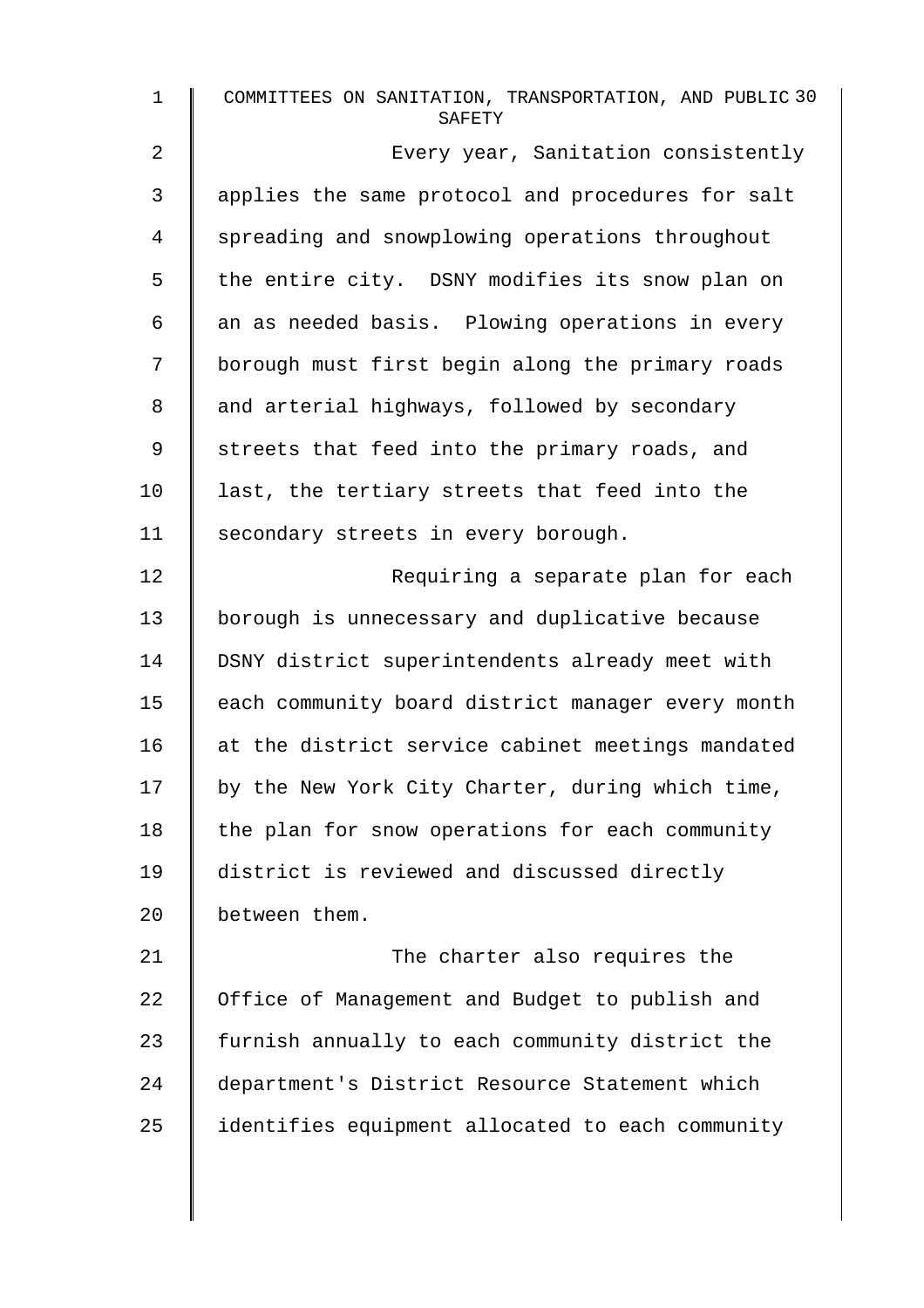| $\mathbf{1}$    | COMMITTEES ON SANITATION, TRANSPORTATION, AND PUBLIC 31<br>SAFETY |
|-----------------|-------------------------------------------------------------------|
| 2               | district. Therefore, it is the opinion of the                     |
| 3               | administration that this legislation is                           |
| 4               | unnecessary.                                                      |
| 5               | Number four, establish OEM borough                                |
| 6               | supervisors, managers, LS 1982. The fourth bill,                  |
| 7               | sponsored by Council Member Comrie, would require                 |
| 8               | OEM to appoint borough commissioners or                           |
| 9               | supervisors.                                                      |
| 10              | OEM does not handle emergencies in                                |
| 11              | a decentralized way, it operates on a citywide                    |
| 12 <sub>1</sub> | basis and surges as needed. OEM has the ability                   |
| 13              | to cover all boroughs through deployment of                       |
| 14              | citywide incident coordinators as an incident                     |
| 15              | requires. These responders can be deployed                        |
| 16              | anywhere in the city for additional situational                   |
| 17              | awareness, watch command monitors information by                  |
| 18              | borough for all emergencies.                                      |
| 19              | While utilizing a borough approach                                |
| 20              | for monitoring works to enhance situational                       |
| 21              | awareness, it does not work for coordinating or                   |
| 22              | deploying resources. OEM has both citywide and                    |
| 23              | borough responsibly and addresses incidents that                  |
| 24              | cross borough lines or are contained in a single                  |
| 25              | borough. OEM is a coordinating agency and                         |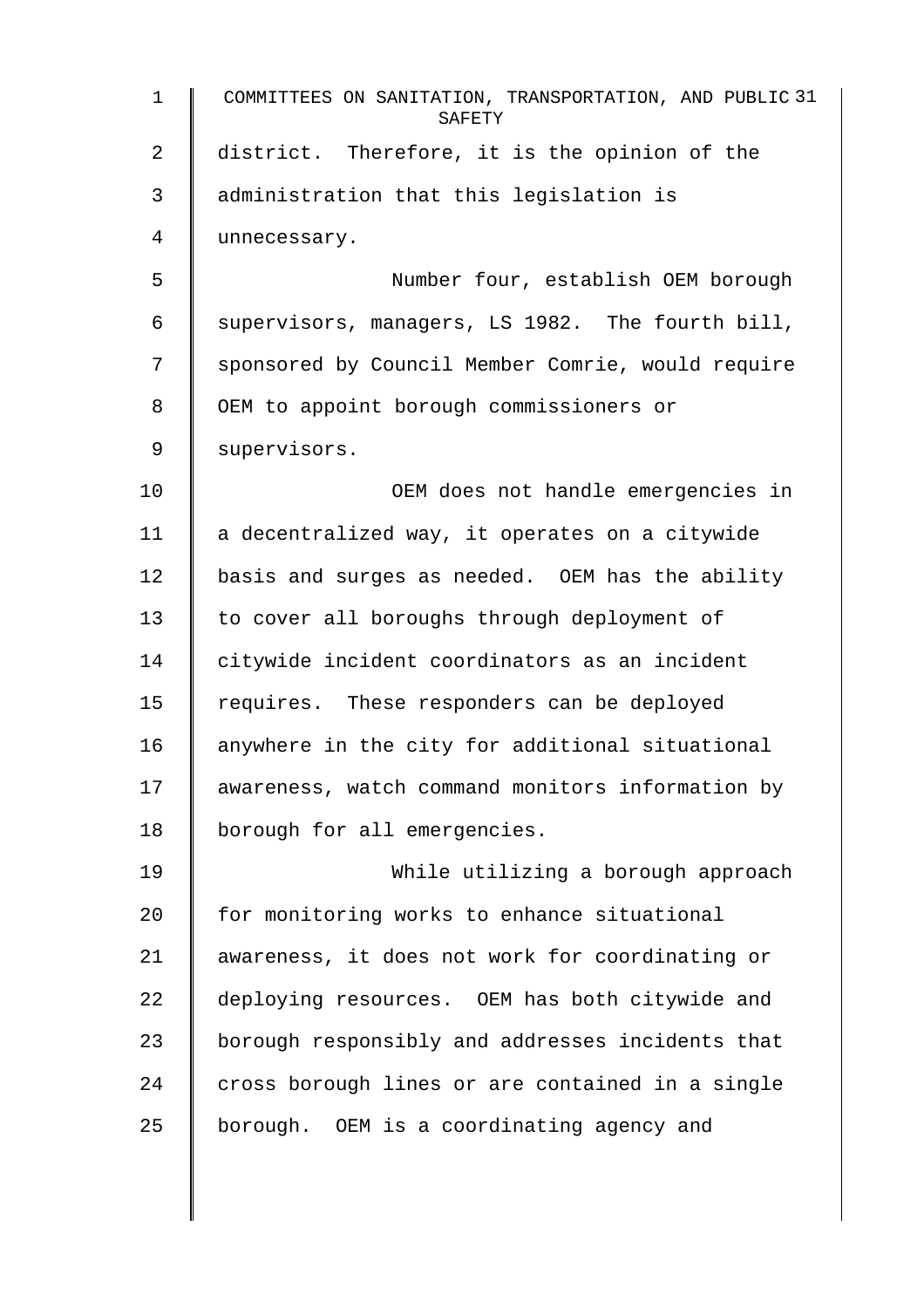| $\mathbf{1}$   | COMMITTEES ON SANITATION, TRANSPORTATION, AND PUBLIC 32<br>SAFETY |
|----------------|-------------------------------------------------------------------|
| $\overline{2}$ | utilizes the borough structure of operating                       |
| 3              | agencies to enhance its own efforts.                              |
| 4              | Further, in addition to adding                                    |
| 5              | unnecessary costs during a period of deficits,                    |
| 6              | having a borough structure does not augment OEM's                 |
| 7              | coordination responsibilities and could even have                 |
| 8              | a negative impact, as it is charged with                          |
| 9              | coordinating the requests for resources and                       |
| 10             | determining and ensuring that resources go where                  |
| 11             | they are truly needed most.                                       |
| 12             | Fifth, Emergency Operations Center,                               |
| 13             | LS 1981. The fifth bill, sponsored by Chair                       |
| 14             | Vallone, would require OEM to create rules and                    |
| 15             | regulations regarding the EOC.                                    |
| 16             | The purpose of the EOC is to bring                                |
| 17             | all the agencies involved in an incident together                 |
| 18             | to provide the city with a common operating                       |
| 19             | procedure and to identify and solve problems.<br>In               |
| 20             | addition, when an agency needs assistance to do                   |
| 21             | its job, it can request resources through the EOC                 |
| 22             | and OEM will get them from other city agencies,                   |
| 23             | neighboring counties, states, and the federal                     |
| 24             | government, or the private sector.                                |
| 25             | The decision to activate is an                                    |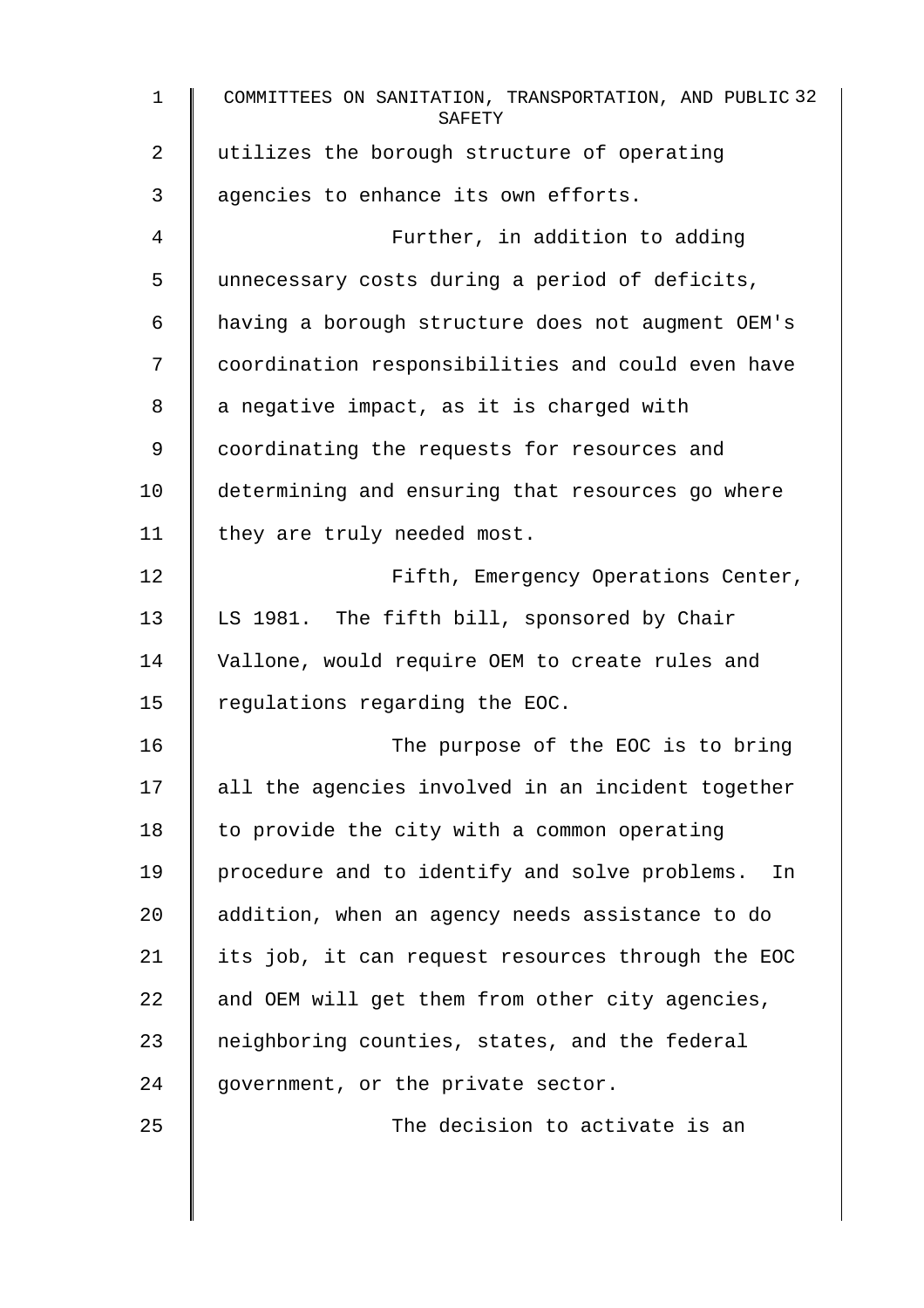1 COMMITTEES ON SANITATION, TRANSPORTATION, AND PUBLIC 33 **SAFETY** 2 executive decision based upon expertise, 3 experience, and circumstance and should not be 4 | legislated or bound by narrowly focused rules 5 Tegarding an inexact weather prediction. These 6 decisions are inherent in the duties of the OEM 7 Commissioner under the City Charter. 8 | For any emergency, including winter 9 Weather, the EOC is opened after the OEM 10 Commissioner, with the advice of his or her 11 | executive staff, has reason to believe weather 12 conditions will be such that EOC activation will 13 Support the city's agencies' operational efforts 14 and that criteria and/or thresholds outlined in 15 | the Winter Weather Emergency Plan will likely be 16 met. After action reports following activation 17 further address questions the City Council may 18 | have related to planning and coordination. 19 **Furthermore, by requiring the** 20 disclosure or reasons certain actions were not 21  $\parallel$  taken, the bill as drafted implicates the 22  $\parallel$  deliberative privilege that is well recognized 23 under state and federal law. This privilege  $24$  protects the ability of agencies in the executive 25 | branch to perform their Charter-mandated functions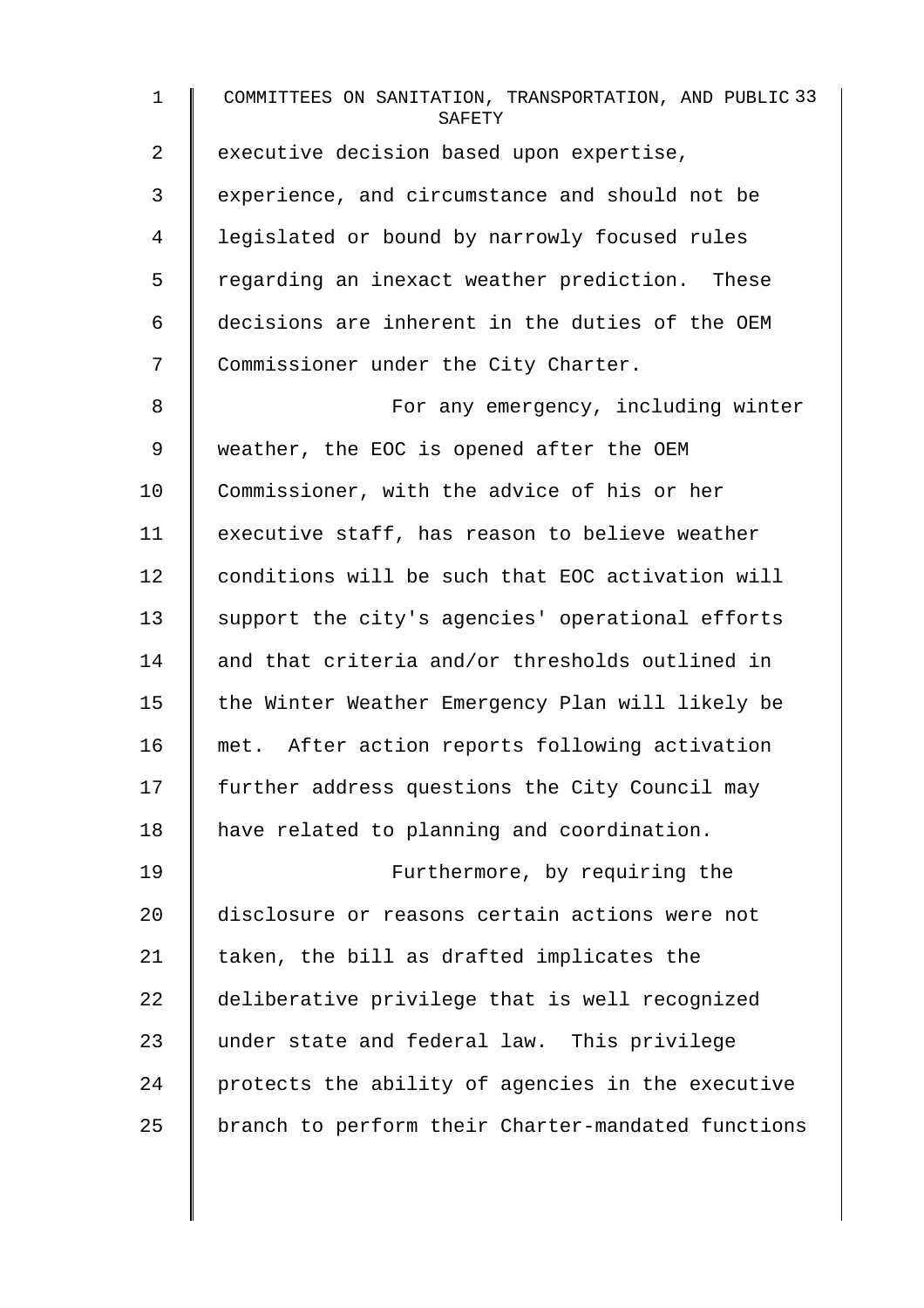| $\mathbf 1$    | COMMITTEES ON SANITATION, TRANSPORTATION, AND PUBLIC 34<br>SAFETY |
|----------------|-------------------------------------------------------------------|
| $\overline{2}$ | by not requiring disclosure of official's                         |
| 3              | deliberations that result in policy or operational                |
| $\overline{4}$ | decisions.                                                        |
| 5              | Number six, OEM calls for aid, LS                                 |
| 6              | 1980. The sixth bill, sponsored by Council Member                 |
| 7              | Crowley, would require OEM to create rules and                    |
| 8              | regulations regarding requests for aid from the                   |
| 9              | state Office of Emergency Management and mutual                   |
| 10             | aid from the state and other jurisdictions.                       |
| 11             | Logistics is a core mission of OEM                                |
| 12             | and a primary role of the EOC. Through this                       |
| 13             | function, the city has the ability to reach out to                |
| 14             | a wide range of resources, including city                         |
| 15             | agencies, private businesses, and surrounding                     |
| 16             | counties, state, and the federal government.<br>The               |
| 17             | introduction of rules to regulate mutual aid                      |
| 18             | offers no logistical improvements to OEM's                        |
| 19             | process. OEM has detailed procedures in place                     |
| 20             | which outline the process for obtaining resources                 |
| 21             | from city agencies, vendors, or state and federal                 |
| 22             | partners. All emergency resource requests from                    |
| 23             | the city agencies to the state are channeled                      |
| 24             | through OEM to reduce competition for resources,                  |
| 25             | duplication of requests, and to serve as a central                |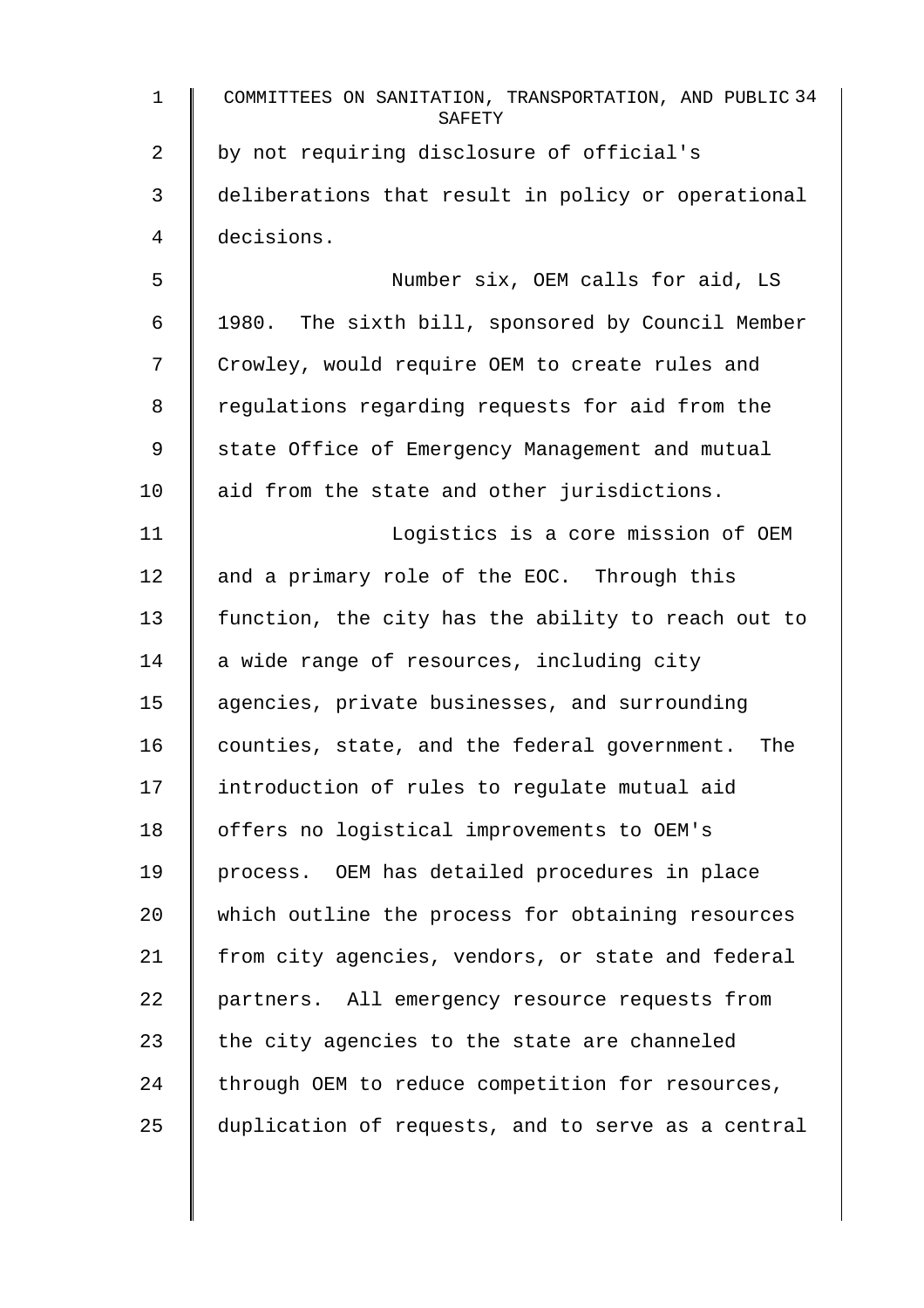| $\mathbf 1$ | COMMITTEES ON SANITATION, TRANSPORTATION, AND PUBLIC 35<br>SAFETY |
|-------------|-------------------------------------------------------------------|
| 2           | resource coordination center.                                     |
| 3           | In addition, 2010 New York State                                  |
| 4           | legislation entitled the Intrastate Mutual Aid                    |
| 5           | Program, IMAP, allows NYC to contact other New                    |
| 6           | York state counties to seek mutual aid. The                       |
| 7           | protocols are now being defined by a committee, of                |
| 8           | which OEM is a member, and will be sufficiently                   |
| 9           | specific to provide answers for the City Council                  |
| 10          | related to mutual aid. An additional request                      |
| 11          | mechanism for mutual aid is available for a state                 |
| 12          | to state requests under the Emergency Management                  |
| 13          | Assistance Compact, or EMAC.                                      |
| 14          | EMAC membership consists of all                                   |
| 15          | U.S. states and territories and is similar in                     |
| 16          | scope to the IMAP, but on an interstate level.                    |
| 17          | Under EMAC, protocols and processes are in place                  |
| 18          | for request, reimbursement, liability, etc. None                  |
| 19          | of the above options for resource requests for                    |
| 20          | mutual aid--PSMA, IMAP, EMAC, etc.--preclude New                  |
| 21          | York City from entering into any other specific                   |
| 22          | MOUs with partners, however, attempting to                        |
| 23          | legislate any such process will duplicate and                     |
| 24          | complicate current mechanisms already in place at                 |
| 25          | the city, state, and federal levels.                              |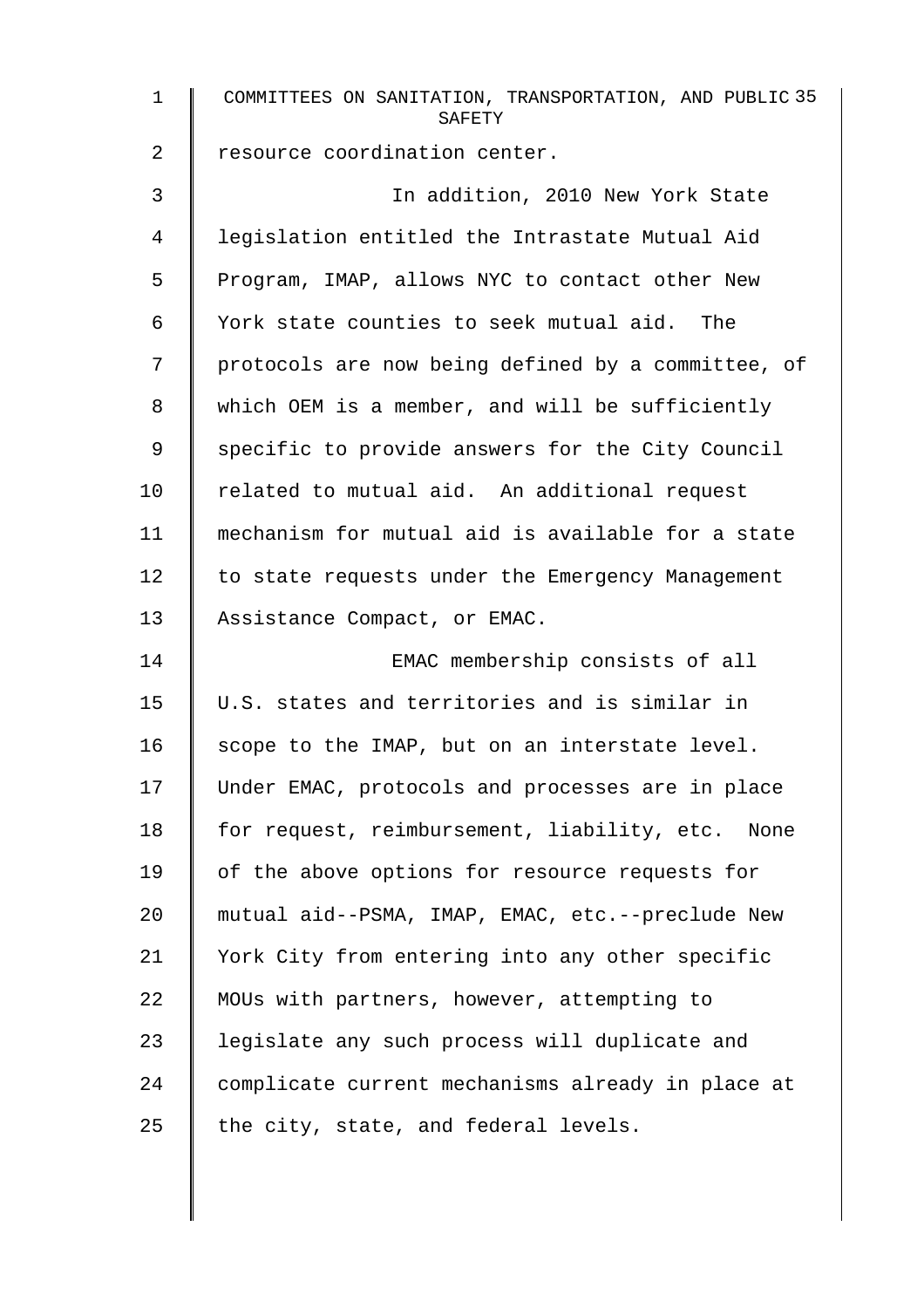| $\mathbf{1}$   | COMMITTEES ON SANITATION, TRANSPORTATION, AND PUBLIC 36<br>SAFETY |
|----------------|-------------------------------------------------------------------|
| $\overline{a}$ | As I noted in discussing the                                      |
| 3              | previous bill, as drafted this will require                       |
| 4              | disclosure of certain information that implicates                 |
| 5              | the deliberative privilege long recognized under                  |
| 6              | both state and federal law rendering it an                        |
| 7              | inappropriate subject for legislation.                            |
| 8              | Number seven, notice of service                                   |
| 9              | changes, LS 1912. The seventh bill, sponsored by                  |
| 10             | Council Member Gentile, would require Operations                  |
| 11             | to notify the public of the status of any                         |
| 12             | government services that are disrupted due to                     |
| 13             | severe weather or other emergencies.                              |
| 14             | As it stands, the public is already                               |
| 15             | informed by coordinated media releases from OEM,                  |
| 16             | DSNY, DOHMH, City Hall, and MTA. Those same                       |
| 17             | messages are posted on social media sites,                        |
| 18             | NYC.gov, and agency websites. In addition, the                    |
| 19             | information is sent through Notify NYC, provided                  |
| 20             | to 311, and distributed to OEM's e-mail subscriber                |
| 21             | list.                                                             |
| 22             | The new snow website also allows                                  |
| 23             | the public to provide direct feedback and submit                  |
| 24             | photos of conditions to the EOC.                                  |
| 25             | Number eight, street snowplow                                     |
|                |                                                                   |
|                |                                                                   |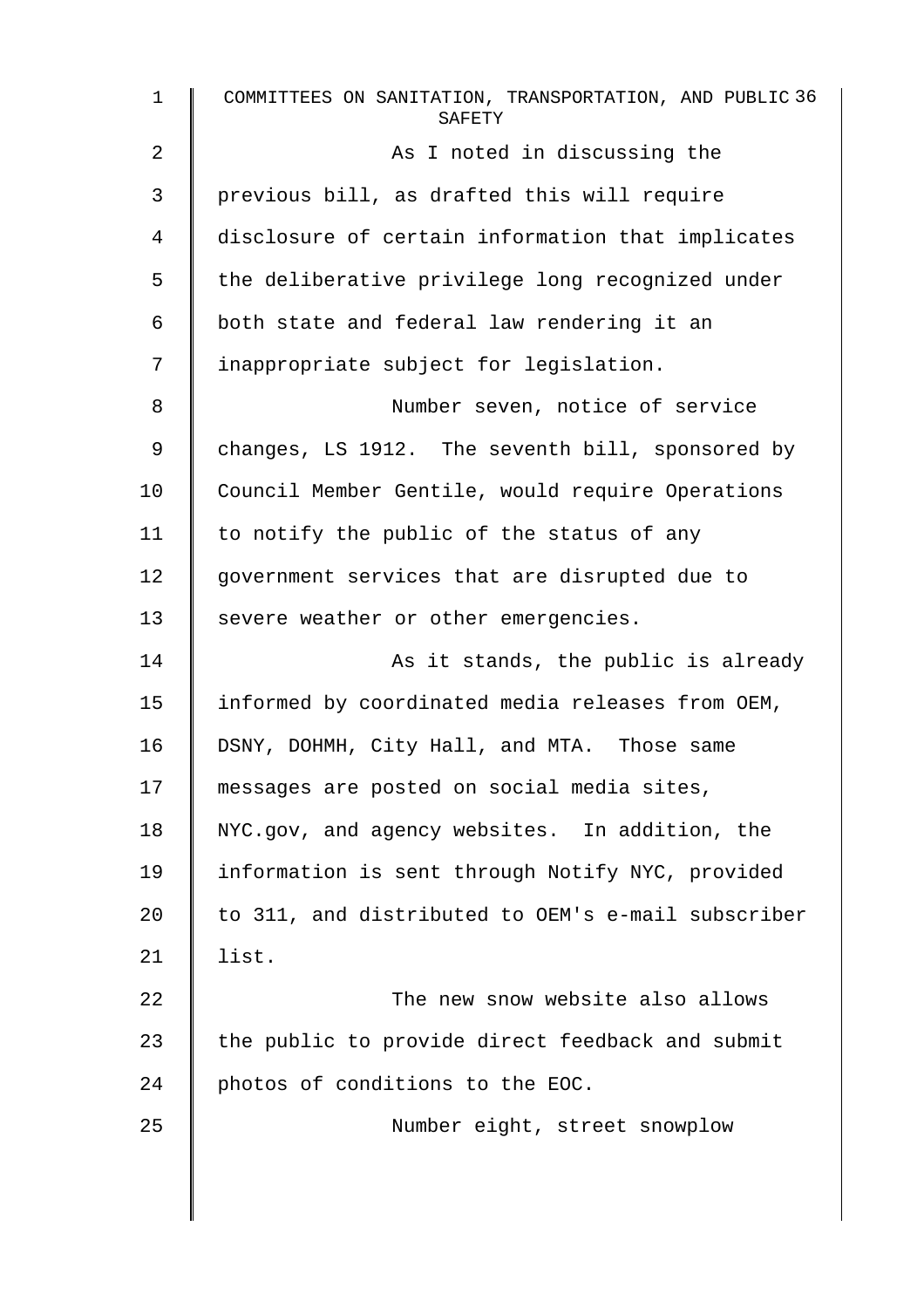| $\mathbf 1$    | COMMITTEES ON SANITATION, TRANSPORTATION, AND PUBLIC 37<br>SAFETY |
|----------------|-------------------------------------------------------------------|
| $\overline{a}$ | priority designations, LS 1916. The eighth bill,                  |
| 3              | sponsored by Council Members Vacca and Gentile,                   |
| 4              | would require DSNY to post on its website no later                |
| 5              | than October 1, 2011, a report identifying all the                |
| 6              | snow routes and snow removal priority designations                |
| 7              | of all city streets by community district.                        |
| 8              | The administration has already                                    |
| 9              | committed to make data and information accessible                 |
| 10             | to the public on a dedicated city website by                      |
| 11             | collecting and compiling maps and more than 1,000                 |
| 12             | snowplow routes across the city. However, the                     |
| 13             | deadline of October 1st, 2011, is unrealistic                     |
| 14             | given the amount of data that must be processed.                  |
| 15             | Number nine, review of 911, LS                                    |
| 16             | 1979. The ninth bill, sponsored by Chair Vallone,                 |
| 17             | would require the NYPD to conduct a comprehensive                 |
| 18             | operational and technical review of the city's                    |
| 19             | emergency 911 communications system and report its                |
| 20             | findings to the council.                                          |
| 21             | The administration objects to                                     |
| 22             | legislation requiring operational and technical                   |
| 23             | reviews of 911 with report to the council. Such a                 |
| 24             | requirement is duplicative of the administration's                |
| 25             | efforts already underway, as described both by                    |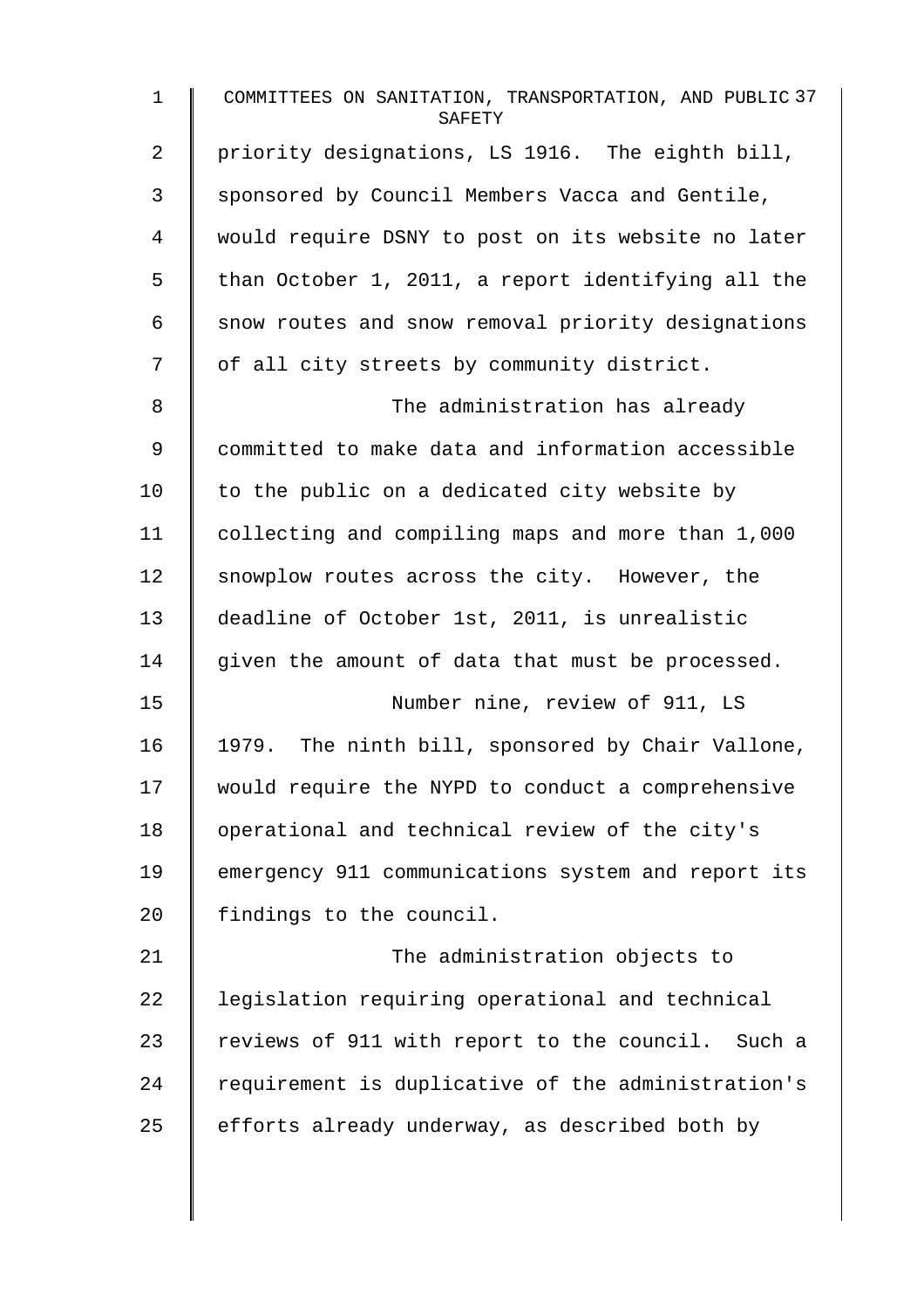| $\mathbf{1}$   | COMMITTEES ON SANITATION, TRANSPORTATION, AND PUBLIC 38<br>SAFETY |
|----------------|-------------------------------------------------------------------|
| $\overline{a}$ | Deputy Mayor Goldsmith at the hearing on January                  |
| 3              | 10, 2011, and also in the Mayor's Action Plan                     |
| 4              | regarding emergency communications.                               |
| 5              | Number 10, borough specific snow                                  |
| 6              | event coordinators, LS 1978. The tenth bill,                      |
| 7              | sponsored by Council Member Williams, would                       |
| 8              | require the sanitation commissioner to designate a                |
| 9              | borough snow event coordinator during snow season                 |
| 10             | to communicate directly with other agencies,                      |
| 11             | elected officials, and community boards, and                      |
| 12             | coordinate DSNY snow response with other agencies.                |
| 13             | Every district garage and borough                                 |
| 14             | office is sufficiently staffed with both                          |
| 15             | managerial officers and workers and within this                   |
| 16             | hierarchy every employee executes their assigned                  |
| 17             | snow duties and responsibilities during snow                      |
| 18             | season. In addition, the department's Office of                   |
| 19             | Customer Services and Government Relations                        |
| 20             | communicates regularly with elected officials and                 |
| 21             | community boards during snow events and manages                   |
| 22             | the intake of hundreds of service related issues                  |
| 23             | by constituents which it routes directly to the                   |
| 24             | field and tracks for completion.                                  |
| 25             | Moreover, OEM, through its EOC,                                   |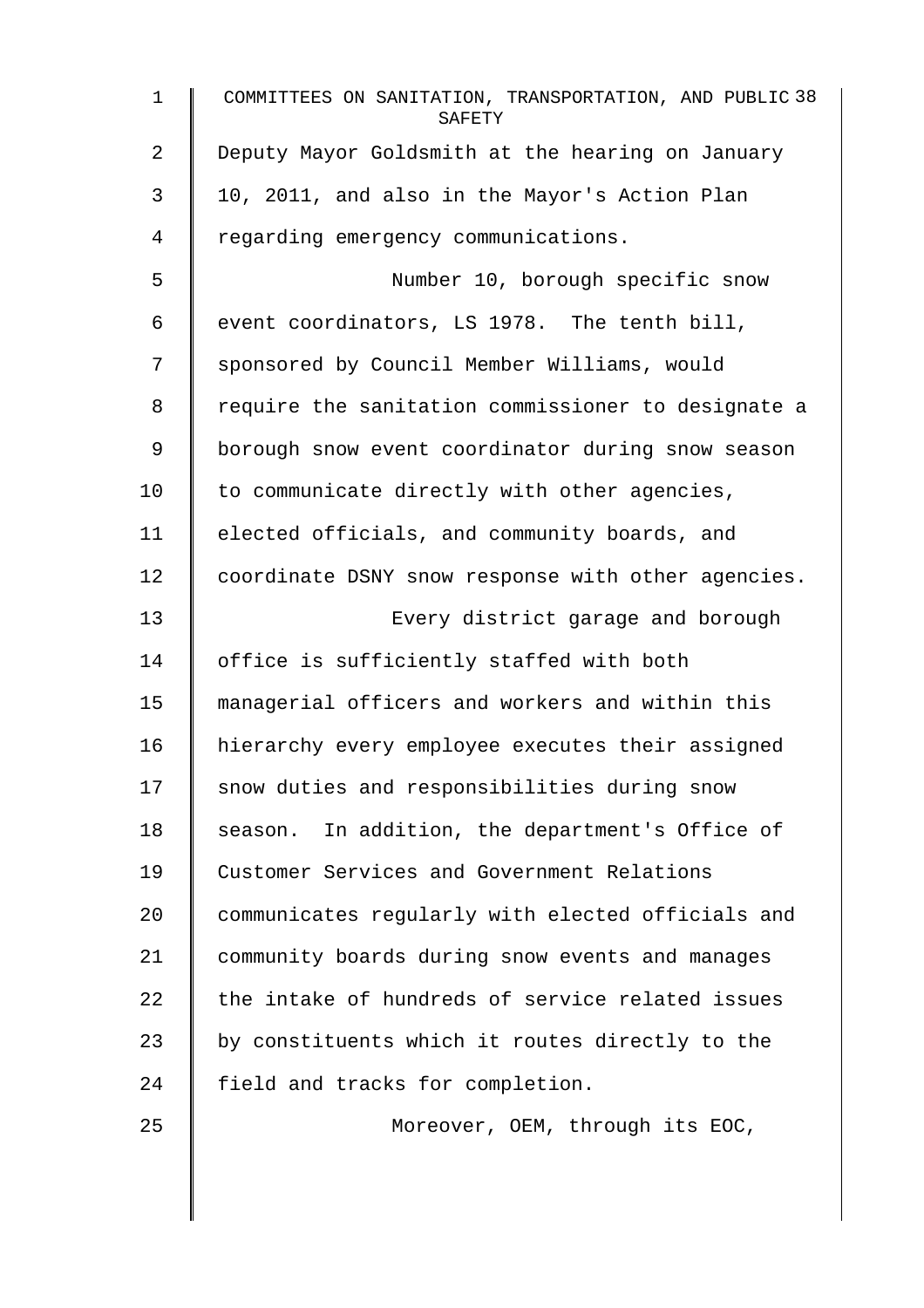1 COMMITTEES ON SANITATION, TRANSPORTATION, AND PUBLIC 39 **SAFETY** 2 | already has in place a system to coordinate among 3 agencies the city's response during snow events. 4 Creating a separate snow event coordinator is 5 unnecessary because it overlaps with these  $6$   $\parallel$  existing and well-established responsibilities and 7 | protocols. 8 Eleven, snow removal volunteer 9 | registry, LS 1977. The eleventh bill, sponsored 10 | by Council Member Koo, would require DSNY to 11 establish a registry of volunteers who will remove 12 snow on behalf of others who are unable to do so 13 || and to accept requests for snow removal. 14 | As drafted, the bill raises 15 | significant operational and legal issues. 16 Operationally, the bill would require DSNY to 17 oversee and manage this effort. We believe that 18 | it would be more appropriate to assign this role 19 to NYC Service, whose experience with volunteer 20 Fecruitment and management makes it better 21 position to evaluate volunteers, thus helping to 22 ensure that they are qualified and do not pose a 23  $\parallel$  threat to the individuals this bill aims to help. 24 We should also be mindful that 25  $\parallel$  there are nonprofit organizations that are already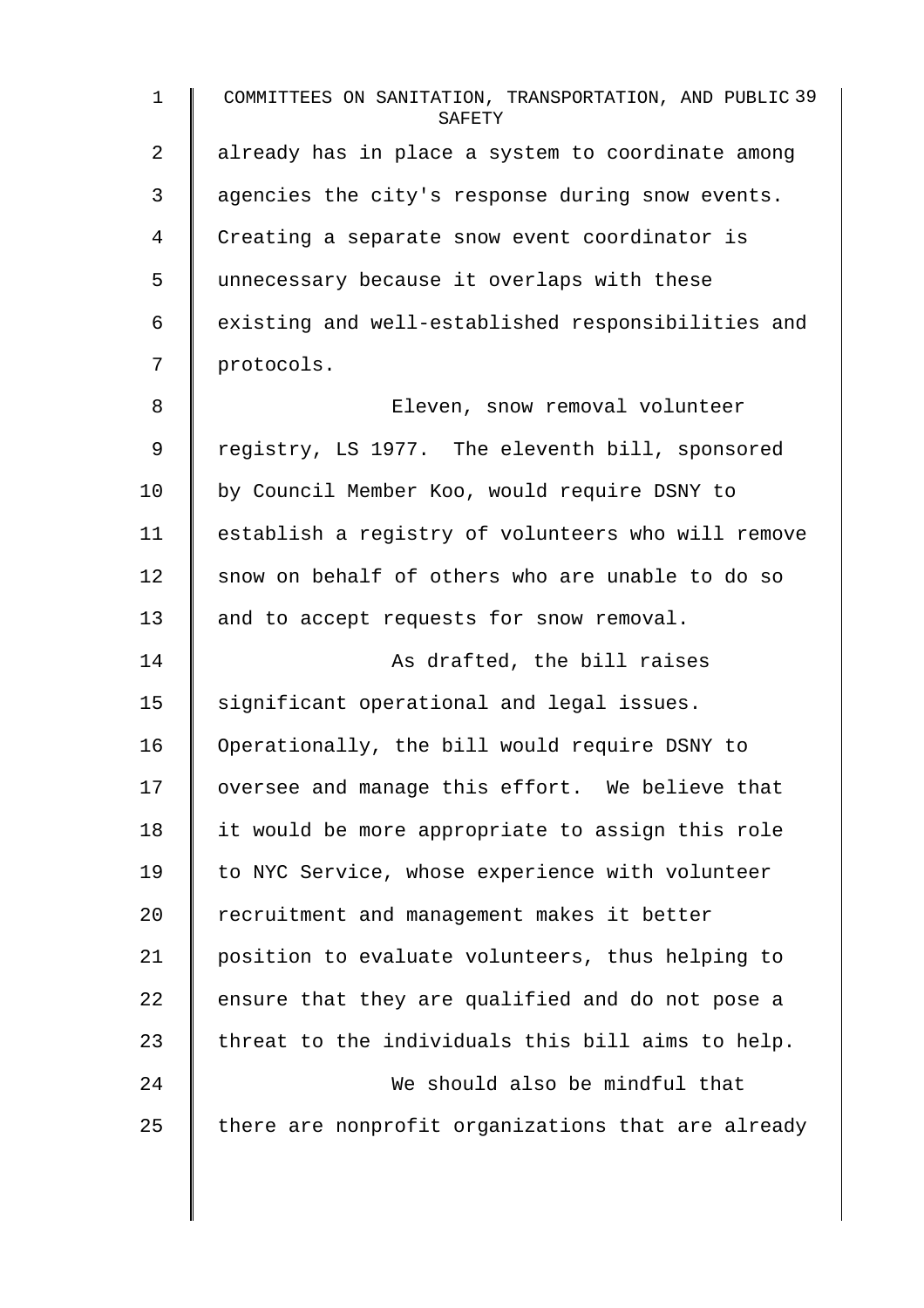| $\mathbf 1$ | COMMITTEES ON SANITATION, TRANSPORTATION, AND PUBLIC 40<br>SAFETY |
|-------------|-------------------------------------------------------------------|
| 2           | doing great work in this area and we should be                    |
| 3           | careful not to interfere with the success of these                |
| 4           | groups.                                                           |
| 5           | The bill could impose liability on                                |
| 6           | the same property owners whom we are looking to                   |
| 7           | assist should a volunteer fail to clear the                       |
| 8           | sidewalk in a manner required by the                              |
| 9           | administrative code. The bill could also impose                   |
| 10          | liability on the city. State law provides that                    |
| 11          | volunteers who are expressly authorized to                        |
| 12          | participate in a city-sponsored volunteer program                 |
| 13          | shall be considered an employee of the city. If a                 |
| 14          | volunteer hurts him or herself while removing                     |
| 15          | snow, then liability would rest with the city and                 |
| 16          | is likely to have costly ramifications.                           |
| 17          | An alternate approach is to allow                                 |
| 18          | NYC Service to develop a plan that would achieve                  |
| 19          | the bill's objectives in a manner that is                         |
| 20          | efficient, effective, and consistent with existing                |
| 21          | A model to replicate is in an initiative<br>law.                  |
| 22          | called NYC Cool Roofs whereby NYC Service worked                  |
| 23          | with nonprofits, city agencies, and building                      |
| 24          | owners to craft a pilot program that recruited                    |
| 25          | volunteers to apply white reflective surfaces to                  |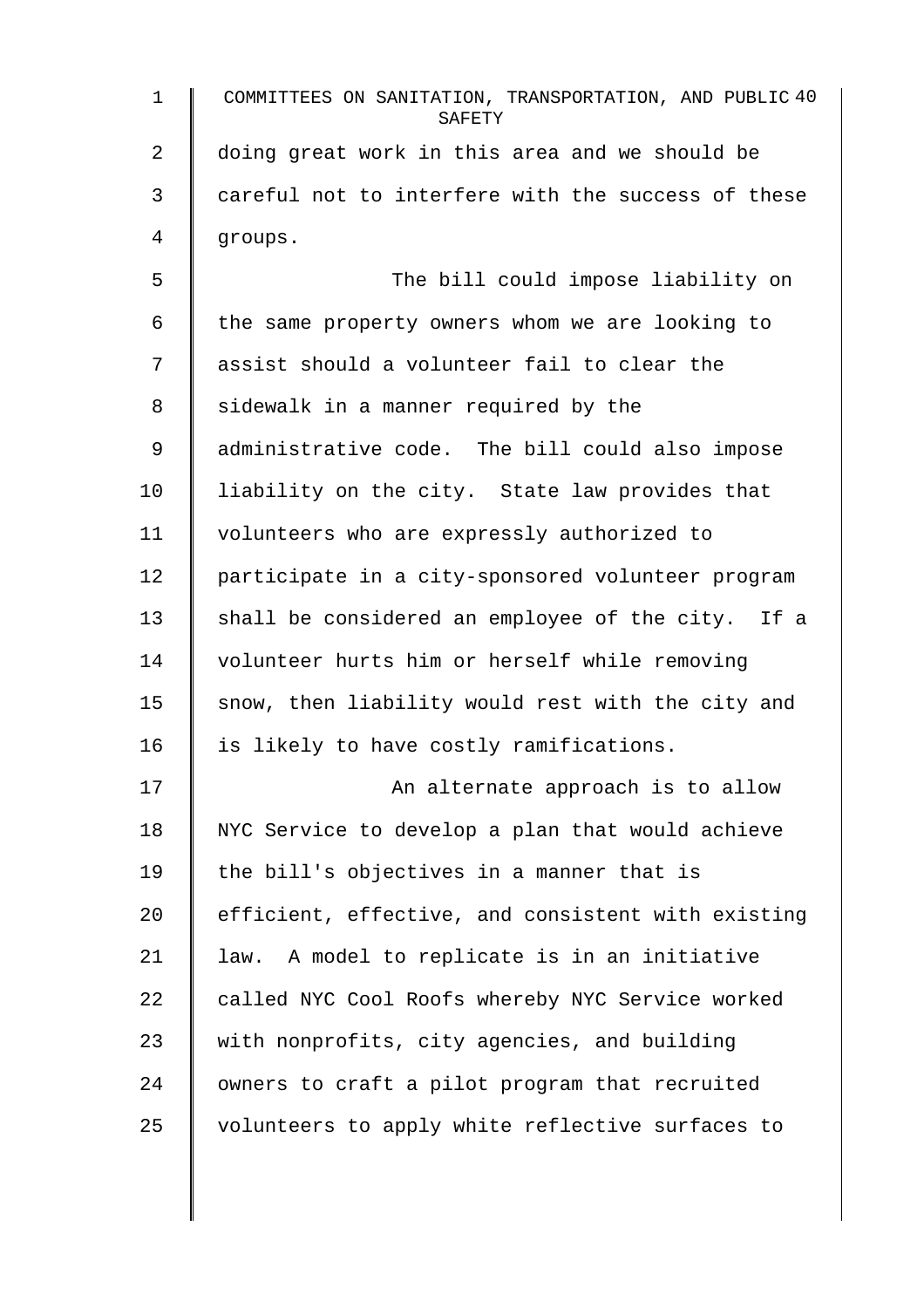| $\mathbf{1}$ | COMMITTEES ON SANITATION, TRANSPORTATION, AND PUBLIC 41<br>SAFETY |
|--------------|-------------------------------------------------------------------|
| 2            | rooftops, reduce building cooling costs, and save                 |
| 3            | energy.                                                           |
| 4            | Number 12, annual inventory of                                    |
| 5            | emergency equipment resources, LS 1976. The                       |
| 6            | twelfth bill, sponsored by Council Member Mealy,                  |
| 7            | would require operations to conduct an annual                     |
| 8            | inventory of snow and weather emergency management                |
| 9            | equipment.                                                        |
| 10           | As I noted earlier, OEM has a                                     |
| 11           | similar capability through the Citywide Asset and                 |
| 12           | Logistics Management System, or CALMS, a web-based                |
| 13           | tool designed to capture information about assets                 |
| 14           | that can be used to aid emergency response and                    |
| 15           | recovery efforts. Since its launch CALMS has                      |
| 16           | served as the city's only combined database for                   |
| 17           | emergency resources.                                              |
| 18           | Given the broad purview of the bill                               |
| 19           | as drafted, the administration has particular                     |
| 20           | concerns regarding the required disclosure of                     |
| 21           | potentially sensitive or confidential information                 |
| 22           | about agency operations and equipment.                            |
| 23           | Additionally, while we agree that we need to                      |
| 24           | improve our ability to utilize private contractors                |
| 25           | during emergencies and are working to do so, the                  |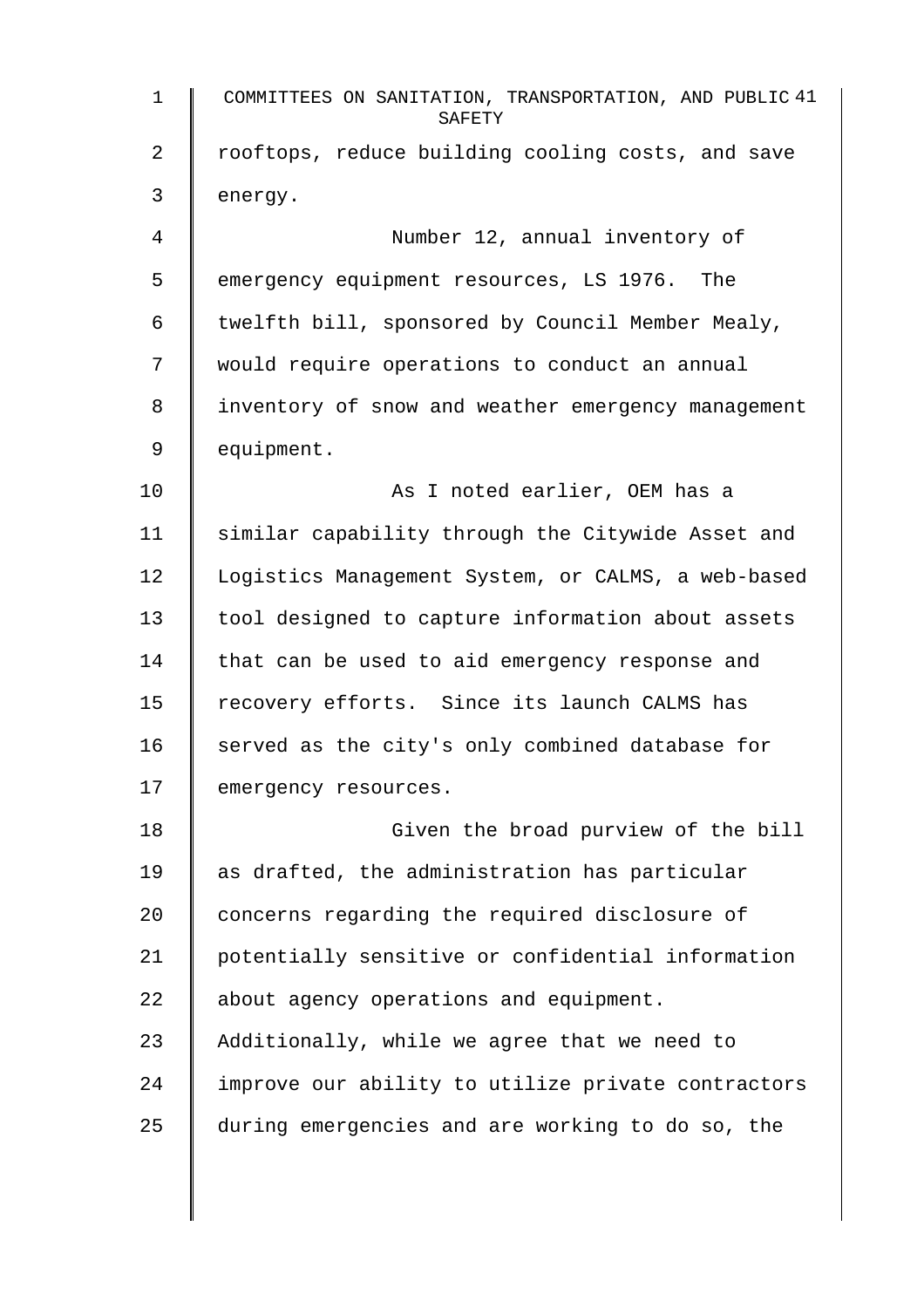| $\mathbf 1$    | COMMITTEES ON SANITATION, TRANSPORTATION, AND PUBLIC 42<br>SAFETY |
|----------------|-------------------------------------------------------------------|
| $\overline{2}$ | scope of the required inventory of privately owned                |
| 3              | equipment presents an undue burden.                               |
| 4              | Thirteen, the suspension of parking                               |
| 5              | meters, Intro 169. The thirteenth bill, Intro                     |
| 6              | 169, is sponsored by Council Member Recchia and                   |
| 7              | would require the Department of Transportation to                 |
| 8              | suspend parking meters when alternate side parking                |
| 9              | rules and street sweeping are suspended by DSNY                   |
| 10             | due to snow fall. The parking meters would not be                 |
| 11             | permitted to be reactivated for at least 24 hours                 |
| 12             | and until street sweeping is resumed.                             |
| 13             | We understand that the intention of                               |
| 14             | this bill is to avoid people having to move their                 |
| 15             | cars when it could interfere with snow removal                    |
| 16             | operations. However, we are concerned that the                    |
| 17             | suspension of parking meters would have unintended                |
| 18             | consequences for business owners who rely on                      |
| 19             | customers being able to park in front of their                    |
| 20             | stores. If parking meters were suspended, people                  |
| 21             | would leave their cars in place. After                            |
| 22             | snowplowing on the street where the car is                        |
| 23             | located, the car would be difficult to move--                     |
| 24             | forcing the car to stay in place for even longer.                 |
| 25             | Without turnover of these parking spots,                          |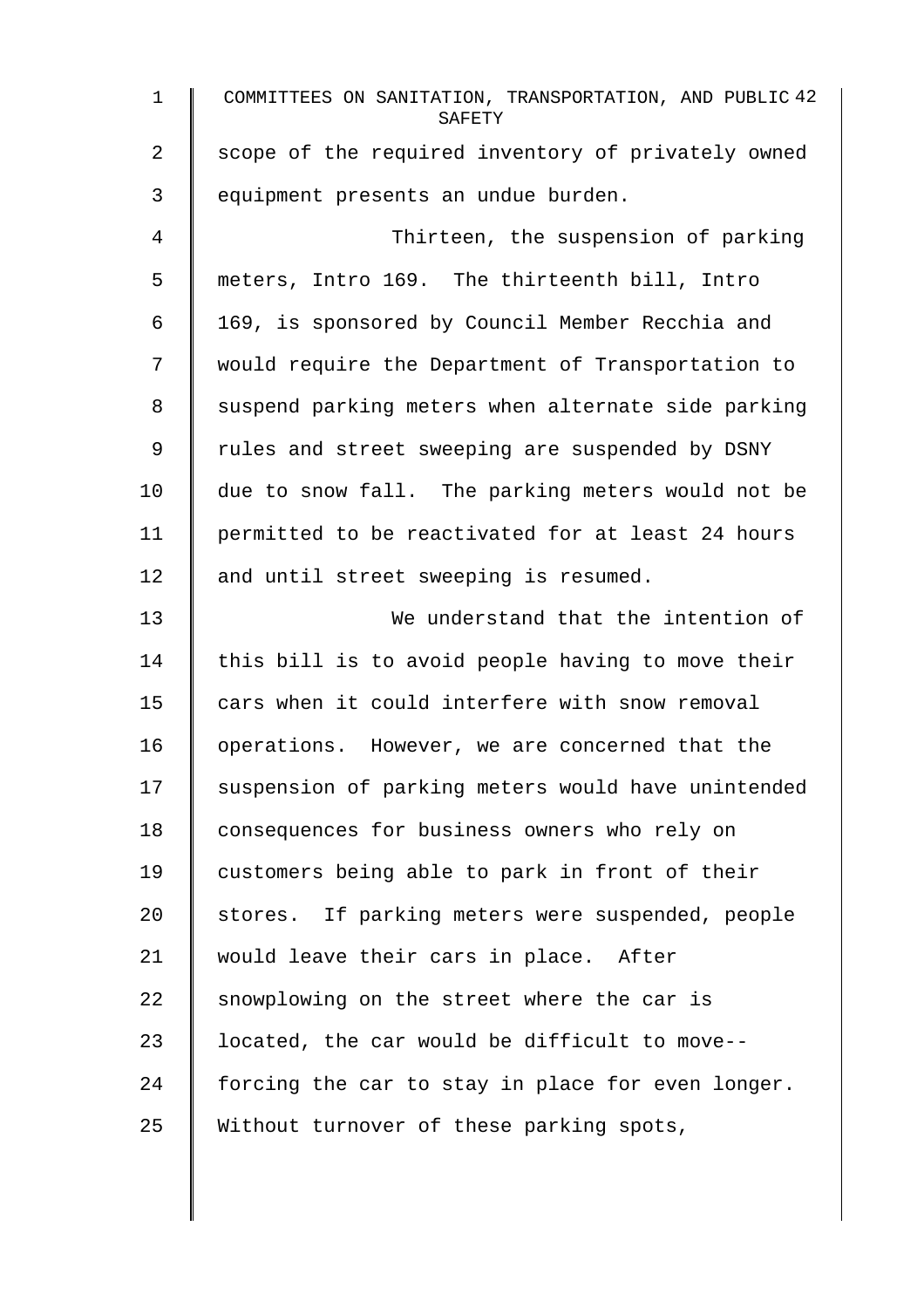| $\mathbf 1$ | COMMITTEES ON SANITATION, TRANSPORTATION, AND PUBLIC 43<br>SAFETY |
|-------------|-------------------------------------------------------------------|
| 2           | businesses would suffer.                                          |
| 3           | Furthermore, in the winter of 2009,                               |
| 4           | 2010, street sweeping was suspended due to weather                |
| 5           | on 11 days. Parking meters were not suspended on                  |
| 6           | any of those days and DOT received very few                       |
| 7           | complaints. In fact, this winter was the first                    |
| 8           | time that meters have been suspended over the past                |
| 9           | few years and it was only because of the severity                 |
| 10          | and accumulation of snow.                                         |
| 11          | We believe the impact on business                                 |
| 12          | owners is too great to suspend parking meters                     |
| 13          | every time street sweeping is suspended due to                    |
| 14          | snow fall and, therefore, oppose this bill.                       |
| 15          | Number 14, clearing crosswalk curb                                |
| 16          | cuts on primary streets, LS 1910. The fourteenth                  |
| 17          | bill, sponsored by Council Member Koslowitz, would                |
| 18          | require DSNY to develop a plan for removing snow                  |
| 19          | and ice from curb cuts and pedestrian medians on                  |
| 20          | primary roadways. For the purpose of addressing                   |
| 21          | curb cuts, DSNY assumes that the sponsor intends                  |
| 22          | that this bill cover only crosswalks at                           |
| 23          | intersections and not cuts into the curbs for                     |
| 24          | driveways.                                                        |
| 25          | There are over 344,000 crosswalks                                 |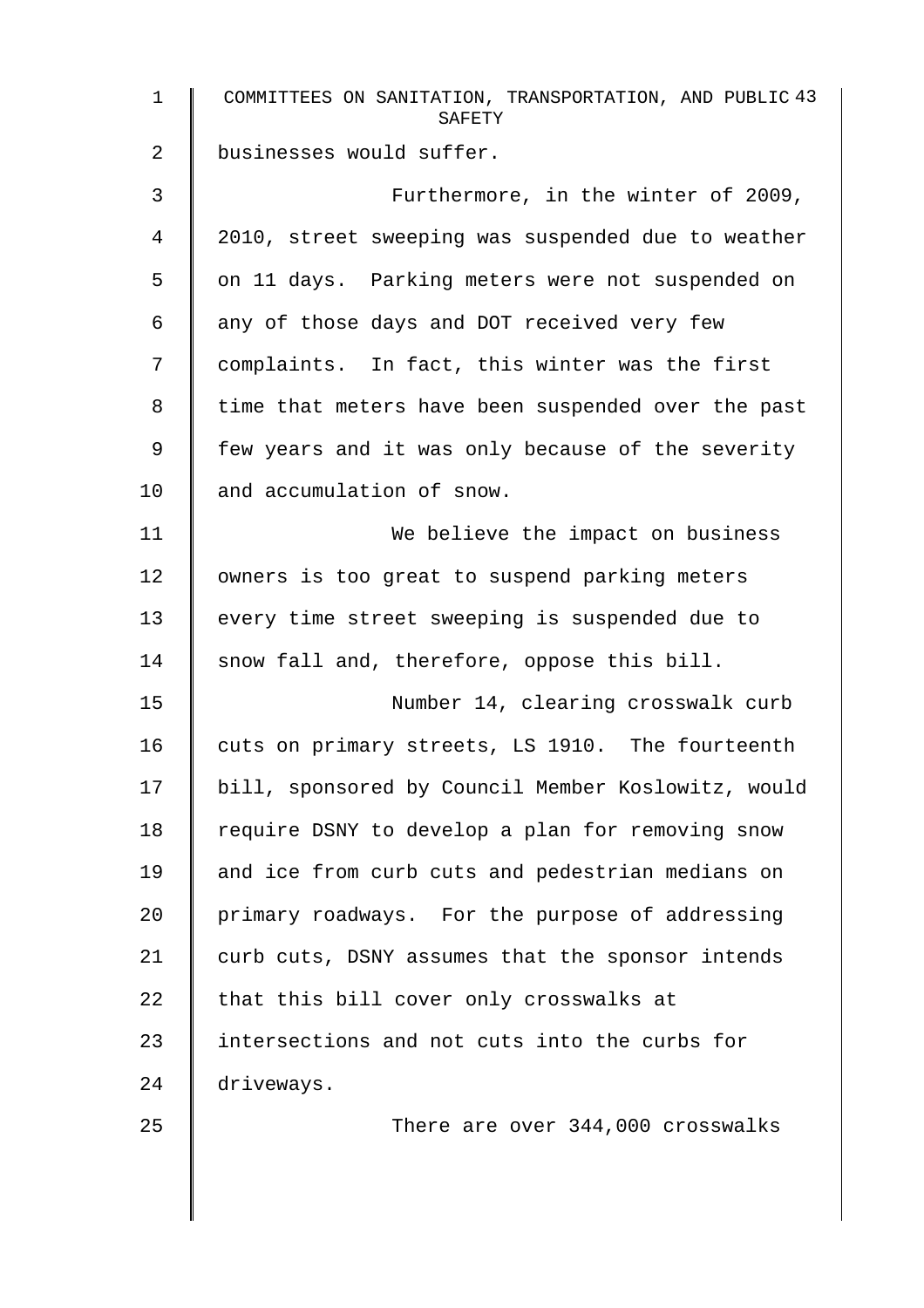| $\mathbf 1$    | COMMITTEES ON SANITATION, TRANSPORTATION, AND PUBLIC 44<br>SAFETY |
|----------------|-------------------------------------------------------------------|
| $\overline{2}$ | in the city, of which nearly half are along                       |
| 3              | primary roadways. DSNY workers do not manually                    |
| 4              | shovel out crosswalks. Once they complete plowing                 |
| 5              | and salt spreading operations, and provided there                 |
| 6              | are no other predicted snowstorms, Sanitation                     |
| 7              | workers must resume garbage and recycling pickups.                |
| 8              | DSNY relies on a pool of available                                |
| 9              | temporary laborers to undertake the task of                       |
| 10             | clearing crosswalks, but there's no guarantee year                |
| 11             | after year that there will be a sufficient number                 |
| 12             | of laborers who will sign up for temporary work                   |
| 13             | during major snow events. DSNY is reluctant to                    |
| 14             | assign temporary laborers to shovel out pedestrian                |
| 15             | medians because those medians are usually located                 |
| 16             | along primary roadways, where median where--sorry,                |
| 17             | where multiple lanes of fast-moving traffic on                    |
| 18             | each side of the median potentially place them in                 |
| 19             | harms way.                                                        |
| 20             | DSNY proposes that as part of any                                 |
| 21             | policy for shoveling snow from publicly used                      |
| 22             | areas, legislative or otherwise, it should be                     |

24 or her lessee located on a primary, secondary, or

23 mandated that every corner property owner or his

 $25$  tertiary street be responsible for shoveling out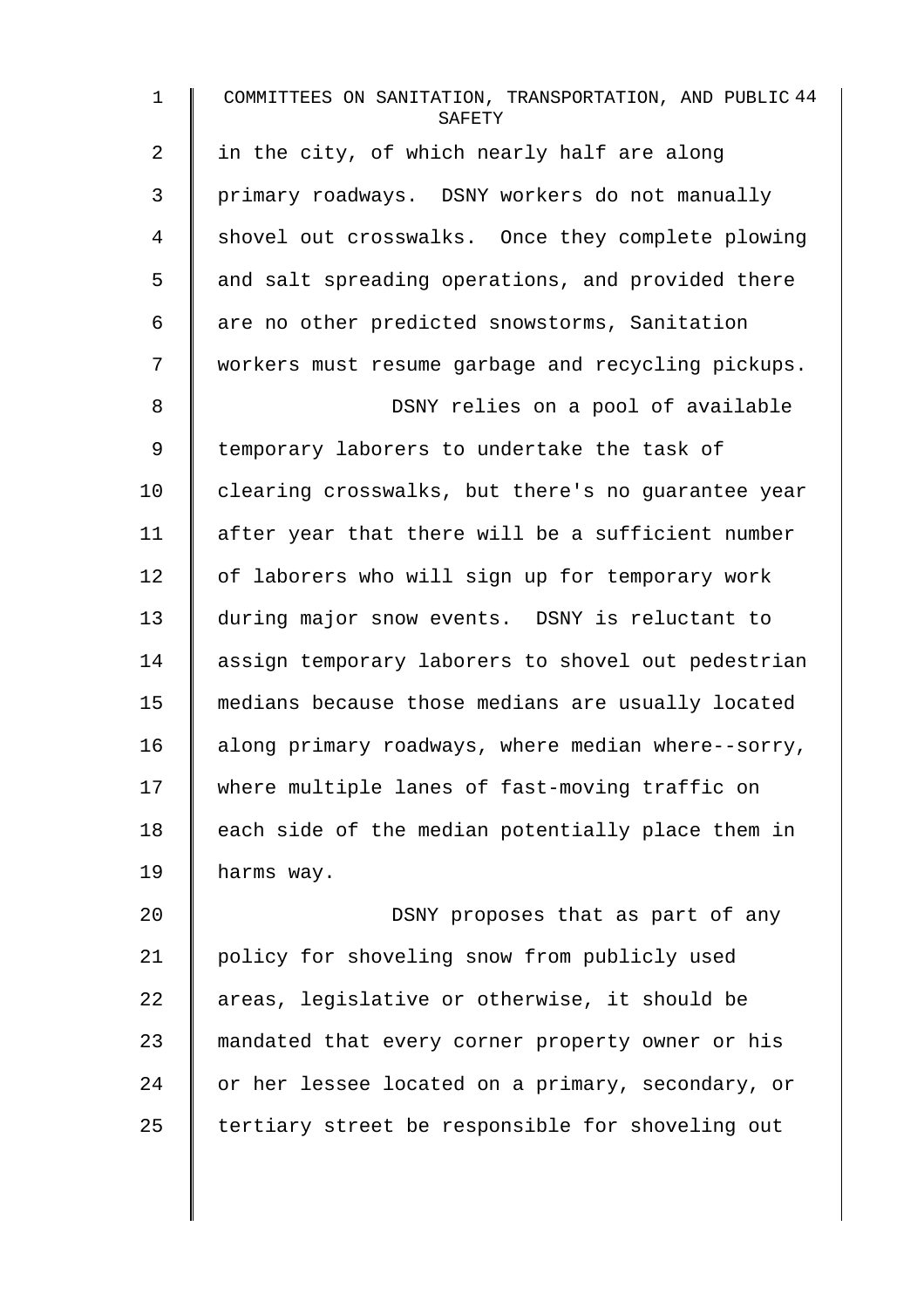| 1  | COMMITTEES ON SANITATION, TRANSPORTATION, AND PUBLIC 45<br>SAFETY |
|----|-------------------------------------------------------------------|
| 2  | the curb cut, as well as the first couple of feet                 |
| 3  | on the portion of the crosstalk directly abutting                 |
| 4  | his or her property. Other large cities already                   |
| 5  | impose some form of responsibility on such                        |
| 6  | property owners, including Boston, Ann Arbor, and                 |
| 7  | the Milwaukee.                                                    |
| 8  | Fifteen, 311 high call volume                                     |
| 9  | protocol, LS 2037. The fifteenth bill, sponsored                  |
| 10 | by Council Member Williams, would require the                     |
| 11 | Department of Information Technology and                          |
| 12 | Telecommunications to develop a high call volume                  |
| 13 | protocol for 311.                                                 |
| 14 | Despite the challenges presented by                               |
| 15 | the December blizzard, given the record number of                 |
| 16 | calls received in the storm's immediate aftermath,                |
| 17 | 311 functioned exceedingly well. The system                       |
| 18 | proved to be a robust and effective means of                      |
| 19 | informing New Yorkers on the status of storm-                     |
| 20 | related conditions, updates, and instructions,                    |
| 21 | having received more than one million calls from                  |
| 22 | December 26, 2010, through January 2nd, 2011.                     |
| 23 | The standard practice for 311 to                                  |
| 24 | increase personnel during high volume call                        |
| 25 | periods. The protocol for adding personnel to 311                 |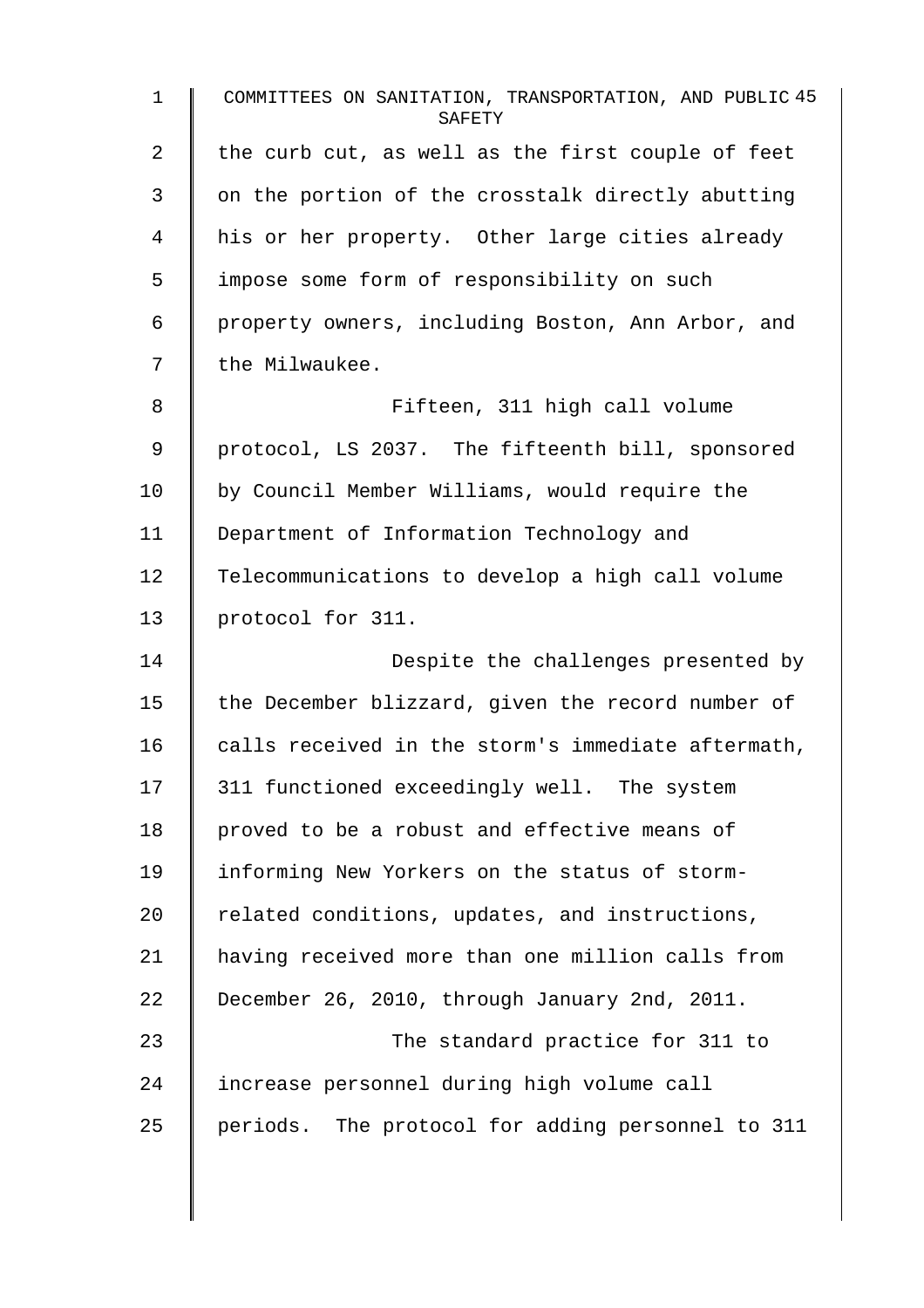| $\mathbf 1$    | COMMITTEES ON SANITATION, TRANSPORTATION, AND PUBLIC 46<br>SAFETY |
|----------------|-------------------------------------------------------------------|
| $\overline{2}$ | to answer calls during emergencies--excuse me--has                |
| 3              | been executed as needed, since system launch in                   |
| 4              | 2003. The call center facility, as well as its                    |
| 5              | underlying technology, is built to allow quick                    |
| 6              | scale up for exigent circumstance, including                      |
| 7              | storms, emergencies, or citywide events.                          |
| 8              | Additionally, 311 has implemented                                 |
| 9              | other innovations to relieve the strain of high                   |
| 10             | call volume. The 311 automated messaging system                   |
| 11             | heard by callers before they reach call takers is                 |
| 12             | an effective means of delivering status,                          |
| 13             | instructions, and updates to New Yorkers. It has                  |
| 14             | also introduced thousands of customers to 311                     |
| 15             | online--a quick alternative to making a phone                     |
| 16             | call--through recordings encouraging callers to                   |
| 17             | use this option. Three-one-one online proved                      |
| 18             | especially valuable during and after the storm,                   |
| 19             | receiving 108,842 site visits from December 26th                  |
| 20             | to December 31st, 2010.                                           |
| 21             | As per usual, staff at 311 worked                                 |
| 22             | with OEM to ensure that notifications created by                  |
| 23             | OEM and distributed through a Notify NYC were                     |
| 24             | consistent with alerts and updates on 311's                       |
| 25             | automated messaging system, the call center, and                  |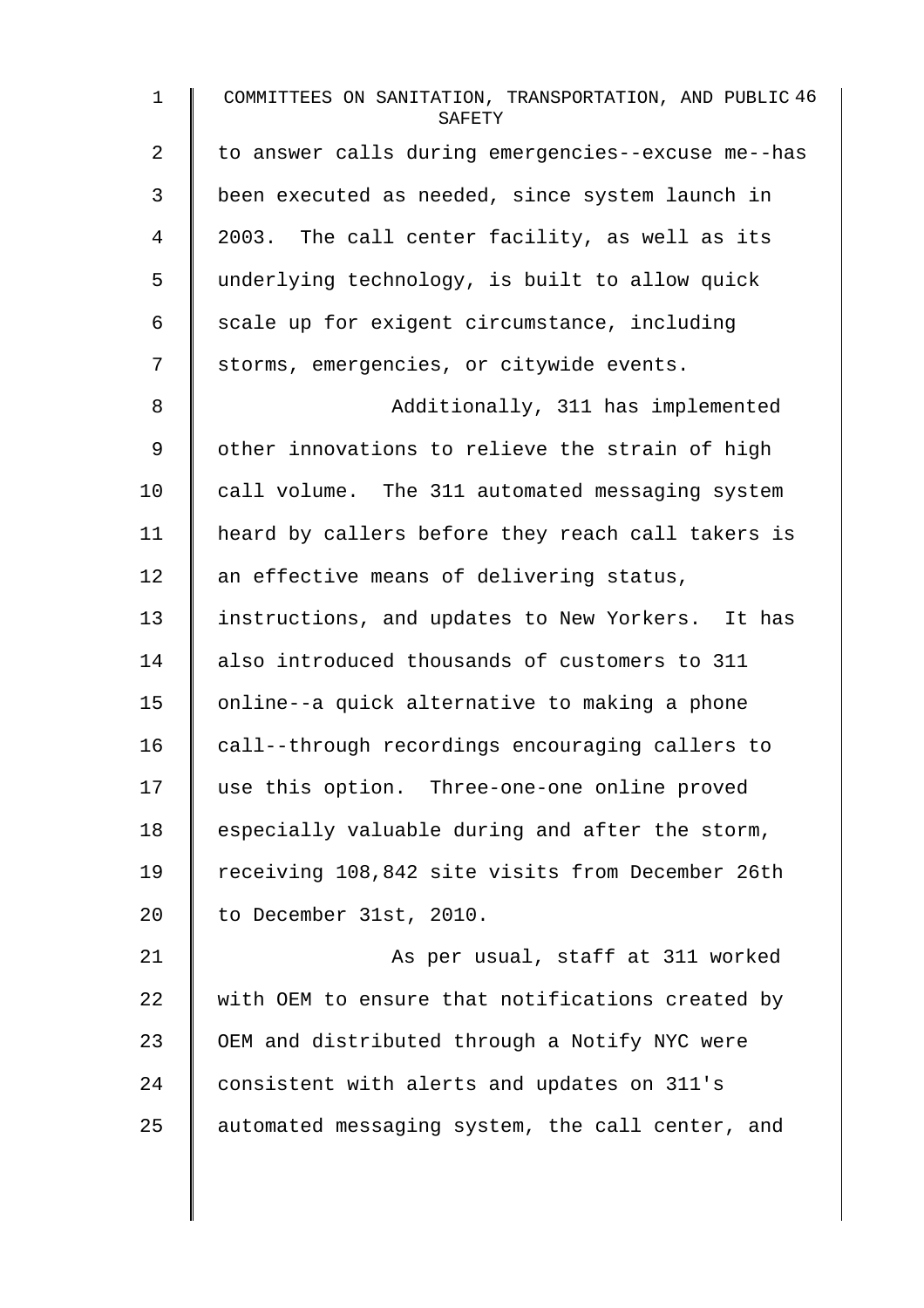| $\mathbf{1}$   | COMMITTEES ON SANITATION, TRANSPORTATION, AND PUBLIC 47<br>SAFETY |
|----------------|-------------------------------------------------------------------|
| $\overline{2}$ | online channels.                                                  |
| 3              | In partnership with the Mayor's                                   |
| 4              | Office of Media and Entertainment and the chief                   |
| 5              | digital officer, 311 continues to explore                         |
| 6              | opportunities to develop additional alternate                     |
| 7              | channels to disseminate information on a regular                  |
| 8              | basis, as well as during high demand periods.                     |
| 9              | Sixteen, snow removal from bus                                    |
| 10             | shelters, LS 1994. The final proposed bill,                       |
| 11             | sponsored by Council Member Gonzales, would                       |
| 12             | require DOT to remove snow and ice from all bus                   |
| 13             | shelters in the timeframe established in Section                  |
| 14             | 16-123 of the Administrative Code.                                |
| 15             | We understand that the purpose of                                 |
| 16             | this bill is to ensure the public can wait safely                 |
| 17             | for buses and we agree that is important.                         |
| 18             | However, we have a few concerns with this bill.                   |
| 19             | Cemusa is the company that has a                                  |
| 20             | franchise with DOT for the installation and                       |
| 21             | maintenance of 3,300 bus stop shelters. Cemusa                    |
| 22             | owns these structures during the term of the                      |
| 23             | contract. As the property owners and as part of                   |
| 24             | its franchise agreement, Cemusa is already                        |
| 25             | obligated to remove all snow and ice from DOT's                   |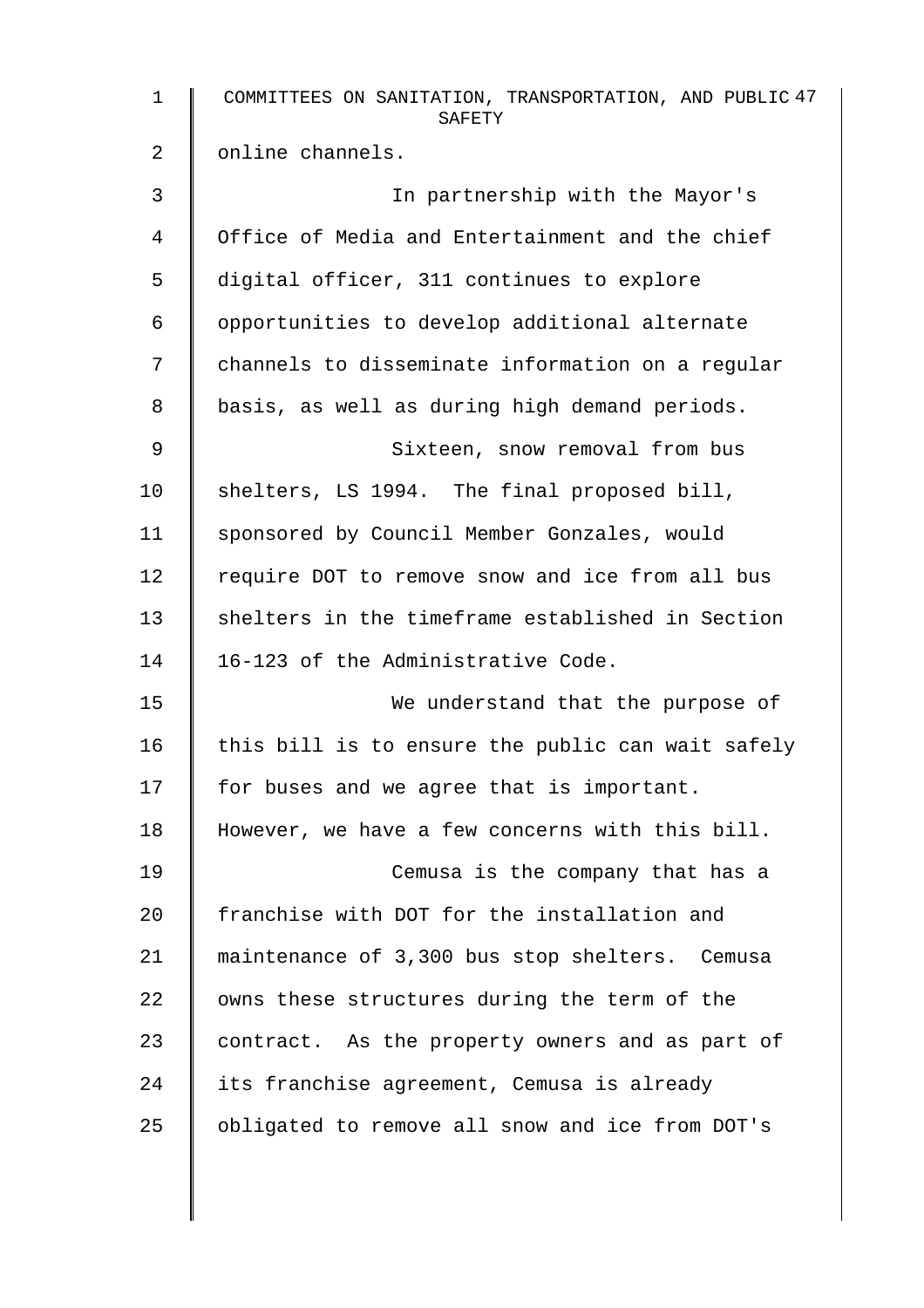| $\mathbf{1}$   | COMMITTEES ON SANITATION, TRANSPORTATION, AND PUBLIC 48<br>SAFETY |
|----------------|-------------------------------------------------------------------|
| $\overline{2}$ | bus shelter locations within the timeframe                        |
| 3              | mandated by the administrative code, which                        |
| 4              | requires all property owners to remove snow and                   |
| 5              | ice from sidewalks in front of their properties.                  |
| 6              | Accordingly, the terms of the Cemusa franchise                    |
| 7              | agreement include provisions for the payment of                   |
| 8              | liquidated damages for failure to maintain                        |
| 9              | shelters. This winter, Cemusa paid the city                       |
| 10             | nearly \$100,000 in liquidated damages.                           |
| 11             | It is important to note that since                                |
| 12             | clearing their property is an owner's                             |
| 13             | responsibility, DOT does not maintain personnel on                |
| 14             | staff to clear sidewalks of snow and ice.                         |
| 15             | Finally, the bill defines bus                                     |
| 16             | shelter as any covered location where the public                  |
| 17             | waits to board a NYC transit authority vehicle.                   |
| 18             | This definition would apply to many more                          |
| 19             | structures than the 3,300 Cemusa bus shelters that                |
| 20             | fall under the jurisdiction of the NYC Department                 |
| 21             | of Transportation.                                                |
| 22             | Bus shelters outside the Cemusa                                   |
| 23             | program are not under DOT's control, often they're                |
| 24             | controlled privately or by other government                       |
| 25             | jurisdictions. DOT cannot be held responsible for                 |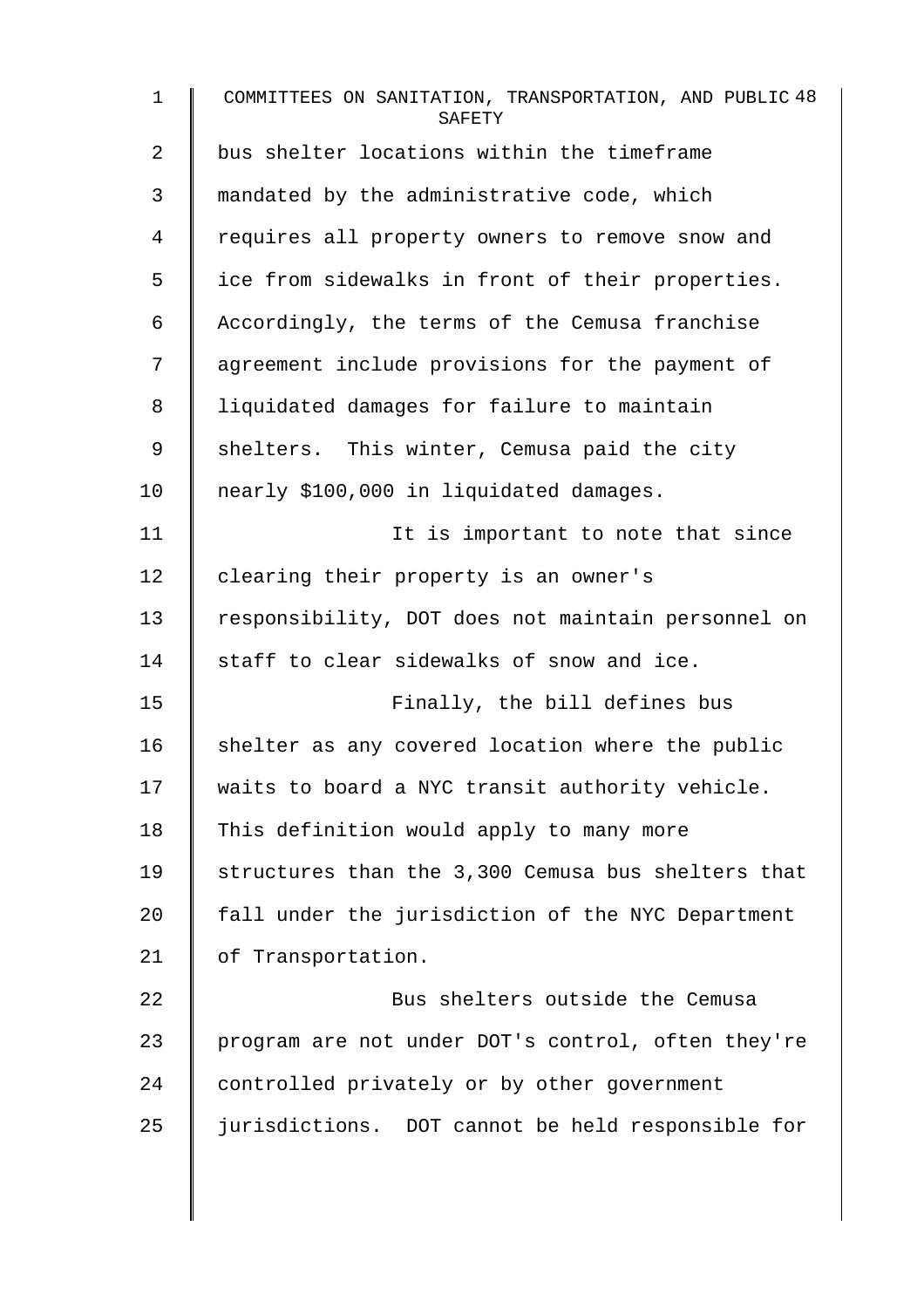| $\mathbf{1}$ | COMMITTEES ON SANITATION, TRANSPORTATION, AND PUBLIC 49<br>SAFETY |
|--------------|-------------------------------------------------------------------|
| 2            | removing precipitation from all of these                          |
| 3            | locations.                                                        |
| 4            | Finally, in conclusion, we've                                     |
| 5            | worked hard since the December blizzard to earn                   |
| 6            | back the public's trust. We believe that the 15-                  |
| 7            | point plan presented at the January 10th hearing                  |
| 8            | and reiterated today actively addresses the areas                 |
| 9            | of concern voiced by the Council and the people of                |
| 10           | New York City.                                                    |
| 11           | We believe that to preserve                                       |
| 12           | flexibility in the face of unforeseen                             |
| 13           | circumstances and to build on the progress made                   |
| 14           | with our new plans, the Council should not move                   |
| 15           | forward with these legislative proposals. Rather,                 |
| 16           | the Council should use its oversight role to                      |
| 17           | continue to monitor the city's future response to                 |
| 18           | snow events and to work with various city agencies                |
| 19           | to ensure that the 15-point plan is implemented                   |
| 20           | and that we deliver the snow cleanup response that                |
| 21           | New Yorkers expect and deserve.                                   |
| 22           | Thank you for your attention.                                     |
| 23           | We'll now be happy to answer your questions.                      |
| 24           | CHAIRPERSON JAMES: Thank you.                                     |
| 25           | We've been joined by Council Member Garodnick,                    |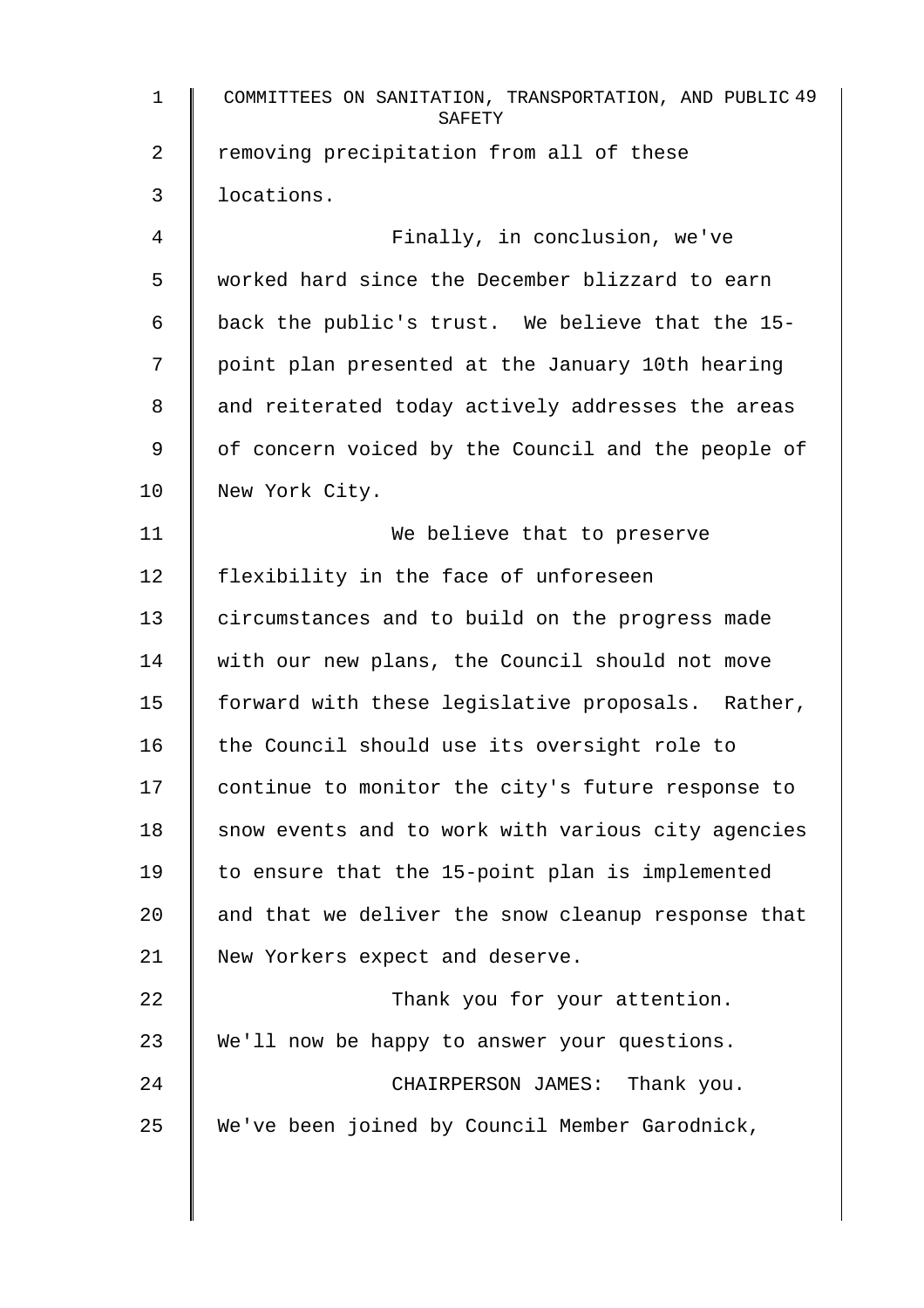| $\mathbf 1$    | COMMITTEES ON SANITATION, TRANSPORTATION, AND PUBLIC 50<br>SAFETY |
|----------------|-------------------------------------------------------------------|
| $\overline{2}$ | Council Member Vacca, who will return shortly,                    |
| 3              | Council Member Greenfield, Council Member Lappin,                 |
| 4              | Council Member Williams, and Council Member Levin,                |
| 5              | who is joining us now.                                            |
| 6              | I thank you for your testimony.                                   |
| 7              | Would it be fair to conclude that the                             |
| 8              | administration opposes every bill that the City                   |
| 9              | Council has put forward? You don't like any of                    |
| 10             | them?                                                             |
| 11             | [Off mic]                                                         |
| 12             | LIZ WEINSTEIN: I think we're ready                                |
| 13             | to start talking [off mic].                                       |
| 14             | CHAIRPERSON JAMES: Okay. Very                                     |
| 15             | good, let's start talking. So you mentioned in                    |
| 16             | your testimony the New York City Winter Weather                   |
| 17             | Emergency Plan, which was updated on December                     |
| 18             | 21st, 2006, and the New York City Winter Weather                  |
| 19             | Emergency Plan is a detailed citywide plan that                   |
| 20             | New York City agencies will use to respond to                     |
| 21             | severe winter weather ranging from low temperature                |
| 22             | to freezing rain to snow storms. This event                       |
| 23             | scenario describes how agencies will use the                      |
| 24             | operational protocols and strategies in the plan                  |
| 25             | to respond to back-to-back record snowfalls.<br>Is                |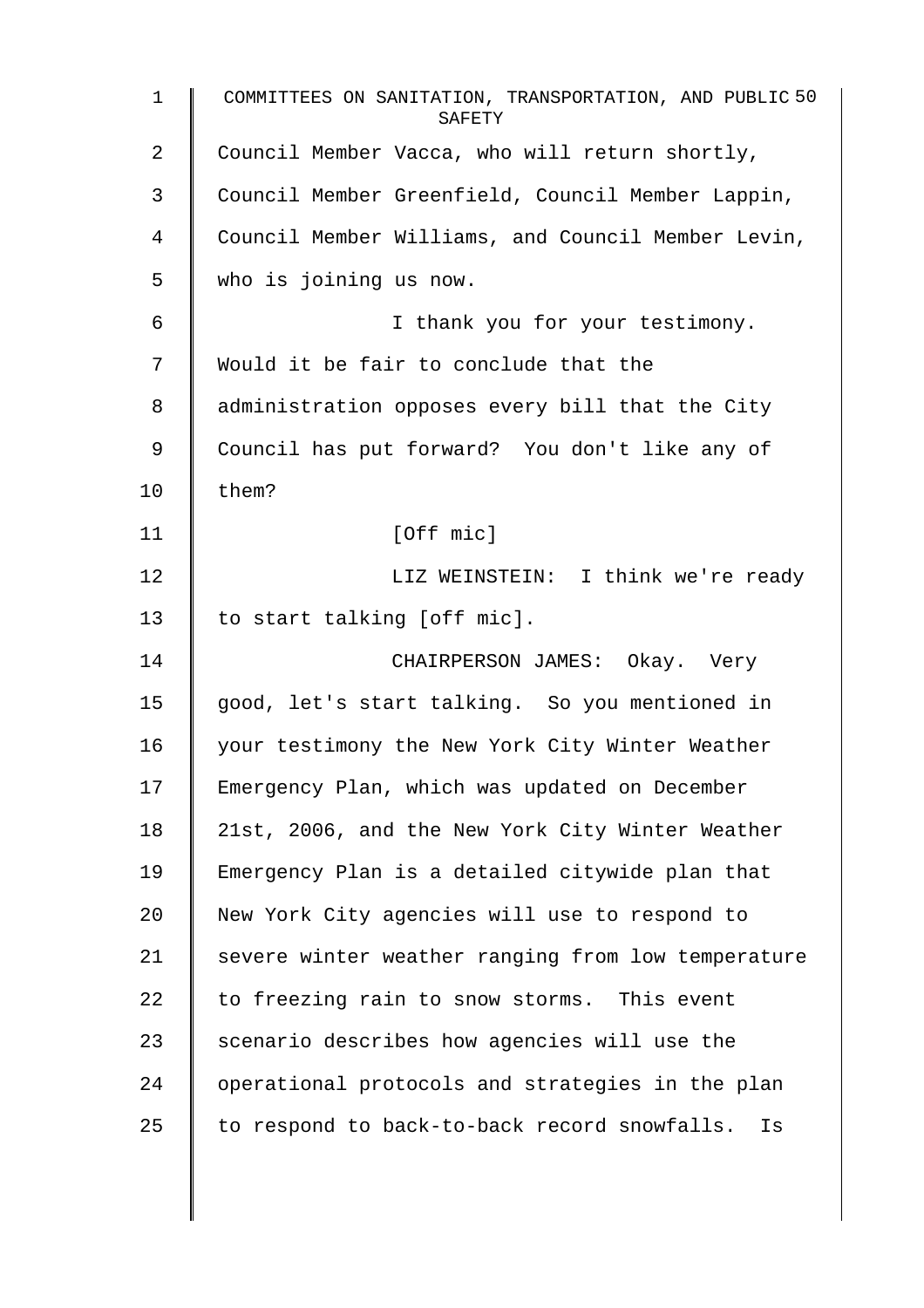1 COMMITTEES ON SANITATION, TRANSPORTATION, AND PUBLIC 51 SAFETY 2 | that a correct description of this plan? 3 **Could** you introduce the rest of 4 your panel-- 5 LIZ WEINSTEIN: Sure, yeah-- 6 CHAIRPERSON JAMES: --since you've 7 been joined by-- 8 LIZ WEINSTEIN: --absolutely. So 9 Anthony Crowell, who's counselor to the Mayor is 10 | here, Skip Funk, who I mentioned before, who is in 11 charge of emergency communications review--I'm 12  $\parallel$  going to sort of screw up all the agency folks, 13 | but we have OEM, Sanitation--14 | CHAIRPERSON JAMES: [Interposing] 15 Can they introduce themselves--16 LIZ WEINSTEIN: Sure-- 17 || CHAIRPERSON JAMES: --perhaps? 18 || LIZ WEINSTEIN: --absolutely. Go 19 ahead. 20 **COOL COOLS IN THE RACHEL DICKINSON:** Good morning, 21 | I'm Rachel Dickinson from the Office of Emergency 22 Management-- 23 | SERGEANT-AT-ARMS: [Interposing] 24 | Hold on a second [off mic] microphone.  $25$  [Off mic]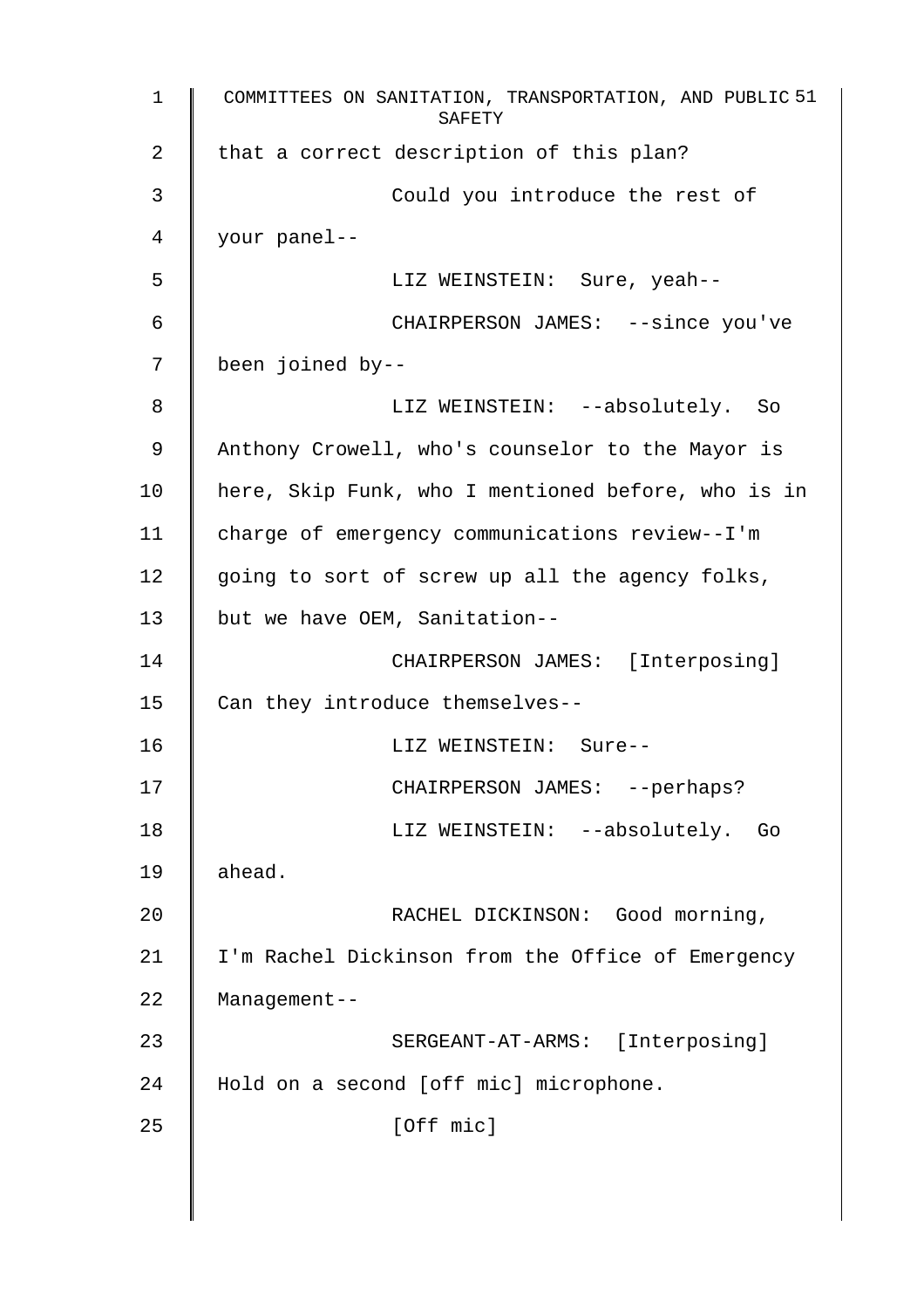| 1  | COMMITTEES ON SANITATION, TRANSPORTATION, AND PUBLIC 52<br>SAFETY |
|----|-------------------------------------------------------------------|
| 2  | FEMALE VOICE: She doesn't have a                                  |
| 3  | microphone.                                                       |
| 4  | [Off mic]                                                         |
| 5  | SERGEANT-AT-ARMS: So let's try and                                |
| 6  | do this--                                                         |
| 7  | [Off mic]                                                         |
| 8  | SERGEANT-AT-ARMS: Go ahead.                                       |
| 9  | ANDREA CICCONE: [Off mic] I'm                                     |
| 10 | Andrea Ciccone from the Department of Sanitation.                 |
| 11 | RACHEL DICKINSON: I'm Rachel                                      |
| 12 | Dickinson from the Office of Emergency Management.                |
| 13 | DAVID WALLOCK: David Wallock from                                 |
| 14 | the Department of Transportation.                                 |
| 15 | [Off mic]                                                         |
| 16 | SUSAN PETITO: Susan Petito from                                   |
| 17 | the police department.                                            |
| 18 | CAROLINE KRETZ: I'm Caroline Kretz                                |
| 19 | from the fire department.                                         |
| 20 | CHAIRPERSON JAMES: Question                                       |
| 21 | relates to your current New York City Winter                      |
| 22 | Weather Emergency Plan which was last updated in                  |
| 23 | 2006 which establishes operational protocols.<br>Is               |
| 24 | that plan still in effect?                                        |
| 25 | LIZ WEINSTEIN: Yes.                                               |
|    |                                                                   |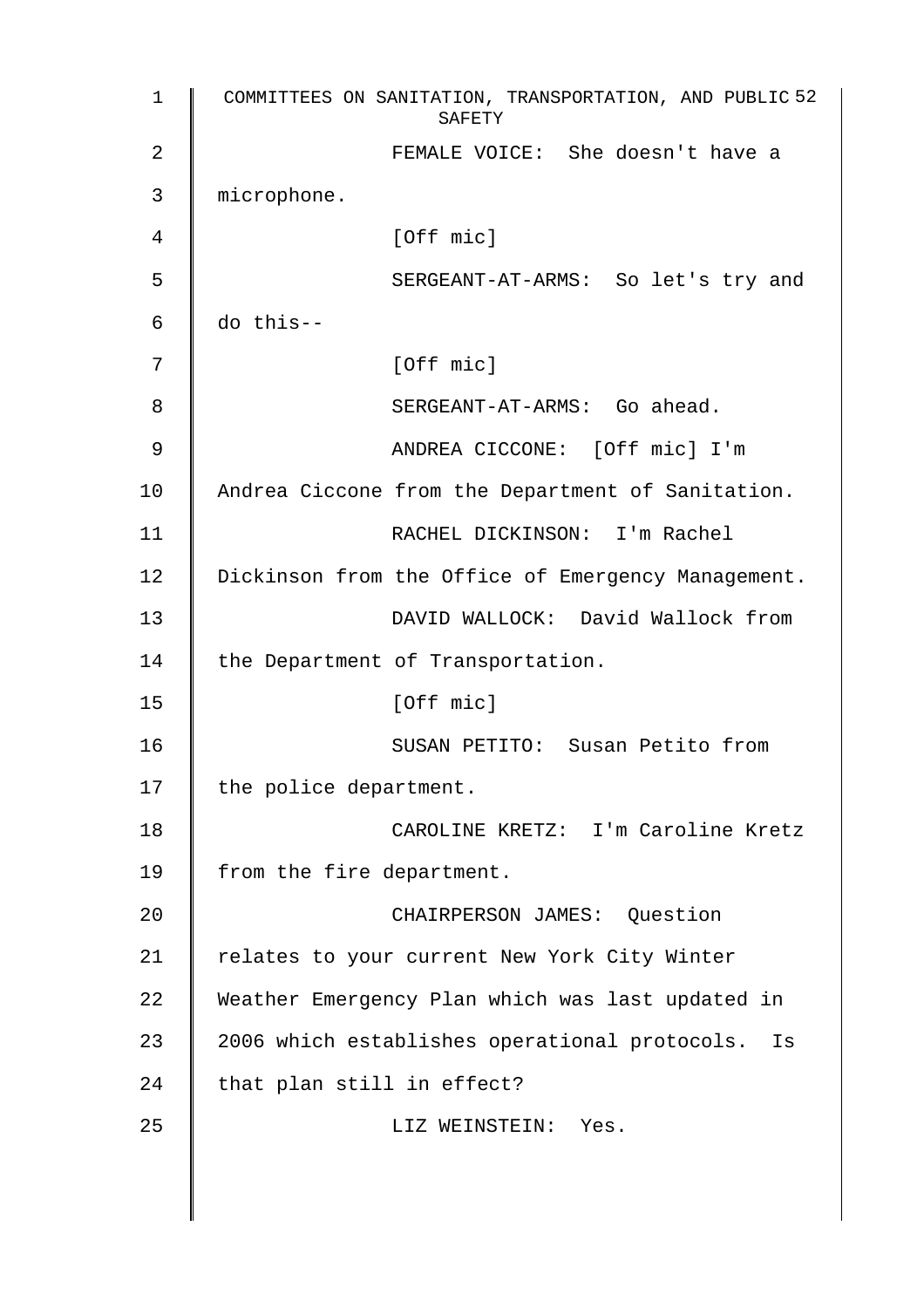1 COMMITTEES ON SANITATION, TRANSPORTATION, AND PUBLIC 53 SAFETY 2 **CHAIRPERSON JAMES:** Was that plan 3 I in effect during the holiday blizzard? 4 LIZ WEINSTEIN: Yes. 5 CHAIRPERSON JAMES: Was that plan 6 | adhered to during the holiday blizzard? 7 || LIZ WEINSTEIN: Yes. 8 CHAIRPERSON JAMES: Did you say 9  $|$  yes? 10 | LIZ WEINSTEIN: I think so, yeah. 11 | CHAIRPERSON JAMES: [Off mic] just 12  $\parallel$  go through the rules that you--13 LIZ WEINSTEIN: Sure. 14 CHAIRPERSON JAMES: [Off mic]. I 15 noticed that in at least six of the 16 Tecommendations that you put forward--I counted 17 | one, two, three, four, five, six, seven 18 | recommendations you anticipate to some degree some 19 use of technology. 20 | [Off mic] 21 **CHAIRPERSON JAMES:** How much would 22  $\parallel$  that cost taxpayers in the city of New York? 23 LIZ WEINSTEIN: I don't have a  $24$  | total number, if there's one that you're  $25$  | particularly interested in, we can certainly try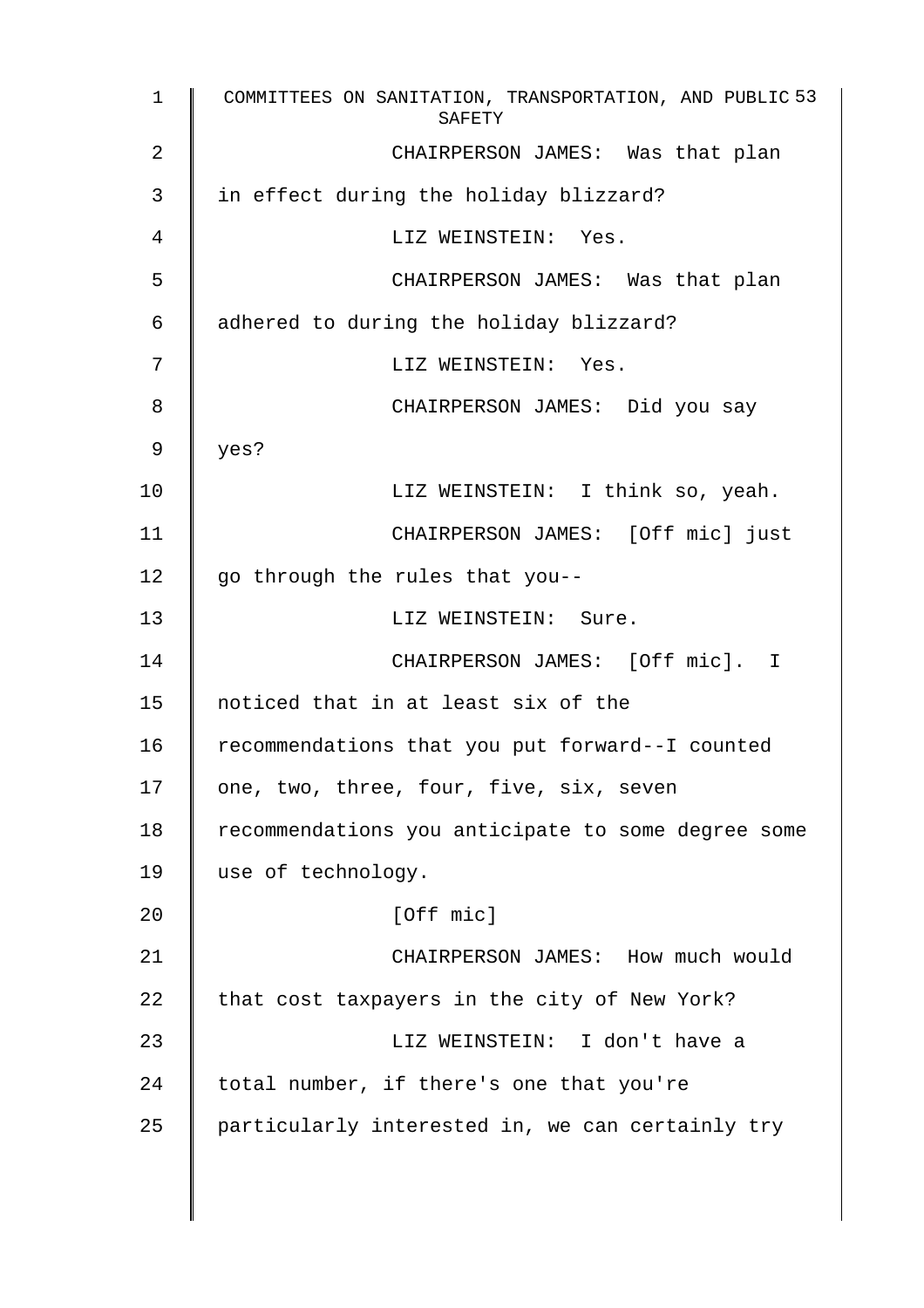| $\mathbf{1}$ | COMMITTEES ON SANITATION, TRANSPORTATION, AND PUBLIC 54<br>SAFETY |
|--------------|-------------------------------------------------------------------|
| 2            | to get you that number, I don't have a total for                  |
| 3            | all of the--for the costs.                                        |
| 4            | CHAIRPERSON JAMES: The                                            |
| 5            | recommendations that have been put forth by the                   |
| 6            | City Council do not basically require that we                     |
| 7            | legislate some of the protocols that are put forth                |
| 8            | already in your plan which is currently in                        |
| 9            | existence, and there is not a fiscal note attached                |
| 10           | to our bill, but I would argue that it is less                    |
| 11           | costly than what the administration has put forth                 |
| 12           | and does not depend to a certain degree upon this                 |
| 13           | use of technology.                                                |
| 14           | Let us begin with the GPS systems                                 |
| 15           | in recommendation number three. Equipped every                    |
| 16           | Department of Sanitation truck with a GPS device,                 |
| 17           | which is a good idea. My question to you, what is                 |
| 18           | the cost of equipping every sanitation truck with                 |
| 19           | a GPS device?                                                     |
| 20           | [Off mic]                                                         |
| 21           | CHAIRPERSON JAMES: And is that                                    |
| 22           | currently within the budget?                                      |
| 23           | LIZ WEINSTEIN: At the time of the                                 |
| 24           | January 10th hearing, which is the latest numbers                 |
| 25           | we have, the pilot program was going to cost                      |
|              |                                                                   |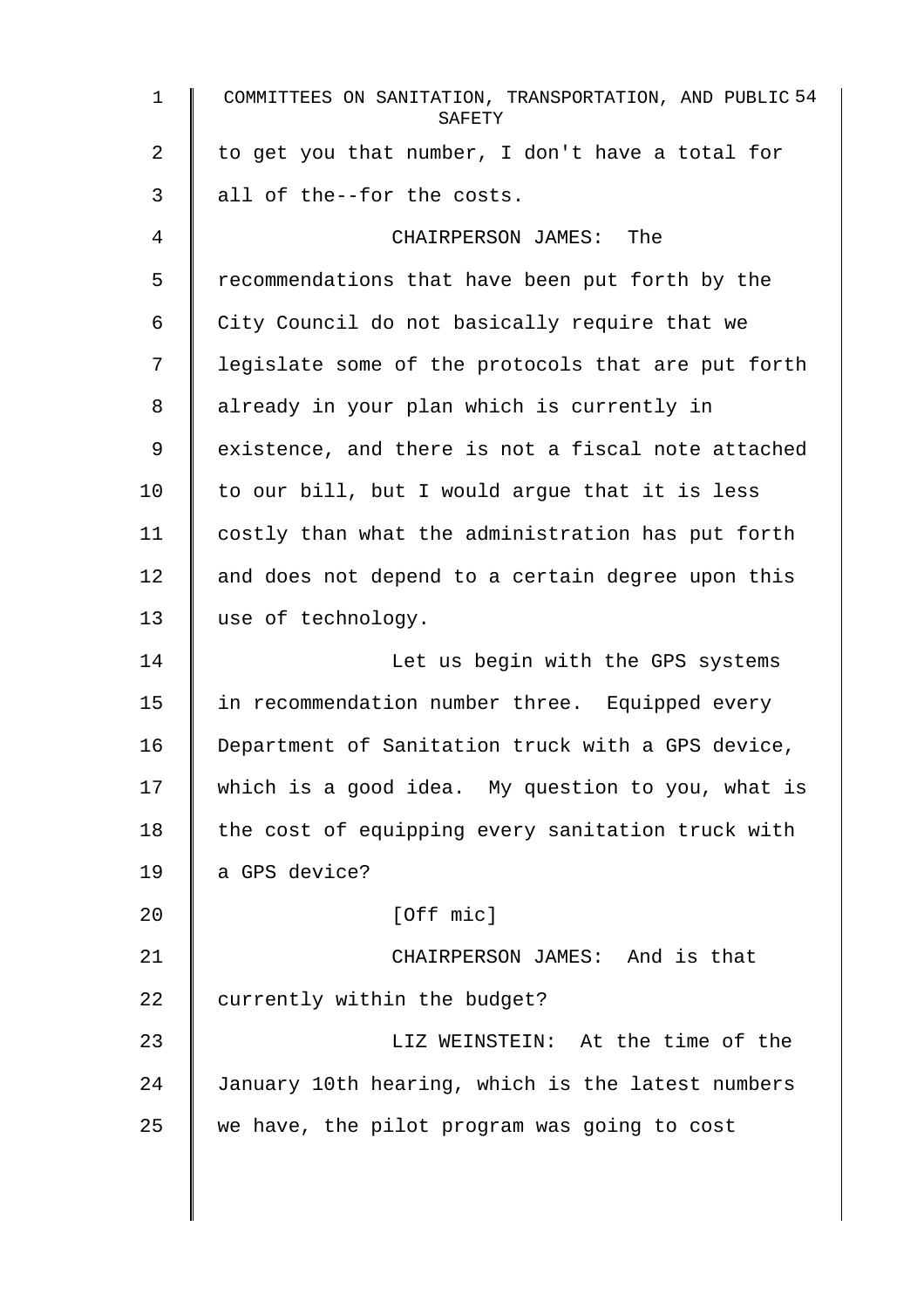| $\mathbf 1$ | COMMITTEES ON SANITATION, TRANSPORTATION, AND PUBLIC 55<br>SAFETY |
|-------------|-------------------------------------------------------------------|
| 2           | approximately \$30 per month per truck.                           |
| 3           | CHAIRPERSON JAMES: So what's the                                  |
| 4           | total cost?                                                       |
| 5           | LIZ WEINSTEIN: I don't have it in                                 |
| 6           | front of me, someone could probably do the                        |
| 7           | arithmetic, but as I mentioned in the testimony,                  |
| 8           | we are looking to see as we implement that to make                |
| 9           | sure that it works and it's what we want to do and                |
| 10          | it works for what the agency needs. We are                        |
| 11          | working with DoITT to figure out if there are                     |
| 12          | other opportunities that either are less expensive                |
| 13          | or make more sense. So we're considering this the                 |
| 14          | first phase and a pilot and are certainly                         |
| 15          | continuing to explore our options.                                |
| 16          | CHAIRPERSON JAMES: Recommendation                                 |
| 17          | five, implement live monitors through the Street                  |
| 18          | Conditions Operation Unit. My first question is                   |
| 19          | how many SCOUTs are available throughout the city                 |
| 20          | as of today?                                                      |
| 21          | LIZ WEINSTEIN: So the Mayor's                                     |
| 22          | Office of Operations has 15 SCOUTs currently.                     |
| 23          | CHAIRPERSON JAMES: Fifteen for the                                |
| 24          | entire city?                                                      |
| 25          | LIZ WEINSTEIN: Exactly, and those                                 |
|             |                                                                   |
|             |                                                                   |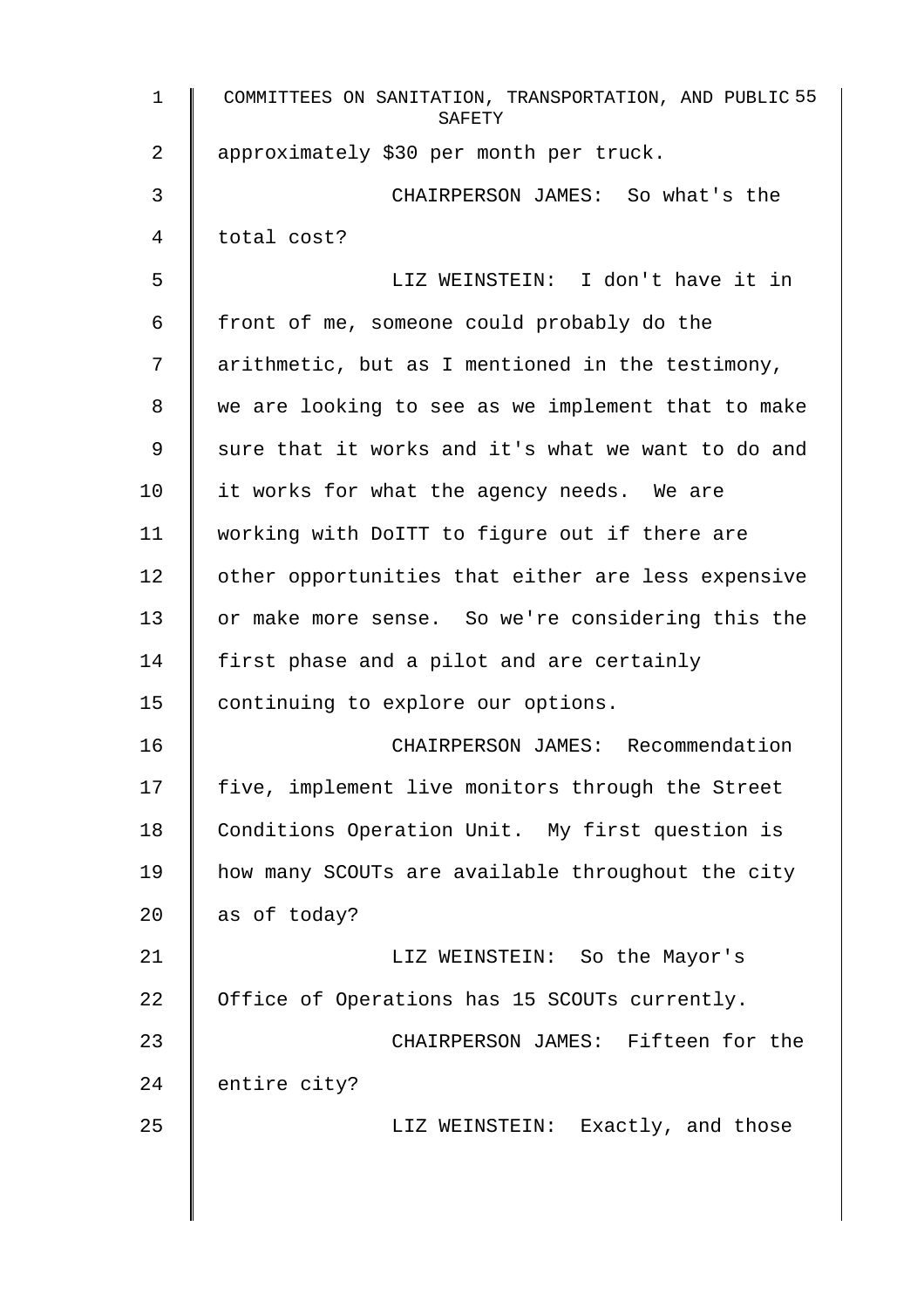1 COMMITTEES ON SANITATION, TRANSPORTATION, AND PUBLIC 56 **SAFETY** 2 are agency employed, so they come to my office but  $3 \parallel$  they are actually agency employees, there were no 4 new hires made for that program. 5 CHAIRPERSON JAMES: Can you just  $6 \parallel$  tell me, can you break it down in terms of each 7 borough? 8 LIZ WEINSTEIN: They're deployed 9 centrally and it's not by borough so--10 | CHAIRPERSON JAMES: [Interposing] 11  $\parallel$  So it depends upon the conditions that day? 12 | LIZ WEINSTEIN: It depends on what 13  $\parallel$  they see in each time. We don't deploy all of 14  $\parallel$  them during snow, we deploy about five of them 15 during the snowstorm. 16 CHAIRPERSON JAMES: And do we have 17 | a cost of how much to stream video of 18 | troubleshoots back to City Hall? 19 LIZ WEINSTEIN: That's all part of 20  $\parallel$  the NYCWiN system, there's no additional cost for 21  $\parallel$  a snow SCOUT, they're using city vehicles, they're 22 using city titles, there's no additional funding 23  $\parallel$  for them. 24 **CHAIRPERSON JAMES:** Let's go to  $25$  recommendation six, the CALM system, Citywide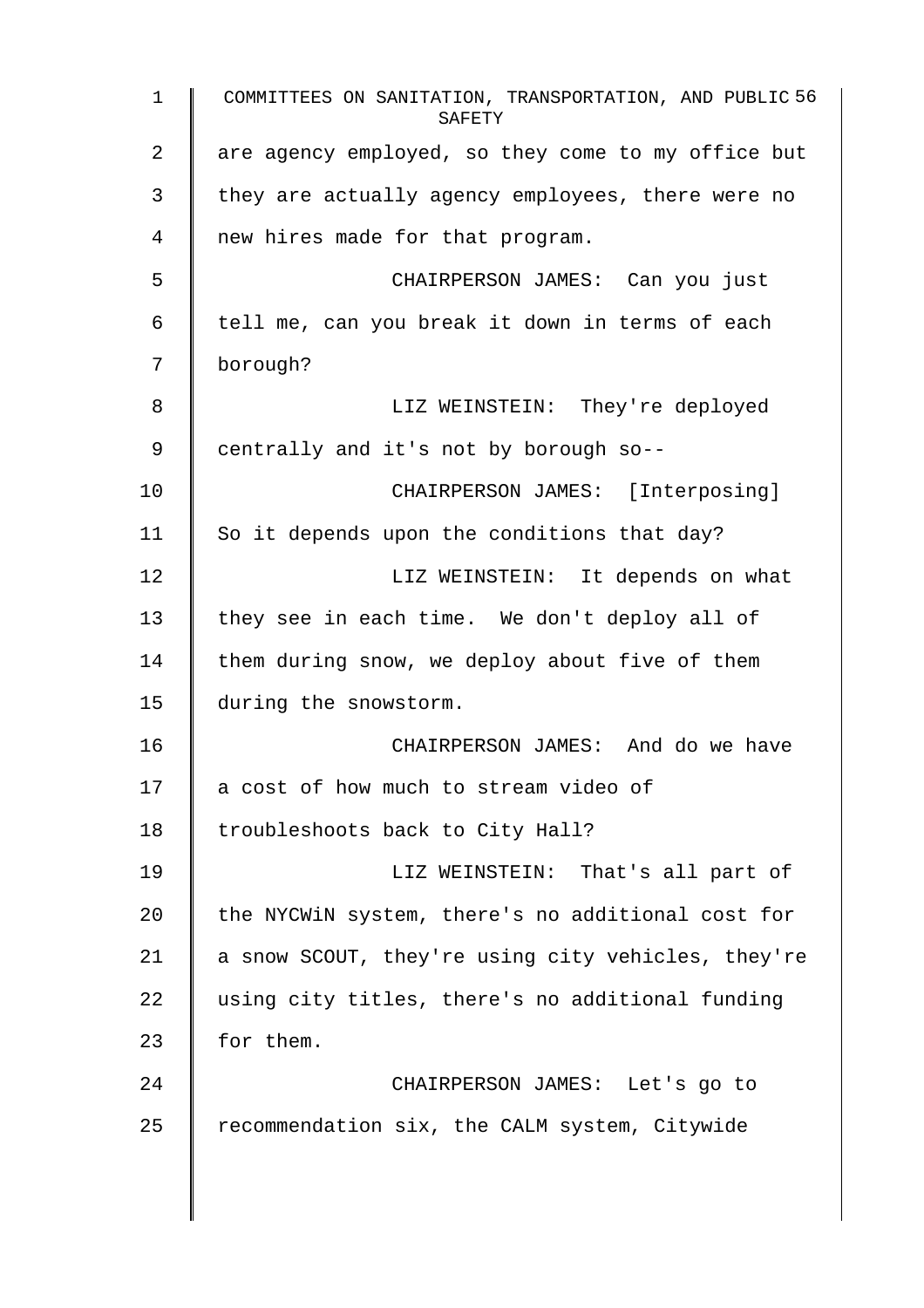1 COMMITTEES ON SANITATION, TRANSPORTATION, AND PUBLIC 57 SAFETY 2 | Asset and Logistics Management System, a web-based 3 | tool designed to capture information about 4 | available assets to aid emergency response 5 efforts. The cost of that? 6 | LIZ WEINSTEIN: Rachel, do we know? 7 || RACHEL DICKINSON: No, I can get 8 | you that number, though, for the total cost, it's 9 | been in existence for several years. So--10 | Crosstalk] 11 | CHAIRPERSON JAMES: [Interposing] 12 | Okay. Are we seeking to expand that? 13 RACHEL DICKINSON: We are seeking 14 | to expand it. 15 CHAIRPERSON JAMES: And the cost of 16  $\parallel$  the expansion then? 17 || RACHEL DICKINSON: Well we have an 18 | RFP out right now to look at different types of 19 | enhancements to that system, and so I will get you 20  $\parallel$  that number as well. 21 | CHAIRPERSON JAMES: And how much is 22  $\parallel$  that contract? 23 RACHEL DICKINSON: I can get you  $24$  that number. 25 CHAIRPERSON JAMES: Okay. Are the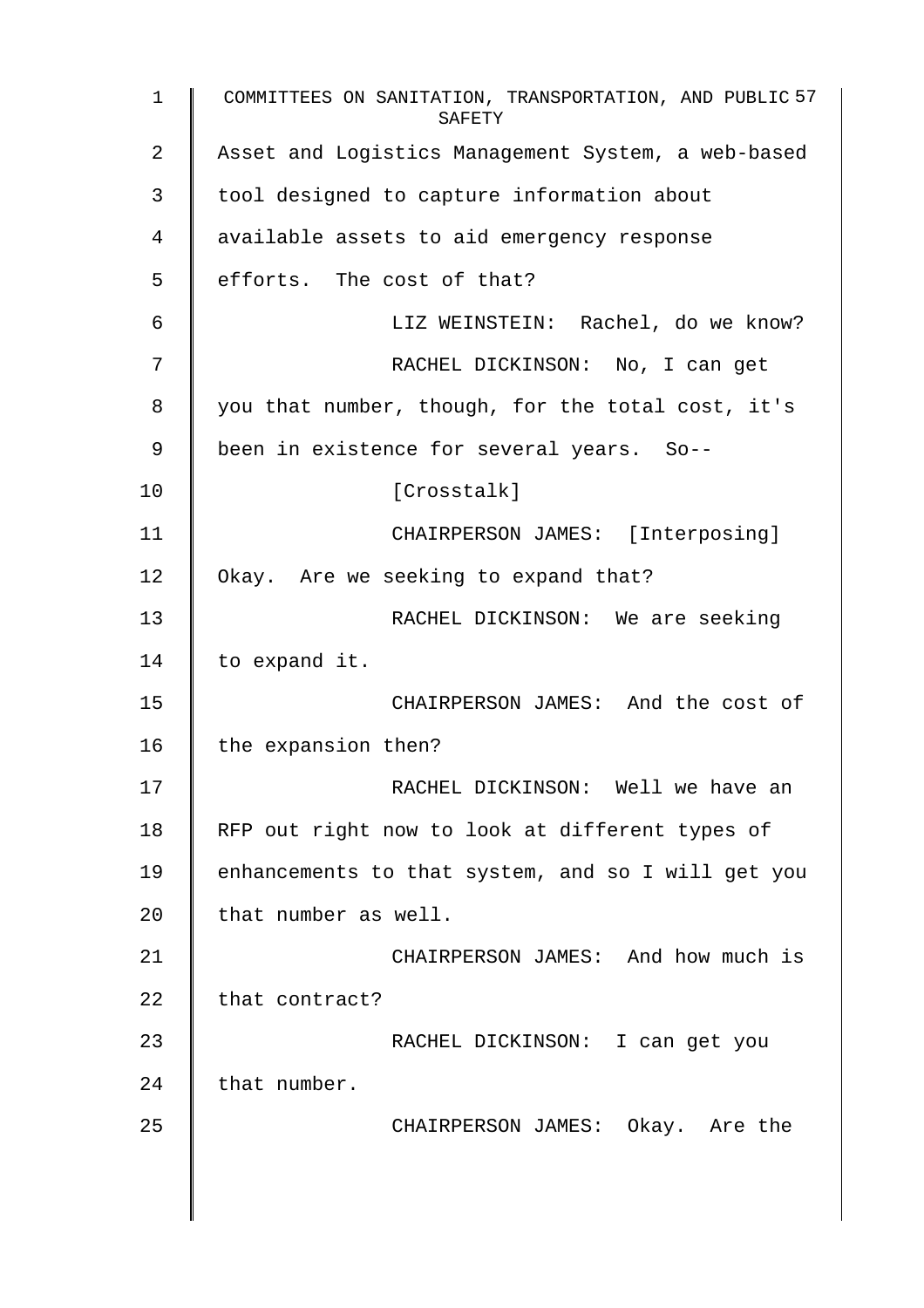| 1  | COMMITTEES ON SANITATION, TRANSPORTATION, AND PUBLIC 58<br>SAFETY |
|----|-------------------------------------------------------------------|
| 2  | funds in this year's budget, capital budget?                      |
| 3  | RACHEL DICKINSON: For the                                         |
| 4  | expansion--                                                       |
| 5  | [Crosstalk]                                                       |
| 6  | CHAIRPERSON JAMES: Yes, no?                                       |
| 7  | RACHEL DICKINSON: But again, this                                 |
| 8  | an ongoing grant funded, federally funded program.                |
| 9  | CHAIRPERSON JAMES: Could you speak                                |
| 10 | into the mic--                                                    |
| 11 | [Crosstalk]                                                       |
| 12 | RACHEL DICKINSON: [Interposing]                                   |
| 13 | It's an ongoing federally funded grant program.                   |
| 14 | CHAIRPERSON JAMES: Is there any                                   |
| 15 | city funds in associated--included in the                         |
| 16 | expansion?                                                        |
| 17 | RACHEL DICKINSON: No, not at this                                 |
| 18 | time.                                                             |
| 19 | CHAIRPERSON JAMES: So the federal                                 |
| 20 | government will pick up all of the costs related                  |
| 21 | to the expansion?                                                 |
| 22 | RACHEL DICKINSON: Well we'll see,                                 |
| 23 | we'll continue to apply for it and we'll look to                  |
| 24 | grow the program, but at this point it is funded                  |
| 25 | for another three years.                                          |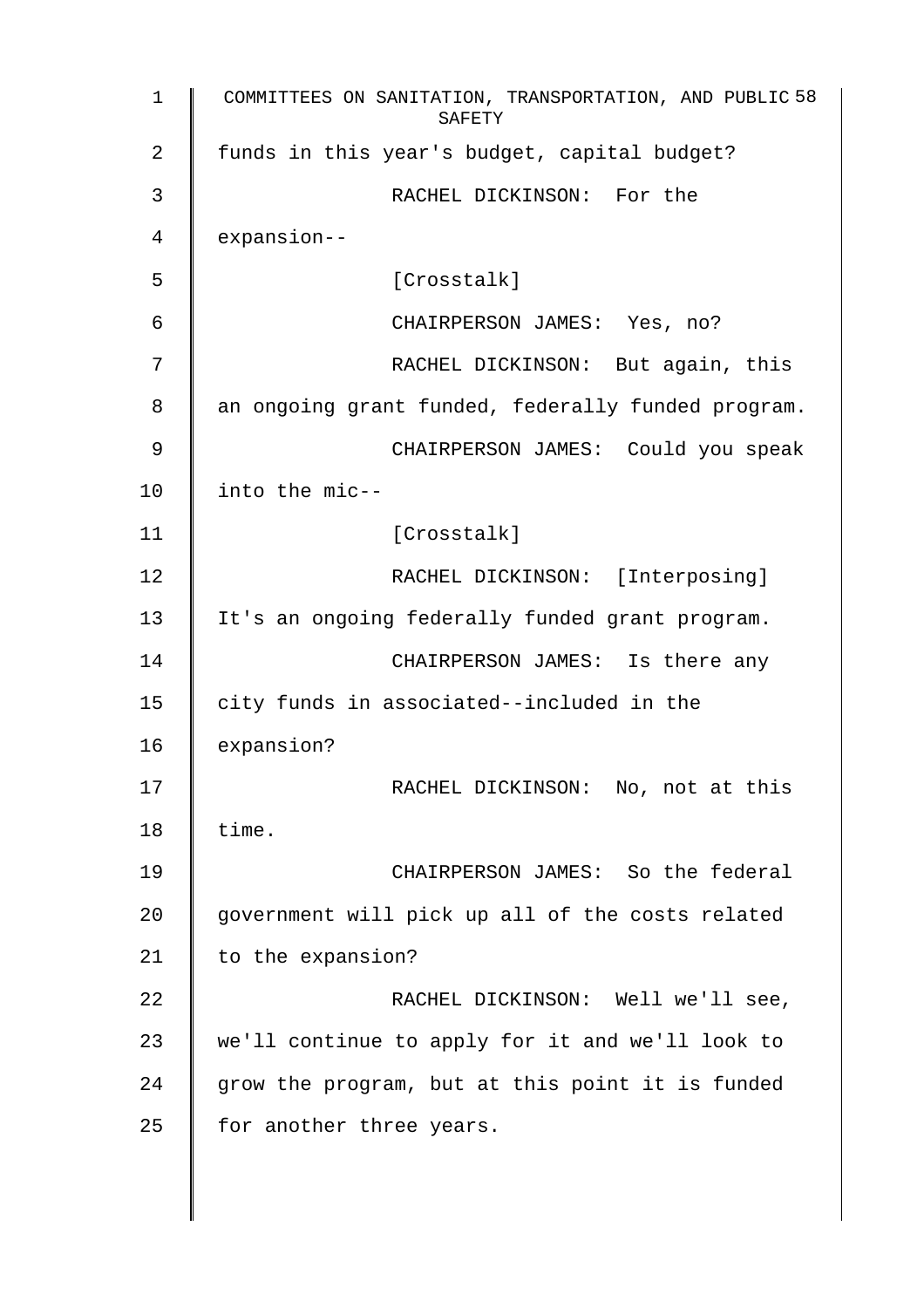| $\mathbf{1}$   | COMMITTEES ON SANITATION, TRANSPORTATION, AND PUBLIC 59<br>SAFETY |
|----------------|-------------------------------------------------------------------|
| $\overline{2}$ | CHAIRPERSON JAMES: Another three                                  |
| 3              | years? If you can get that cost back to me, that                  |
| 4              | would be appreciated.                                             |
| 5              | RACHEL DICKINSON: Sure.                                           |
| 6              | CHAIRPERSON JAMES: Recommendation                                 |
| 7              | number 12, a real-time public portal. Again, the                  |
| 8              | administration launched New York City Snow Update,                |
| 9              | a one-stop portal for all snow-related information                |
| 10             | from the city and other credible sources. Is                      |
| 11             | there costs associated with that technology?                      |
| 12             | LIZ WEINSTEIN: That was done with                                 |
| 13             | current existing DoITT resources, no outside                      |
| 14             | resources were used for that.                                     |
| 15             | CHAIRPERSON JAMES: That was within                                |
| 16             | DoITT's budget?                                                   |
| 17             | LIZ WEINSTEIN: Yes, ma'am.                                        |
| 18             | CHAIRPERSON JAMES: And do you know                                |
| 19             | the cost associated--                                             |
| 20             | [Crosstalk]                                                       |
| 21             | LIZ WEINSTEIN: [Interposing] I                                    |
| 22             | don't, but we could get you the associated staff                  |
| 23             | time.                                                             |
| 24             | CHAIRPERSON JAMES: And is there                                   |
| 25             | recurring cost in this year's budget for its                      |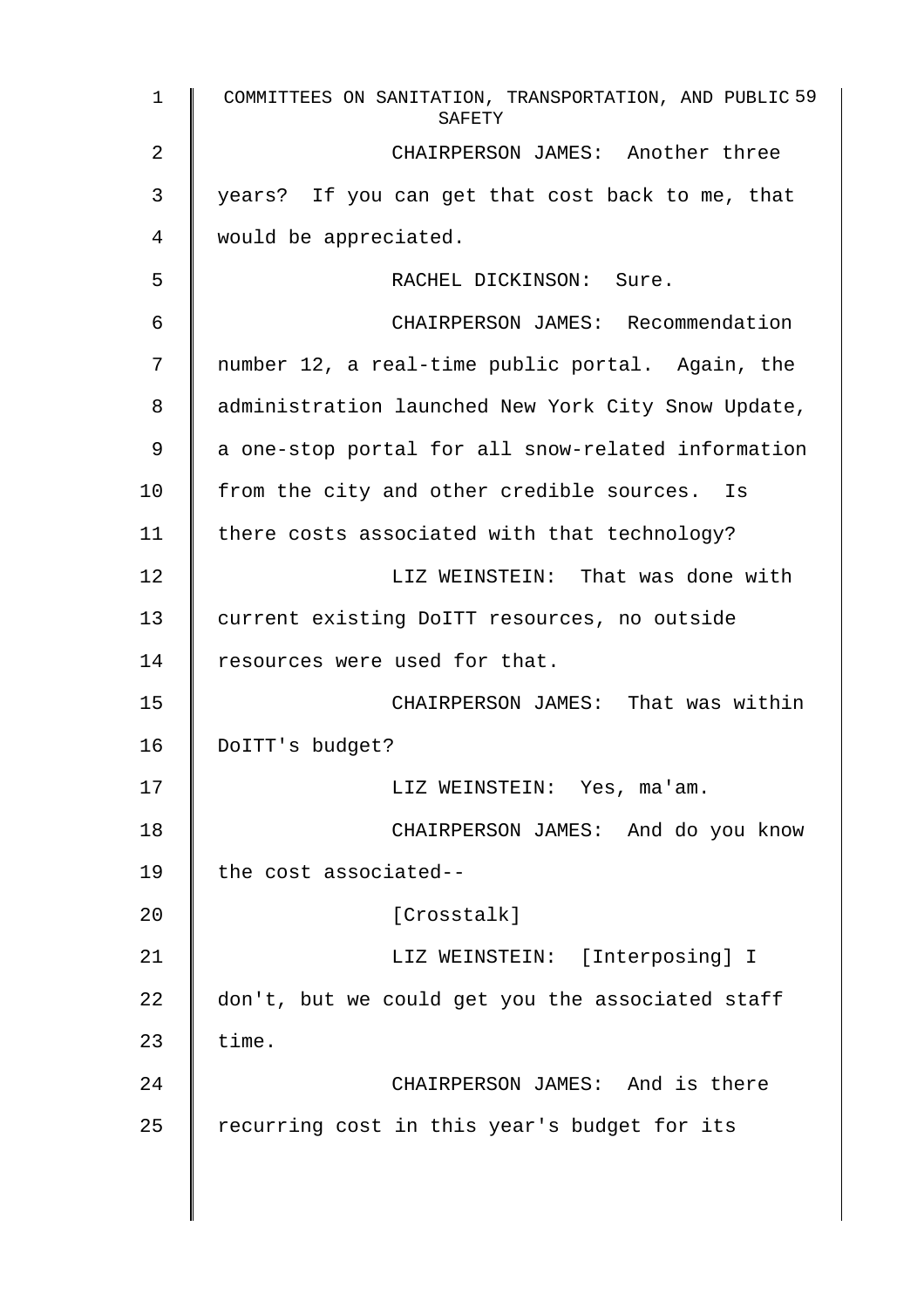| COMMITTEES ON SANITATION, TRANSPORTATION, AND PUBLIC 60<br>SAFETY |
|-------------------------------------------------------------------|
| operation and its maintenance?                                    |
| LIZ WEINSTEIN: No, it's just                                      |
| within whatever the NYC.gov budget currently is,                  |
| no new needs for that.                                            |
| CHAIRPERSON JAMES: Recommendation                                 |
| number 13, which talks about Tweeter feeds, and I                 |
| guess some sort of modernization somewhat of the                  |
| 311 call center. Is there costs associated with                   |
| $that--$                                                          |
| [Crosstalk]                                                       |
| LIZ WEINSTEIN: [Interposing] No,                                  |
| those are all ongoing programs that we were able                  |
| to leverage for snow when that became a concern.                  |
| CHAIRPERSON JAMES: And what is the                                |
| cost of that since no one anticipated that we                     |
| would experience all of these rapid number of                     |
| snowstorms?                                                       |
| LIZ WEINSTEIN: We could get you--I                                |
| don't know if Twitter--to use Twitter costs money,                |
| I don't think it does. So those are free                          |
| resources, social media resources that anyone can                 |
| leverage for free and the city does so as well.                   |
| CHAIRPERSON JAMES: And operation                                  |
| and recommendation number 15, accelerate PSAC                     |
|                                                                   |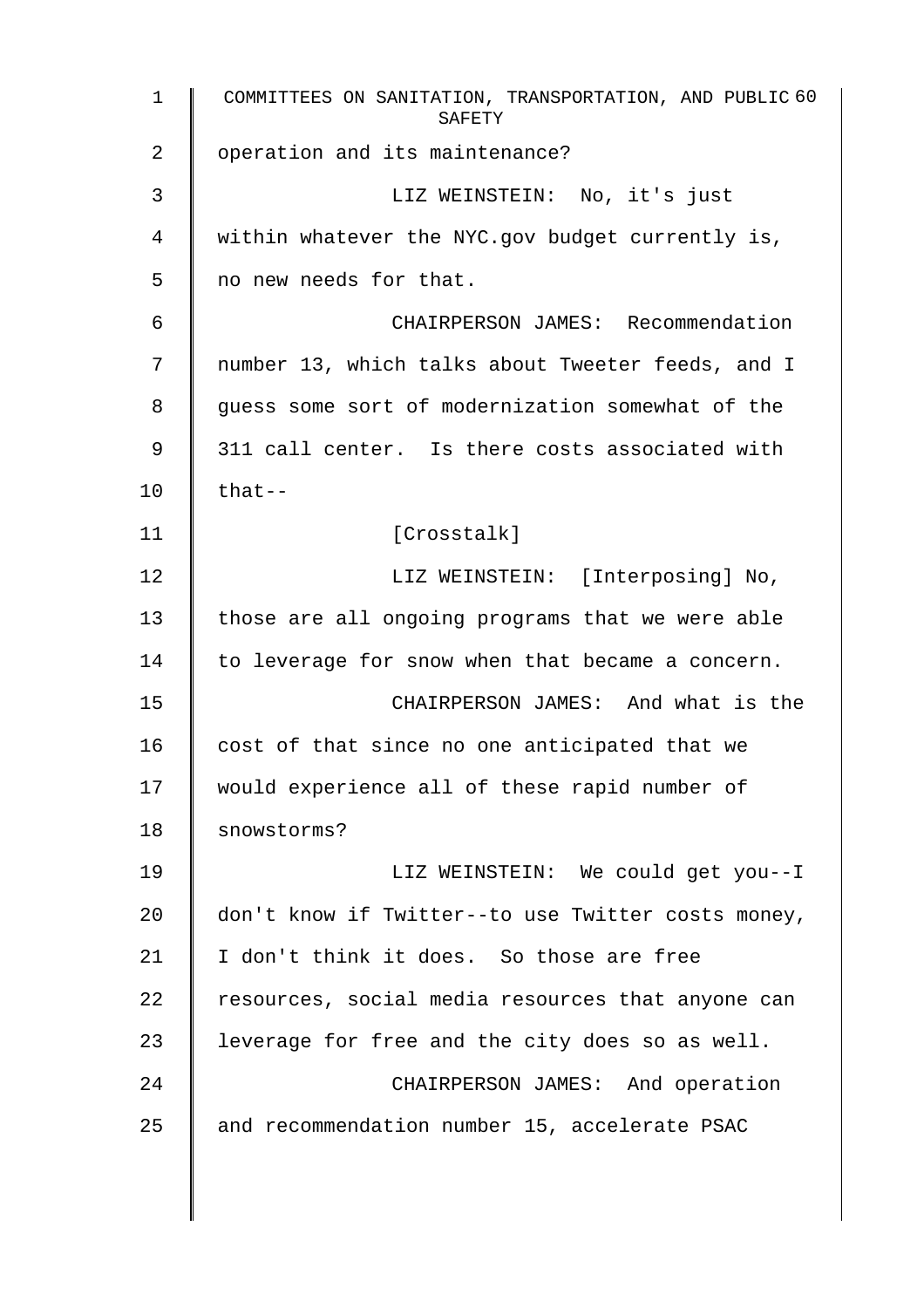| $\mathbf{1}$    | COMMITTEES ON SANITATION, TRANSPORTATION, AND PUBLIC 61<br>SAFETY |
|-----------------|-------------------------------------------------------------------|
| 2               | integration and implementation, the city Emergency                |
| 3               | Communications Transformation Program, how much                   |
| 4               | does that cost?                                                   |
| 5               | SKIP FUNK: There are no additional                                |
| 6               | costs associated with that recommendation. The                    |
| 7               | costs that are in the program now are the costs.                  |
| 8               | This is a programmatic and operational                            |
| 9               | acceleration, not an additional cost initiative.                  |
| 10              | I might add that we're actually                                   |
| 11              | taking some cost--looking to take costs out of                    |
| 12 <sub>1</sub> | that program yet to be identified specifically,                   |
| 13              | but no additional cost to the taxpayers for that                  |
| 14              | recommendation.                                                   |
| 15              | CHAIRPERSON JAMES: Okay. So                                       |
| 16              | again, if you could provide me a fiscal impact                    |
| 17              | statement with respect to all of the technology                   |
| 18              | associated with this in terms of expansion and in                 |
| 19              | terms of operation, I would greatly appreciate it.                |
| 20              | There are some costs associated with the                          |
| 21              | implementation of these recommendations and during                |
| 22              | these austere times, I'm sure taxpayers would want                |
| 23              | to know the bottom line.                                          |
| 24              | Why does the administration have                                  |
| 25              | problems just basically codifying the New York                    |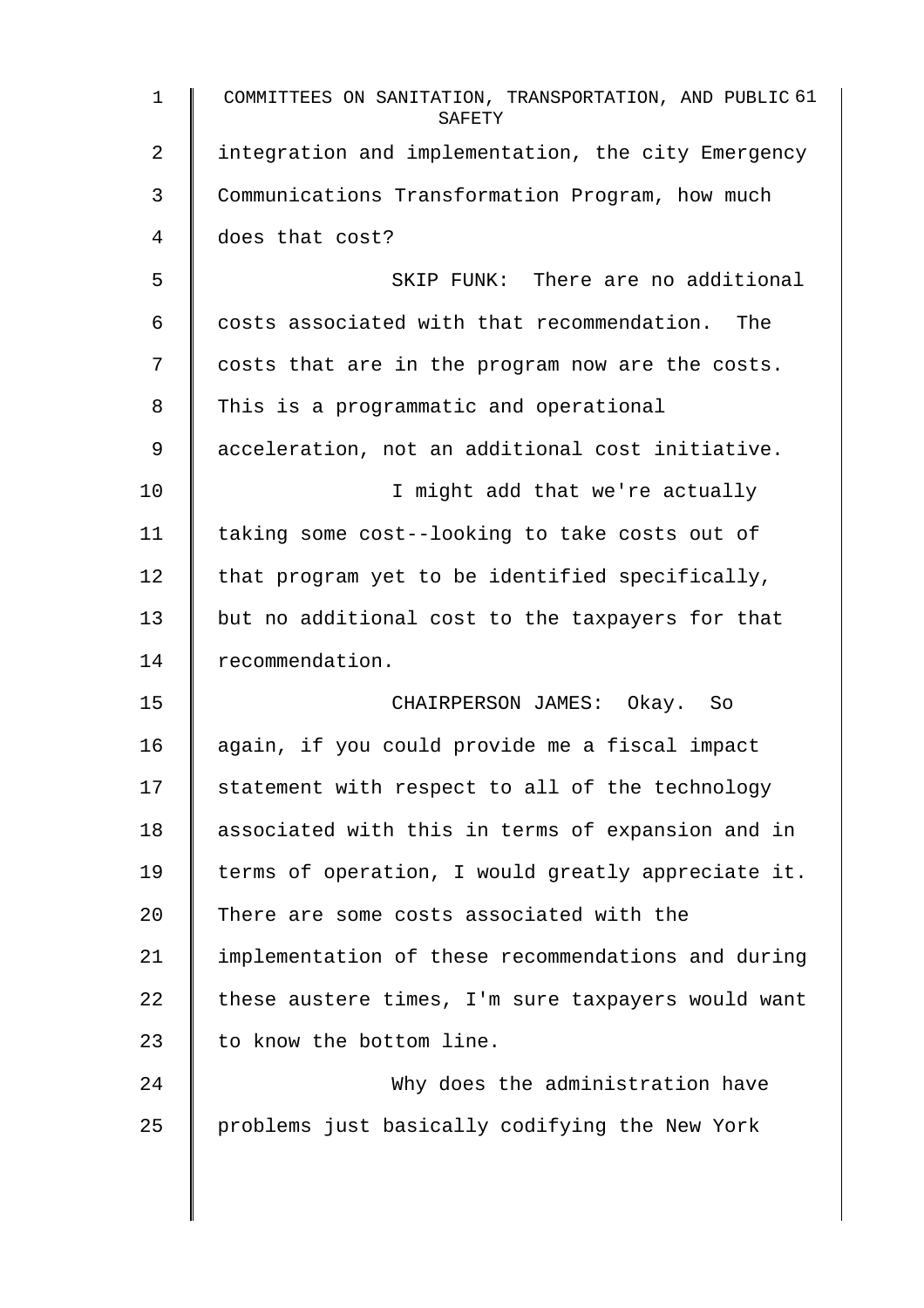| $\mathbf{1}$   | COMMITTEES ON SANITATION, TRANSPORTATION, AND PUBLIC 62<br>SAFETY |
|----------------|-------------------------------------------------------------------|
| $\overline{2}$ | City Winter Weather Emergency Plan for subsequent                 |
| 3              | administrations?                                                  |
| 4              | LIZ WEINSTEIN: I would say that                                   |
| 5              | it's less about wanting to codify it for                          |
| 6              | subsequent administrations and more about wanting                 |
| 7              | to protect a degree of discretion and flexibility                 |
| 8              | at the department. So right now, the plan, as you                 |
| 9              | mentioned, and you have it, you held it up, allows                |
| 10             | the department to sort of mandate exactly what                    |
| 11             | happens with interagency coordination and some                    |
| 12             | specific things. I think our concern is that once                 |
| 13             | that was codified or legislated, we would lose                    |
| 14             | some of the flexibility that the OEM commissioner                 |
| 15             | has when he or she is confronted with a situation                 |
| 16             | to take that plan and to modify it and use it in                  |
| 17             | the best possible way, depending on the situation.                |
| 18             | CHAIRPERSON JAMES: At this time                                   |
| 19             | I'm going to return to questions in a minute, but                 |
| 20             | we want to hear from Council Member Vacca, who has                |
| 21             | joined us, the Chair of Transportation. Council                   |
| 22             | Member Vacca?                                                     |
| 23             | CHAIRPERSON VACCA: I thank you,                                   |
| 24             | Chair James, and I apologize for being at another                 |
| 25             | hearing right downstairs.                                         |
|                |                                                                   |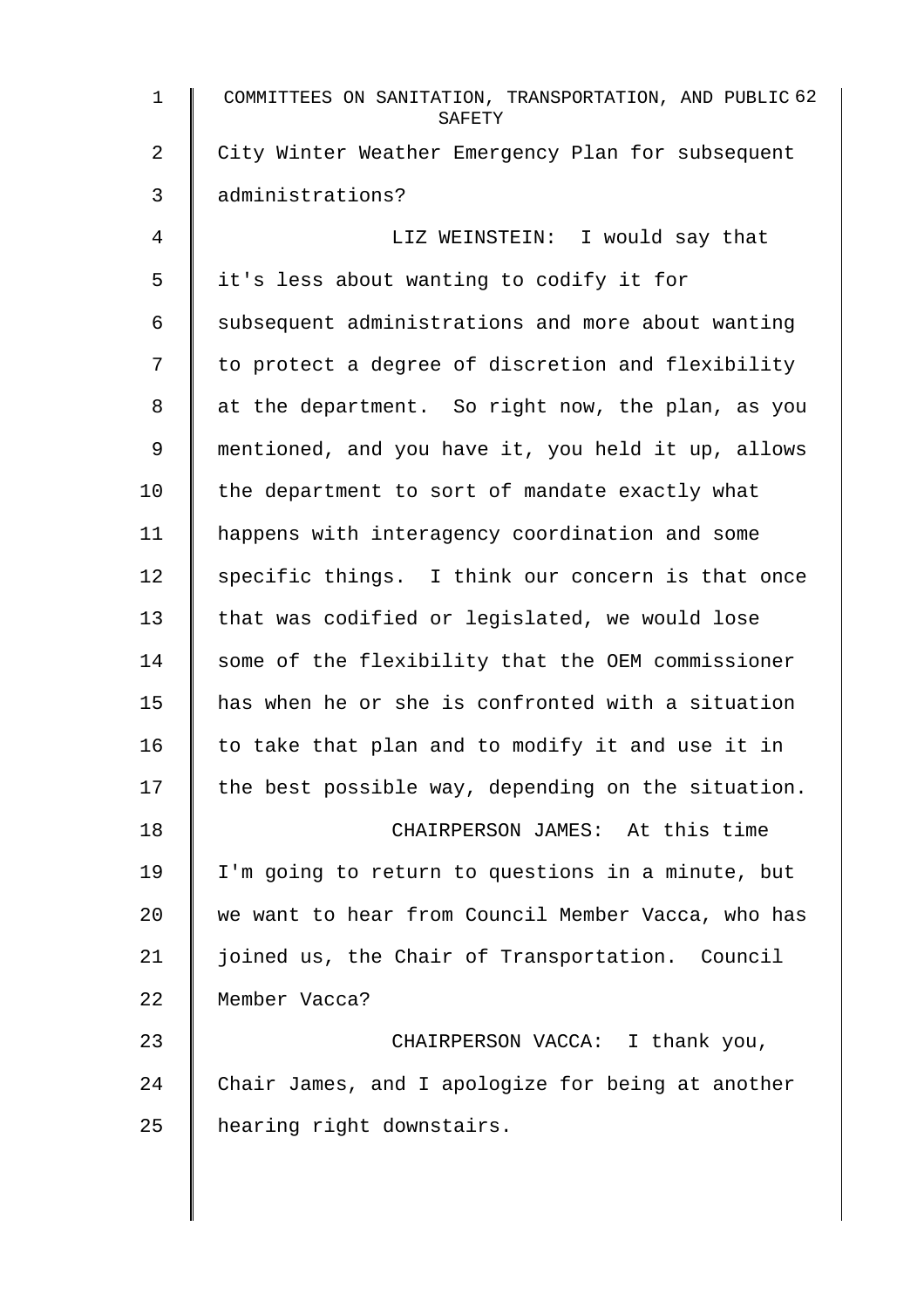| $\mathbf{1}$   | COMMITTEES ON SANITATION, TRANSPORTATION, AND PUBLIC 63<br>SAFETY |
|----------------|-------------------------------------------------------------------|
| $\overline{a}$ | I thank you for your input and your                               |
| 3              | testimony, which I read as you were reading it                    |
| 4              | along with you, but I couldn't help but notice                    |
| 5              | that you opposed all 16 measures. I hope you                      |
| 6              | understand that we have a responsibility here at                  |
| 7              | the Council to do what we think is right and I                    |
| 8              | think that we had oversight hearings because we                   |
| 9              | fulfilled our oversight role. We had an important                 |
| 10             | snow hearing, and now we're introducing important                 |
| 11             | legislation, because that's the role of this body.                |
| 12             | We know something went wrong on                                   |
| 13             | December 26 and the days afterward, we had a                      |
| 14             | blizzard and we had a blizzard blunder. There's                   |
| 15             | no other terminology for it, I think everyone                     |
| 16             | realizes that. So now the council wants to go                     |
| 17             | forth--I'm Chairman of Transportation, Councilman                 |
| 18             | Vallone, Tish James, all of our respective                        |
| 19             | committees.                                                       |
| 20             | Now I want to speak briefly about                                 |
| 21             | legislation before my committee and legislation                   |
| 22             | I've introduced. And I know you opposed it also,                  |
| 23             | I hope you will reconsider. The first bill is LS                  |
| 24             | 1912 and that deals with how we designate streets,                |
| 25             | what streets are primary, secondary, and tertiary.                |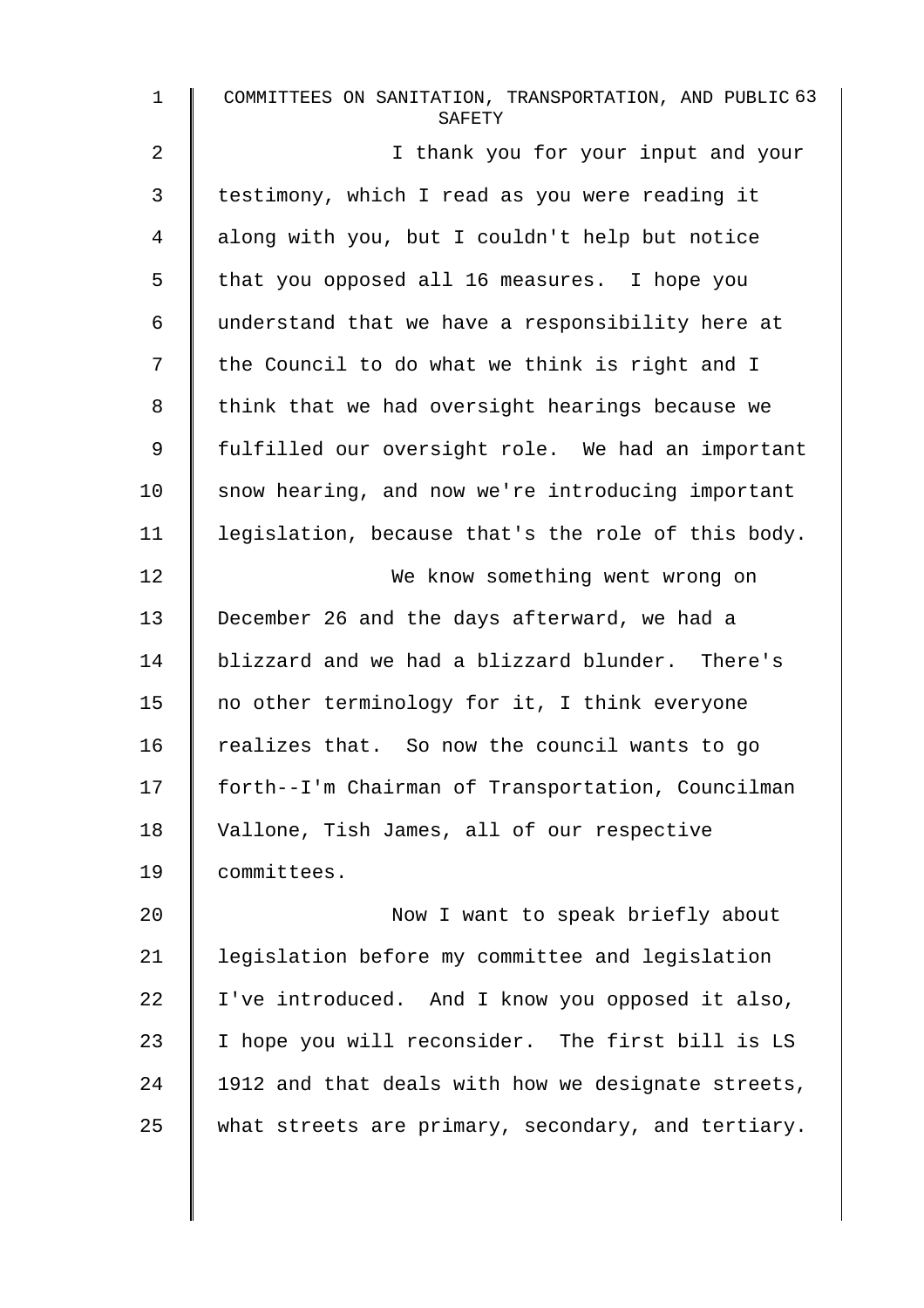| $\mathbf{1}$ | COMMITTEES ON SANITATION, TRANSPORTATION, AND PUBLIC 64<br>SAFETY |
|--------------|-------------------------------------------------------------------|
| 2            | And I have to tell you that when Commissioner                     |
| 3            | Dougherty testified at the snow hearing, he                       |
| 4            | publicly stated that for 20 years the list of what                |
| 5            | streets are primary, secondary, and tertiary has                  |
| 6            | not been updated--for 20 years. We have people in                 |
| 7            | our city who do not know if they live on a                        |
| 8            | primary, secondary, or tertiary street. They                      |
| 9            | don't know--there's no transparency, there's no                   |
| 10           | way to find out.                                                  |
| 11           | Yet when the blizzard hit,                                        |
| 12           | residents in the boroughs outside of Manhattan got                |
| 13           | a rude awakening as they quickly realized that the                |
| 14           | vast majority of streets in Manhattan are primary                 |
| 15           | streets and the vast majority of streets in the                   |
| 16           | other four boroughs are secondary and tertiary.                   |
| 17           | We learned that the hard way. We waited days for                  |
| 18           | our snow to be cleared.                                           |
| 19           | Tertiary streets, I call them                                     |
| 20           | taxpayer streets--that's where people live.                       |
| 21           | People who pay taxes live on tertiary streets,                    |
| 22           | they're predominately residential streets. People                 |
| 23           | need to get them plowed to get to work. Yet after                 |
| 24           | the blizzard of December 26, a lot of our                         |
| 25           | residents felt they were getting a snow job,                      |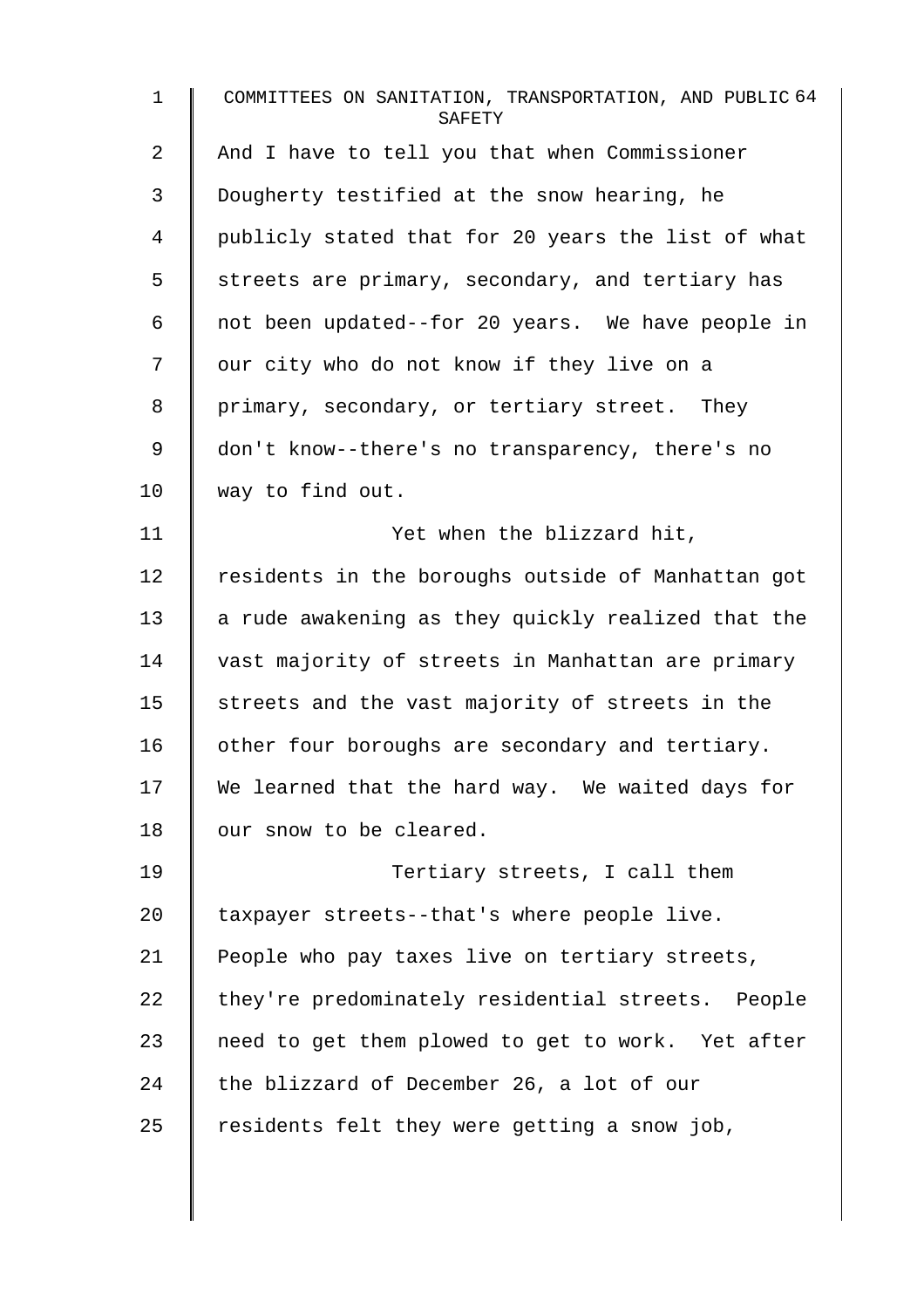| $\mathbf 1$ | COMMITTEES ON SANITATION, TRANSPORTATION, AND PUBLIC 65<br>SAFETY |
|-------------|-------------------------------------------------------------------|
| 2           | literally and figuratively. They waited for days                  |
| 3           | and they had every right to be upset. While many                  |
| 4           | streets in Manhattan were pristine, our streets                   |
| 5           | were not done, you couldn't get a Humvee down many                |
| 6           | of our streets.                                                   |
| 7           | Now knowledge is power, but                                       |
| 8           | knowledge as to where these streets are is                        |
| 9           | important to the people of the city of New York.                  |
| 10          | So I hope that you'll reconsider that.                            |
| 11          | Now Council Member Gonzalez has a                                 |
| 12          | bill that she's introduced, and I know you oppose                 |
| 13          | that for the record as well, that would require                   |
| 14          | DOT to remove or cause to be removed snow from bus                |
| 15          | shelters within four hours of the conclusion of                   |
| 16          | Now I can't underscore the importance of<br>snow.                 |
| 17          | this because of what I know I saw in my own                       |
| 18          | community and what I heard throughout the city of                 |
| 19          | New York. How is it that we have a bus stop                       |
| 20          | shelter franchise and that that franchisee is                     |
| 21          | responsible for removing snow, but we saw, I saw                  |
| 22          | people employed by the city at other agency levels                |
| 23          | shoveling the snow from the bus stop shelters?                    |
| 24          | They should have been shoveling crosswalks and                    |
| 25          | they should have been clearing other                              |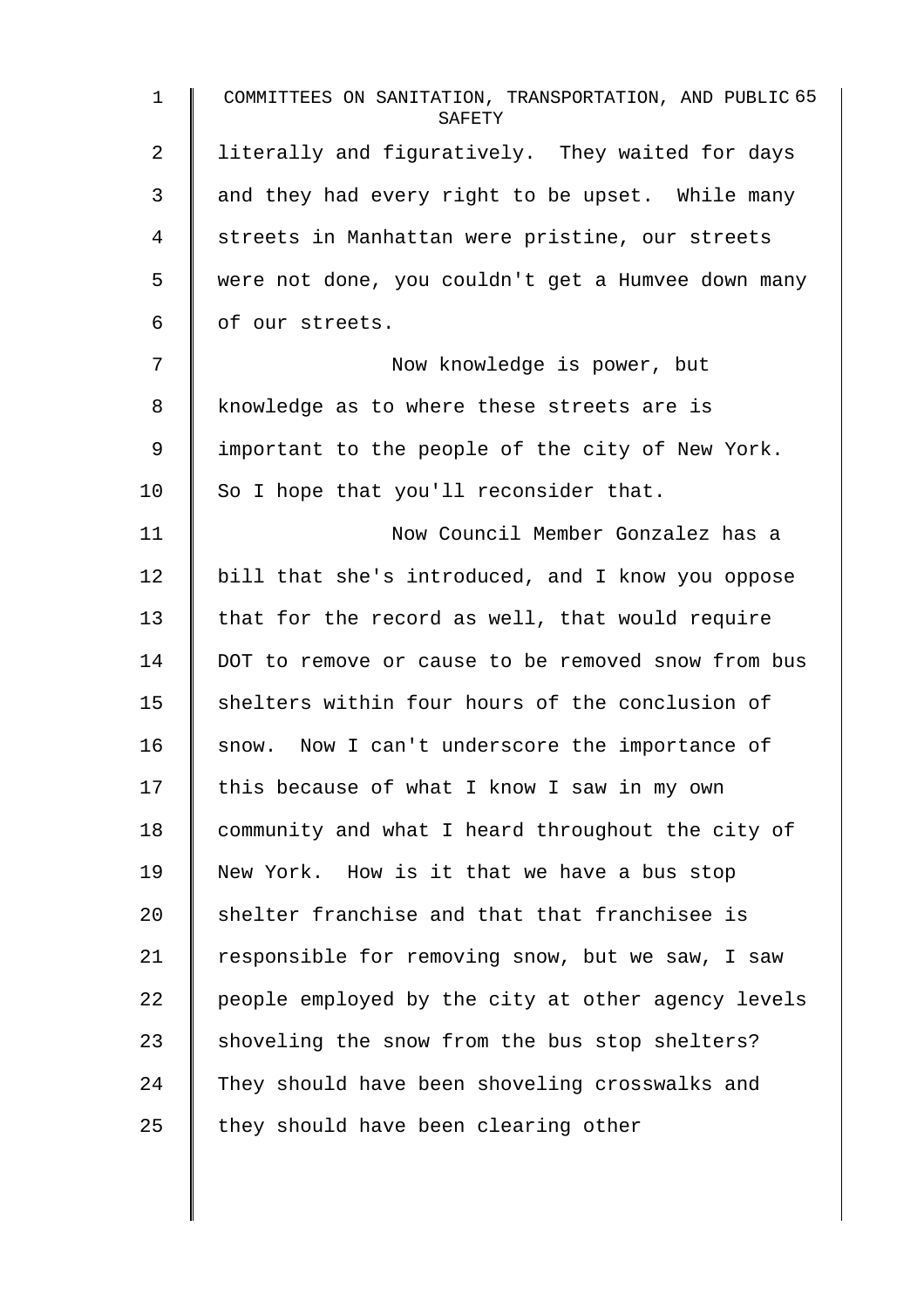| $\mathbf{1}$ | COMMITTEES ON SANITATION, TRANSPORTATION, AND PUBLIC 66<br>SAFETY |
|--------------|-------------------------------------------------------------------|
| 2            | intersections. That company or DOT, worse comes                   |
| 3            | to worse, is responsible for making sure that we                  |
| 4            | have access to bus stops and that people are not                  |
| 5            | standing in the streets.                                          |
| 6            | So I'm hoping that you'll                                         |
| 7            | reconsider. I think much of this legislation is                   |
| 8            | very good. I think we have to codify where the                    |
| 9            | council wants to go. I realize the administration                 |
| 10           | realizes--I realize that this administration knows                |
| 11           | that mistakes were made at the December 26 storm,                 |
| 12           | but when we codify things through legislation for                 |
| 13           | future generations, there will be policy and there                |
| 14           | will be procedure that this body has established                  |
| 15           | with your assistance as we go forth.                              |
| 16           | We can't have what happened                                       |
| 17           | December 26th happen again, we just can't. And if                 |
| 18           | this council does not act on the hearings we held                 |
| 19           | and if we don't act on what we heard from the                     |
| 20           | public, then this council will be negligent in its                |
| 21           | responsibility to the people who elected us. So I                 |
| 22           | hope you'll reconsider.                                           |
| 23           | CHAIRPERSON JAMES: Thank you,                                     |
| 24           | Council Member Vacca. We've been joined by                        |
| 25           | Council Member Ulrich, who I mentioned earlier by                 |
|              |                                                                   |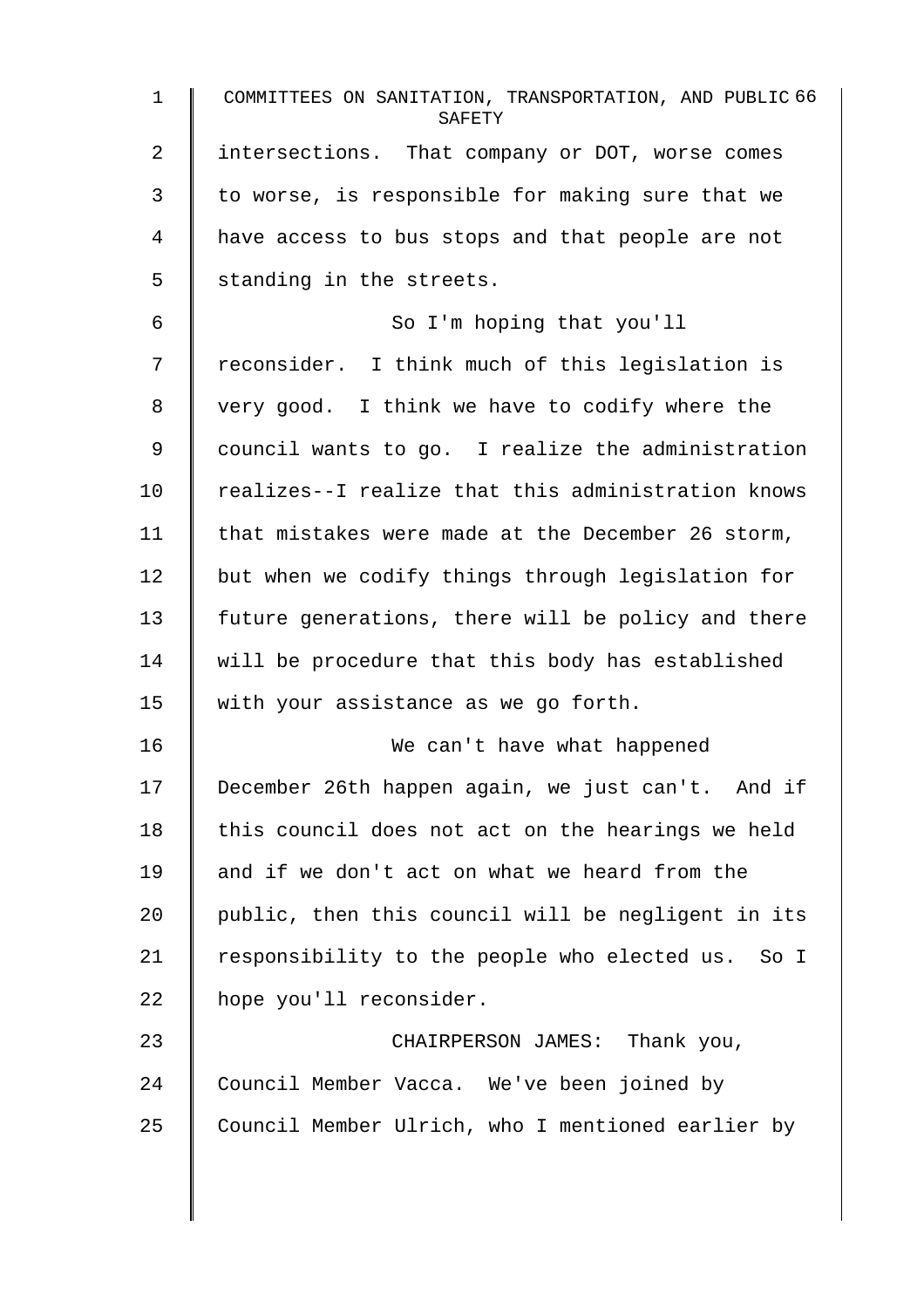| $\mathbf 1$    | COMMITTEES ON SANITATION, TRANSPORTATION, AND PUBLIC 67<br>SAFETY |
|----------------|-------------------------------------------------------------------|
| $\overline{2}$ | mistake, Council Member Dilan, Council Member                     |
| 3              | Crowley, and Council Member Rodriguez.                            |
| 4              | Under what circumstances would you                                |
| 5              | use legislation to create snow and emergency                      |
| 6              | plans? Under any circumstance or do you see a                     |
| 7              | role for the City Council in legislating some snow                |
| 8              | and/or emergency plans or not?                                    |
| 9              | LIZ WEINSTEIN: I think we believe                                 |
| 10             | that within the 16 that-- [off mic] you're                        |
| 11             | speaking more broadly about that specific piece of                |
| 12             | legislation, but certainly within the 16 we do                    |
| 13             | think that this, as you mentioned, is the                         |
| 14             | beginning of a conversation, I think--                            |
| 15             | CHAIRPERSON JAMES: Yes.                                           |
| 16             | LIZ WEINSTEIN: --we just want to                                  |
| 17             | get to a place where the administration feels that                |
| 18             | we have the flexibility to address what we need to                |
| 19             | address given the circumstances and work with you                 |
| 20             | to find what the right language is and the right                  |
| 21             | opportunities are. I think here clearly, as we've                 |
| 22             | stated and as you've recognized, we're not at that                |
| 23             | comfort point right now.                                          |
| 24             | CHAIRPERSON JAMES: Okay. I mean,                                  |
| 25             | obviously, you see the benefits of a written                      |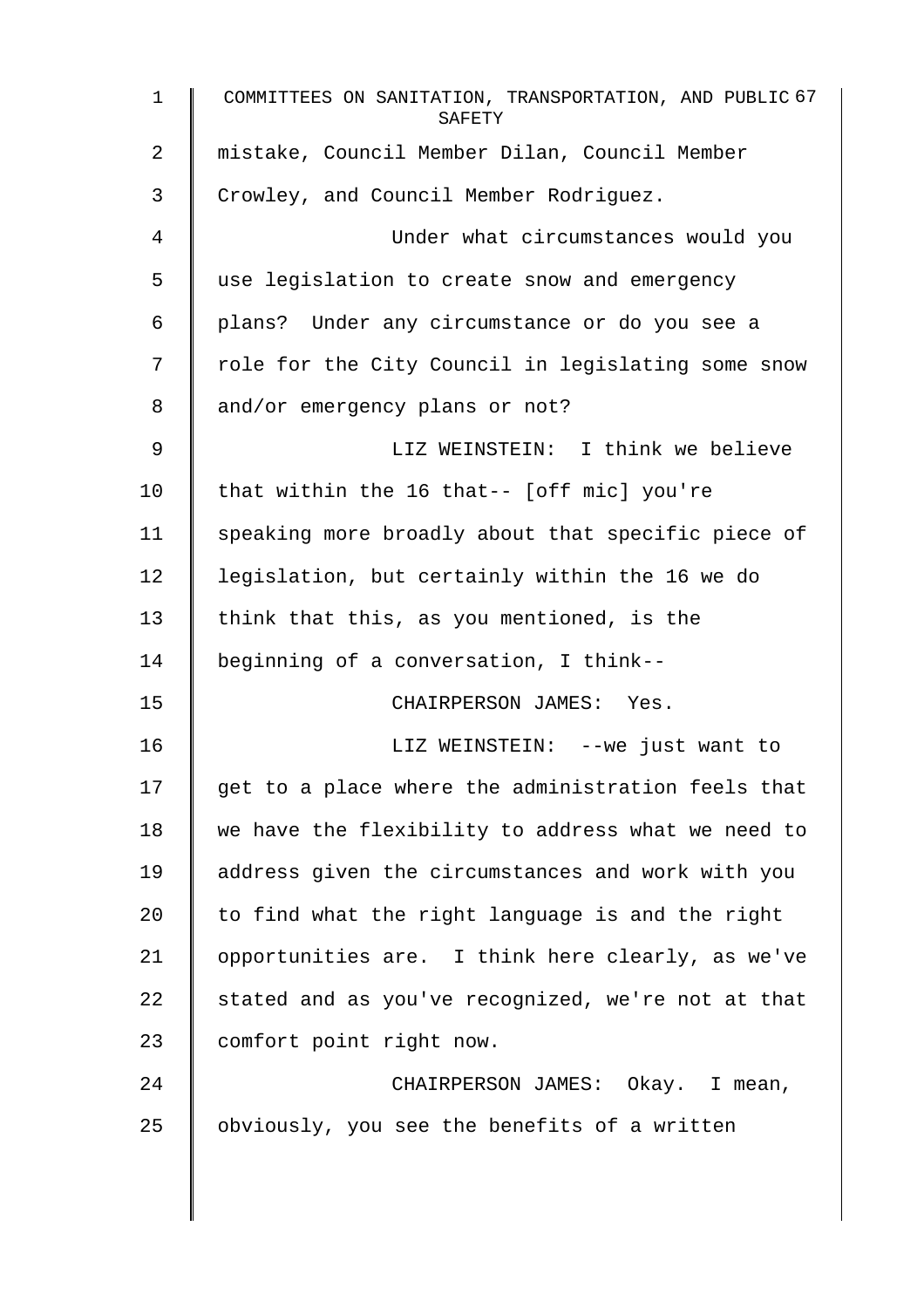| $\mathbf{1}$ | COMMITTEES ON SANITATION, TRANSPORTATION, AND PUBLIC 68<br>SAFETY |
|--------------|-------------------------------------------------------------------|
| 2            | emergency plan, which is very detailed--and this                  |
| 3            | was my homework last night--it is very detailed,                  |
| 4            | very organized, and it provides the                               |
| 5            | responsibilities of each agency in the city of New                |
| $\epsilon$   | York and establishes protocol with a fine tooth                   |
| 7            | right down to the role of the Mayor of the City of                |
| 8            | New York and it's an excellent document, and I                    |
| $\mathsf 9$  | wish it had been followed during the blizzard. I                  |
| 10           | disagree with you, I don't think it had been                      |
| 11           | followed.                                                         |
| 12           | But the problem that I have with                                  |
| 13           | this document is that on every page it says, Not                  |
| 14           | for Circulation For Official Use Only. And so my                  |
| 15           | question is, what about transparency and why                      |
| 16           | shouldn't the public have access to this document?                |
| 17           | LIZ WEINSTEIN: I think that's a                                   |
| 18           | good question and a good point, and I think                       |
| 19           | there's probably something in between that                        |
| 20           | document itself being public and your point about                 |
| 21           | no transparency into our plans, which I don't                     |
| 22           | think is currently the case, but certainly there's                |
| 23           | more we can do. I think our concern with that                     |
| 24           | document besides the flexibility pieces, which                    |
| 25           | I've mentioned, is that there are things there,                   |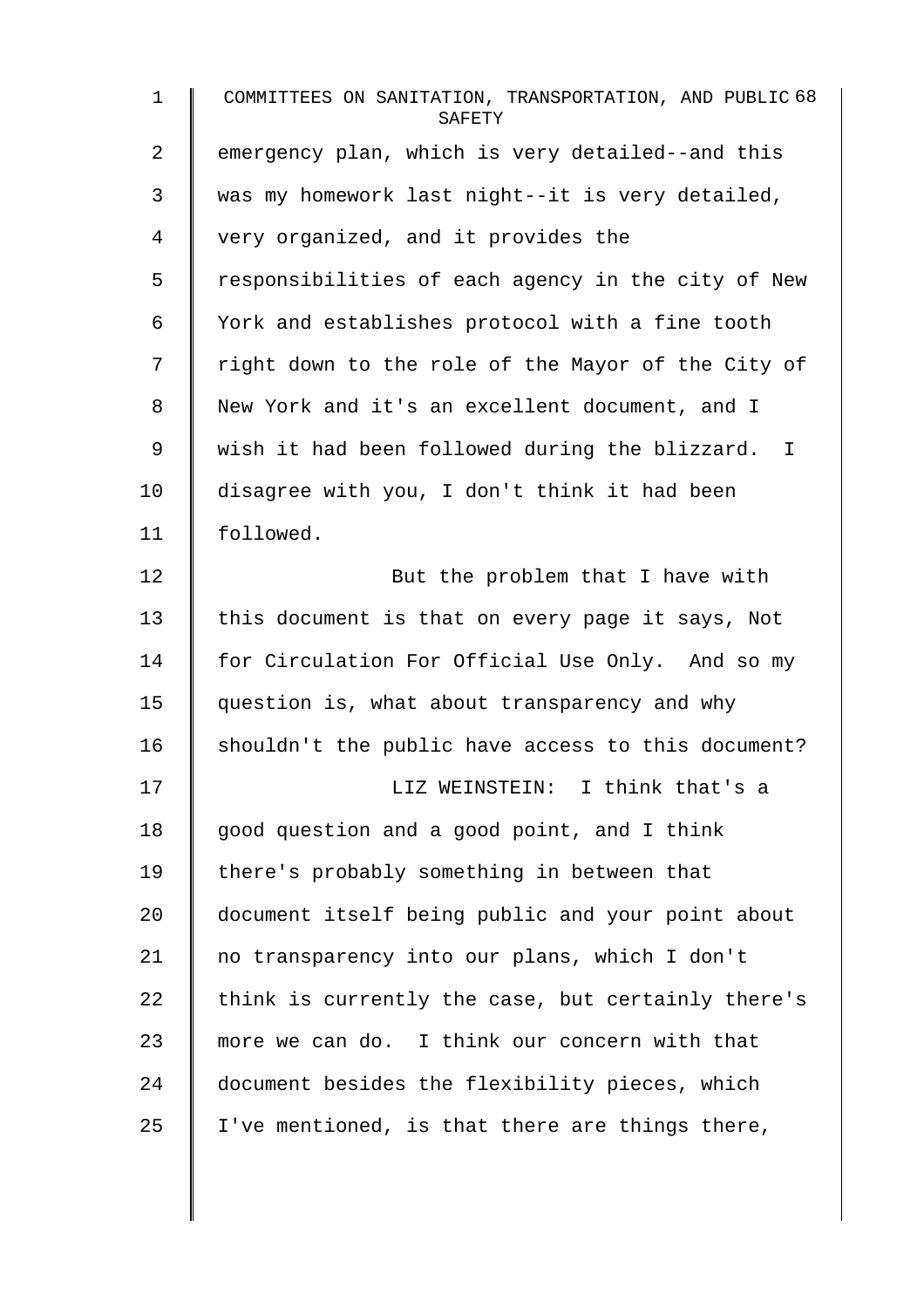| 1  | COMMITTEES ON SANITATION, TRANSPORTATION, AND PUBLIC 69<br>SAFETY |
|----|-------------------------------------------------------------------|
| 2  | which it's wonderful to have elected official                     |
| 3  | input in other things, but it is a document that                  |
| 4  | gives a high level of specificity about agency                    |
| 5  | operations.                                                       |
| 6  | And so we would be happy to work                                  |
| 7  | with you and think about how we can fine tune                     |
| 8  | something that gives the public and your                          |
| 9  | constituents and our constituents better insight                  |
| 10 | into what our plans are, but perhaps isn't the                    |
| 11 | operational playbook that we depend on. So                        |
| 12 | there's probably a middle ground that we would                    |
| 13 | work with you on.                                                 |
| 14 | CHAIRPERSON JAMES: And the                                        |
| 15 | legislation that is before you today for                          |
| 16 | consideration was the result of recommendations                   |
| 17 | from the public, and I guess my question is to                    |
| 18 | what extent was the public involved in the                        |
| 19 | drafting of this document?                                        |
| 20 | LIZ WEINSTEIN: Rachel, can you                                    |
| 21 | speak to the OEM sort of outreach process?                        |
| 22 | RACHEL DICKINSON: I think in terms                                |
| 23 | of that specific document, I would have to go back                |
| 24 | and check with our planning division. But what I                  |
| 25 | will say about that plan, earlier you had said                    |
|    |                                                                   |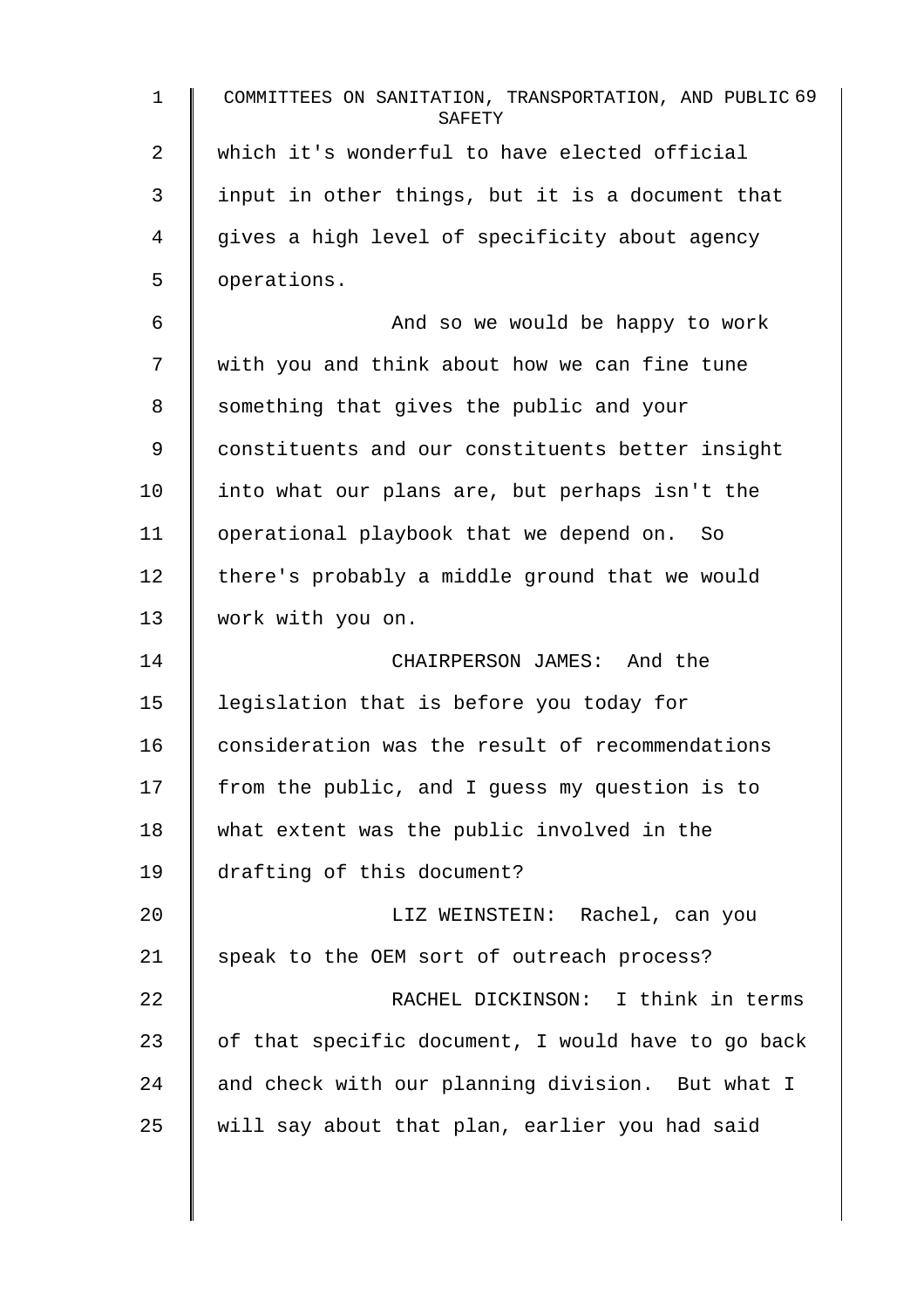| $\mathbf{1}$   | COMMITTEES ON SANITATION, TRANSPORTATION, AND PUBLIC 70<br>SAFETY |
|----------------|-------------------------------------------------------------------|
| 2              | that it was updated in 2006, there have been                      |
| 3              | updates to that plan since December, and we've                    |
| $\overline{4}$ | done a lot of work on some pieces of that plan as                 |
| 5              | well. And we've done a lot of work with the                       |
| 6              | Mayor's Office of Operations, obviously, and on                   |
| 7              | the 15 points in incorporating and improving that                 |
| 8              | plan. But the reason that I say that is because                   |
| 9              | every one of our plans is always being updated and                |
| 10             | revised and we do look at events afterwards and we                |
| 11             | do make revisions to our plans on a constant                      |
| 12             | basis.                                                            |
| 13             | The other piece about the plan                                    |
| 14             | specifically that's relevant to what you were                     |
| 15             | asking for is that, in terms of dissemination of                  |
| 16             | the plan or the plan being the guide document, the                |
| 17             | plan is the guiding document, but the plan is one                 |
| 18             | of many, many plans that we use or it's a tool                    |
| 19             | that we use in a winter weather event, but there                  |
| 20             | are other tools that we add, we pull in. In this                  |
| 21             | particular--in recent times we've added different                 |
| 22             | task forces or different pieces or                                |
| 23             | It's part of an all hazards                                       |
| 24             | planning approach and we're always adding in and                  |
| 25             | we're always trying to bring new thinking and                     |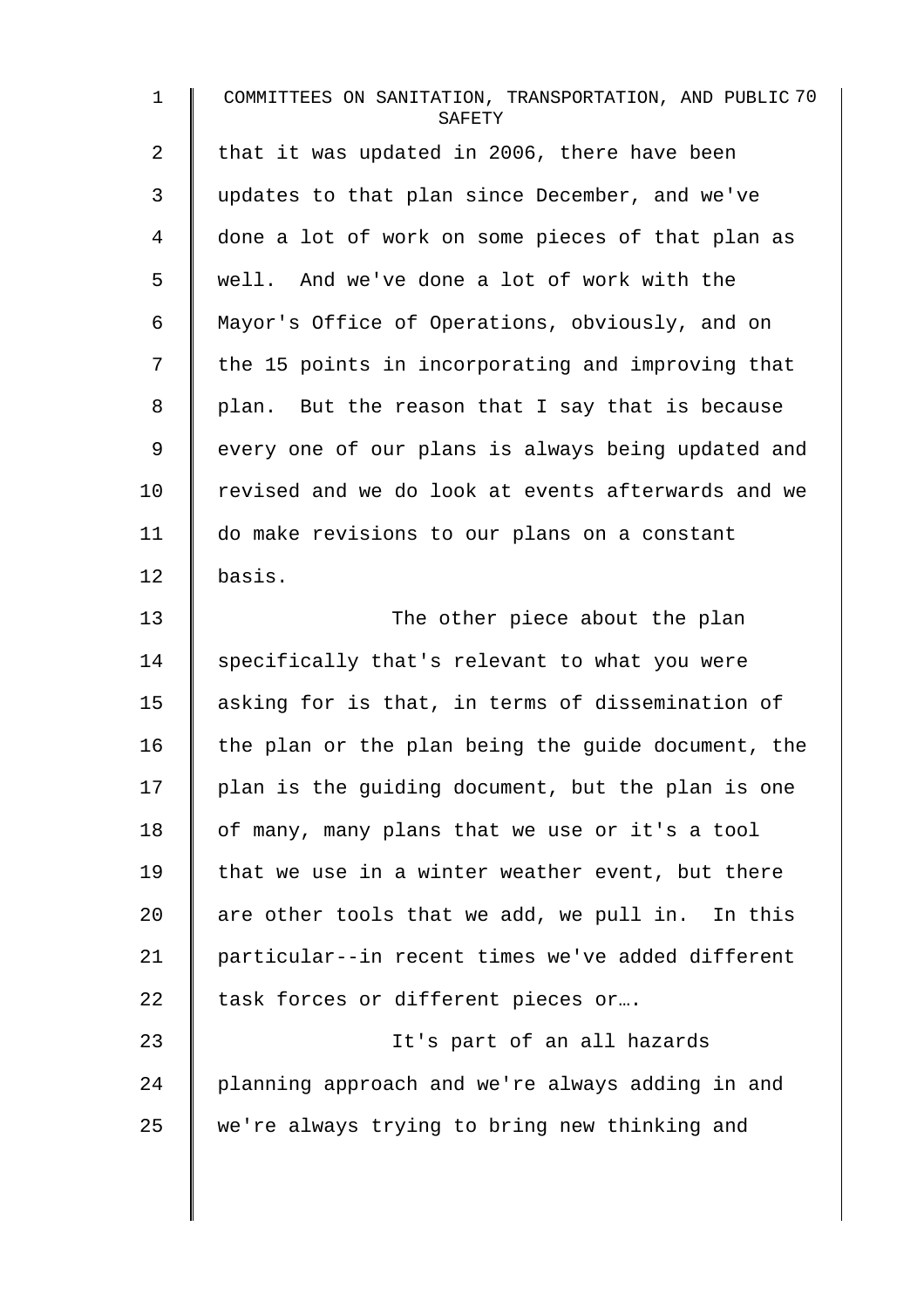1 COMMITTEES ON SANITATION, TRANSPORTATION, AND PUBLIC 71 **SAFETY** 2 we're always part of the national dialoque on 3 planning and trying to learn from what's going on 4 | in other parts of the country, learn from our own 5 | experiences, learn from what's happening in other 6 | parts of the country as well. There's a national 7 | response framework for planning. We're plugged 8 || into a lot of different information about planning 9  $\parallel$  that we're trying to bring to bear to create the 10 | best plan as possible. 11 | CHAIRPERSON JAMES: My last 12 | question before I turn it over to my co-chair, 13 Council Member Vallone, and we have a number of my 14 | colleagues here who have questions as well, is but 15 what is the process for revising it? When was the 16 last time you revised it and to what extent did 17 you engage in outreach to the public and to 18 members of this body? 19 We've been joined--excuse me--by 20 Council Member Van Bramer and Council Member 21 Brewer. 22 **CO** RACHEL DICKINSON: So as I said, I 23 mean, I can get you an answer in terms of the last  $24$  time that the public was engaged specifically on 25  $\parallel$  that plan, but I would certainly say that the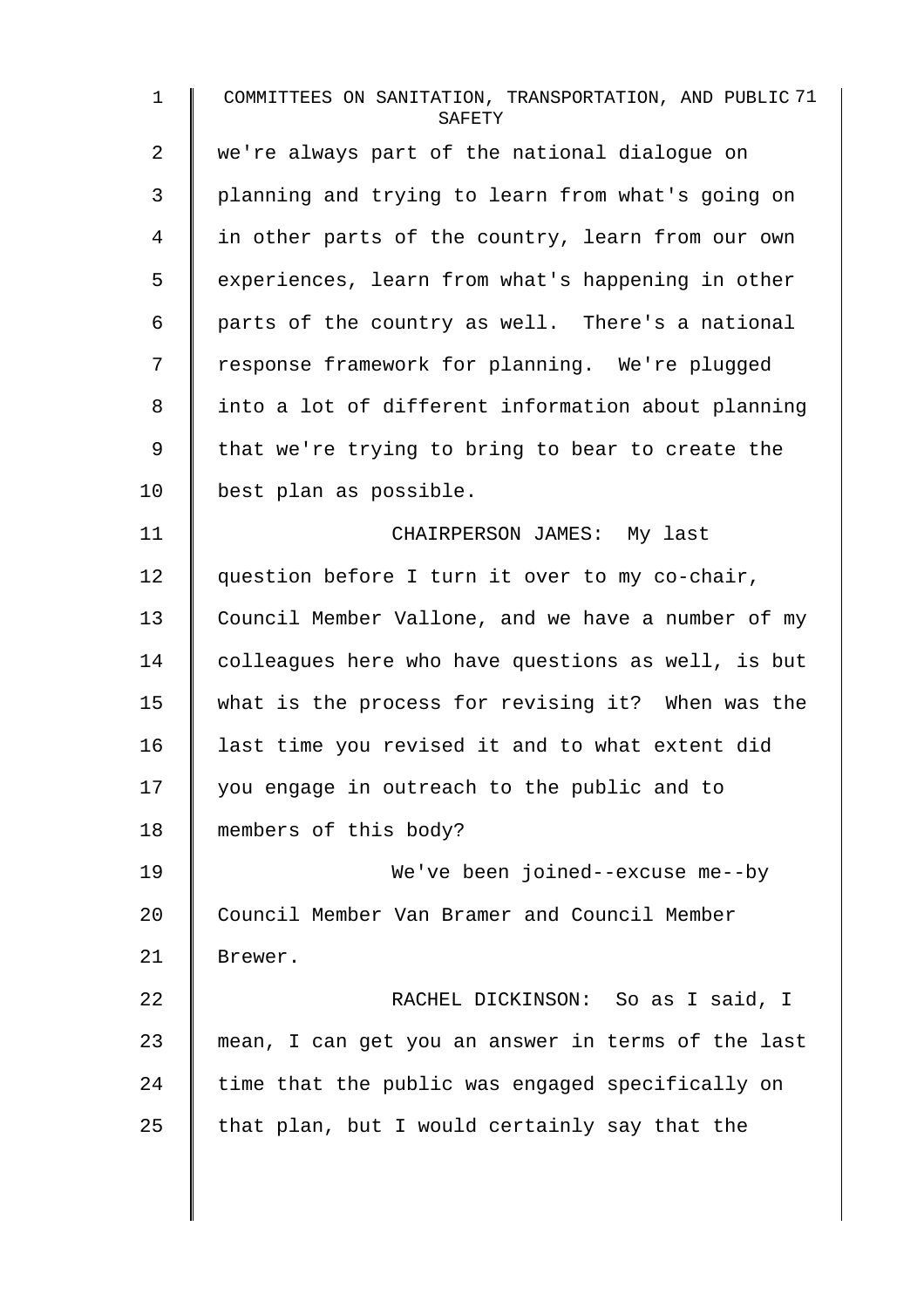1 COMMITTEES ON SANITATION, TRANSPORTATION, AND PUBLIC 72 **SAFETY**  $2 \parallel$  series of hearings that we did after the initial 3 hearing and the conversation that we've been 4 having is a part of this revision process for us. 5 And, as Liz was saying earlier, it's not in 6 | opposition to concepts, it's that a lot of these  $7 \parallel$  things, a lot of these great ideas are being put 8 | into the work that we're doing now. 9 And we were out there at those 10 Community meetings in this most recent time, so I 11 would say the most recent time is that, hearing 12  $\parallel$  some of that would be probably the most recent  $13$  time and that work is ongoing. It's still--14 | [Crosstalk] 15 CHAIRPERSON JAMES: I only remember 16 | one or two individuals from the administration at 17 | most of these hearings, his name was Izzy, I'm 18 | forgetting his last name--19 [Crosstalk] 20 | CHAIRPERSON JAMES: --Iggy, I'm 21 | forgetting his last name. 22 MALE VOICE: Terranova. 23 CHAIRPERSON JAMES: Terranova, he 24 was at every hearing, I believe he was the only 25 member of the administration that was present.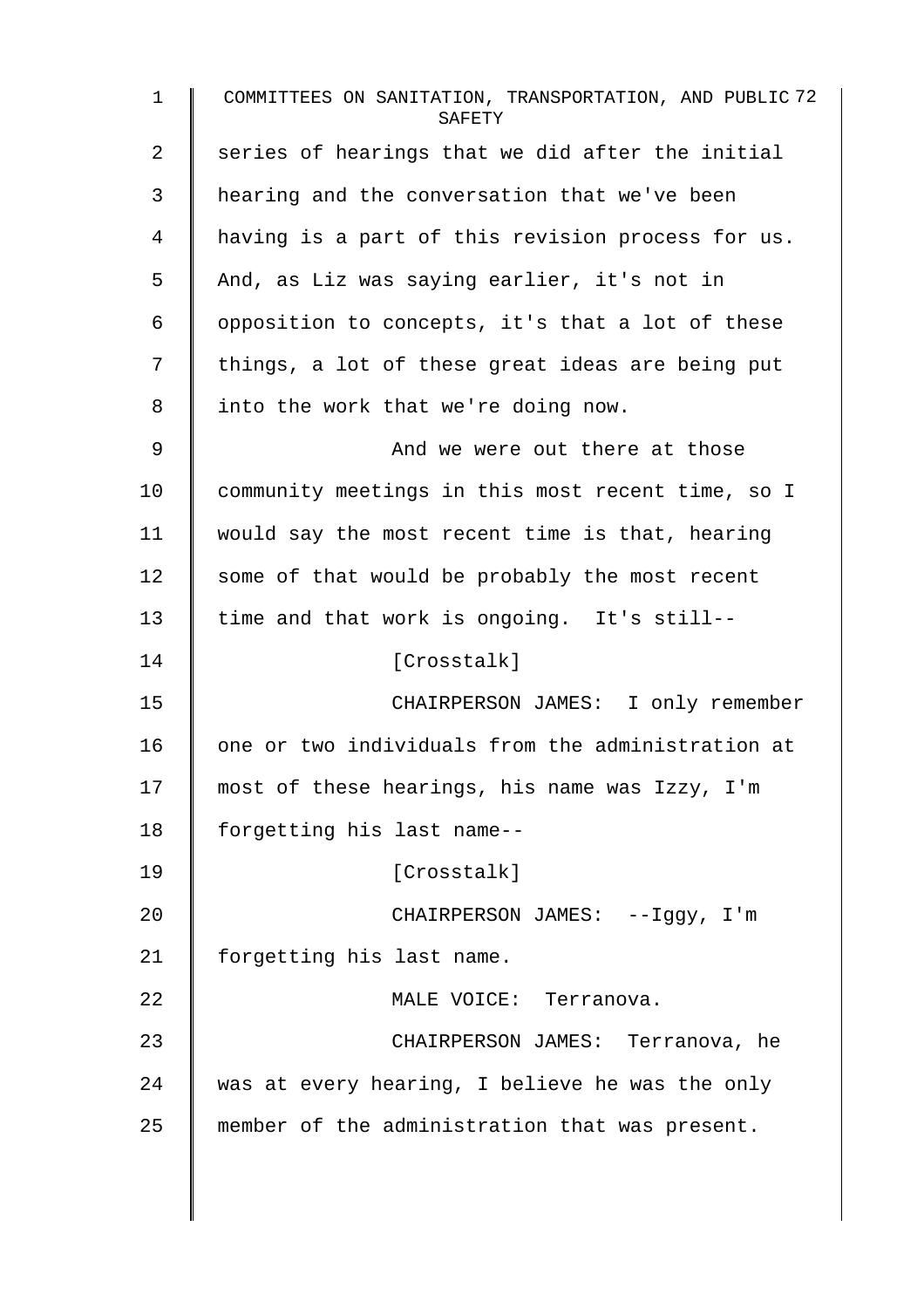| $\mathbf 1$ | COMMITTEES ON SANITATION, TRANSPORTATION, AND PUBLIC 73<br>SAFETY |
|-------------|-------------------------------------------------------------------|
| 2           | That notwithstanding, the fact is                                 |
| 3           | that the public for the most part shaped a number                 |
| 4           | of these legislative items before you for                         |
| 5           | consideration and I believe that their voice                      |
| 6           | should be represented in any document that's put                  |
| 7           | forth by this administration. Council Member                      |
| 8           | Vallone?                                                          |
| 9           | CHAIRPERSON VALLONE: Thank you,                                   |
| 10          | Chair James. I'm going to try to be brief and                     |
| 11          | just discuss my two bills and let the other                       |
| 12          | council members discuss theirs, 'cause they'll be                 |
| 13          | waiting a while. Thank you, Liz, I don't envy the                 |
| 14          | fact that you have to answer questions about every                |
| 15          | one of these bills.                                               |
| 16          | Let's start with my bill that would                               |
| 17          | mandate a review of the 911 system and what went                  |
| 18          | wrong and how we can ensure that doesn't happen                   |
| 19          | again. You said you're opposing that because it's                 |
| 20          | duplicative is what you said, but you testified                   |
| 21          | that your bill says that you will provide a copy                  |
| 22          | to the mayor by July and mine says you'll provide                 |
| 23          | a copy to the Council, so it's not completely                     |
| 24          | duplicative. Will you be providing a copy of your                 |
| 25          | report in July to the City Council? By the way,                   |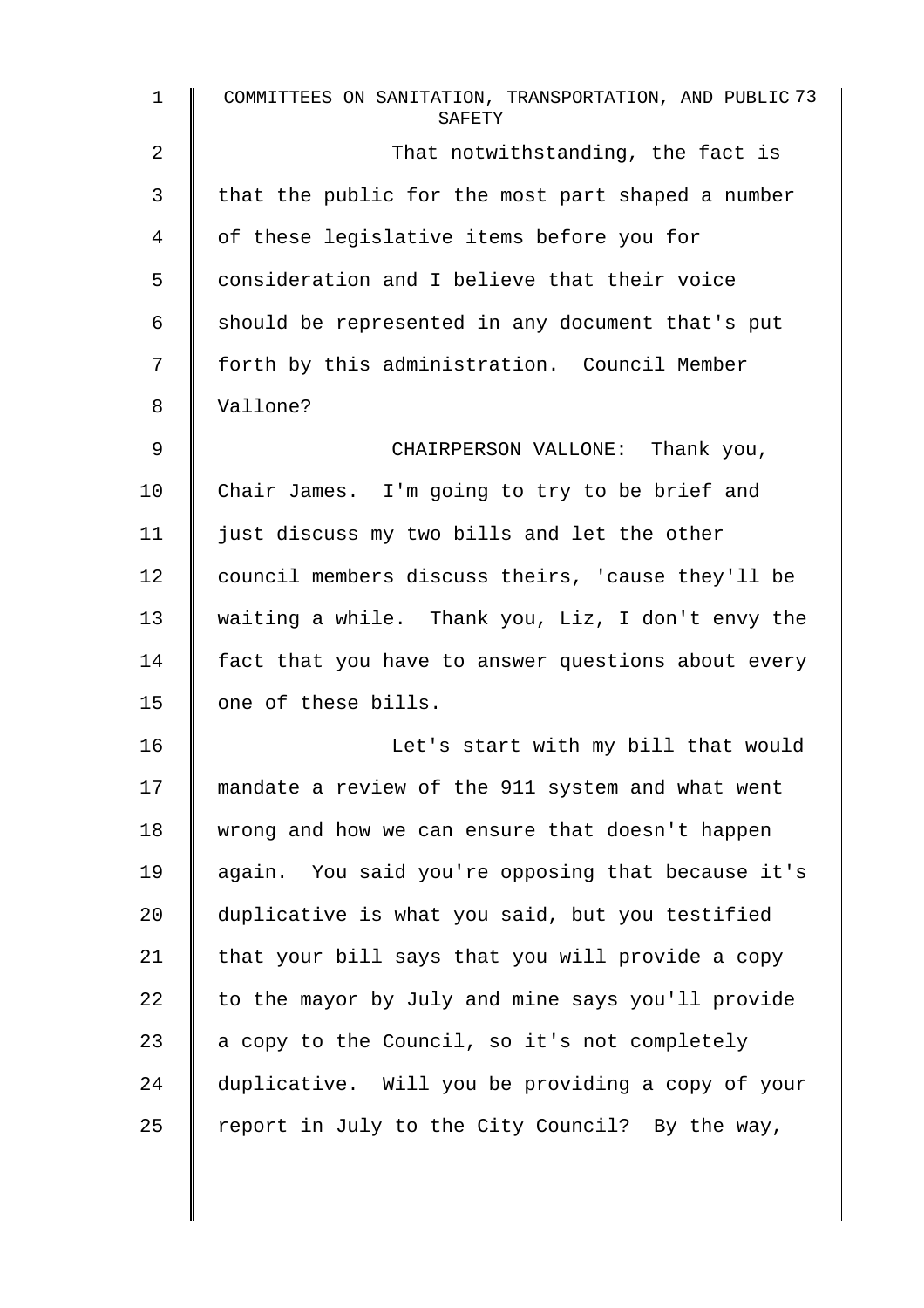1 COMMITTEES ON SANITATION, TRANSPORTATION, AND PUBLIC 74 SAFETY 2 | is this Skip Funk?  $3 \parallel$  [Off mic] 4 CHAIRPERSON VALLONE: This is Skip  $5 \parallel$  Funk--6 [Crosstalk] 7 || CHAIRPERSON VALLONE: --finally, 8 | I've heard this name 1,000 times, but I've never 9 | seen Skip Funk. Nice to meet you. 10 | **IOFF** micl 11 | CHAIRPERSON JAMES: --your role 12  $\parallel$  and--13 | [background noise] 14 CHAIRPERSON JAMES: --job and 15 | title, Mr. Funk? 16 **SKIP FUNK:** I am the Director of 17 | the Office of Citywide Emergency Communications, I 18 | work for Deputy Mayor for Operations Goldsmith, 19 | and I am primarily oversight for the ECTP program, 20 and the new technologies will be installed in both 21 | PSAC I facility and PSAC II facility. 22 | CHAIRPERSON JAMES: [Off you're 23 | your office [off mic]? 24 | SKIP FUNK: I have an office at 59 25 Maiden Lane and I work out of City Hall and we're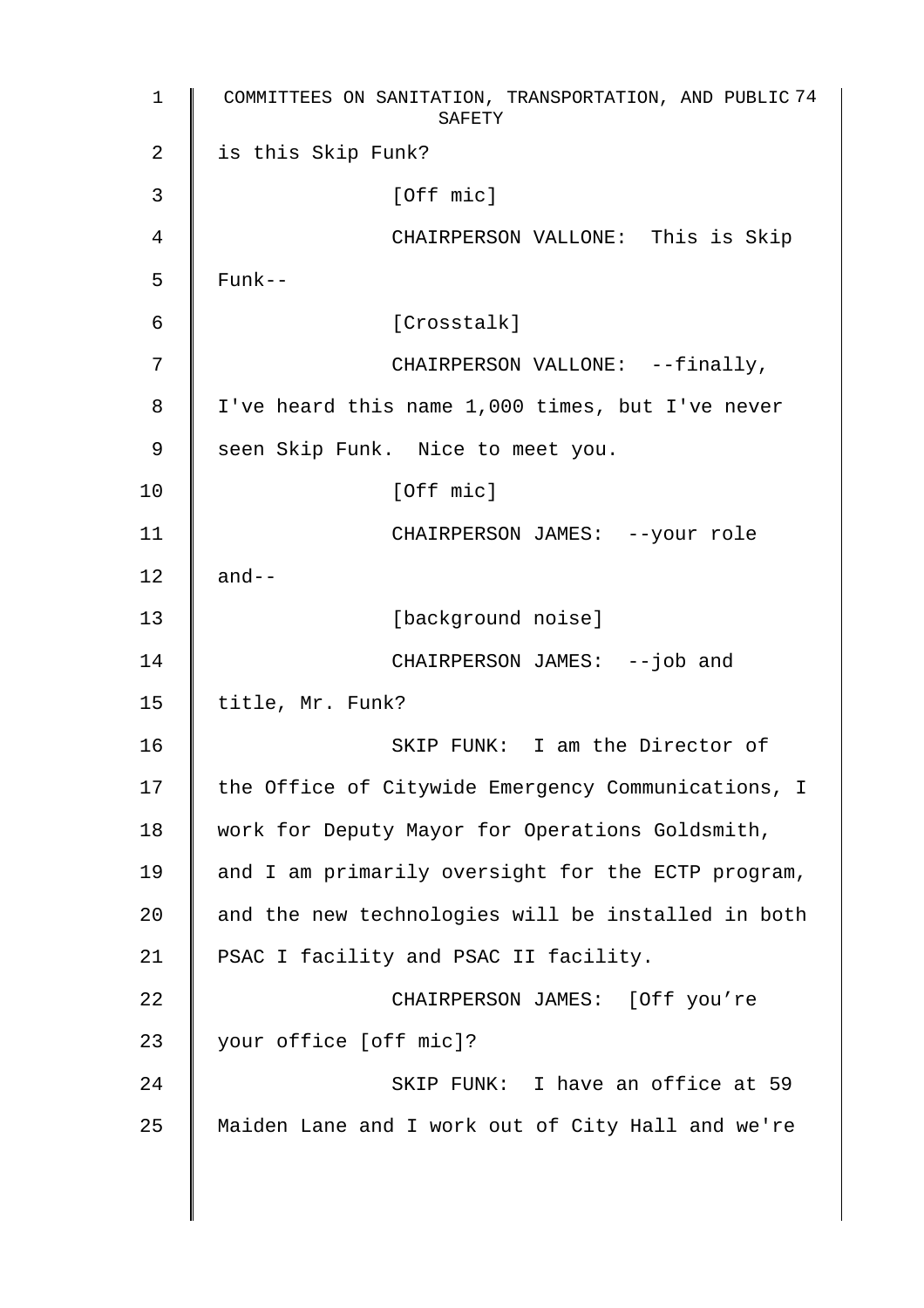1 COMMITTEES ON SANITATION, TRANSPORTATION, AND PUBLIC 75 SAFETY 2 | moving to Brooklyn where the PSAC I is located. I 3 have many offices, I try to stay in between them 4 as much as possible. 5 CHAIRPERSON JAMES: Okay. Thank  $6 \mid$  you--7 | [Off mic] 8 | Pause] 9 CHAIRPERSON VALLONE: I assume you 10 Were going to answer my question? 11 | SKIP FUNK: The question again was 12  $\parallel$  relative to why we oppose--13 | Crosstalk] 14 CHAIRPERSON VALLONE: [Interposing] 15 Well basically I'm just asking if you want to 16 | provide a copy of your report to the City Council  $17$  | in July? 18 | [Crosstalk] 19 **I** SKIP FUNK: The plan and the plan 20  $\parallel$  that has been in place since the tasking that I 21  $\parallel$  received from the mayor on the 7th of January,  $22$  within days of the storm the mayor immediately 23  $\parallel$  recognized that we had to do this, we had to do  $24$  exactly what you outlined in your bill and more, 25  $\parallel$  and I was tasked to do that on the 7th of January,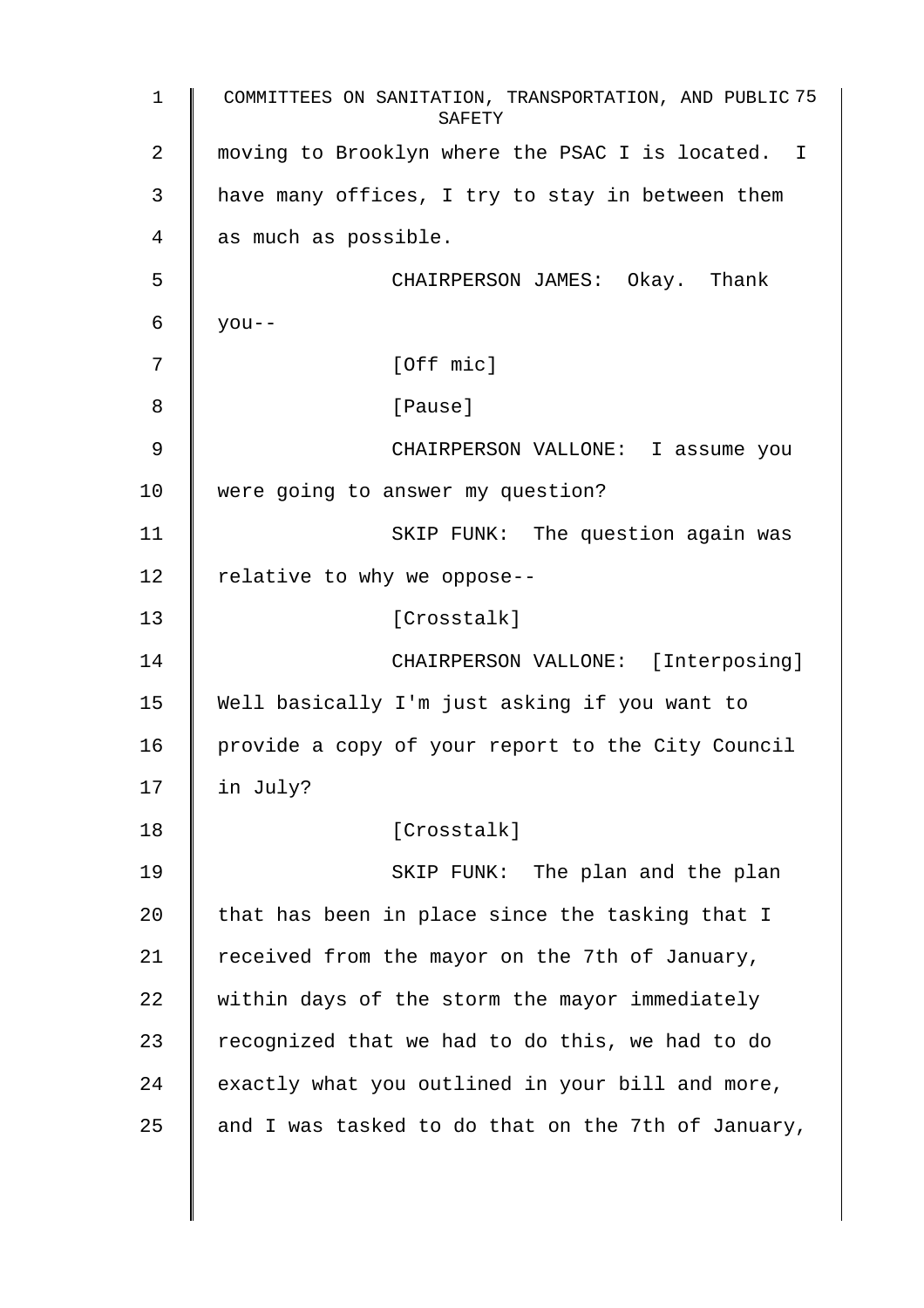| $\mathbf 1$    | COMMITTEES ON SANITATION, TRANSPORTATION, AND PUBLIC 76<br>SAFETY |
|----------------|-------------------------------------------------------------------|
| $\overline{2}$ | and we put together a subject matter expert team                  |
| 3              | to do that, commissioned them, gave them the                      |
| $\overline{4}$ | charter to go forward on the 10th of January, the                 |
| 5              | same day that the snow hearings were going on.                    |
| 6              | That plan has always been to take 15 weeks to                     |
| 7              | provide a very comprehensive analysis, out of                     |
| 8              | which will come detailed findings and                             |
| 9              | recommendations that would be forwarded to first                  |
| 10             | the agencies because they're the individuals                      |
| 11             | involved in 911 and response, and then on to City                 |
| 12             | Hall and the Mayor's office. So we're just                        |
| 13             | responding to the fact that that has been the                     |
| 14             | plan.                                                             |
| 15             | The plan all along had not been to                                |
| 16             | give that to City Council, it doesn't mean it                     |
| 17             | can't be given, it just means that that has not                   |
| 18             | been in the plan to date.                                         |
| 19             | CHAIRPERSON VALLONE: Okay. Well                                   |
| $20 \,$        | that's why my bill is necessary until we decide                   |
| 21             | whether you're going to give it to the City                       |
| 22             | Council, and it's not exactly duplicate it. But                   |
| 23             | I'm glad you're doing that and I look forward to                  |
| 24             | seeing your results at some point.                                |
| 25             | I'm going to move on to my next                                   |
|                |                                                                   |

 $\overline{\phantom{a}}$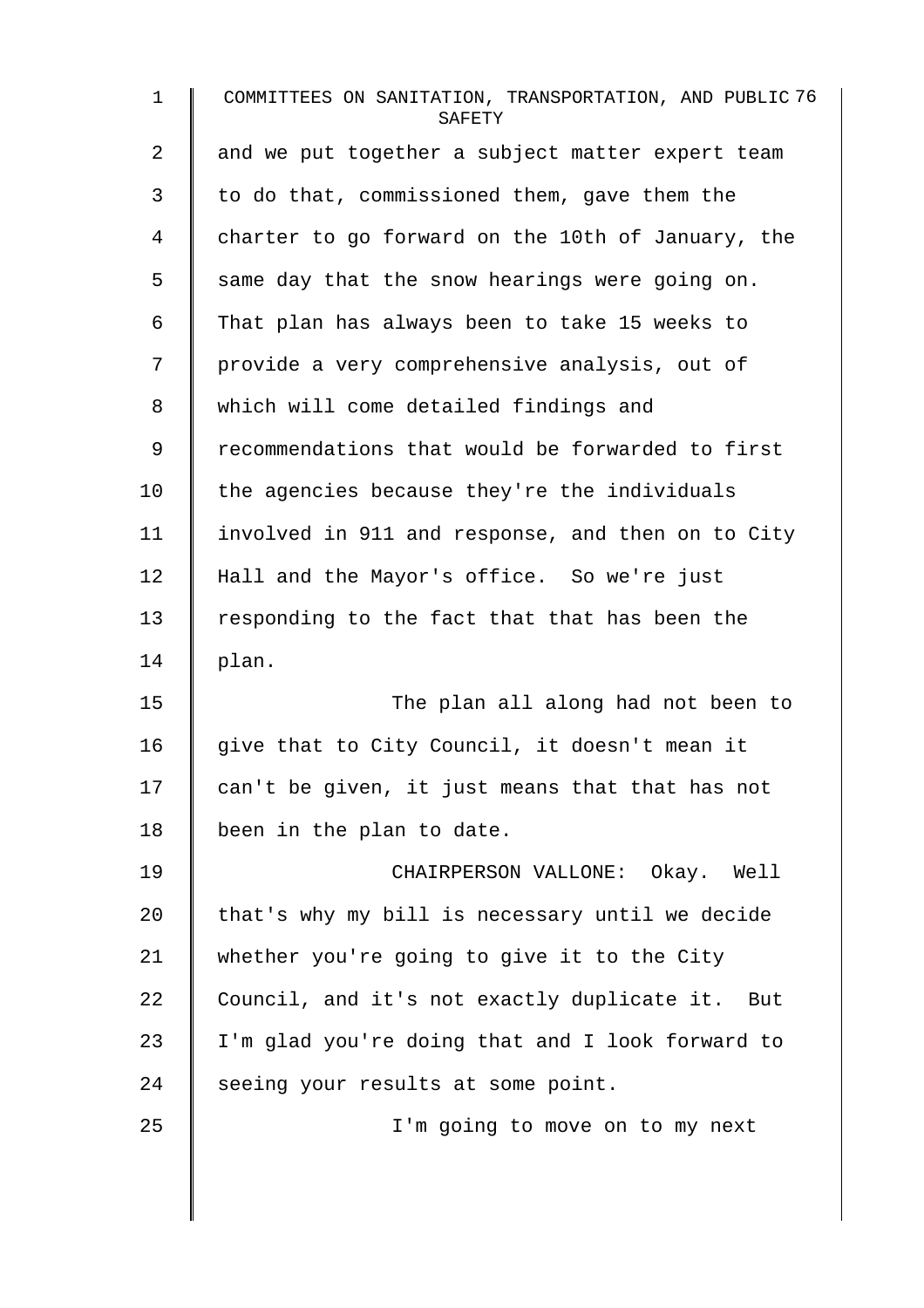| $\mathbf 1$ | COMMITTEES ON SANITATION, TRANSPORTATION, AND PUBLIC 77<br>SAFETY |
|-------------|-------------------------------------------------------------------|
| 2           | bill regarding setting up objective standards is                  |
| 3           | when the Emergency Operations Center is called                    |
| 4           | into existence. You oppose that. First of all,                    |
| 5           | you said you put in Executive Order 144 in                        |
| 6           | January. Was that Executive Order made public in                  |
| 7           | any way, was there a press release, was it given                  |
| 8           | to the Council? 'Cause I'm completely unaware of                  |
| 9           | it.                                                               |
| 10          | MALE VOICE: Yeah, the Executive                                   |
| 11          | Order which was signed by the Mayor on January                    |
| 12          | 11th was filed with the city clerk, it was also                   |
| 13          | given to the press, and I believe we did share it                 |
| 14          | with the Council.                                                 |
| 15          | CHAIRPERSON VALLONE: I have not                                   |
| 16          | heard about that, I'll have to check on that.                     |
| 17          | That Executive Order apparently--and I'm just                     |
| 18          | going by your testimony because I haven't seen it-                |
| 19          | -says that OEM shall convene the three                            |
| 20          | commissioners that it mentions when extreme winter                |
| 21          | weather occurs. Again, I know you want                            |
| 22          | flexibility, but there was flexibility in place                   |
| 23          | during the blizzard and it wasn't used properly.                  |
| 24          | Convened can mean anything, extreme winter                        |
| 25          | weather, I'm not sure what that means. Our bill                   |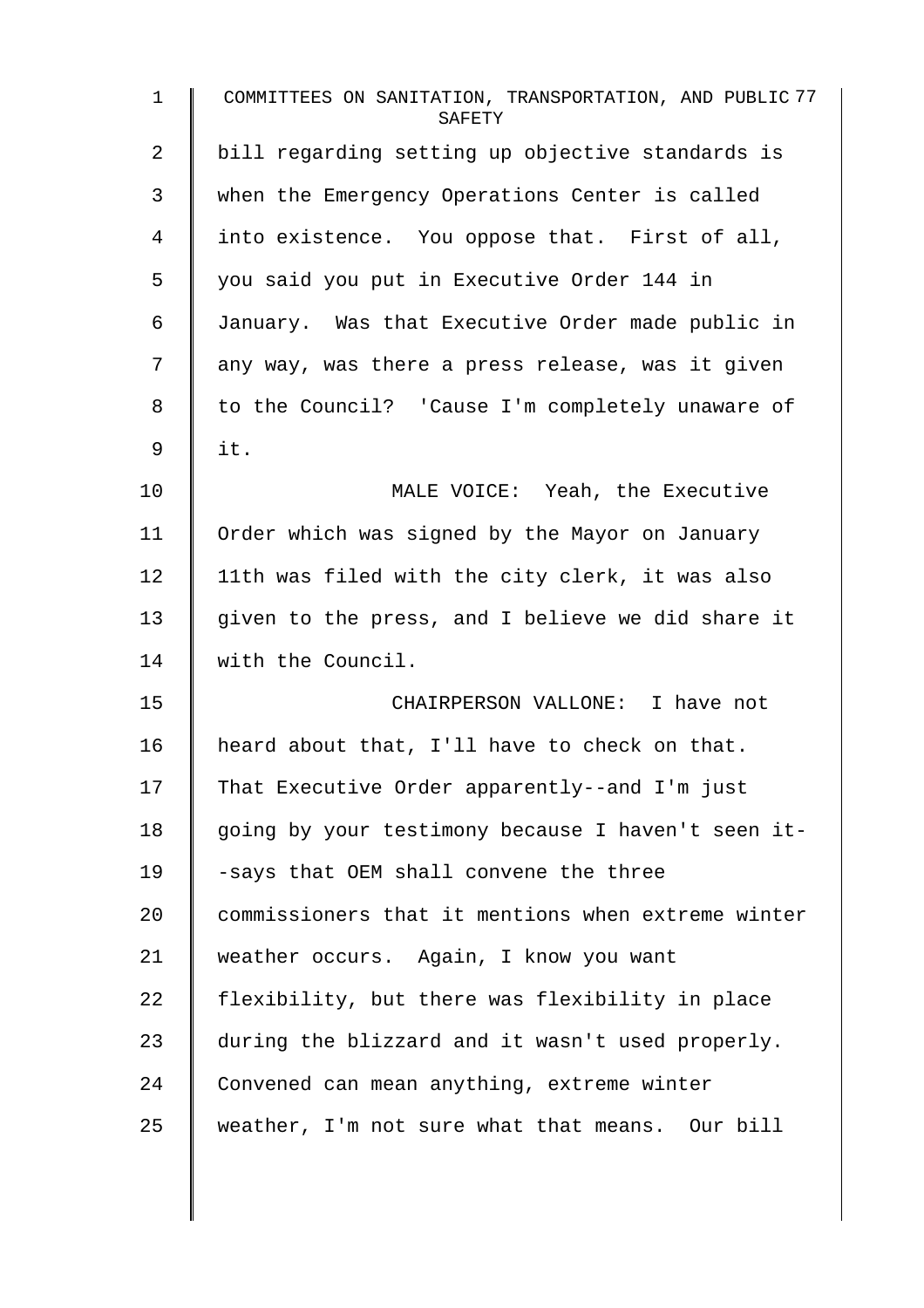1 COMMITTEES ON SANITATION, TRANSPORTATION, AND PUBLIC 78 **SAFETY** 2 | would actually force you to put some standards out 3 | there which determine whether it's going to be in 4 | effect when there's a winter storm outlook, a 5 | blizzard watch, a winter storm watch, a blizzard 6 warning, a winter storm warning, and so on and so 7 | forth without leaving the flexibility to do what 8 | happened during the Christmas blizzard and just 9 || not even put it into existence until after the 10 snow was falling. 11 You also objected because you said 12 it's improper to legislate these details 'cause 13 you're the experts, absolutely correct, you're the 14 experts, we are not and that's why we're not 15 | legislating any details. We are just asking you 16  $\parallel$  to come up with the details and make them public,  $17$  as opposed to putting them in documents that no 18  $\parallel$  one knows where they exist or they're official 19 documents, and an Executive Order which could be 20 changed tomorrow with another Executive Order that 21 we may or may not know about. Some rules that are 22  $\parallel$  out there, promulgated, and the public knows  $23$  exactly what your playbook is when winter weather 24 | is approaching.

25 | So, again, you've said it's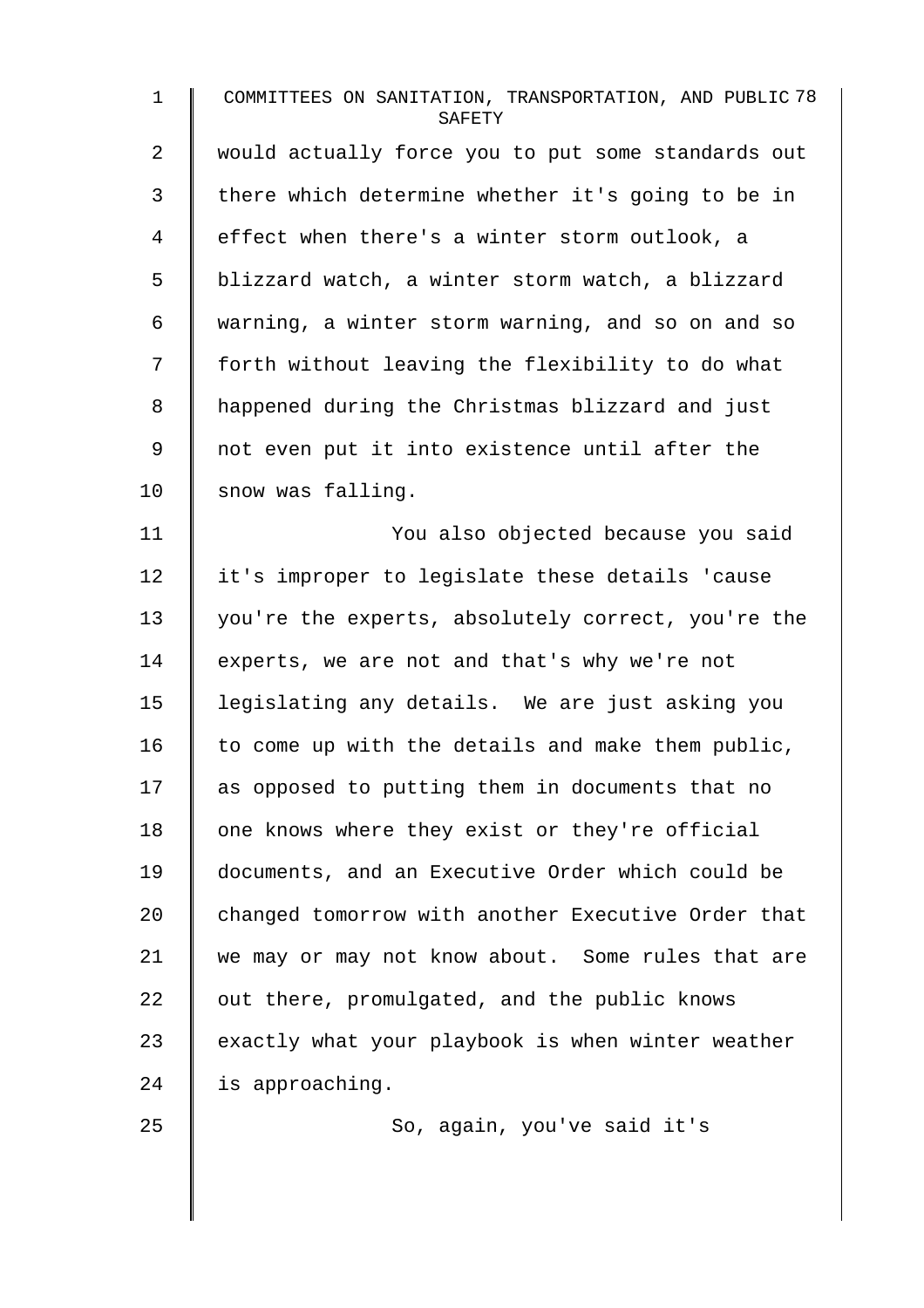| $\mathbf{1}$   | COMMITTEES ON SANITATION, TRANSPORTATION, AND PUBLIC 79<br>SAFETY |
|----------------|-------------------------------------------------------------------|
| $\overline{2}$ | improper to legislate details, we're not                          |
| 3              | legislating the details, we want to work with you                 |
| 4              | to come up with objective standards, would that                   |
| 5              | ameliorate your objections any?                                   |
| 6              | LIZ WEINSTEIN: Certainly we should                                |
| 7              | continue the dialogue. I think our fear would be                  |
| 8              | that those very standards are often the ones that                 |
| 9              | the service guide posts but can often limit the                   |
| 10             | flexibility. So in other words, because of the                    |
| 11             | nature of weather, because of the nature of how we                |
| 12             | get forecasting it can be very tricky to know when                |
| 13             | those standards really--how those standards should                |
| 14             | play out in any given situation. So it sounds                     |
| 15             | rational, I think we would just need to consider                  |
| 16             | it sort of on a case-by-case--                                    |
| 17             | [Crosstalk]                                                       |
| 18             | CHAIRPERSON VALLONE: [Interposing]                                |
| 19             | I appreciate that--                                               |
| 20             | LIZ WEINSTEIN: -- how it works.                                   |
| 21             | CHAIRPERSON VALLONE: -- I mean, you                               |
| 22             | said you wanted to meet in a middle ground and                    |
| 23             | hopefully we can do that without legislation,                     |
| 24             | because I think we can agree that if a blizzard                   |
| 25             | warning is in effect, the command center should be                |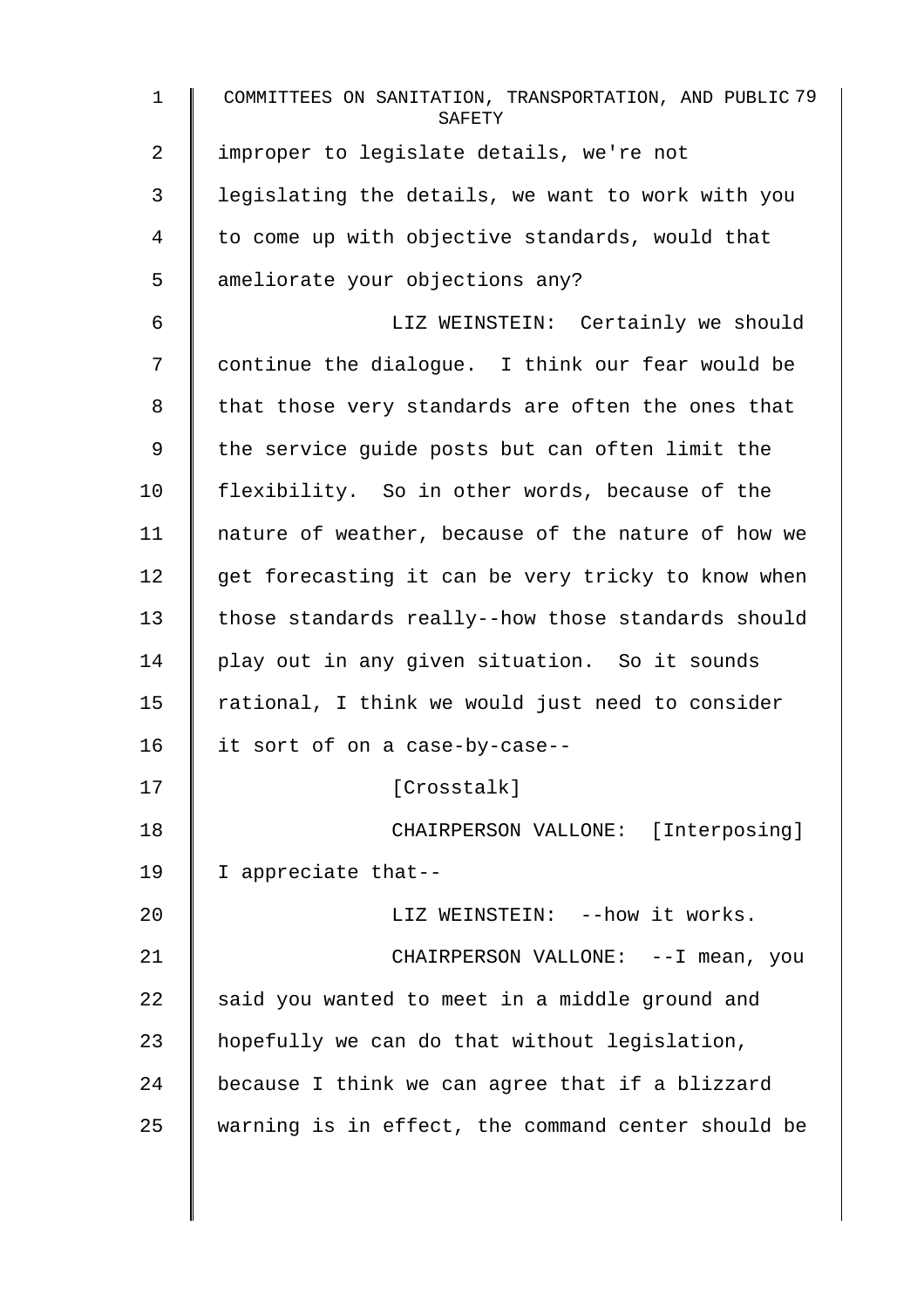1 COMMITTEES ON SANITATION, TRANSPORTATION, AND PUBLIC 80 **SAFETY** 2 | in effect. There is some simple low-level things 3 | here that we can work together on. And obviously 4 I it gets complicated and you do need flexibility 5 when it comes to other things, but we can't let 6 what happened last time happen again, which was no 7 | command center until well after the blizzard 8 | began, which I said was the first mistake upon 9 | which every other mistake built. 10 | My bill would also mandate that you 11 | explain to us who is at the command center, we 12  $\parallel$  can't mandate who's there, we understand that, but 13 we would like to know who you have decided to be 14 there. You mentioned in recommendation eight that 15 you're looking into and working with the different 16 agencies to figure out who should be there. It's 17 been a while, I mean it is the first day of Lent 18 and Easter's coming, at what point are we going to 19 figure out who should be in the emergency command 20 center? 21 | RACHEL DICKINSON: Okay. So I'm 22  $\parallel$  going to start with your last point in terms of 23 who should be in the command center. I think we 24 have had many, many activations of the city's

25 Emergency Operations Center to great success on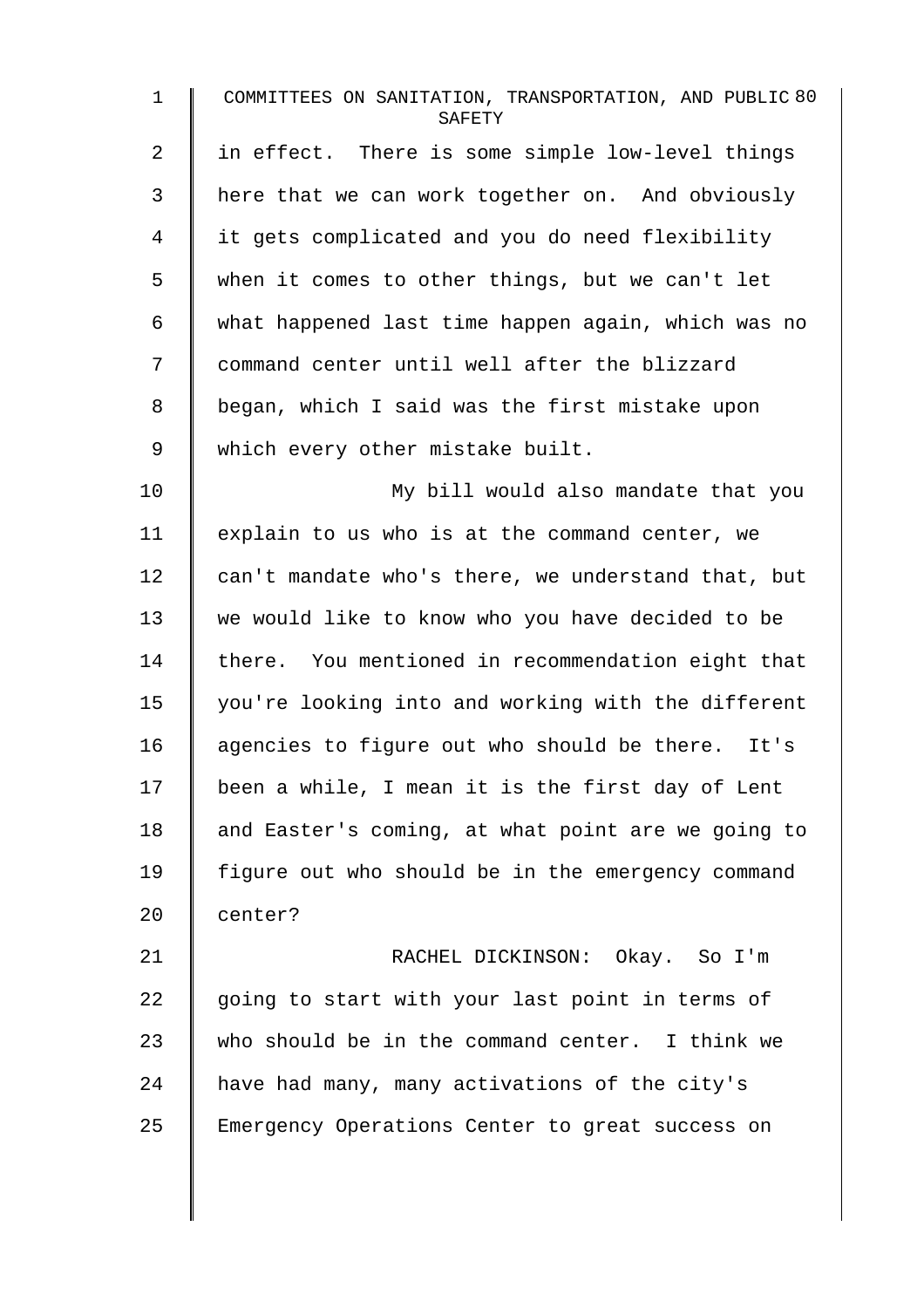| $\mathbf 1$ | COMMITTEES ON SANITATION, TRANSPORTATION, AND PUBLIC 81<br>SAFETY |
|-------------|-------------------------------------------------------------------|
| 2           | numerous different kinds of emergencies and the                   |
| 3           | liaisons that have been sent from agencies have                   |
| 4           | done great work. We've worked very hard to train                  |
| 5           | them to give everybody a common language, to train                |
| 6           | them in our command and control software, to have                 |
| 7           | them understand the protocols--we've done a lot in                |
| 8           | that area.                                                        |
| $\mathsf 9$ | I think specifically what we were                                 |
| 10          | referring to in the testimony is that taking a                    |
| 11          | hard look at it as we have after this particular                  |
| 12          | event, it's always in our interest to have the                    |
| 13          | highest level decision makers there, it's always                  |
| 14          | in our interest to have the best trained people                   |
| 15          | there. And it's not that the best trained people                  |
| 16          | and the highest level decision makers across the                  |
| 17          | board were not there in the past, many, many                      |
| 18          | excellent agency representatives have worked with                 |
| 19          | us including representatives now from the City                    |
| 20          | Council since December 26. But what we're trying                  |
| 21          | to do now is to ensure a little bit of a higher                   |
| 22          | level of decision making. So that's one thing.                    |
| 23          | As to sort of this fine line of                                   |
| 24          | opening the Emergency Operations Center and having                |
| 25          | that be sort of a moment in time, I think without                 |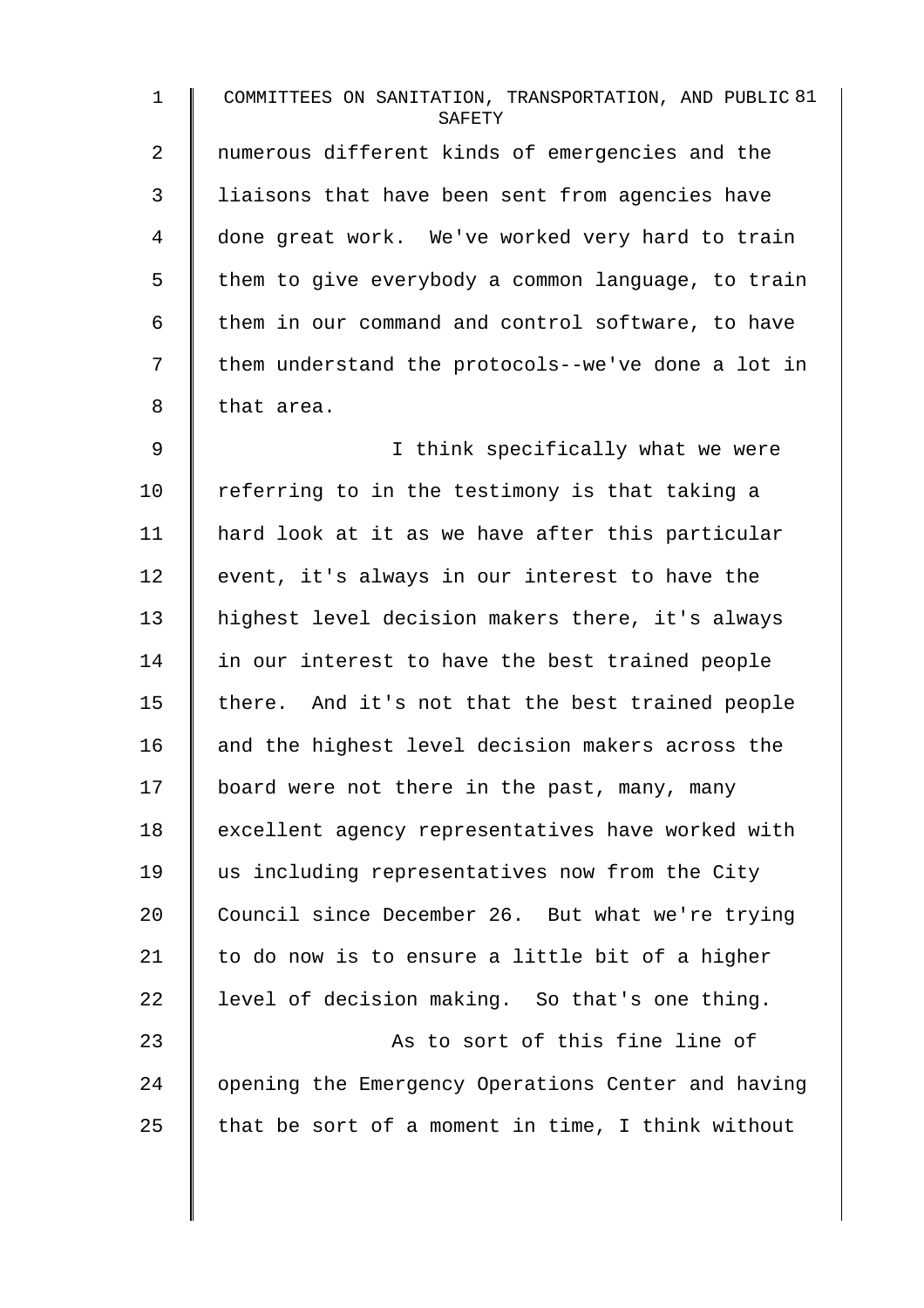1 COMMITTEES ON SANITATION, TRANSPORTATION, AND PUBLIC 82 **SAFETY** 2  $\parallel$  going back to the blizzard, but just addressing  $3 \parallel$  the legislation and how we work with that, many 4 things happen before the Emergency Operations 5 | Center opens. There is watch command is 6 constantly monitoring an event. If an event rises  $7 \parallel$  to the level of needing eyes on the ground, a 8 | response, a citywide incident coordinator is sent 9 | from OEM. If there's a job or an event or an 10 | incident in a community that's going on that 11 | requires additional eyes, our response units are  $12$  going out there. Whether that's coming or may be 13 coming, as we know, it's a very inexact science, 14 we're convening calls, we're having conference 15  $\parallel$  calls, we're taking actions. 16 There are a lot of actions that 17 | happen before the EOC opens, they might happen in 18  $\parallel$  a situation room, they may happen as course of 19 business because we've done so much training with 20 aqencies. For example, there are vulnerable 21 populations in New York that we are looking out

 for through our advance warning system, so we're | having a call with all the human services 24 providers two to three days before. We're doing  $\parallel$  that whether the EOC is open, whether there's a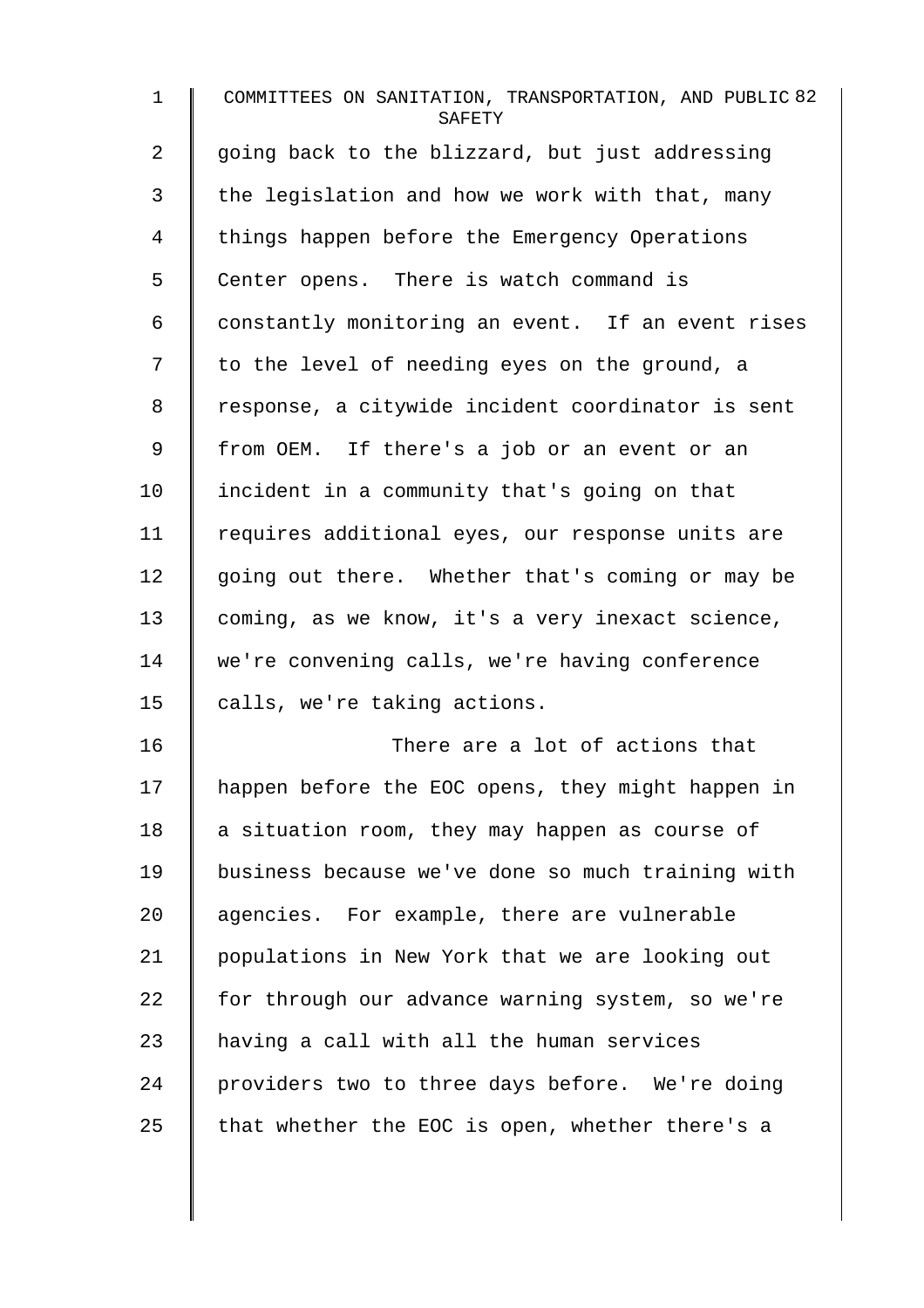1 COMMITTEES ON SANITATION, TRANSPORTATION, AND PUBLIC 83 **SAFETY** 2 Situation room; no matter what's happening, we're 3 doing that, and those human services agencies are 4 T reaching out to people in their communities and so 5 | forth. That's one example. 6 | If we know heavy rains are coming, 7 | we're going to activate our flash flood plan, it 8 doesn't require anybody to be in the EOC; it 9 | requires us to liaise with our folks, our experts 10 | in the agencies at DOP--at DEP, I mean, to clean 11  $\parallel$  the catch basins, do this, do that. There are 12 concrete actions that are associated with many, 13 many things that happen before the opening of the  $14 \parallel$  EOC. 15 | So I think that's part of the 16 dialect that we're talking about. There are a lot 17 | of actions that don't require 30 agencies to be  $18$  | there, and oftentimes the weather service is 19 wrong. So we're working really hard with them to 20  $\parallel$  try to fine tune what does this mean, what does 21  $\parallel$  that mean, what are the implications at each 22 different level of effect. So I think that's an 23  $\parallel$  area where we're really trying to focus--24 | Crosstalk] 25 || CHAIRPERSON VALLONE: [Interposing]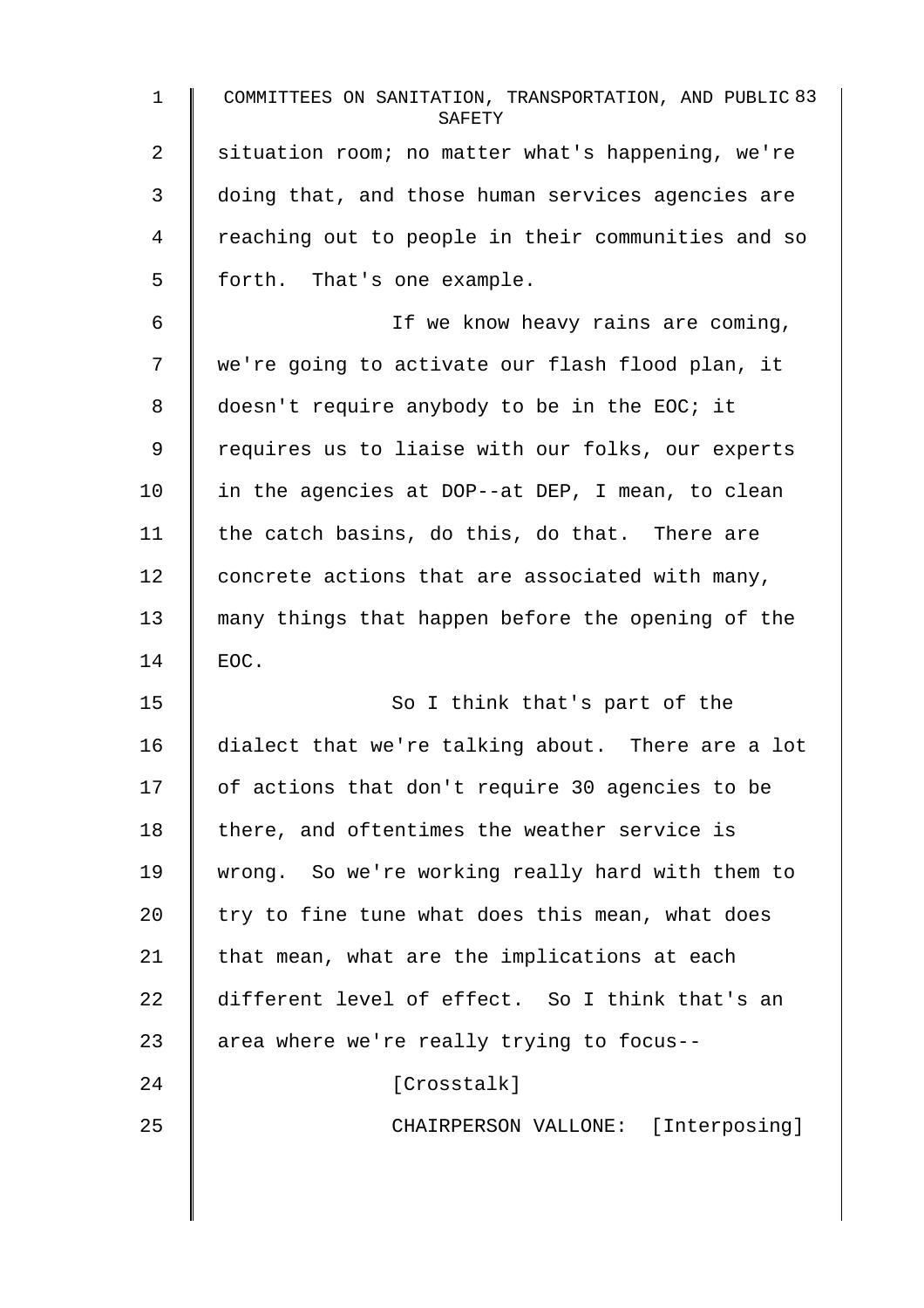| $\mathbf{1}$ | COMMITTEES ON SANITATION, TRANSPORTATION, AND PUBLIC 84<br>SAFETY |
|--------------|-------------------------------------------------------------------|
| 2            | I appreciate all that and let's say all that work                 |
| 3            | you do goes to waste because the next                             |
| 4            | administration comes in and changes everything and                |
| 5            | that's why we want some rules out there that we                   |
| 6            | all can see, and if they change them, they'd have                 |
| 7            | to actually go through a process of changing the                  |
| 8            | rules as opposed to just doing it however you do                  |
| 9            | it that we don't know about.                                      |
| 10           | So I agree you need some                                          |
| 11           | flexibility, I also agree that there are probably                 |
| 12           | some easy benchmarks, like perhaps if the                         |
| 13           | Philadelphia Eagles cancel their football game, we                |
| 14           | open up the operations center, something simple                   |
| 15           | like that.                                                        |
| 16           | But I do want to say that we all                                  |
| 17           | realize mistakes were made, as do you, and all of                 |
| 18           | your agencies have done a great job coming up with                |
| 19           | these 15 points, preparing for and getting through                |
| 20           | the subsequent storms that we've had without one                  |
| 21           | problem. And I think everybody in this room just                  |
| 22           | wants to continue to work with you to make sure                   |
| 23           | that we not only fix these things now, but for the                |
| 24           | future so we don't have to go through this again.                 |
| 25           | Some of us will be here, I won't, after this                      |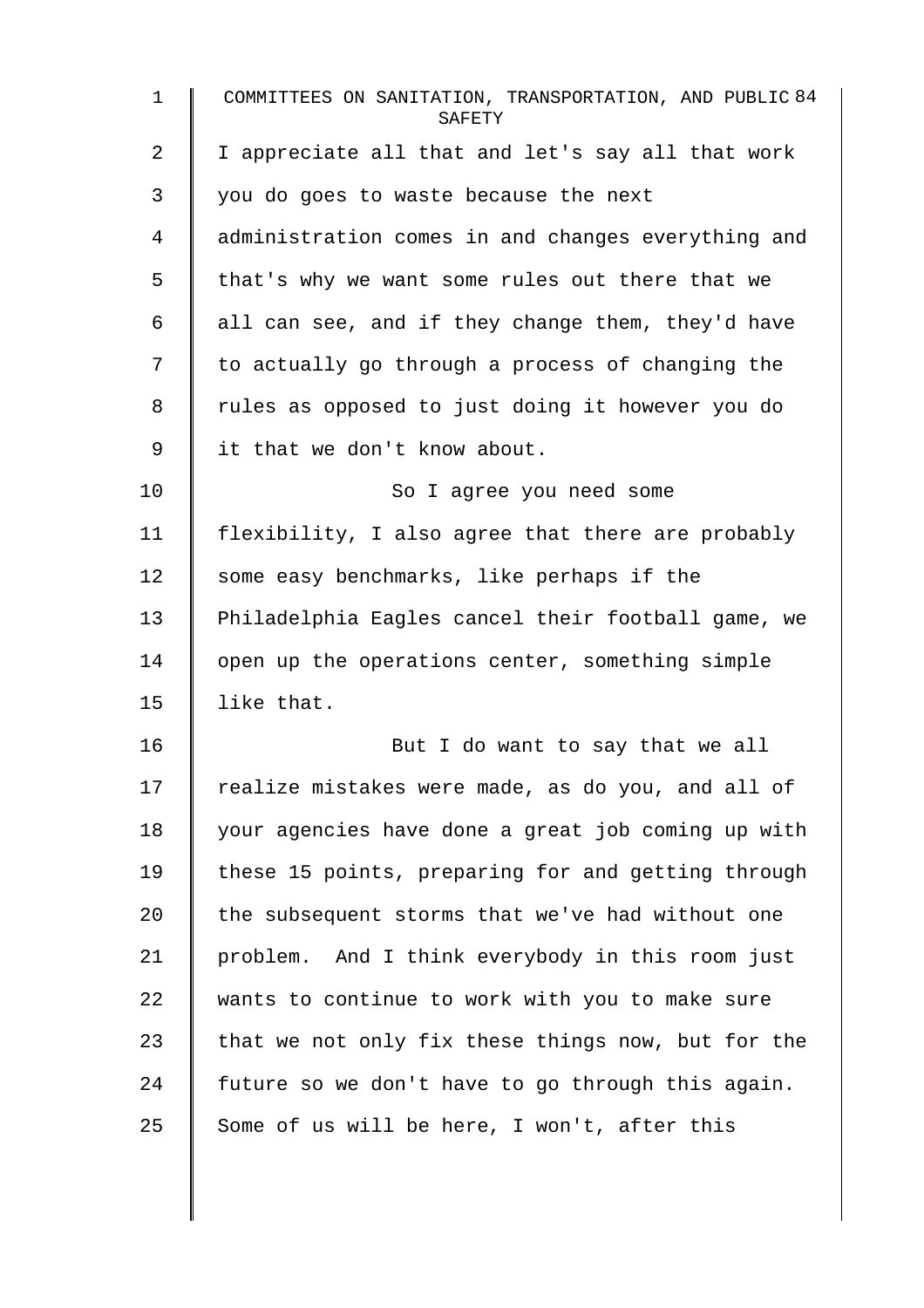| $\mathbf{1}$   | COMMITTEES ON SANITATION, TRANSPORTATION, AND PUBLIC 85<br>SAFETY |
|----------------|-------------------------------------------------------------------|
| $\overline{2}$ | administration's over and you guys won't, but some                |
| 3              | people up here will and no one wants to have this                 |
| 4              | conversation over so the more we can put down                     |
| 5              | through law and writing, the better so we don't                   |
| 6              | have to redo history. So thank you all for the                    |
| 7              | work that you've been doing.                                      |
| 8              | CHAIRPERSON JAMES: We've been                                     |
| 9              | joined by Council Member Halloran and Council                     |
| $10 \,$        | Member Gentile. Now we will hear from Council                     |
| 11             | Member Gonzalez.                                                  |
| 12             | COUNCIL MEMBER GONZALEZ: Thank                                    |
| 13             | you, Chairs. I just want to make a brief                          |
| 14             | statement on my bill, if you bear with me. As you                 |
| 15             | may all recall, in the Speaker's State of the City                |
| 16             | address, the Speaker spoke about a contract that                  |
| 17             | the city had with Cemusa to clear snow around bus                 |
| 18             | shelters. The Department of Sanitation spent                      |
| 19             | hundreds of thousands of dollars hiring people to                 |
| 20             | remove snow around bus shelters even though Cemusa                |
| 21             | is required to remove the snow.                                   |
| 22             | Unfortunately, this                                               |
| 23             | miscommunication between the city and Cemusa                      |
| 24             | resulted in many city residents, including senior                 |
| 25             | citizens and people with disabilities, being                      |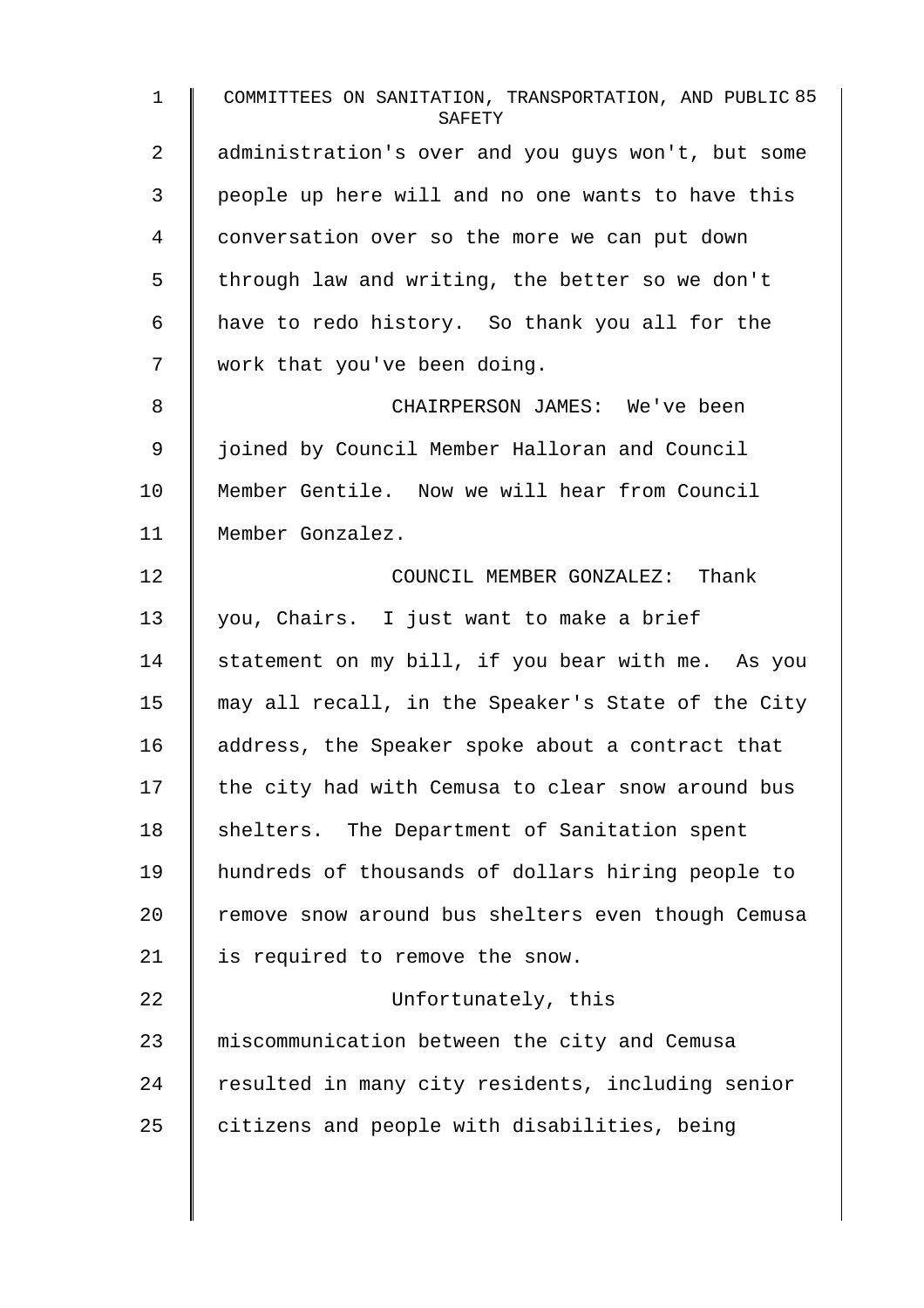1 COMMITTEES ON SANITATION, TRANSPORTATION, AND PUBLIC 86 **SAFETY** 2 | stranded. Specifically, I can speak about Deborah 3 Grief [phonetic] who testified at the 2010 4 blizzard hearing about her difficulties accessing 5 | the bus on Ocean Parkway and Neck Road Avenue. 6 | Recovering from a broken ankle, Mrs. Grief 7 | testified about her experience having to stand in 8 | the middle of the street at two bus stop 9 | locations. Many of my constituents experienced 10 Similar difficulties and I am submitting testimony 11 | from leading disability advocates who are in  $12$  support of this legislation which include Jean 13 Ryan, Vice President for Public Affairs, Disabled 14 In Action of Metropolitan New York, Edith 15 | Prentiss, President of 504 Democratic Club, and 16 | Marvin Wasserman, Executive Director, Brooklyn 17 | Center for Independence of the Disabled. 18 My bill would require the 19 Commissioner of New York City Department of 20 Transportation to ensure the clearing of 21 | facilitation of snow from bus shelters. While I 22  $\parallel$  recognize that the city will have an opportunity 23  $\parallel$  to possibly recoup funds and re-examine their 24 contract with Cemusa, this bill would ensure New 25 | Yorkers' safety first and foremost.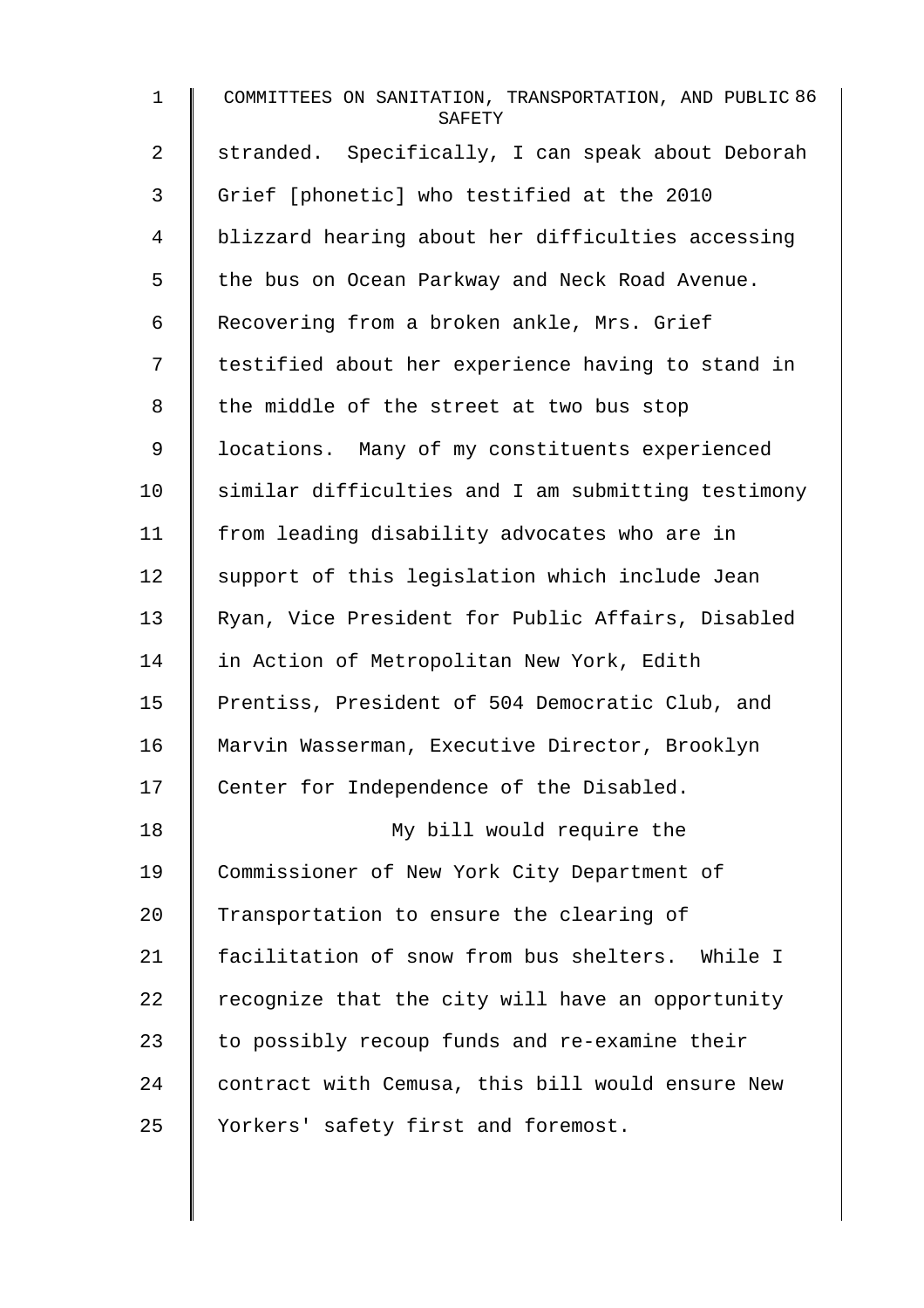| $\mathbf 1$ | COMMITTEES ON SANITATION, TRANSPORTATION, AND PUBLIC 87<br>SAFETY |
|-------------|-------------------------------------------------------------------|
| 2           | I look forward to working with you,                               |
| 3           | and also especially the Speaker and my colleagues                 |
| 4           | to implement this bill.                                           |
| 5           | And I just have, I guess, more a                                  |
| 6           | comment or maybe a question on your testimony,                    |
| 7           | which is Lisa Weinstein. You spoke here about in                  |
| 8           | reference to my bill, finally, the bill defines                   |
| 9           | bus shelter, and you spoke here about covered                     |
| 10          | location, public waits to brand the New York City                 |
| 11          | Transit Authority. My question is, you spoke also                 |
| 12          | about this definition would apply to many more                    |
| 13          | structures from, besides the 3,300 Cemusa bus                     |
| 14          | shelters. Okay, I understand their contracted for                 |
| 15          | 3,300, so the rest of them, who accounts for them                 |
| 16          | and could you give me examples when you spoke                     |
| 17          | about that they fall under the jurisdiction of New                |
| 18          | York City Department of Transportation, but some                  |
| 19          | of them have other private or other governmental                  |
| 20          | jurisdictions? I didn't quite understand that.                    |
| 21          | [Pause] Hi.                                                       |
| 22          | DAVID WALLOCK: Hi, Council Member.                                |
| 23          | COUNCIL MEMBER GONZALEZ: How are                                  |
| 24          | you?                                                              |
| 25          | DAVID WALLOCK: Good. There are                                    |
|             |                                                                   |
|             |                                                                   |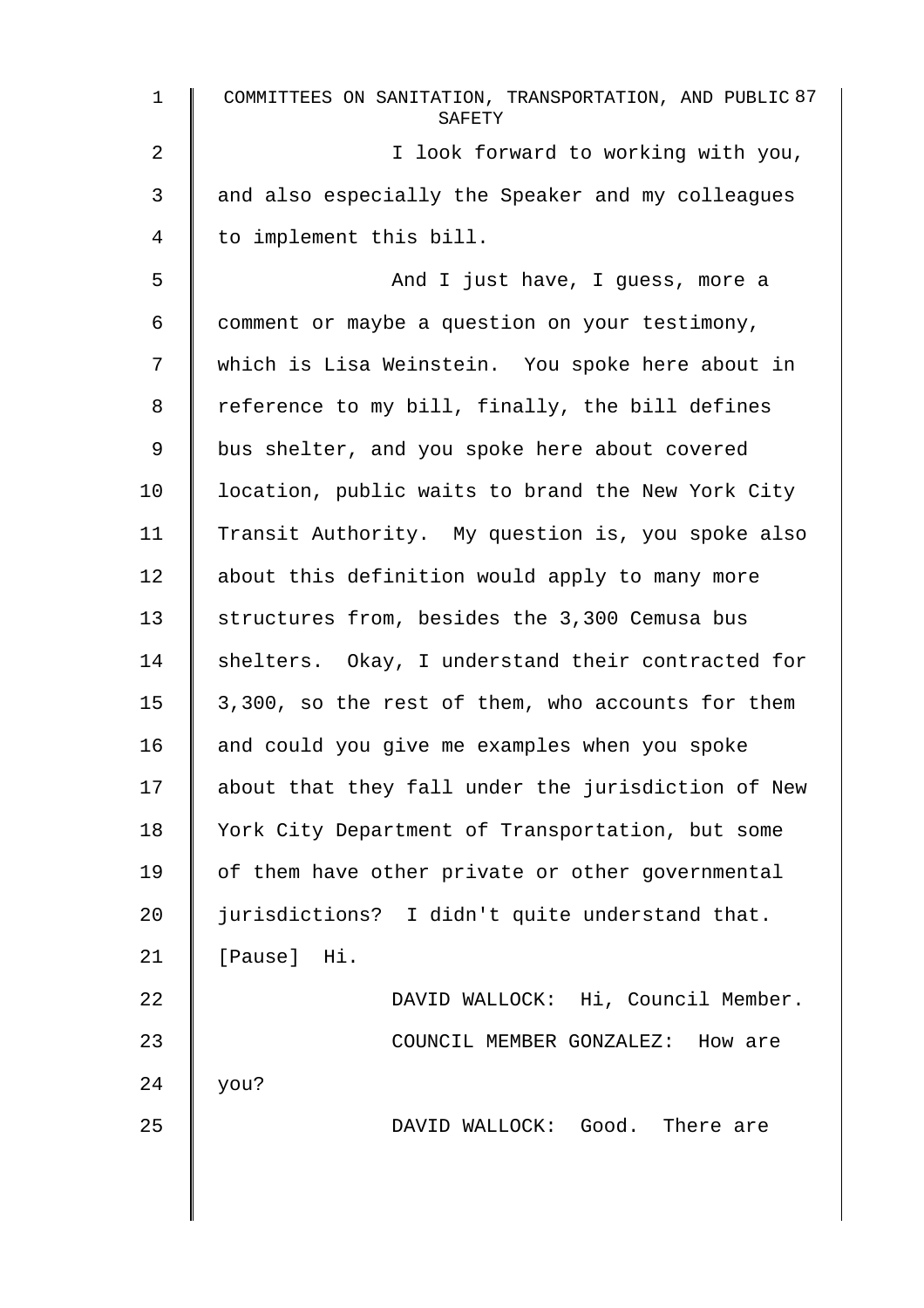| $\mathbf{1}$ | COMMITTEES ON SANITATION, TRANSPORTATION, AND PUBLIC 88<br>SAFETY |
|--------------|-------------------------------------------------------------------|
| 2            | about give or take 15,000 bus stops in the city,                  |
| 3            | there are some shelters that Cemusa is responsible                |
| 4            | for, at about 3,000. There are other locations                    |
| 5            | that have shelters and there are bus stops that                   |
| 6            | serve buses provided by New York City transit or                  |
| 7            | MTA bus that aren't part of the Cemusa program. I                 |
| 8            | think they're, off the top of my head, there are                  |
| $\mathsf 9$  | some at Staten Island College, there's one in the                 |
| 10           | mall near Co-Op city in the Bronx, just to give                   |
| 11           | you a couple, I don't have a full account of what                 |
| 12           | all those locations are. But those are bus stops                  |
| 13           | to which the bill would apply that are not covered                |
| 14           | under the Cemusa agreement and they should be the                 |
| 15           | responsibility of the adjacent property owner.                    |
| 16           | COUNCIL MEMBER GONZALEZ: Okay.                                    |
| 17           | But this is coming from a perspective of who                      |
| 18           | should be responsible though, this is what I'm not                |
| 19           | getting. If it is the city of New York and people                 |
| 20           | are waiting there for buses that are our citizens,                |
| 21           | our residents, who should be responsible, how is                  |
| 22           | it that we don't know who should be cleaning?<br>It               |
| 23           | sounds like we have 3,300 Cemusa and then who                     |
| 24           | else? I mean, and if they don't do it, then                       |
| 25           | sanitation steps in, we use city dollars to pay                   |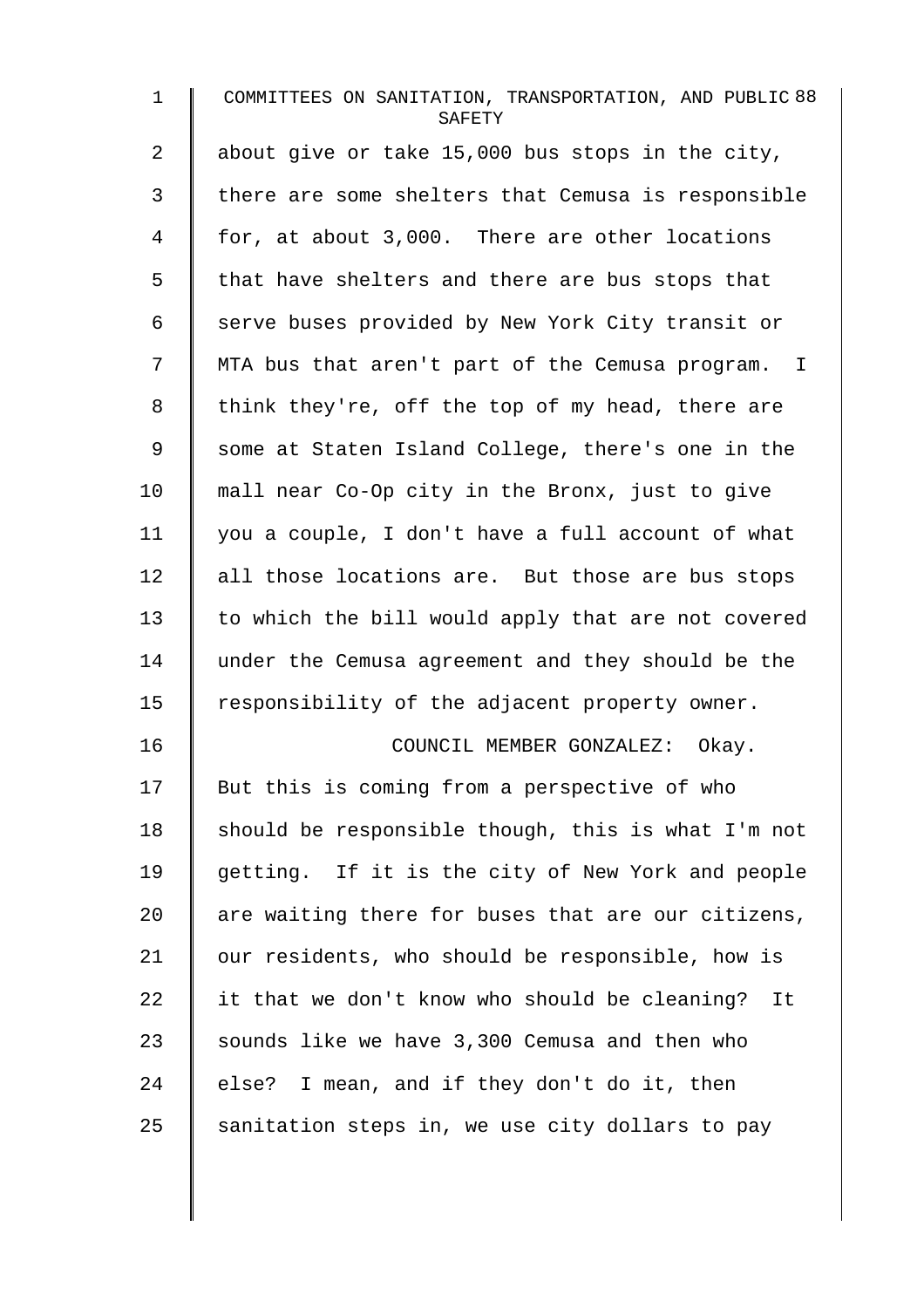| $\mathbf{1}$    | COMMITTEES ON SANITATION, TRANSPORTATION, AND PUBLIC 89<br>SAFETY |
|-----------------|-------------------------------------------------------------------|
| 2               | for it. Is it not our responsibility?                             |
| 3               | DAVID WALLOCK: The large majority                                 |
| 4               | of the shelters in the city, almost all of them,                  |
| 5               | are the responsibility of Cemusa and there's a                    |
| 6               | franchise agreement that you reference that                       |
| 7               | prescribes Cemusa's responsibilities.                             |
| 8               | I think the point in the testimony                                |
| 9               | is there are a few exceptions that are not their                  |
| 10 <sub>1</sub> | responsibility and should not be included. So                     |
| 11              | that was one issue that was referenced in the                     |
| 12              | testimony.                                                        |
| 13              | I think the larger issue is that we                               |
| 14              | have a mechanism through the franchise agreement,                 |
| 15              | it's clear that there have been points during the                 |
| 16              | snow season where Cemusa did not do what they were                |
| 17              | supposed to do and that's why a significant                       |
| 18              | liquidated damage charge was incurred against                     |
| 19              | them, and they paid that. And it's clear that                     |
| 20              | there is more work for Cemusa to do to live up to                 |
| 21              | their responsibilities and we're going to make                    |
| 22              | sure they do that.                                                |
| 23              | COUNCIL MEMBER GONZALEZ: Thank                                    |
| 24              | you. And perhaps this is not the right time for                   |
| 25              | this question, but I'm going to throw it out there                |
|                 |                                                                   |

 $\overline{\phantom{a}}$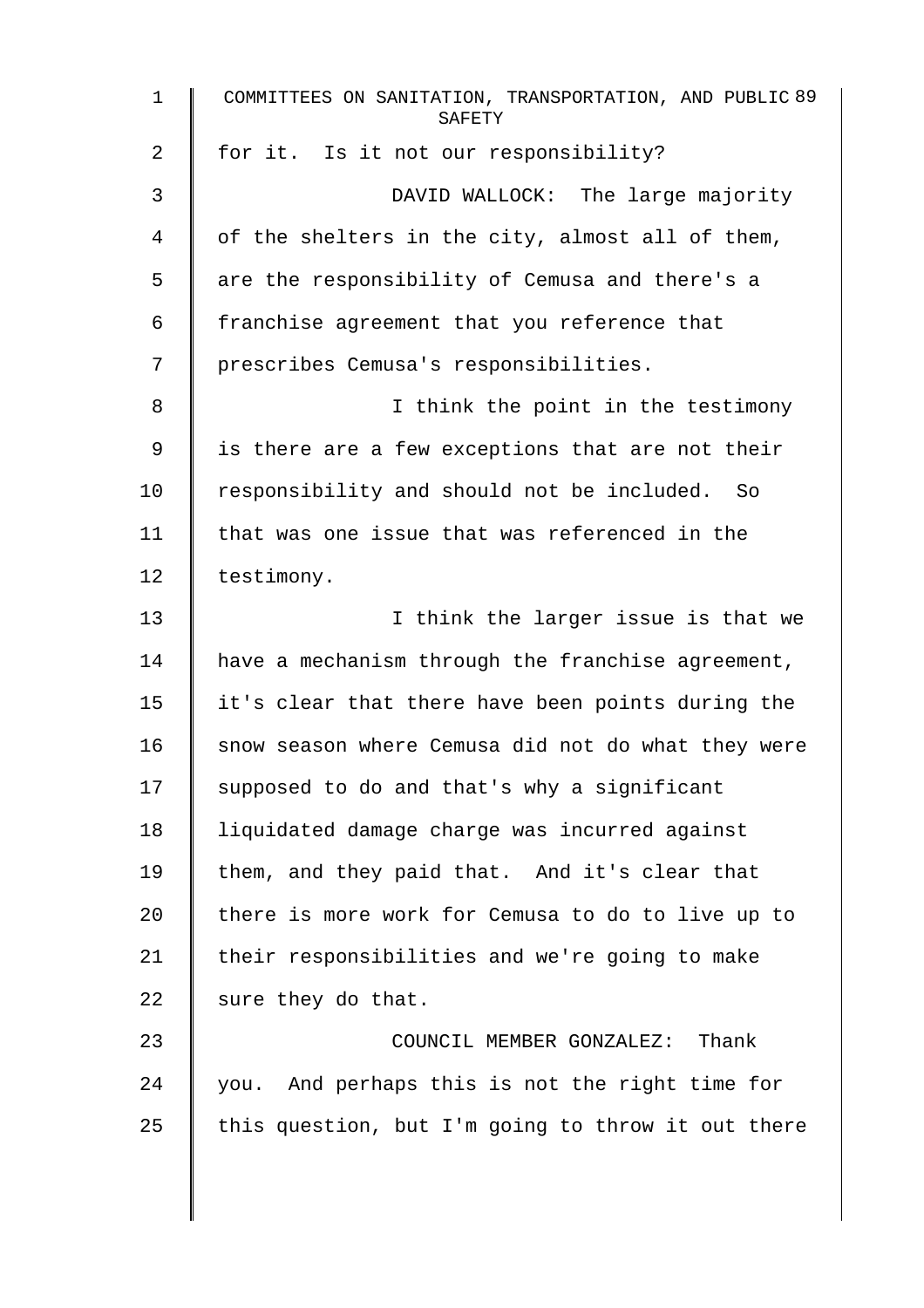1 COMMITTEES ON SANITATION, TRANSPORTATION, AND PUBLIC 90 SAFETY 2 | anyway. This money that's recouped, is there any 3 way that that can go back to residents and seniors 4 I in respect to what's happening? Where does that  $5 \parallel$  go in the budget? Maybe at some point we could  $6 \parallel$  talk about that. 7 DAVID WALLOCK: I hate every time I  $8$  | have to say this, but it goes into the general  $9 \parallel$  fund, that's the way. 10 **COUNCIL MEMBER GONZALEZ:** Okay. It 11 | goes into the general. 12 DAVID WALLOCK: Yeah. 13 **COUNCIL MEMBER GONZALEZ:** Thank  $14$  | you. 15 CHAIRPERSON JAMES: You're welcome. 16 Thank you, Council Member-- 17 | [Off mic] 18 | CHAIRPERSON JAMES: --Gonzalez. 19 | Before I turn to Council Member Greenfield, let me 20 | again refer back to the New York City Winter 21 Weather Emergency Plan. Since was indicated that 22  $\parallel$  all of the protocols were followed during the 23 winter blizzard, let me ask you this question: 24 | Did NYPD monitor the city for individuals in need 25  $\parallel$  of shelter and transport them to the nearest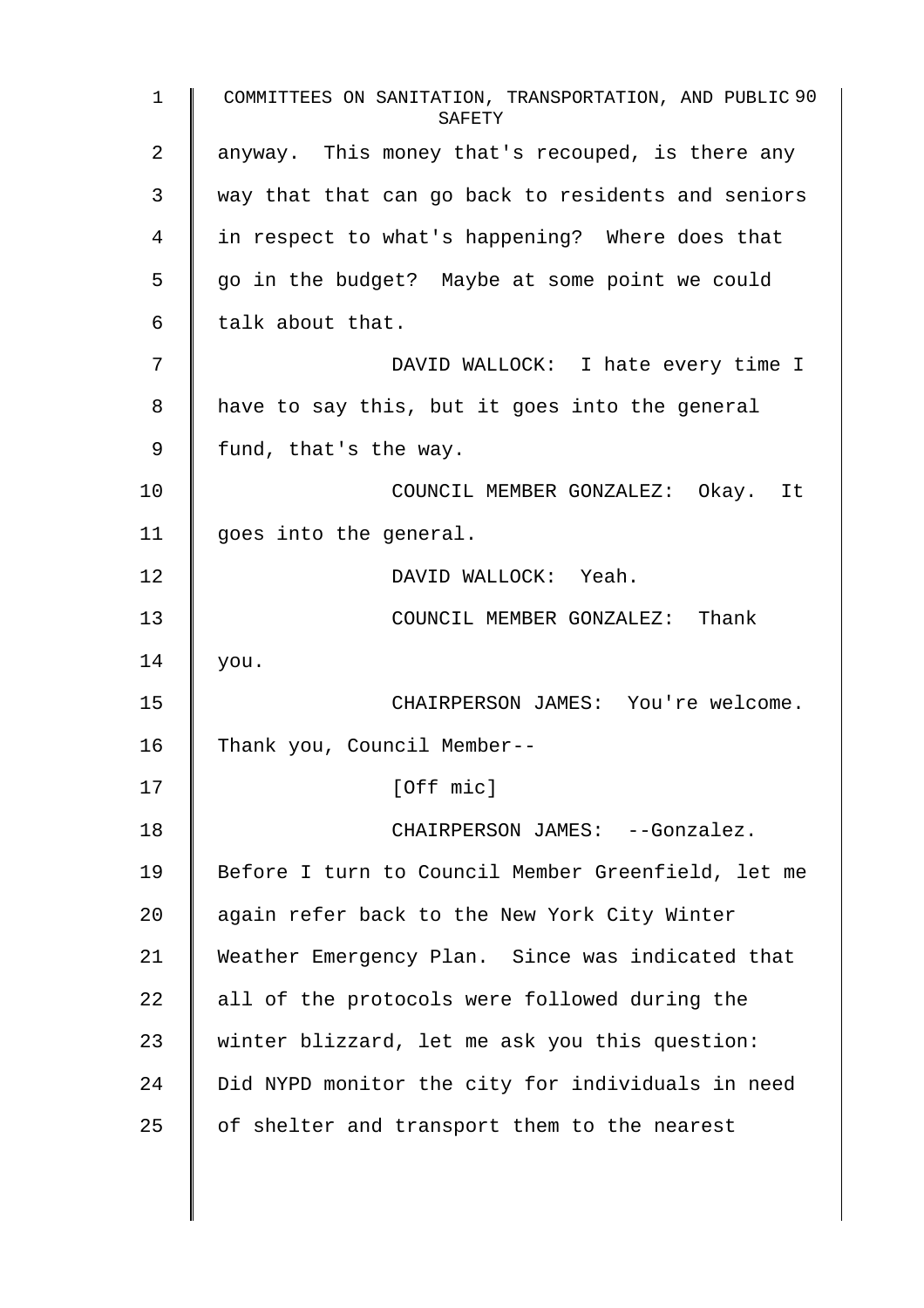| $\mathbf 1$    | COMMITTEES ON SANITATION, TRANSPORTATION, AND PUBLIC 91<br>SAFETY |
|----------------|-------------------------------------------------------------------|
| $\overline{2}$ | Department of Homeless Shelter or 911 receiving                   |
| 3              | hospital? According to the plan, that was                         |
| 4              | operational strategy number one, was that done?                   |
| 5              | Does anyone know? Yes or no?                                      |
| 6              | [Off mic]                                                         |
| 7              | CHAIRPERSON JAMES: I didn't see                                   |
| 8              | any evidence of it.                                               |
| 9              | SUSAN PETITO: Well, Council                                       |
| 10             | Member, I would have to confer with our                           |
| 11             | communications division, but my short answer is,                  |
| 12             | yes, that the 911 system and the communications                   |
| 13             | folks in the communications division were [off                    |
| 14             | mic] priorities, changing priorities as jobs came                 |
| 15             | in, but for a detailed explanation of that, I                     |
| 16             | would have to get back to you.                                    |
| 17             | CHAIRPERSON JAMES: Operational                                    |
| 18             | strategy number two, according to this document,                  |
| 19             | the Winter Weather Emergency Strategy, it says                    |
| 20             | Sanitation received weather reports every six                     |
| 21             | hours from three weather service providers. When                  |
| 22             | all three providers agree on a forecast,                          |
| 23             | Department of Sanitation will issue an internal                   |
| 24             | snow alert 36 to 48 hours prior to the expected                   |
| 25             | snowfall. Was that done during the blizzard?                      |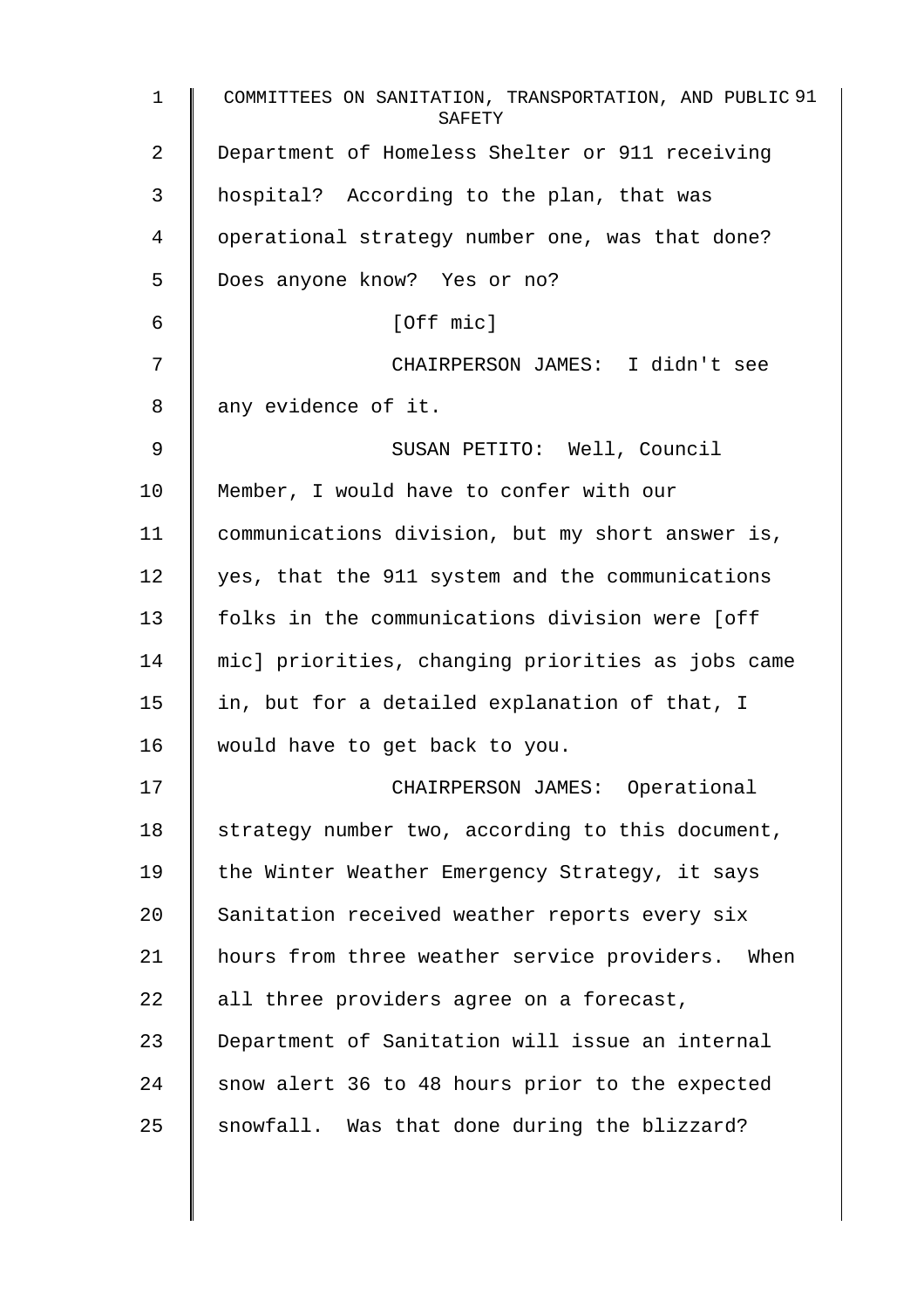| $\mathbf 1$ | COMMITTEES ON SANITATION, TRANSPORTATION, AND PUBLIC 92<br>SAFETY |
|-------------|-------------------------------------------------------------------|
| 2           | ANDREA CICCONE: Yes, Council                                      |
| 3           | Member James, that is absolutely correct. We                      |
| 4           | began to mobilize as early as three days before                   |
| 5           | that storm by calling in staff, I believe that a                  |
| 6           | little bit of that was touched upon during the                    |
| 7           | January 10th hearing, but, yes, we did begin to                   |
| 8           | mobilize within 36 hours at a minimum prior to the                |
| 9           | actual first snowflake. We had called in staff,                   |
| 10          | we had begun to attach plows to the equipment, we                 |
| 11          | had notified all of the different agencies, as is                 |
| 12          | part of our protocol, all agencies including state                |
| 13          | agencies such as the MTA and others.                              |
| 14          | CHAIRPERSON JAMES: Okay. Just two                                 |
| 15          | other questions--                                                 |
| 16          | [Crosstalk]                                                       |
| 17          | CHAIRPERSON JAMES: --related to                                   |
| 18          | DSNY. It also says, again, on page 31 of this 147                 |
| 19          | document entitled New York City Winter Weather                    |
| 20          | Emergency Plan that the Department of Sanitation,                 |
| 21          | upon notification they operated a full plow                       |
| 22          | spreader operation that was underway and 311                      |
| 23          | suspended taking complaints of unplowed or city                   |
| 24          | streets until such time as notified by DSNY that                  |
| 25          | the operation had been completed. Was that                        |
|             |                                                                   |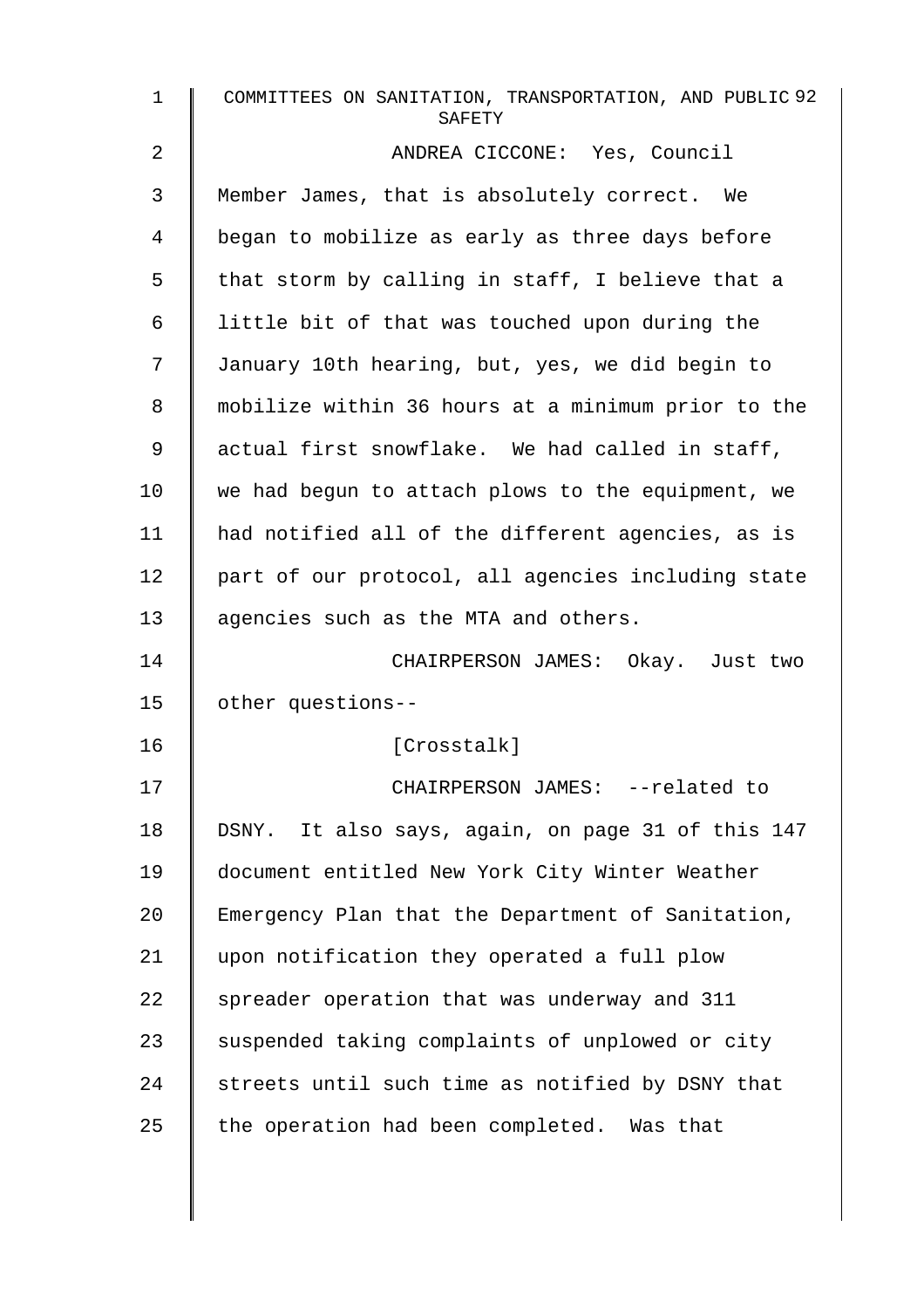1 COMMITTEES ON SANITATION, TRANSPORTATION, AND PUBLIC 93 **SAFETY** 2 conducted during the winter blizzard? 3 ANDREA CICCONE: I would have to 4 get back to you on that. 5 LIZ WEINSTEIN: Yeah, I can chime  $6 \parallel$  in. That is one part of the plan that's been 7 | amended over the years. So we do now take, as 8 || many of you know, we do take 311 reports during a 9 Storm and after, so that has been revised since 10 | that plan came out. 11 | CHAIRPERSON JAMES: And last 12 | question before I go to Council Member Greenfield, 13 it says again on page 31 of 147 when conditions 14 warrant the mayor, after consulting with the 15 commissioners of DOT and DSNY, will issue a 16 | citywide snow emergency declaration to restrict 17 I traffic movement on snow emergency streets. I 18 | guess I know the answer to that, that was not 19 done. 20 | Council Member Greenfield. 21 **COUNCIL MEMBER GREENFIELD:** Thank 22  $\parallel$  you, Madam Chair. I want to thank all of you for 23  $\parallel$  coming out here and taking the time to testify 24 today. I don't know all of you, but I know many 25  $\parallel$  of you; those of you that I know, I actually like,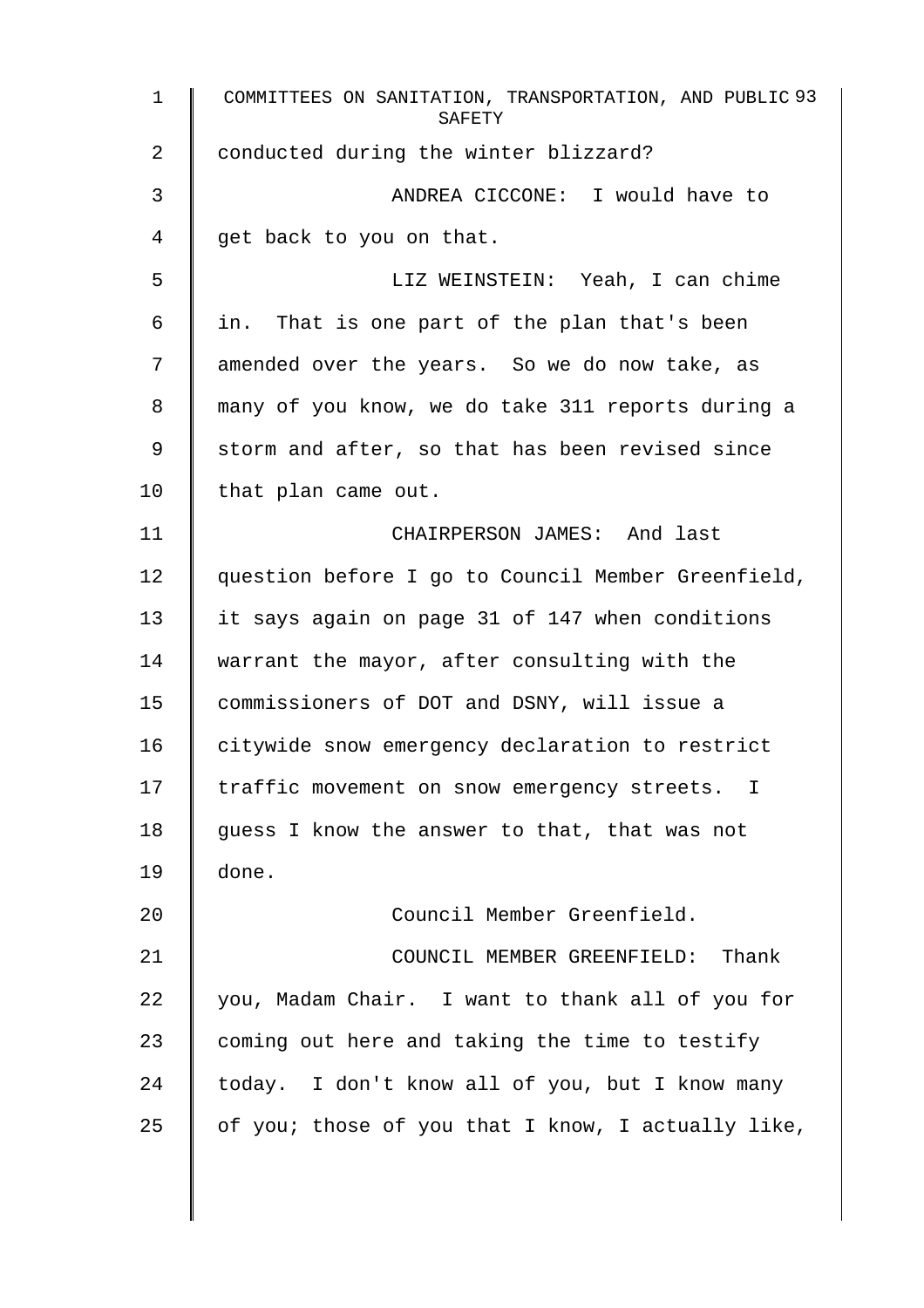| $\mathbf{1}$   | COMMITTEES ON SANITATION, TRANSPORTATION, AND PUBLIC 94<br>SAFETY |
|----------------|-------------------------------------------------------------------|
| $\overline{2}$ | so I just hope you don't take my concerns                         |
| 3              | personally.                                                       |
| 4              | I happen to think, I've just been                                 |
| 5              | reading through this New York City Winter Weather                 |
| 6              | Emergency Plan, which I've never seen before, I                   |
| 7              | guess 'cause it's classified, and I happen to                     |
| 8              | think it's a great plan, it really is, and I've                   |
| 9              | been reading through it. The problem is that it                   |
| 10             | wasn't followed, right, and so if we stuck to the                 |
| 11             | plan, we wouldn't have a problem. For example,                    |
| 12             | I'm looking at page 16 regarding snow emergency                   |
| 13             | declaration, citywide declaration issued by the                   |
| 14             | mayor after consulting with the commissioners of                  |
| 15             | DSNY and DOT. You folks told us at the hearings                   |
| 16             | that we had that the mayor wasn't even informed                   |
| 17             | about the lack of a snow emergency decision.<br>And               |
| 18             | so the issue that I have is not that you're not                   |
| 19             | good people, you're good people and I think you're                |
| 20             | trying to do the right thing, but the reality is                  |
| 21             | that significant mistakes were made by the agency                 |
| 22             | heads and coming up with a new plan--and by the                   |
| 23             | way, your new plan is very good too, I give you a                 |
| 24             | lot of credit, the 15-point plan is very good, but                |
| 25             | just because there's a 15-point plan doesn't mean                 |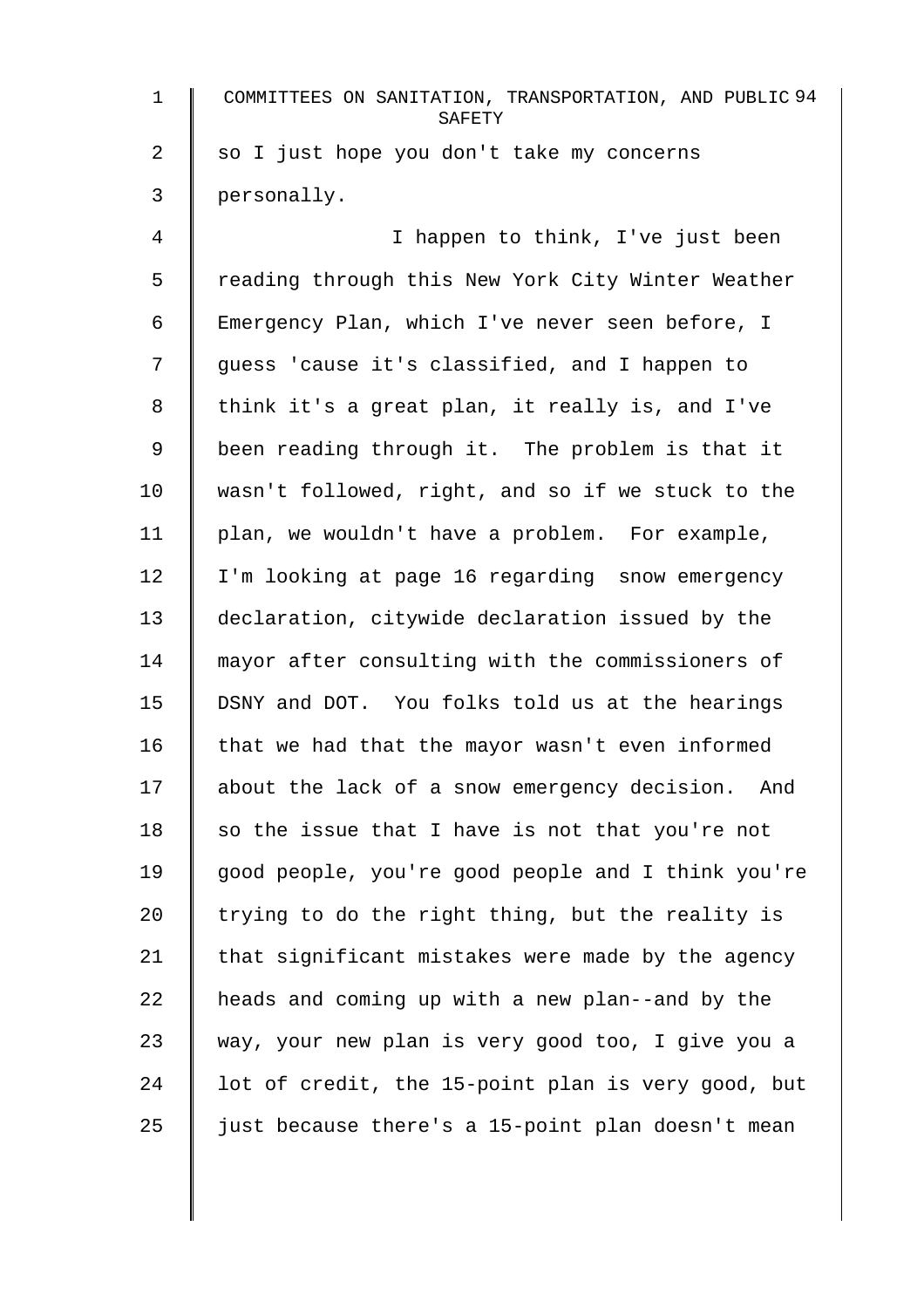| $\mathbf 1$ | COMMITTEES ON SANITATION, TRANSPORTATION, AND PUBLIC 95<br>SAFETY |
|-------------|-------------------------------------------------------------------|
| 2           | it's going to be followed. And I think that's                     |
| 3           | really where the Council comes in and why we feel                 |
| 4           | the need to pass legislation to ensure that plans                 |
| 5           | that are actually made are actually followed.                     |
| 6           | And I'm Jewish, and as is the mayor                               |
| 7           | and I know that today is the start of Lent, but                   |
| 8           | I'm pretty sure that the mayor can't give up the                  |
| 9           | Council for Lent, I don't think that's--I mean, I                 |
| 10          | don't know is there a Catholic expert over here.                  |
| 11          | [Off mic]                                                         |
| 12          | COUNCIL MEMBER GREENFIELD: I don't                                |
| 13          | think that's doable, I think you can give up a lot                |
| 14          | of things for Lent but you can't give up the New                  |
| 15          | York City Council.                                                |
| 16          | [Crosstalk]                                                       |
| 17          | MALE VOICE: It's not a--                                          |
| 18          | [Crosstalk]                                                       |
| 19          | COUNCIL MEMBER GREENFIELD: You                                    |
| 20          | can't do that, am I right, Vinny? Okay. Vinny is                  |
| 21          | our expert as acknowledged by the ashes on his                    |
| 22          | forehead. And so I know it's annoying and nobody                  |
| 23          | likes to be told what to do or that you made                      |
| 24          | mistakes, but the reality is you guys made a                      |
| 25          | mistake, you didn't follow this plan, you're going                |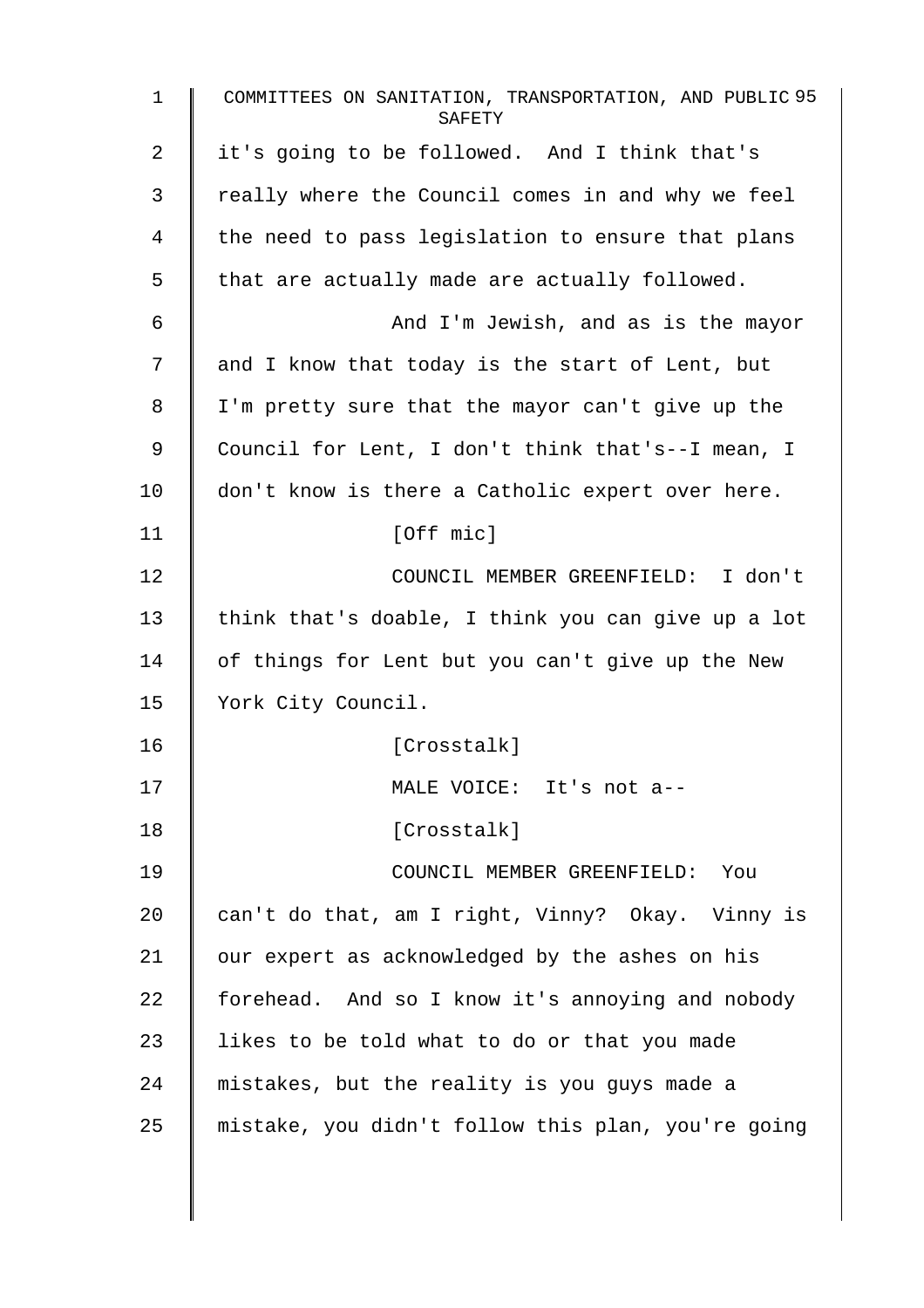1 COMMITTEES ON SANITATION, TRANSPORTATION, AND PUBLIC 96 **SAFETY** 2  $\parallel$  to have a new plan, we have no assurances that 3 you're actually going to follow the new plan, and 4 | that's why we pass legislation 'cause that's the 5 | job of the New York City Council and that's sort  $6 \parallel$  of the concept of separation of powers and checks 7 and balances and that's what we do. 8 || And so I'm just going to pick one 9 | bill because I don't want to take a lot of time, 10 but just as an example, all right? Clearing the 11 crosswalk--and literally I just picked this bill  $12$  and I actually don't have any personal stake here 13 'cause I haven't introduced any bill, although I 14 I like a lot of them--clearing the crosswalk curb 15 cuts on primary streets. So this is a bill 16 Sponsored by Council Member Koslowitz, the reality 17 | is that a lot of crosswalks were not cleared. And 18 | it's funny, I wasn't sure about this bill and so 19 during the hearing I tweeted about it and someone 20  $\parallel$  replied to me during the hearing and said if you 21 | leave it to business owners, crosswalks won't get 22 cleared, it has to be the city's responsibility. 23 **But the city's position, right, and**  $24$  which I'm reading, is that other large cities 25 already impose some form of responsibility on such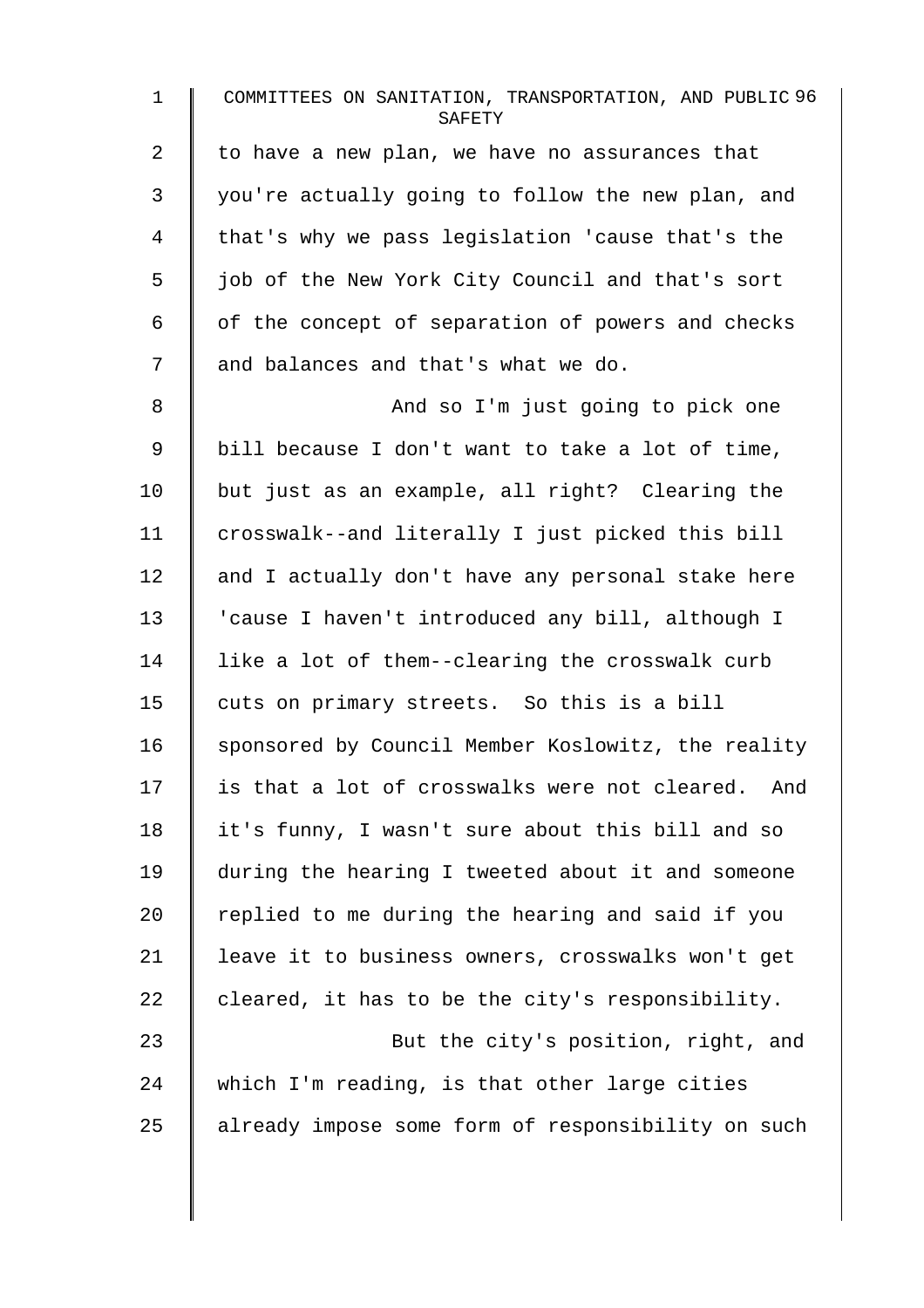| $\mathbf{1}$ | COMMITTEES ON SANITATION, TRANSPORTATION, AND PUBLIC 97<br>SAFETY |
|--------------|-------------------------------------------------------------------|
| 2            | property owners such as the very large city, I                    |
| 3            | believe, known as Tree Town, Ann Arbor, Michigan,                 |
| 4            | population of 116,000 people, of which one-third                  |
| 5            | of the population are college students. Come on                   |
| 6            | folks, I mean, you know, I don't know why we've                   |
| 7            | suddenly downgraded the city of New York that                     |
| 8            | we're comparing ourselves to Ann Arbor, Michigan.                 |
| 9            | This is New York City, this is 8 1/2 million                      |
| 10           | people, we have a lot of elderly people and, A,                   |
| 11           | it's not fair to expect that the 90-year-old woman                |
| 12           | who lives on the corner is somehow going to be                    |
| 13           | able to not just clear her sidewalk, but also the                 |
| 14           | crosswalks. Not to mention the fact that our                      |
| 15           | population in general struggles--many seniors who                 |
| 16           | live struggle during a storm to get around.                       |
| 17           | So this is a perfect example of a                                 |
| 18           | bill where I just don't think you're being fair in                |
| 19           | the comparison. I mean do you really think it's                   |
| 20           | fair to compare New York City, Liz, to Ann Arbor,                 |
| 21           | Michigan, population of 116,000?                                  |
| 22           | LIZ WEINSTEIN: Well--                                             |
| 23           | FEMALE VOICE: Boston--                                            |
| 24           | [Crosstalk]                                                       |
| 25           | LIZ WEINSTEIN: --look, I think the                                |
|              |                                                                   |
|              |                                                                   |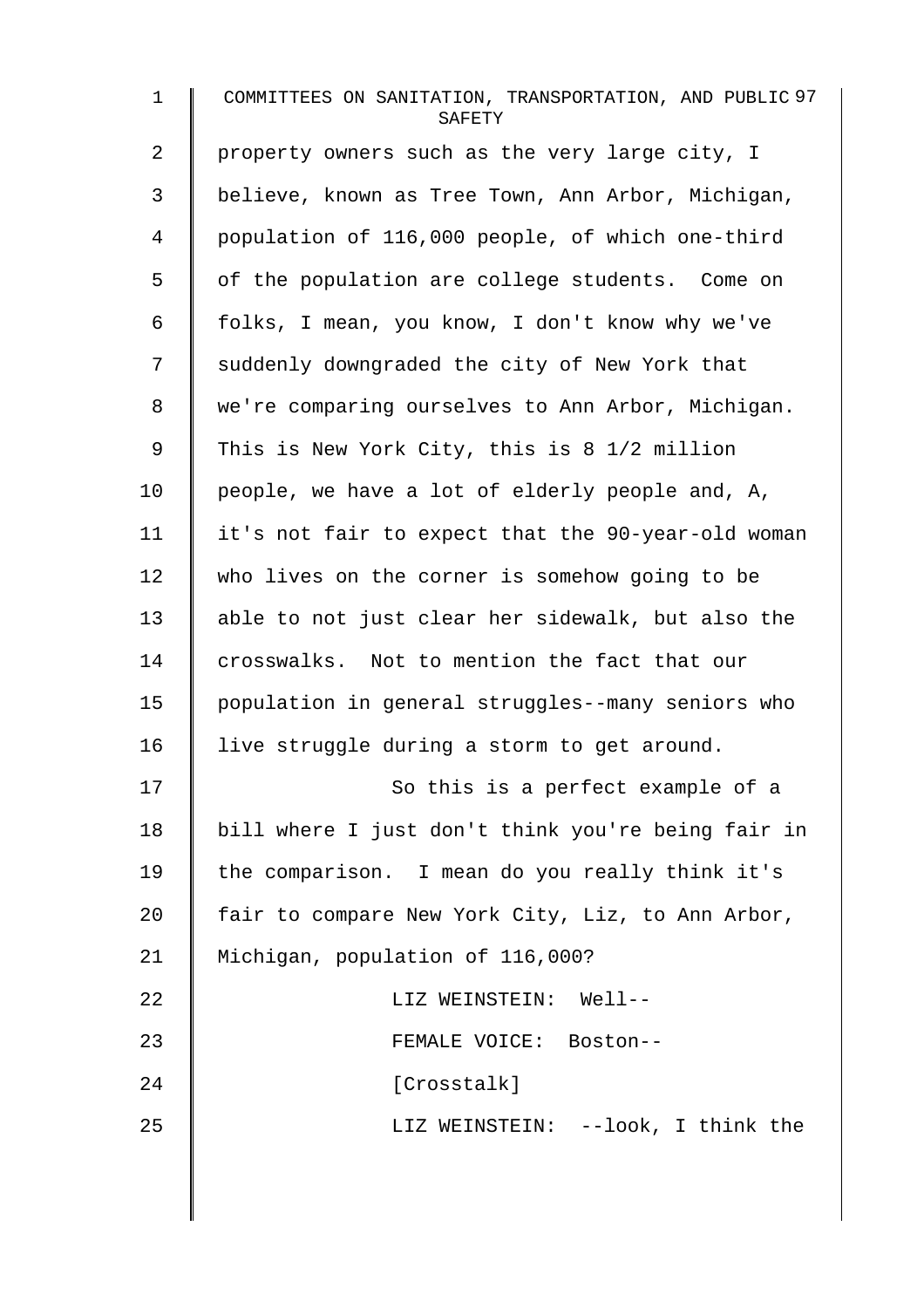1 COMMITTEES ON SANITATION, TRANSPORTATION, AND PUBLIC 98 **SAFETY** 2 | comparison is supporting a document about another 3 way to go in terms of tackling this issue, it's 4 | not about comparing the cities, as you know. But 5 | I think the issue is getting the resources and  $6 \parallel$  figuring out the right legal framework for doing  $7 \parallel \text{this}.$ 8 | Right now, as you know, property 9 | owners are responsible for their sidewalk, so one 10  $\parallel$  of the options is taking that and making them 11  $\parallel$  responsible further so that we don't have this  $12$  | line that stops in the middle of the property 13 Where folks are experiencing problems. 14 The tradeoff to that is having 15 Sanitation do more, and so our answer is we think 16 at this time it's not appropriate for sanitation  $17$   $\parallel$  to be doing that work and that it is the property 18 | owner's responsibility, similar to how it is in 19 | almost every other piece of sidewalk and property 20  $\parallel$  in the city. 21 | MALE VOICE: Council Member, point 22  $\parallel$  of information, obviously they do because 23 Copenhagen is our model for bike lanes, so it's 24  $\parallel$  the same principle. 25 | [Off mic]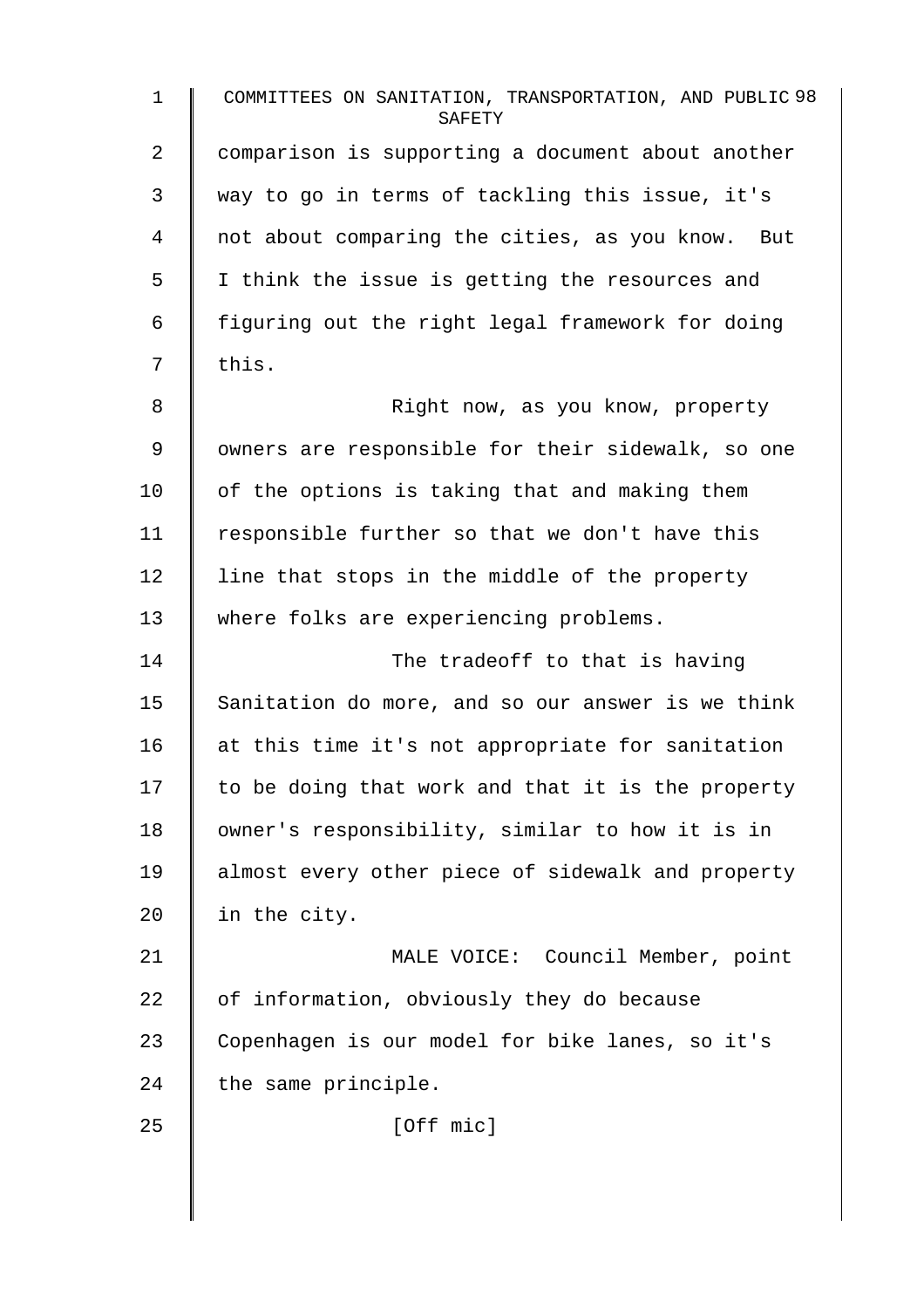| $\mathbf{1}$ | COMMITTEES ON SANITATION, TRANSPORTATION, AND PUBLIC 99<br>SAFETY |
|--------------|-------------------------------------------------------------------|
| 2            | COUNCIL MEMBER GREENFIELD: And so                                 |
| 3            | I mean, the point, Liz, is that I don't want you                  |
| 4            | to view this that we're trying to micromanage the                 |
| 5            | administration, we're really not. In the end of                   |
| 6            | the day, you guys made mistakes, and you try to                   |
| 7            | rectify those mistakes and we appreciate that, and                |
| 8            | we know that you folks are the best and the                       |
| 9            | brightest and that's why you have your jobs and we                |
| $10 \,$      | appreciate that as well. But this, for example--                  |
| 11           | I'm just using this one as an example--is a                       |
| 12           | reasonable piece of legislation that seeks to                     |
| 13           | ensure that there is clarity, which right now                     |
| 14           | there isn't, and the way we would do that is--and                 |
| 15           | the response, which is there may not be enough                    |
| 16           | temporary laborers, yeah, we can pay a few more                   |
| 17           | dollars, we could get some more laborers. These                   |
| 18           | are not the kinds of issues that a college town                   |
| 19           | and a bunch of kids all in a frat house, it's                     |
| 20           | pretty easy after they knock back a couple of                     |
| 21           | beers to go and clear the sidewalk, my 90-year-old                |
| 22           | neighbor is not going to have the same ease.                      |
| 23           | And so that's why from our                                        |
| 24           | perspective--I hope you understand that I'm                       |
| 25           | optimistic and in fact, I challenge my colleagues                 |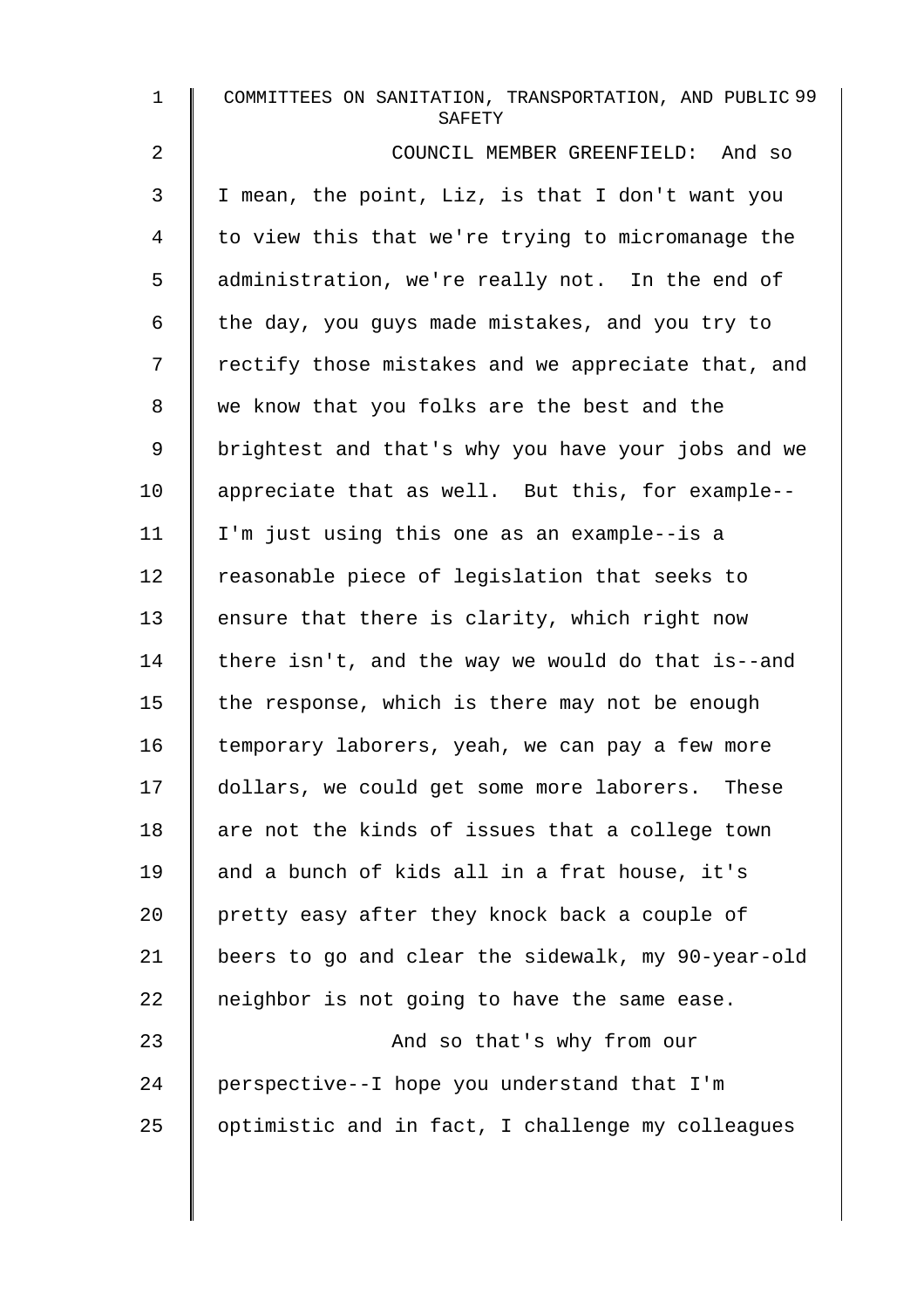| $\mathbf{1}$   | COMMITTEES ON SANITATION, TRANSPORTATION, AND PUBLIC100<br>SAFETY |
|----------------|-------------------------------------------------------------------|
| $\overline{a}$ | that we should pass lots of these pieces of                       |
| 3              | legislation, and I'm hopeful that the mayor will                  |
| 4              | sign them. And if he doesn't, I hope that we do                   |
| 5              | our part and we take the rare step of overriding                  |
| 6              | an anticipated veto because these are some common                 |
| 7              | sense pieces of legislation that we're really not                 |
| 8              | trying to micromanage, we're just trying to make                  |
| 9              | the city a little bit friendlier for folks and                    |
| 10             | trying to get some more clarity in terms of what                  |
| 11             | happens during snowstorms.                                        |
| 12             | CHAIRPERSON JAMES: Thank you,                                     |
| 13             | Council Member Greenfield. Again, the legislative                 |
| 14             | package that is before you is in response to the                  |
| 15             | failure of the administration to call some type of                |
| 16             | public emergency; the lack of protocols for                       |
| 17             | opening and operating the emergency operations                    |
| 18             | system center; the failure of the commissioners to                |
| 19             | communicate the severity of the storm to the                      |
| 20             | deputy mayor and the mayor; the lack of knowledge                 |
| 21             | within the Department of Sanitation of the slow                   |
| 22             | rate of snow removal throughout the five boroughs;                |
| 23             | the city's failure or inability to secure                         |
| 24             | assistance from the state or the federal                          |
| 25             | government; the city's failure to properly                        |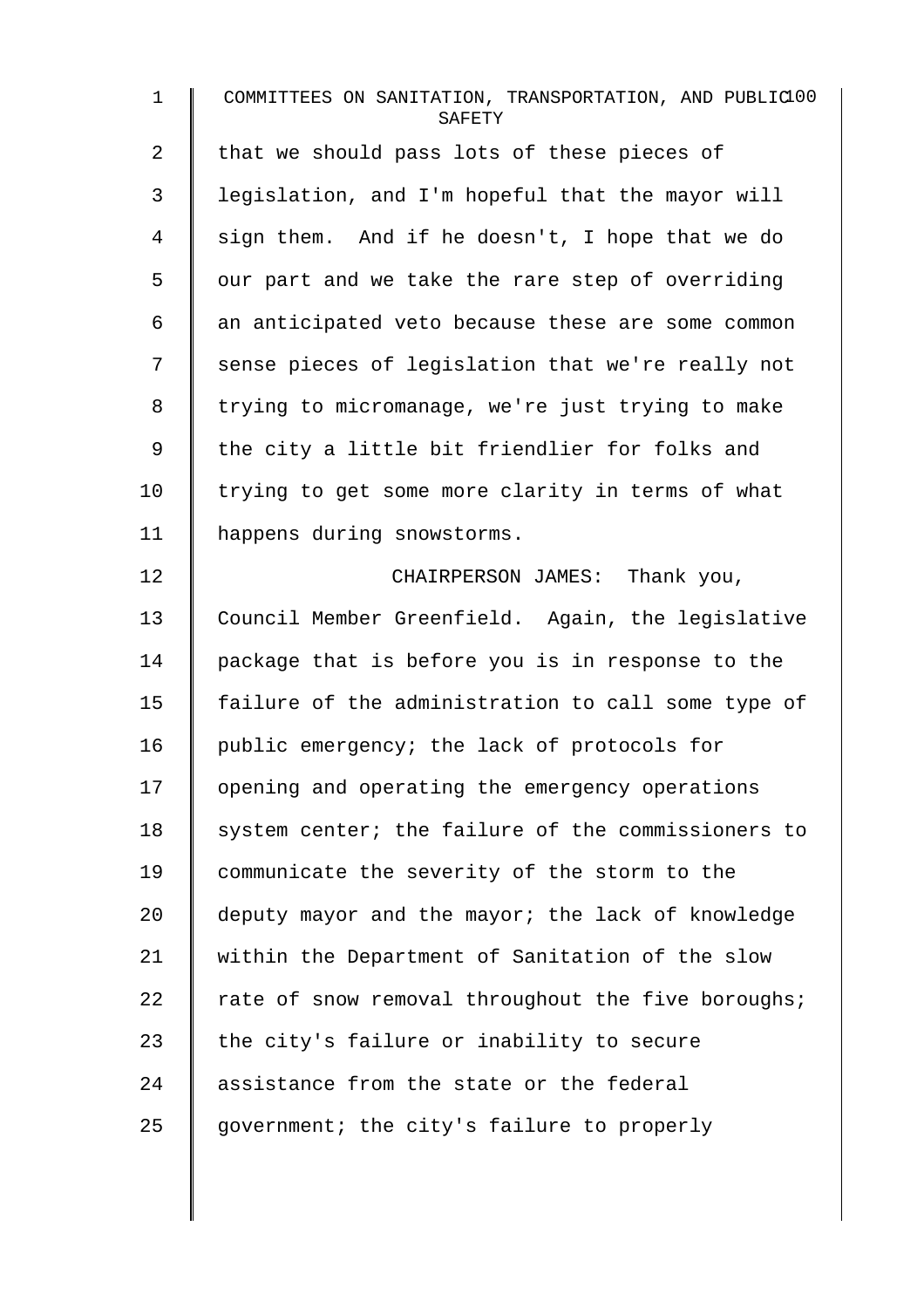1 COMMITTEES ON SANITATION, TRANSPORTATION, AND PUBLIC<sup>101</sup> **SAFETY** 2 disseminate information to and receive information 3 From community boards and elected officials. 4 | And speaking to that issue, again, 5 Feferring to the document, the New York City 6 | Winter Weather Emergency Plan page 49 says during 7 a winter weather emergency, the External Affairs 8 Coordinator will notify local, state, and federal 9 | elected officials in the affected areas, notify 10 district managers of the community boards, 11 | activate and deploy CERT teams, work with public 12 | information officers, organize conference calls, 13 Tespond to calls from elected official, etc., 14 etc.. Was any of this done during the blizzard? 15 Because I did not receive one call. 16 **I** LIZ WEINSTEIN: Yes, a lot of that 17 was done, but we can have OEM speak to 18 Specifically how those things roll out. 19 | [Crosstalk] 20 | CHAIRPERSON JAMES: --my number? 21 | I'm listed. 22 RACHEL DICKINSON: You're referring 23  $\parallel$  to the task list, the--24 | Crosstalk] 25 | CHAIRPERSON JAMES: [Interposing]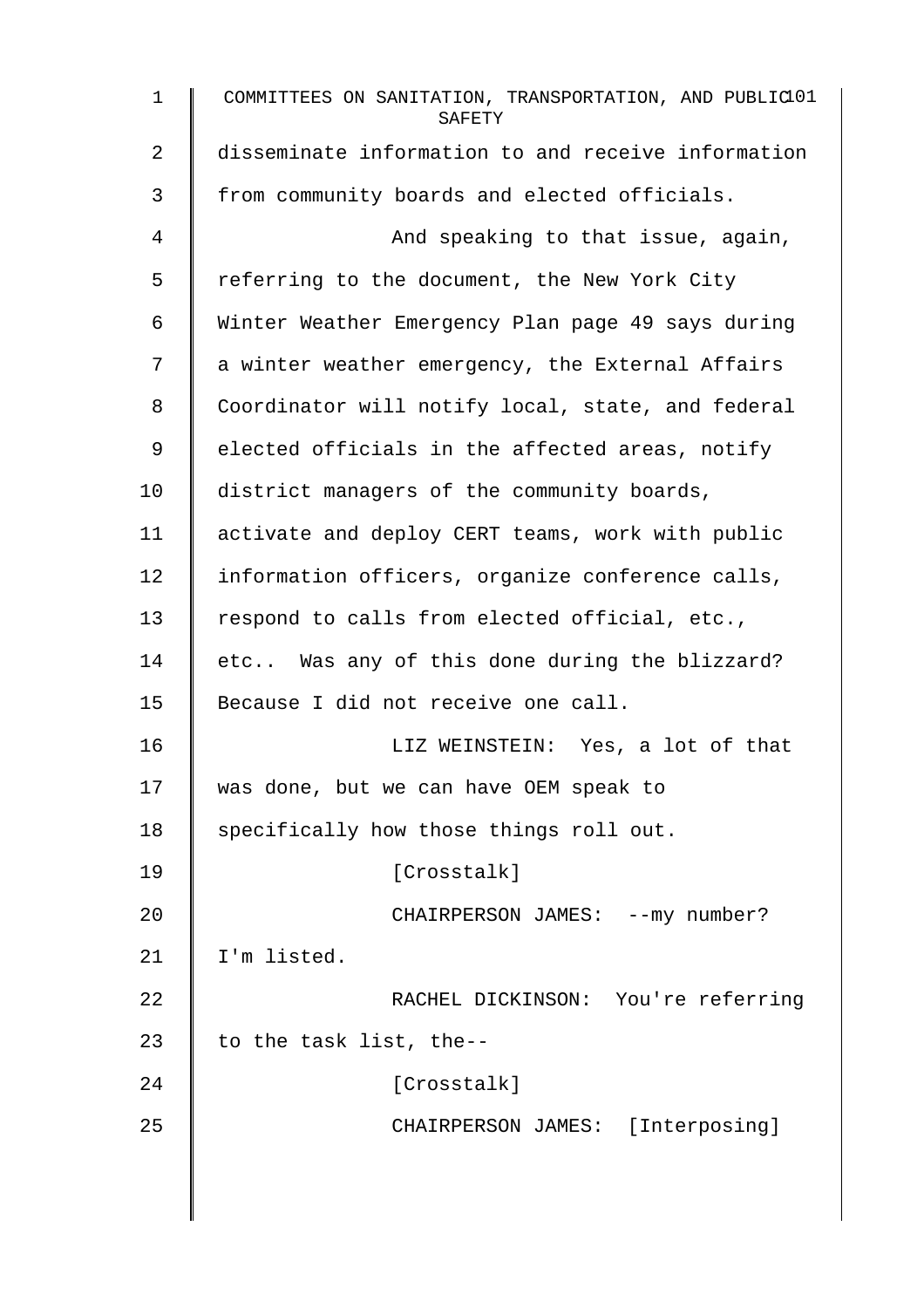| $\mathbf{1}$ | COMMITTEES ON SANITATION, TRANSPORTATION, AND PUBLIC102<br>SAFETY |
|--------------|-------------------------------------------------------------------|
| 2            | No, I'm referring to--                                            |
| 3            | RACHEL DICKINSON: --task list--                                   |
| 4            | [Crosstalk]                                                       |
| 5            | CHAIRPERSON JAMES: --page 49 of                                   |
| 6            | the New York City Winter Weather Emergency Plan,                  |
| 7            | point one, it says the External Affairs Emergency                 |
| 8            | Support Function Coordinator will notify local,                   |
| 9            | state, and federal elected officials in the                       |
| 10           | affected areas.                                                   |
| 11           | RACHEL DICKINSON: Okay. So what                                   |
| 12           | that means, and, again, we're always doing                        |
| 13           | revisions here, but what that means is it means                   |
| 14           | that we notify your liaison--                                     |
| 15           | CHAIRPERSON JAMES: [Interposing]                                  |
| 16           | My liaison?                                                       |
| 17           | RACHEL DICKINSON: Yes, you have a                                 |
| 18           | City Council liaison.                                             |
| 19           | CHAIRPERSON JAMES: Who is that?                                   |
| 20           | RACHEL DICKINSON: It is Edgar Moya                                |
| 21           | of Christine Quinn's staff who--                                  |
| 22           | [Crosstalk]                                                       |
| 23           | CHAIRPERSON JAMES: [Interposing]                                  |
| 24           | Was he just designated that?                                      |
| 25           | RACHEL DICKINSON: No, he's been                                   |
|              |                                                                   |
|              |                                                                   |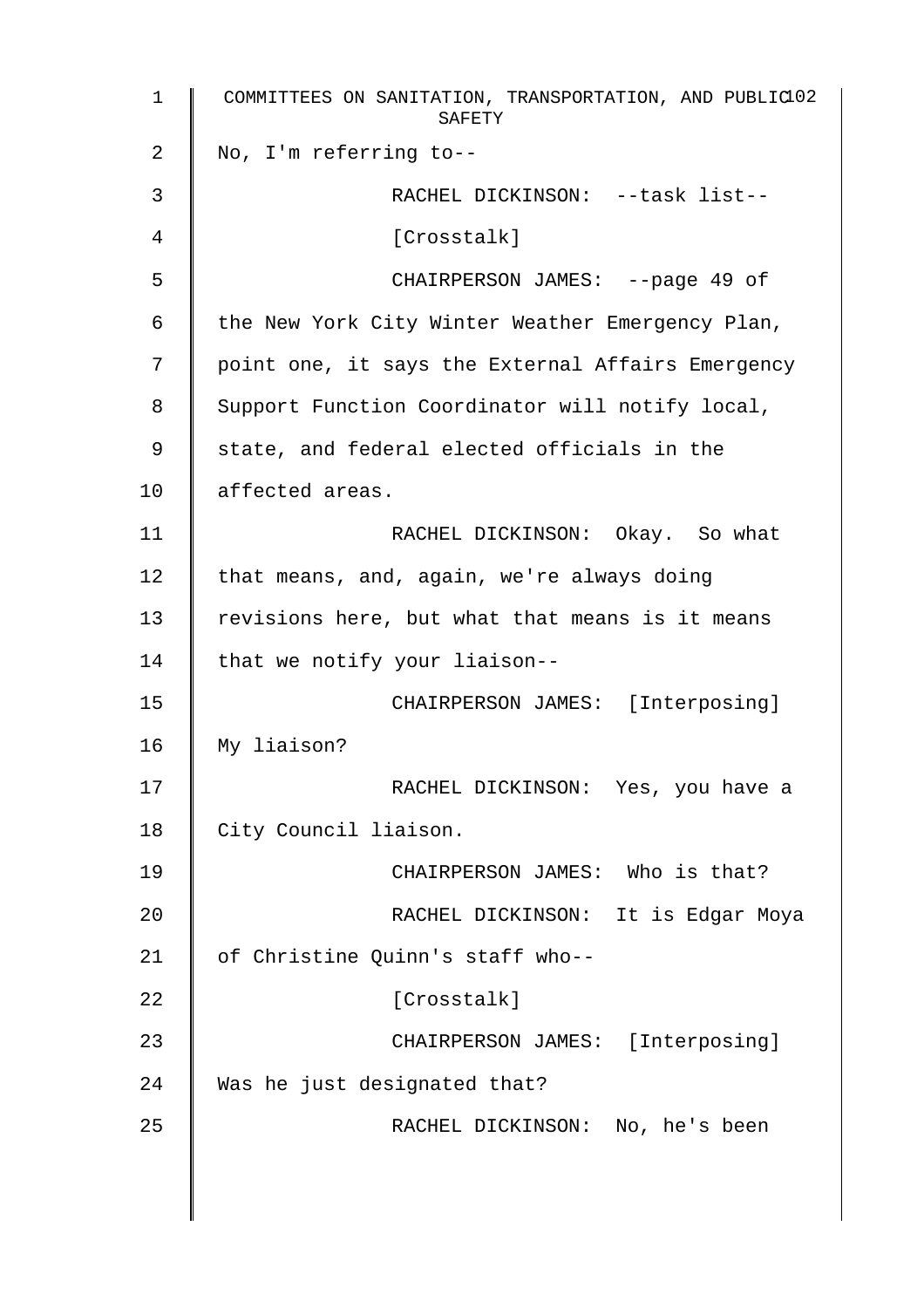1 COMMITTEES ON SANITATION, TRANSPORTATION, AND PUBLIC 103 SAFETY 2 | that for about three years. 3 **CHAIRPERSON JAMES:** Okay. 4 || RACHEL DICKINSON: And we do notify  $5 \parallel$  that individual each time that we activate the 6 Emergency Operations Centers so-- 7 || CHAIRPERSON JAMES: [Interposing] 8 What about the district managers? 9 || RACHEL DICKINSON: District 10 managers. 11 | CHAIRPERSON JAMES: That's point 12  $\vert$  two. 13 | [Off mic] 14 | RACHEL DICKINSON: I don't know, I 15 would have to talk to CAU about that. But the way 16  $\parallel$  that this plan is written, these are scalable 17 | plans and not every single thing on each of these 18 | lists is going to be done every single time 19 depending on what the event is, so I'd have to 20 | look at the specific event and then I could  $21$  answer--22 | Crosstalk] 23 CHAIRPERSON JAMES: [Interposing]  $24$  So are you saying that this plan is aspirational? 25 | RACHEL DICKINSON: No, I'm not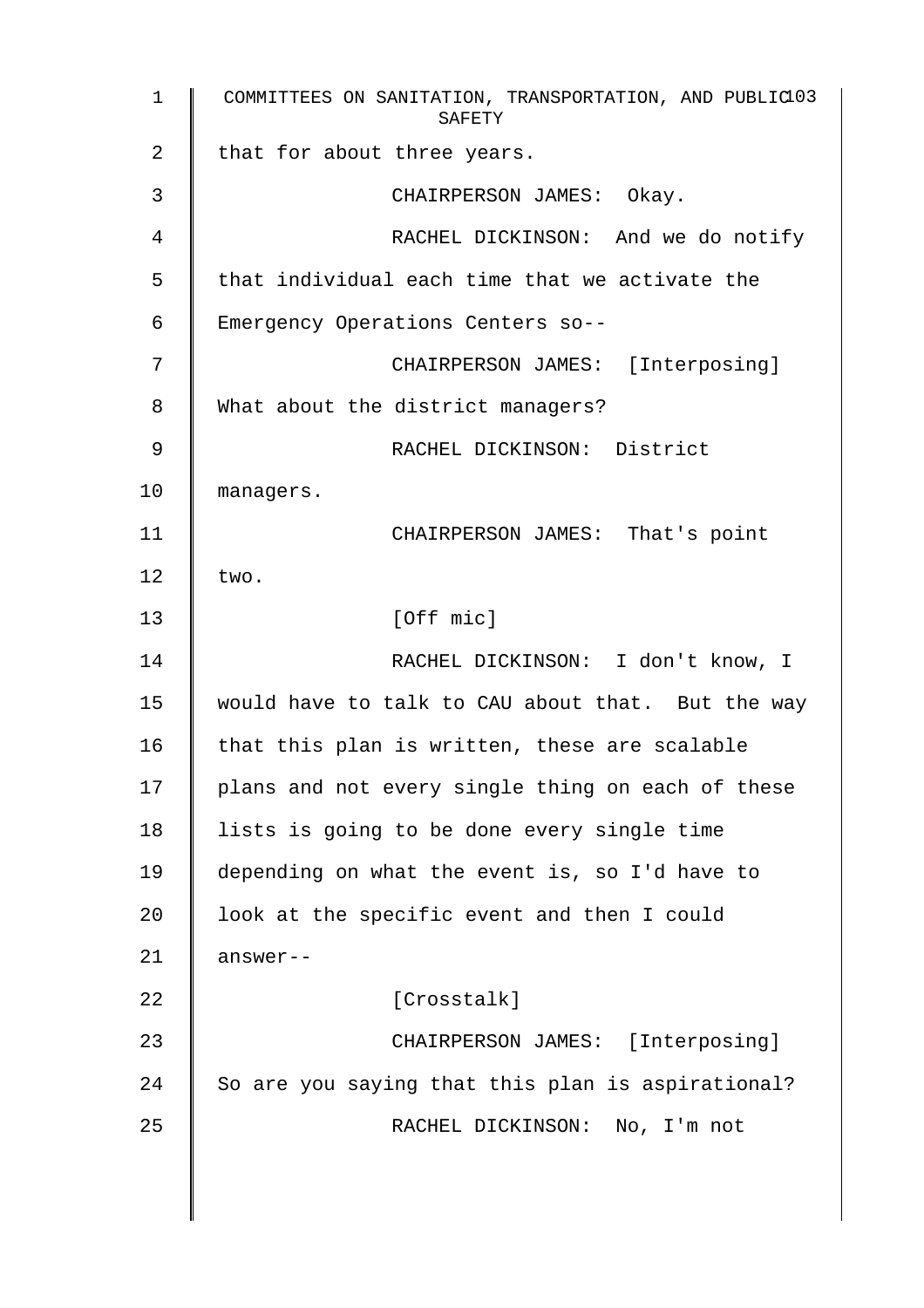| $\mathbf{1}$ | COMMITTEES ON SANITATION, TRANSPORTATION, AND PUBLIC104<br>SAFETY |
|--------------|-------------------------------------------------------------------|
| 2            | saying it's aspirational.                                         |
| 3            | CHAIRPERSON JAMES: Okay. Council                                  |
| 4            | Member Koppell.                                                   |
| 5            | COUNCIL MEMBER KOPPELL: Thank you.                                |
| 6            | It does strike me that the testimony today is we                  |
| 7            | messed up, but trust us in the future, we'll do it                |
| 8            | right. That's what all your comments suggests to                  |
| 9            | me. The idea of this legislation is, not only for                 |
| 10           | this administration, but for future                               |
| 11           | administrations, that we don't trust them to                      |
| 12           | necessarily exercise their discretion                             |
| 13           | appropriately without some fixed rules. And also                  |
| 14           | I think everybody agrees that if you don't pay                    |
| 15           | attention to the past, you're doomed to repeat its                |
| 16           | mistakes. And in fact the process that we're                      |
| 17           | going through here is the process that we are                     |
| 18           | trying to enforce with respect to the future, with                |
| 19           | respect to snow emergencies.                                      |
| 20           | You know, I've been in public                                     |
| 21           | office long enough to realize that two snow                       |
| 22           | emergencies, in one case ruined the career of a                   |
| 23           | mayor and in this case certainly wounded it.                      |
| 24           | There was a snow emergency back in the Lindsay                    |
| 25           | administration that I remember that probably ended                |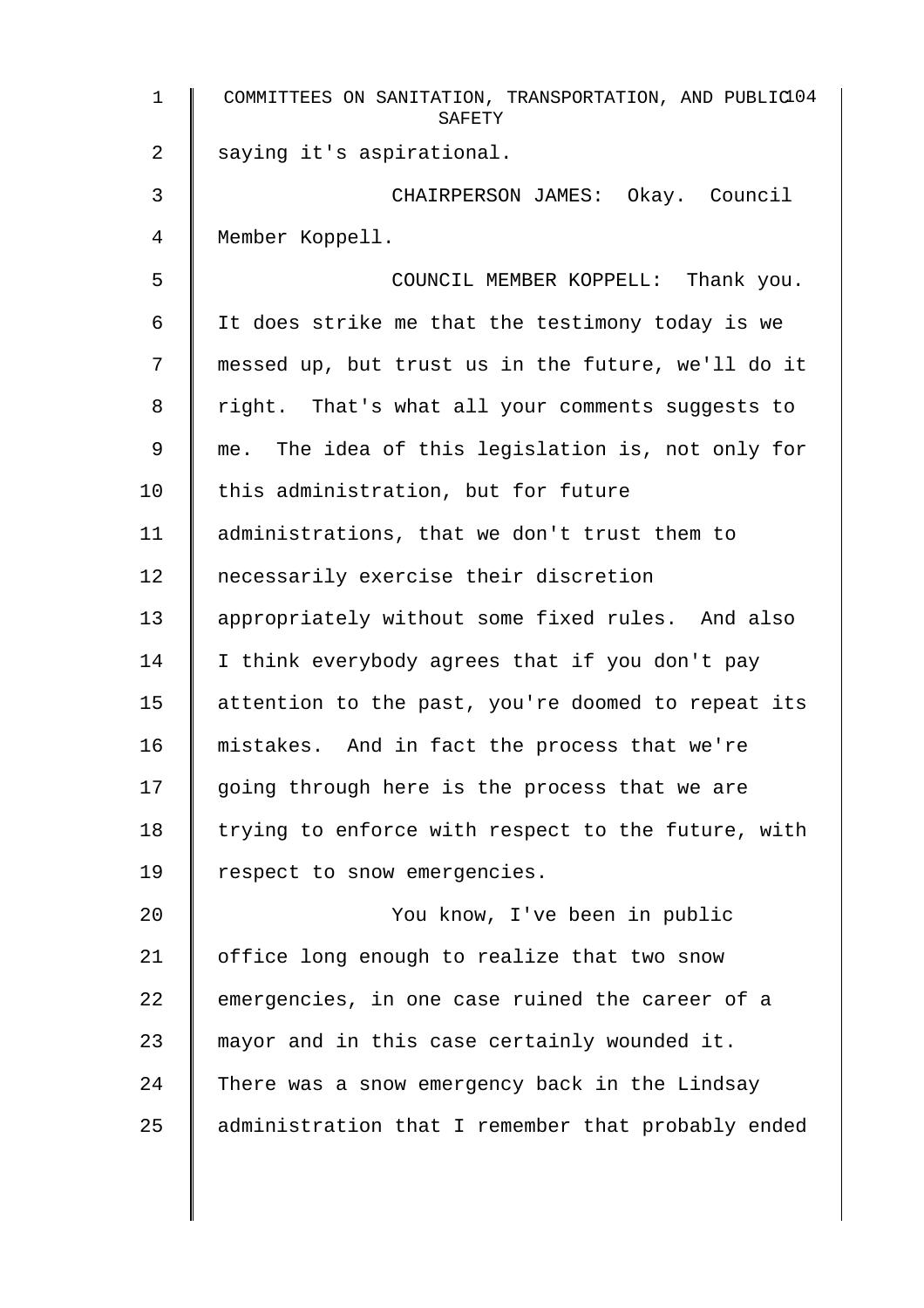| 1       | COMMITTEES ON SANITATION, TRANSPORTATION, AND PUBLIC105<br>SAFETY |
|---------|-------------------------------------------------------------------|
| 2       | John Lindsay's political career because no one                    |
| 3       | forgot that he messed up so badly, especially in                  |
| 4       | Queens.                                                           |
| 5       | But this first bill which requires                                |
| 6       | that there annually be a report on the way in                     |
| 7       | which snow emergencies have been handled and then                 |
| 8       | a recommendation of what might be done to improve                 |
| 9       | that response if it's lacking is exactly what                     |
| 10      | we're going through here. And all this says is we                 |
| 11      | should do that every year what we're doing here.                  |
| 12      | That whatever administration is in place should do                |
| 13      | what we're doing here, what we did this year which                |
| 14      | we did because we had a particularly egregious                    |
| 15      | problem, but every year we should evaluate.                       |
| 16      | Now all this bill says is that                                    |
| 17      | there should be a mandatory evaluation of how snow                |
| 18      | emergencies have been handled in the past 12                      |
| 19      | months and then recommendations as to how maybe                   |
| $20 \,$ | that conduct should be improved, there's                          |
| 21      | absolutely nothing wrong with that. In fact, to                   |
| 22      | some extent--well you did it right this year, you                 |
| 23      | did it with respect at least to the Christmas                     |
| 24      | storm, and you should probably do it with others.                 |
| 25      | There's nothing wrong with this legislation.<br>It's              |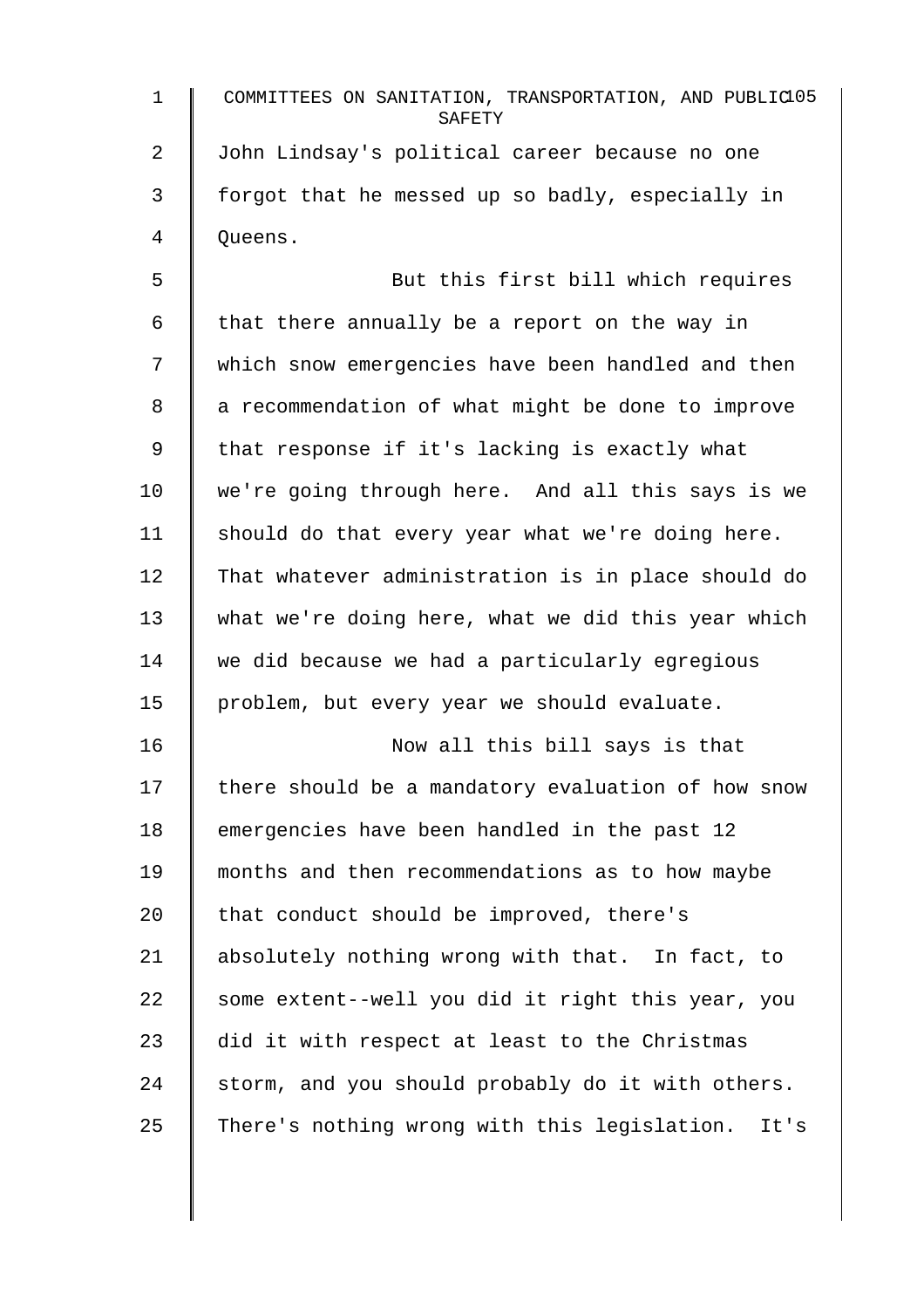1 COMMITTEES ON SANITATION, TRANSPORTATION, AND PUBLIC 106 **SAFETY** 2  $\parallel$  a good idea, we did it this year, we should do it 3 every year. To some extent, the Mayor's 4 Management Report does that with everything, so in  $5 \parallel$  a way you do it already. So there's nothing wrong 6 with this bill. 7 Then I want to talk about another 8 | bill that you--I don't want to go to each one, but 9 | that first one I think your objections to it, it  $10$  | gives you complete discretion to say what you want 11  $\parallel$  to say and then you say it has too much detail, 12 doesn't have any detail. It's completely open-13 | ended with respect to what it ask you, this mayor 14 and future mayors to do. 15 But then let's look at the Vallone 16 bill which says that the commissioner should  $17$  promulgate rules detailing under what weather 18 conditions and pursuant to what timetable the 19 Office of Emergency Management will open the 20 Emergency Operations Center. Well I guess you've 21 | admitted, certainly it looks clear to me, that it  $22$  should have been opened earlier at the Christmas  $23$  time. All this says is that there should be some 24  $\parallel$  rules and standards and you object--I mean, I  $25$   $\parallel$  can't understand why you would object to there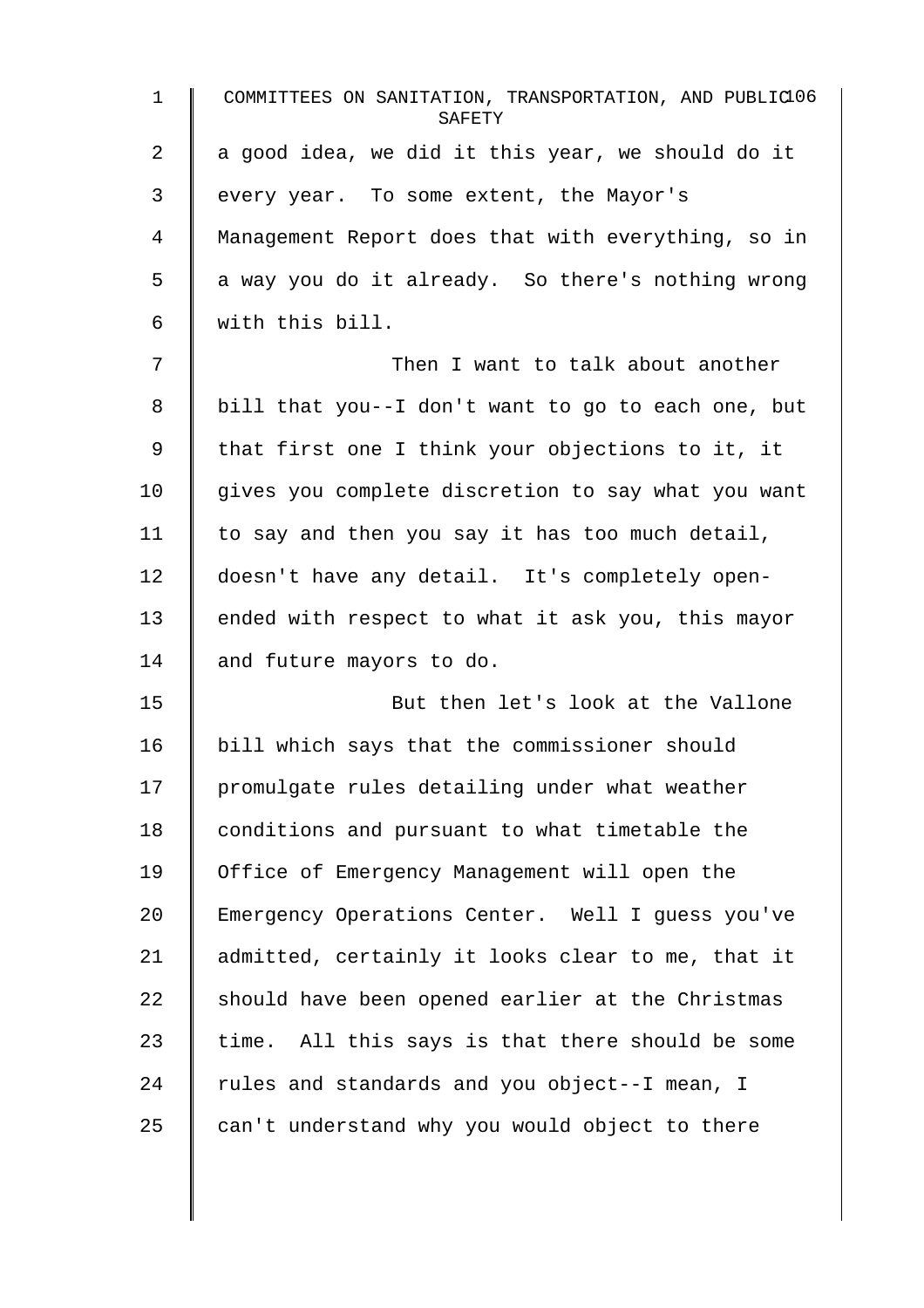| $\mathbf{1}$   | COMMITTEES ON SANITATION, TRANSPORTATION, AND PUBLIC107<br>SAFETY |
|----------------|-------------------------------------------------------------------|
| $\overline{2}$ | being some rules. Clearly, because there weren't                  |
| 3              | rules, a mistake was made.                                        |
| 4              | And then you actually object to                                   |
| 5              | this 'cause you say that it interferes with the                   |
| 6              | deliberative privilege. The deliberative                          |
| 7              | privilege doesn't have anything to do with asking                 |
| 8              | an administration to explain why they didn't do                   |
| 9              | something, we certainly have the right to ask you                 |
| 10             | why you didn't do something. Deliberative                         |
| 11             | privilege may prevent us from demanding the text                  |
| 12             | of the statement of Commissioner X or Commissioner                |
| 13             | Y, but it doesn't prevent us from asking you to                   |
| 14             | explain why you didn't do it. So if, let's say,                   |
| 15             | in the future you didn't open the Emergency                       |
| 16             | Management Center because--and notwithstanding the                |
| 17             | commissioner saying it should be open during a                    |
| 18             | snow--after there's a warning, a snow, a warning,                 |
| 19             | and the commissioner says--or the rule is it                      |
| 20             | should be opened and then after the event it turns                |
| 21             | out it wasn't opened. Do you think it's                           |
| 22             | inappropriate for us to find out why it wasn't                    |
| 23             | opened? Maybe it wasn't an opened for legitimate                  |
| 24             | reasons because the warning was canceled, because                 |
| 25             | there was another warning, or maybe it was a                      |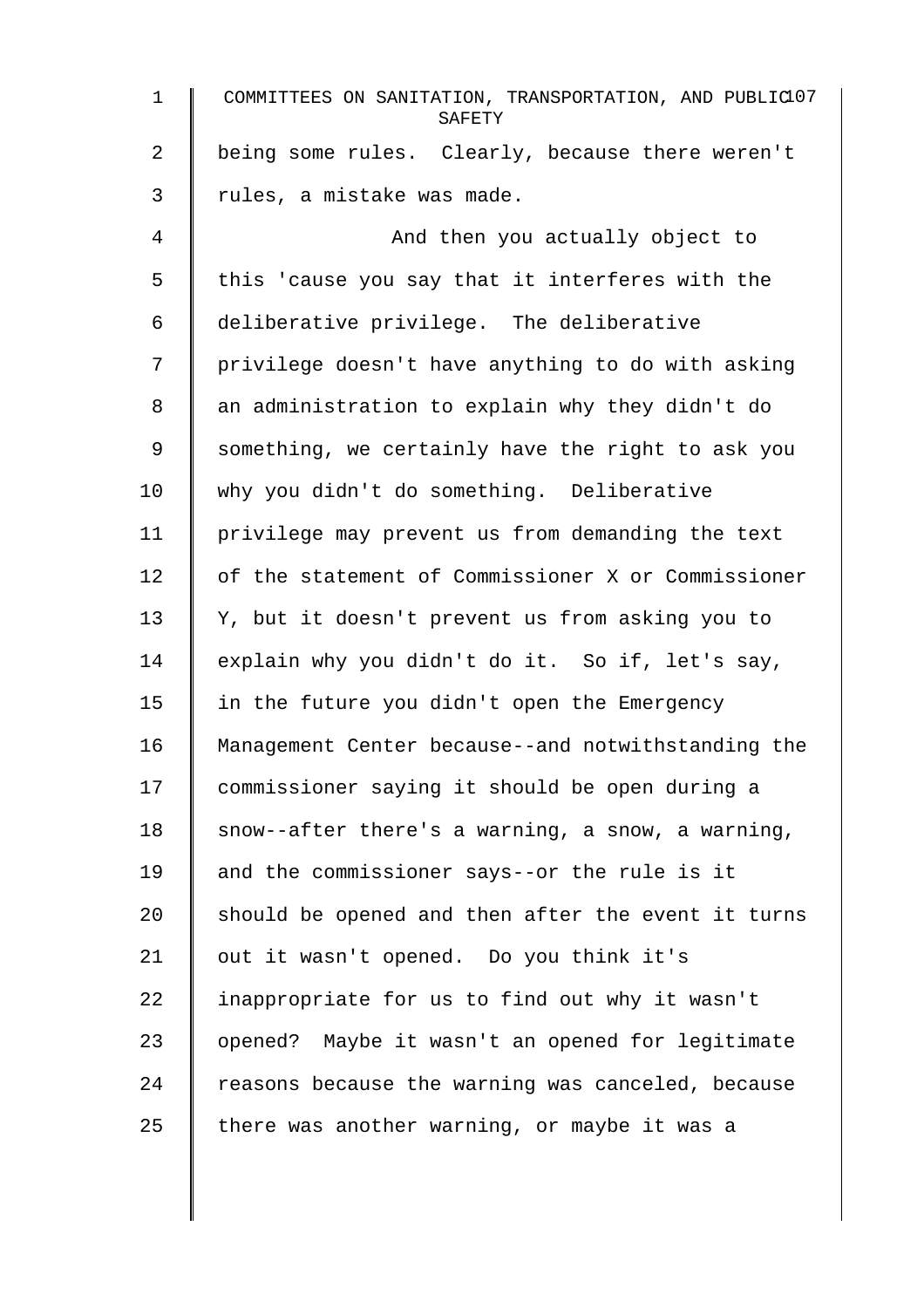1 COMMITTEES ON SANITATION, TRANSPORTATION, AND PUBLIC 108 **SAFETY** 2  $\parallel$  mistake and then the mistake should be admitted. 3 There's absolutely nothing wrong with asking 4 whatever administration, not only the Bloomberg 5 | Administration, to explain why something that was 6  $\parallel$  in the rules wasn't followed. We did it this year 7 | with this emergency. 8 || So I just pick out those two bills, 9 | there's nothing wrong with them, there may be a 10  $\parallel$  word here or there that we should change, but the 11 concepts there's just nothing wrong with. And I 12 would ask you to review all of them, keeping in 13 mind that what we're trying to do is not have a 14 Situation where any future mayor, not only Mayor 15 | Bloomberg, any future Mayor has too much 16 discretion and, because there's too much 17 discretion or not enough rules in place, problems 18 | occur. That's what happened. 19 | Listen, it didn't only happen with 20  $\parallel$  the city. I'm on the Transportation Committee and 21 we sat with the MTA. In some ways, some of the 22 things they did or didn't do is even more 23 | horrendous than what the city did or didn't do. 24 They left people sitting on a train for seven

25  $\parallel$  hours without the ability to get off the train or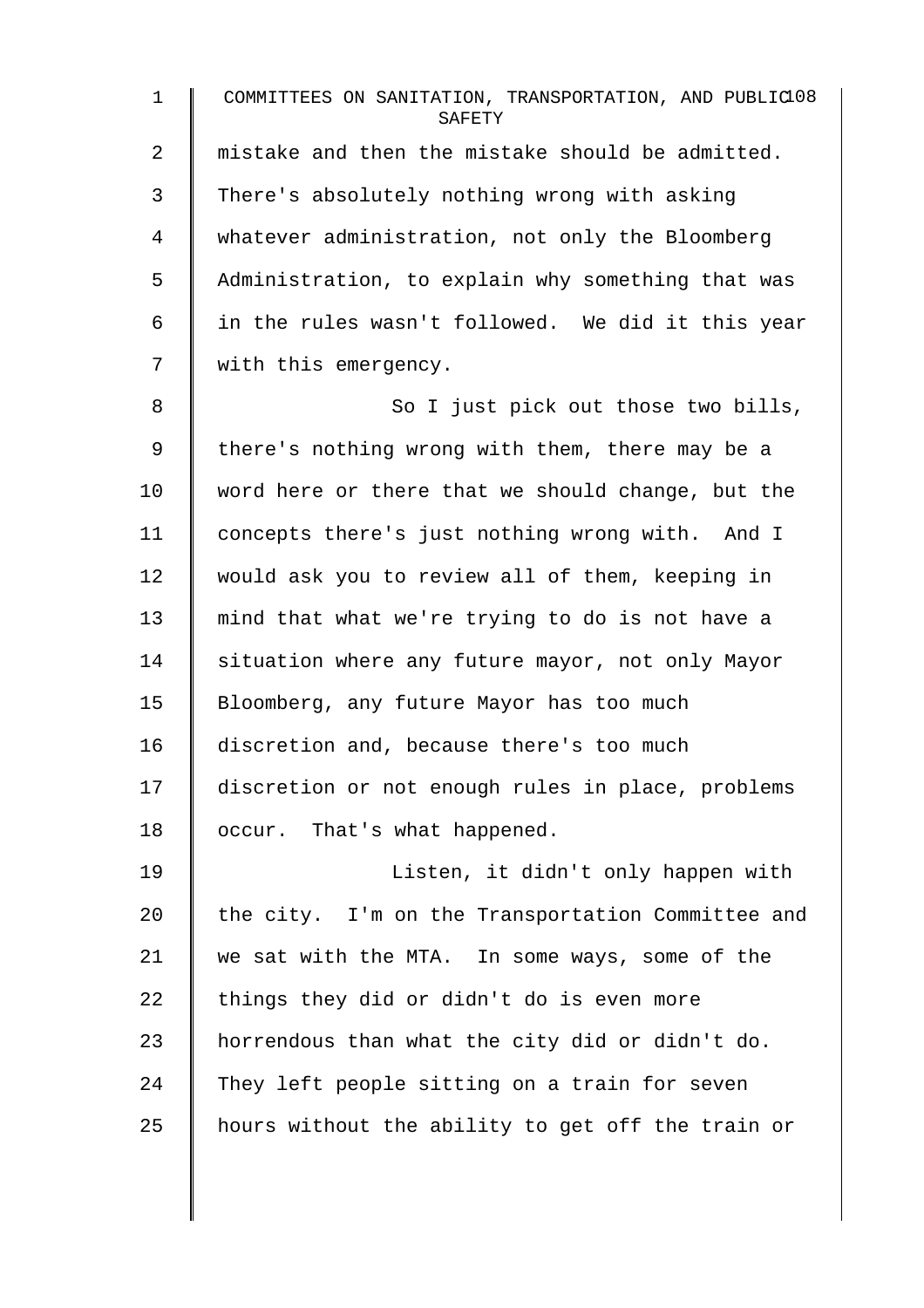| 1  | COMMITTEES ON SANITATION, TRANSPORTATION, AND PUBLIC109<br>SAFETY |
|----|-------------------------------------------------------------------|
| 2  | to perform normal bodily functions, I mean that's                 |
| 3  | pretty horrible and that could have been easily                   |
| 4  | alleviated.                                                       |
| 5  | So anyway, there should be rules,                                 |
| 6  | all these bills do is require that those rules be                 |
| 7  | put in effect and they're carefully drafted to                    |
| 8  | give a great deal of discretion to the                            |
| 9  | administration in creating those rules. Just                      |
| 10 | saying, those rules should be there. Thank you.                   |
| 11 | CHAIRPERSON JAMES: You're welcome.                                |
| 12 | Before I call on Council Member Williams, Ms.                     |
| 13 | Weinstein, are you okay? Do you need to take a                    |
| 14 | break at this point? Okay. Thank you. Council                     |
| 15 | Member Williams.                                                  |
| 16 | COUNCIL MEMBER WILLIAMS: Thank                                    |
| 17 | you, Madam Chair. Thank you for the testimony                     |
| 18 | from everyone. Ms. Weinstein, I don't want you to                 |
| 19 | get [off mic], but I have to say, the arrogance of                |
| 20 | this administration can't even fit in this room,                  |
| 21 | it's an amazing thing. You come in here and not                   |
| 22 | even 1 of 17 bills that have been proposed, 17,                   |
| 23 | not even one can be supported. And not just, not                  |
| 24 | even one did you have a suggestion to make better                 |
| 25 | so that you could support. That's absolutely                      |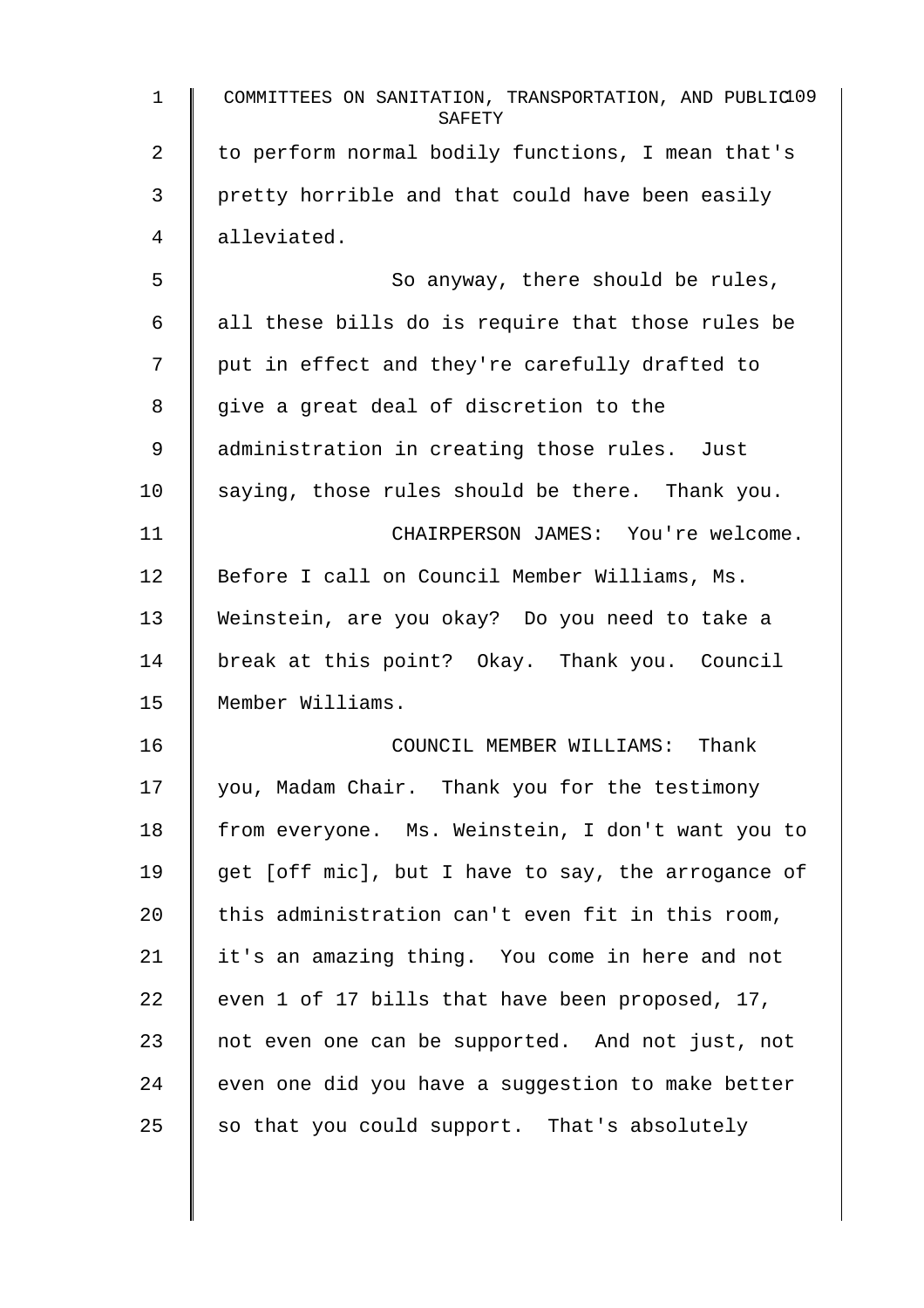| $\mathbf{1}$   | COMMITTEES ON SANITATION, TRANSPORTATION, AND PUBLIC10<br>SAFETY |
|----------------|------------------------------------------------------------------|
| $\overline{a}$ | amazing to me.                                                   |
| 3              | And then the testimony ended off                                 |
| 4              | with this: The Council should not move forward                   |
| 5              | with the legislative proposals, rather, the                      |
| 6              | Council should use its oversight role to continue                |
| 7              | to monitor the city's future response to snow                    |
| 8              | events and to work with the various city agencies                |
| 9              | to ensure that the 15-point plan that you created                |
| 10             | is implemented and that we deliver the snow                      |
| 11             | clearing response that New Yorkers expect and                    |
| 12             | deserve. That's amazing. To sit here and tell us                 |
| 13             | what we should, shouldn't do and we should only                  |
| 14             | take the time to push your plan.                                 |
| 15             | So I have a equally arrogant                                     |
| 16             | question. Is the Mayor's Office of Operations                    |
| 17             | perfect? That's my unofficial question.                          |
| 18             | LIZ WEINSTEIN:<br>No.                                            |
| 19             | COUNCIL MEMBER WILLIAMS: Is the                                  |
| 20             | Mayor's Office of Operations the only agency that                |
| 21             | can find solutions to the problems?                              |
| 22             | LIZ WEINSTEIN: No, certainly not,                                |
| 23             | and I think that sort of just guessing where                     |
| 24             | you're going here, the plans come from a lot of                  |
| 25             | feedback and a lot of folks not just from us                     |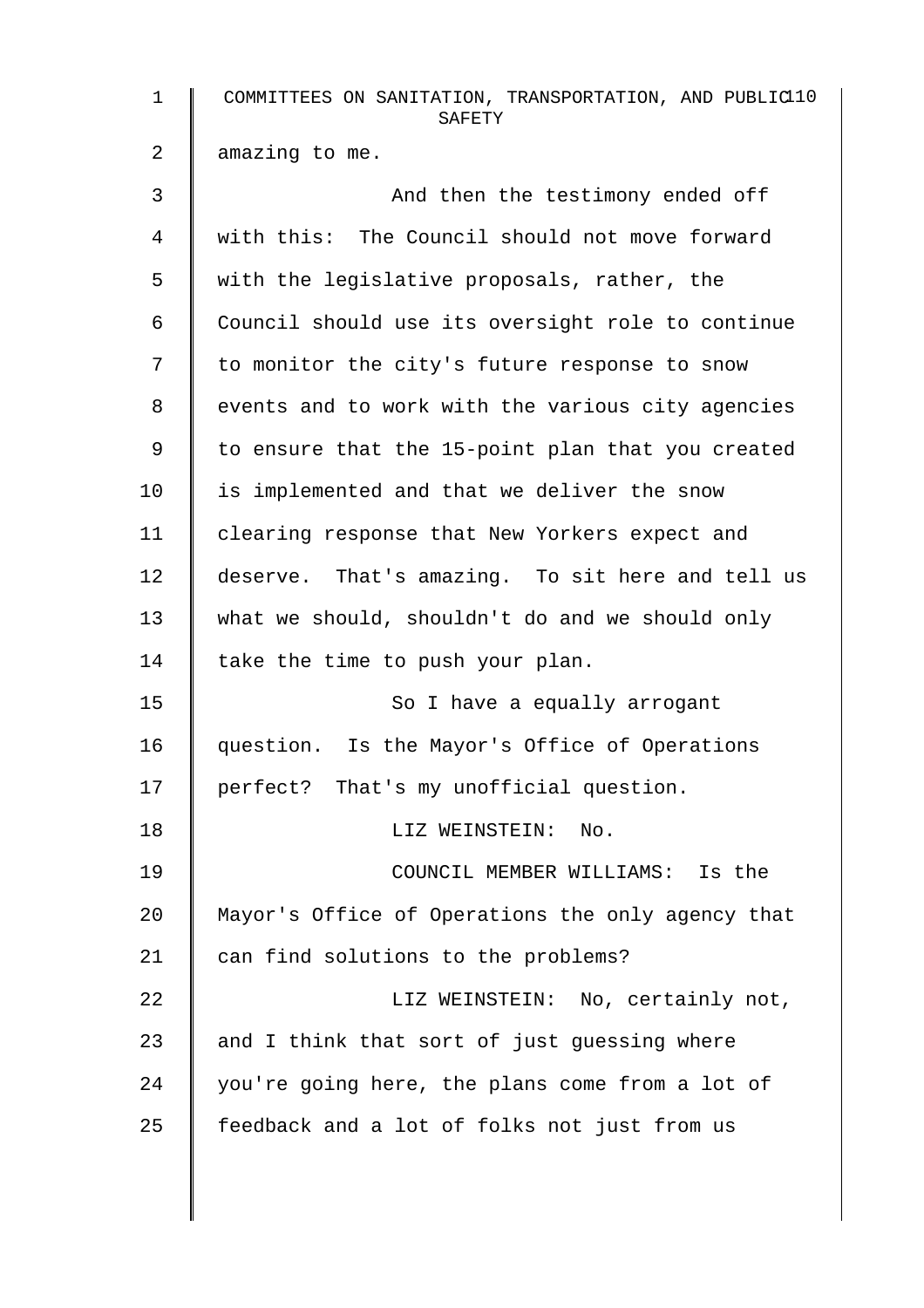1 COMMITTEES ON SANITATION, TRANSPORTATION, AND PUBLIC<sup>11</sup> SAFETY 2 I looking inside, but from us listening the same way  $3 \parallel$  that you all try to do to what's going on and it's  $4 \parallel$  not the end-all be-all of what we should be doing,  $5 \parallel$  there's a lot more we could do. 6 COUNCIL MEMBER WILLIAMS: Well one  $7 \parallel$  of it is to listen to the Council or at least try 8 | to work with the Council. This testimony is not 9 working with the Council telling us to dash away 10  $\parallel$  the 17 bills that we put forward and only push 11 your 15-point plan. Is that an idea of working 12 | together with the Council? 13 || LIZ WEINSTEIN: This is a 14 beginning, it's a beginning of a conversation and 15  $\parallel$  I think--16 **COUNCIL MEMBER WILLIAMS:** 17 | [Interposing] It's a terrible beginning to a 18 | conversation, you just have to--19 LIZ WEINSTEIN: That's-- 20 **COUNCIL MEMBER WILLIAMS:** --know 21  $\parallel$  that a terrible way to begin a conversation.  $22$  Someone mentioned about the hearings they said 23  $\parallel$  that you did, and I have to say that you didn't do  $24$  | any hearings as far as I remember, we did  $25$  | hearings. There was a Iggy, who's very nice, but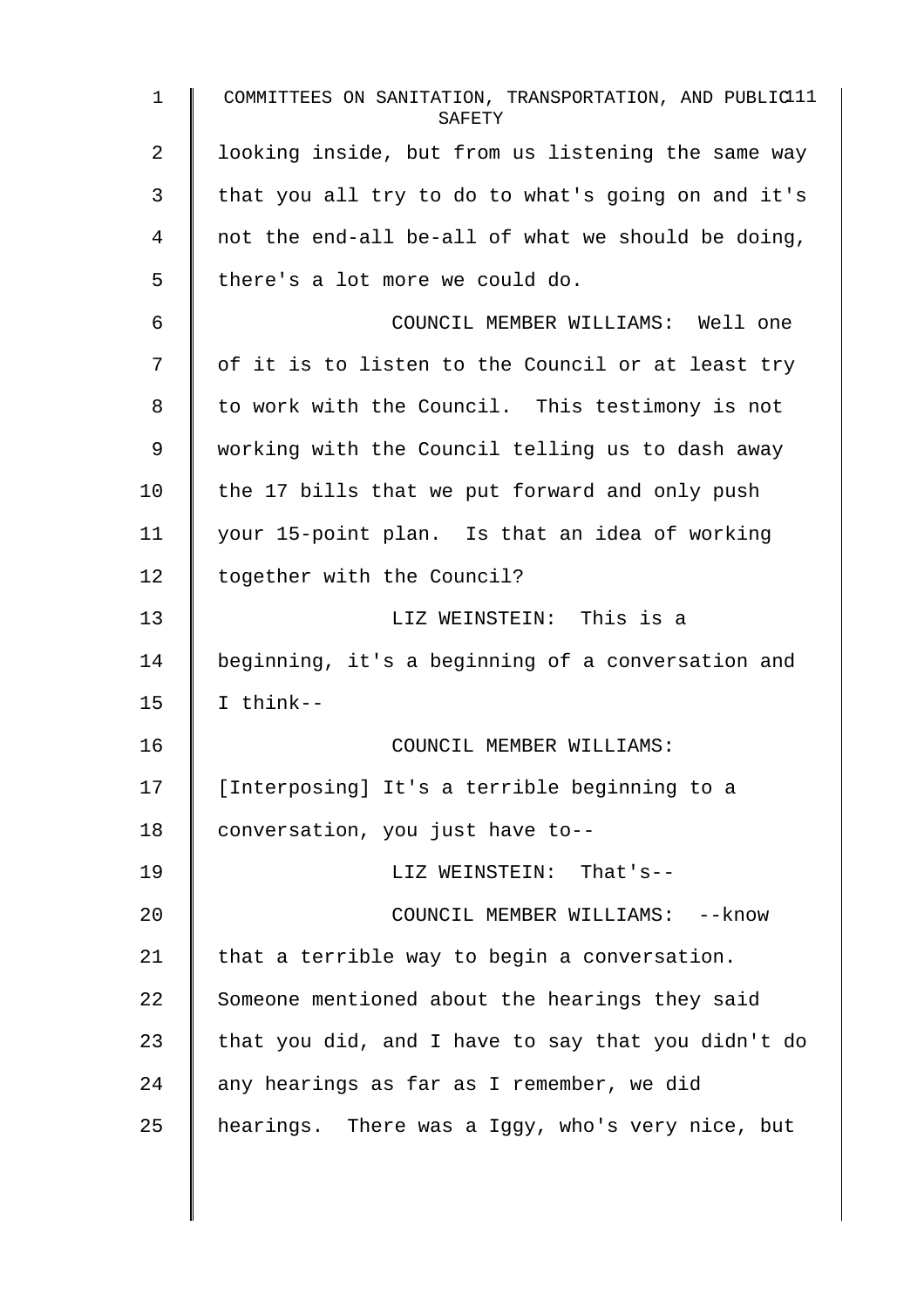1 COMMITTEES ON SANITATION, TRANSPORTATION, AND PUBLIC<sup>12</sup> **SAFETY**  $2 \parallel a$  lower level person who attended the hearings  $3 \parallel$  said the same statement, answered no questions.  $4 \parallel$  So to try to throw that in to as part of the 5 | process that you use, again, it's also just  $6 \parallel$  amazing to me. 7 Now why not anticipate future 8 | problems based on the horrible things that 9 | happened in this snowstorm, why not codify it? So  $10$  even if 20 years later we can save a life, 'cause 11 people died here, wouldn't you think that then 12  $\parallel$  that's worth it? That's also a question. 13 LIZ WEINSTEIN: Yes. 14 COUNCIL MEMBER WILLIAMS: So why 15 | not support some of these bills so we can codify 16 and possibly save someone's life 10 or 20 years 17 from now? 18 **I** LIZ WEINSTEIN: I think there 19  $\parallel$  certainly may be things that we want to codify 20  $\parallel$  together, I think the way the bills are now, we 21 don't feel that these are the appropriate set of  $22$  things. 23 COUNCIL MEMBER WILLIAMS: Well do  $24$  | you have any suggestions on what those set of  $25$  things are?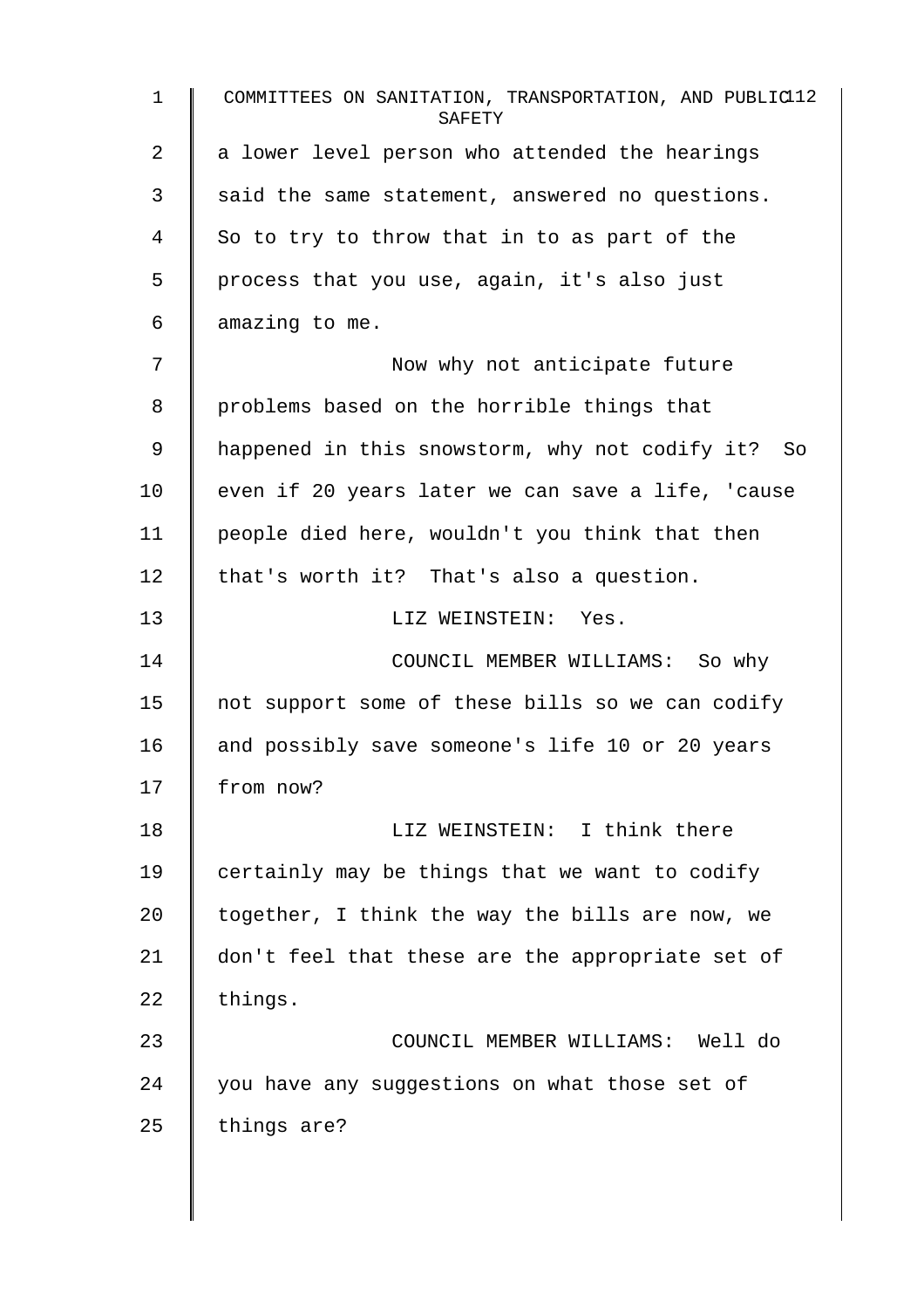| $\mathbf 1$ | COMMITTEES ON SANITATION, TRANSPORTATION, AND PUBLIC13<br>SAFETY |
|-------------|------------------------------------------------------------------|
| 2           | LIZ WEINSTEIN: I think--                                         |
| 3           | [Off mic]                                                        |
| 4           | LIZ WEINSTEIN: --yeah, I think we                                |
| 5           | believe that a lot of things that we've outlined                 |
| 6           | are there and then we are ready to start a                       |
| 7           | discussion.                                                      |
| 8           | COUNCIL MEMBER WILLIAMS: All                                     |
| 9           | right, I'm not finished but I just want to suggest               |
| 10          | if you come to a conversation and you're going to                |
| 11          | tell the people that you're talking to that all                  |
| 12          | they did is wrong and they should follow yours,                  |
| 13          | then you should have some suggestions on perhaps                 |
| 14          | what they can do so that you can work together.                  |
| 15          | That would probably be a better way to begin the                 |
| 16          | conversation.                                                    |
| 17          | Also, my two bills in particular,                                |
| 18          | the 311 is also to be used, not just for snow, but               |
| 19          | hopefully for all emergencies. God forbid, I                     |
| 20          | think it was Peter Vallone that mentioned what if                |
| 21          | this was a terrorist attack or something of that                 |
| 22          | magnitude. We should learn the lessons from here                 |
| 23          | so that if these things happen they won't--if                    |
| 24          | these emergencies happen, the failsafes that                     |
| 25          | failed and everything that didn't happen won't                   |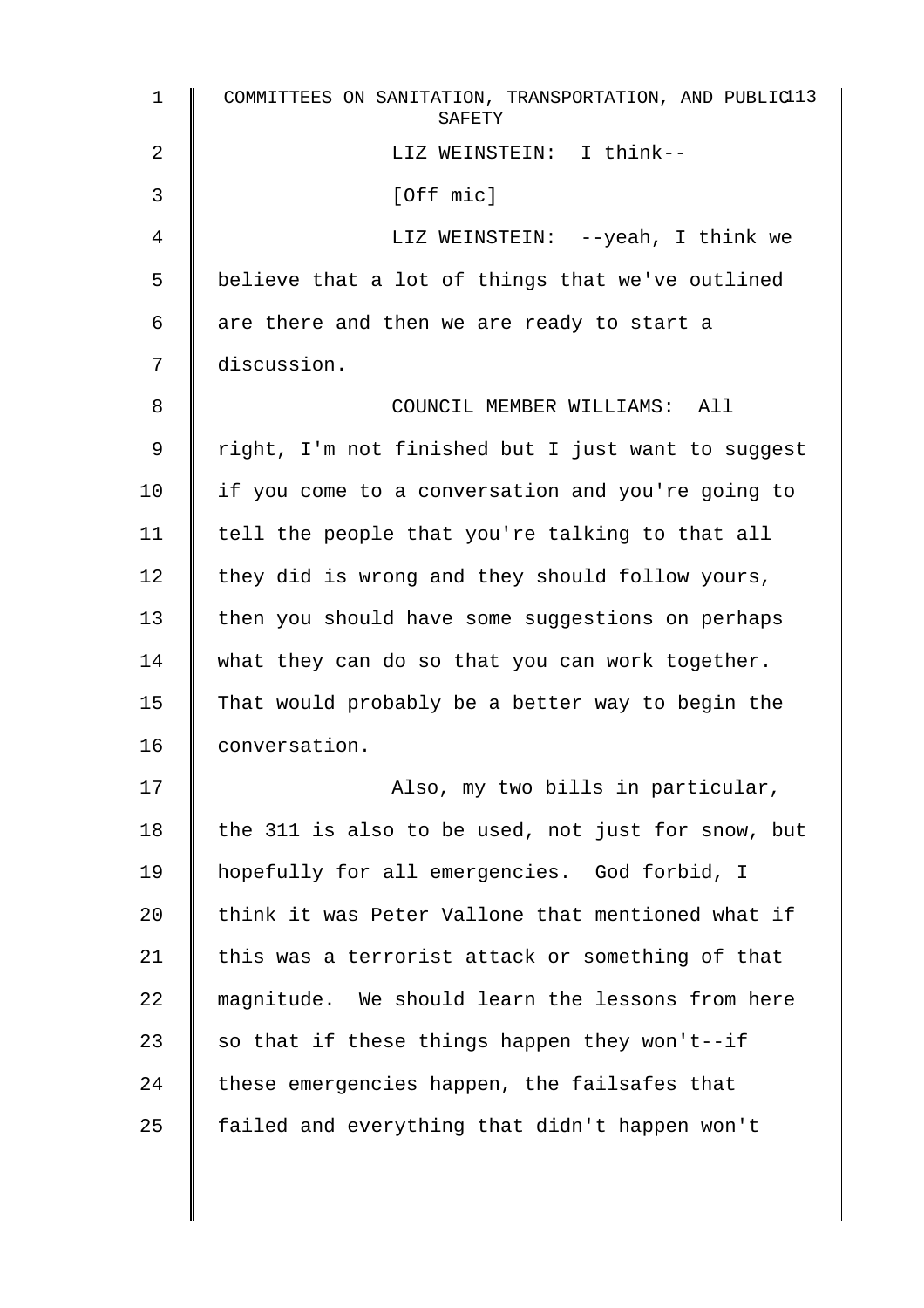1 COMMITTEES ON SANITATION, TRANSPORTATION, AND PUBLIC 114 **SAFETY** 2 happen again. So it's just difficult for me to 3 understand the refusal to codify these things, 4 || like the 311 to make it better. 5 Like I learned through these 6 hearings and speaking with my community that not 7 | all of the borough has been plowed the same, for 8 | years, they just never complained about it. So 9 | having a direct person in charge of the boroughs, 10 | I think very much helps. 11 | And all these things ought to help. 12 And the Mayor, to my knowledge, has not held 13 anyone accountable for what has happened, so as 14 far as I'm concerned, he's done nothing to say, 15  $\parallel$  yes, I was wrong and this is what I'm going to do 16  $\parallel$  to hold people accountable. And yet when we're 17  $\parallel$  trying to do stuff to codify, all we get is push 18 | back. We're trying to save lives literally 'cause 19 | people died. 20 | I think these 17 points were very, 21  $\parallel$  very well thought out, I think all of them are  $22$  | very good. At the minimum, there has to be one 23 | that was good. 24 And I did want to ask, Mr. Funk, 25 were you in town during the blizzard?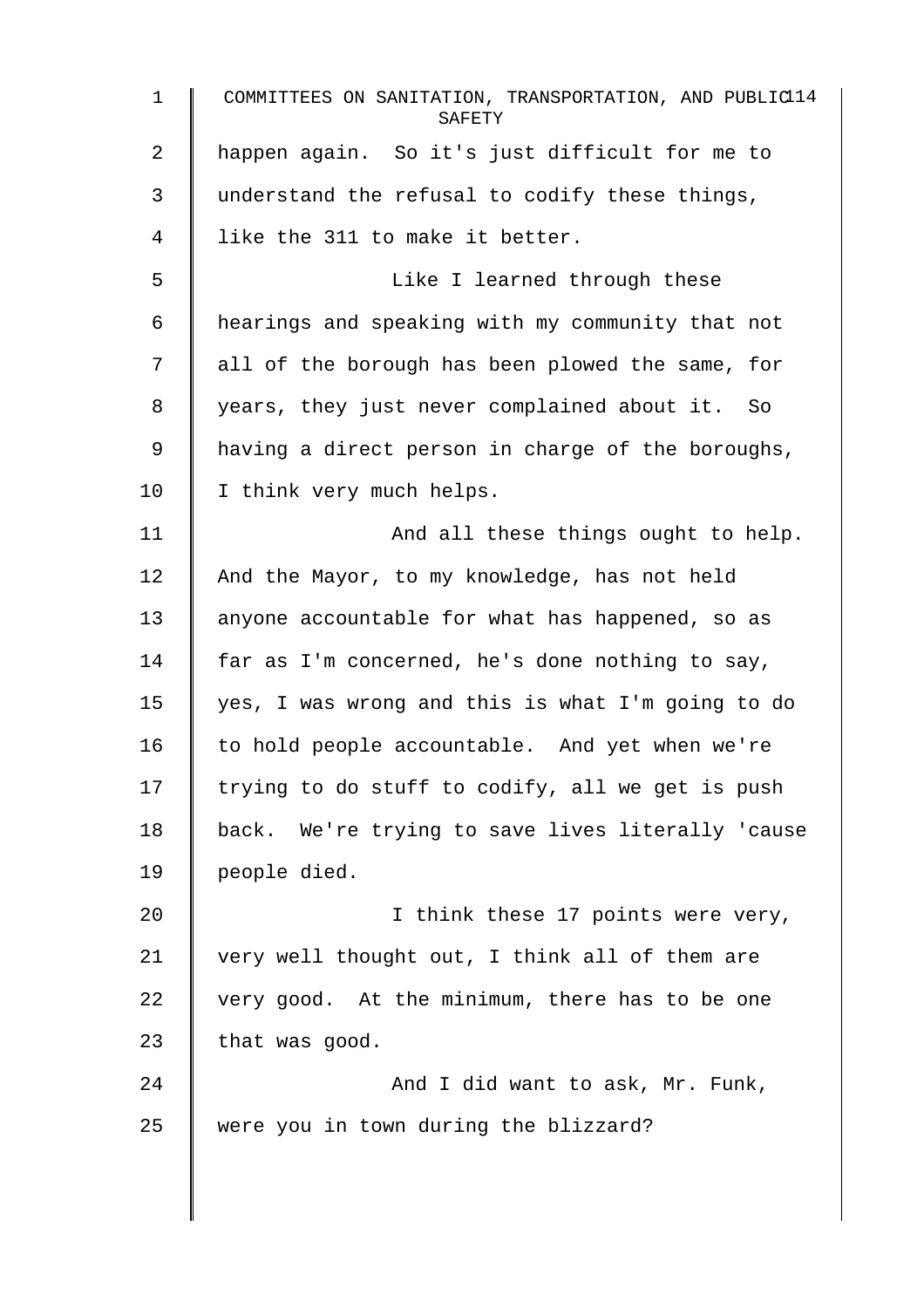| 1              | COMMITTEES ON SANITATION, TRANSPORTATION, AND PUBLIC15<br>SAFETY |
|----------------|------------------------------------------------------------------|
| $\overline{2}$ | SKIP FUNK: Was I in town                                         |
| 3              | personally in the city--                                         |
| 4              | COUNCIL MEMBER WILLIAMS: Yeah.                                   |
| 5              | SKIP FUNK: -- I was not.                                         |
| 6              | COUNCIL MEMBER WILLIAMS: Okay. I                                 |
| 7              | had a feeling because most people weren't. I'm at                |
| 8              | a loss for words. I still feel the administration                |
| 9              | is still disrespecting the city of New York by not               |
| 10             | holding anyone responsible, and in further coming                |
| 11             | here to say that all of the work that the Council                |
| 12             | has done is in error and is not usable, and to                   |
| 13             | tell us only to use the 15-point plan that was                   |
| 14             | created in his office, which is the one that made                |
| 15             | the mistakes in the first place.                                 |
| 16             | And you keep saying that the                                     |
| 17             | emergency plan you had was in effect, everything                 |
| 18             | was in effect, please stop saying that because                   |
| 19             | there was huge errors. So either these things                    |
| 20             | were in effect and people ignored them, which                    |
| 21             | means people should be fired, or they were not in                |
| 22             | effect, but they could not have been--and if they                |
| 23             | were in effect, then that means they're not good                 |
| 24             | enough, which means we should be codifying some                  |
| 25             | more things. So your things, they don't add up,                  |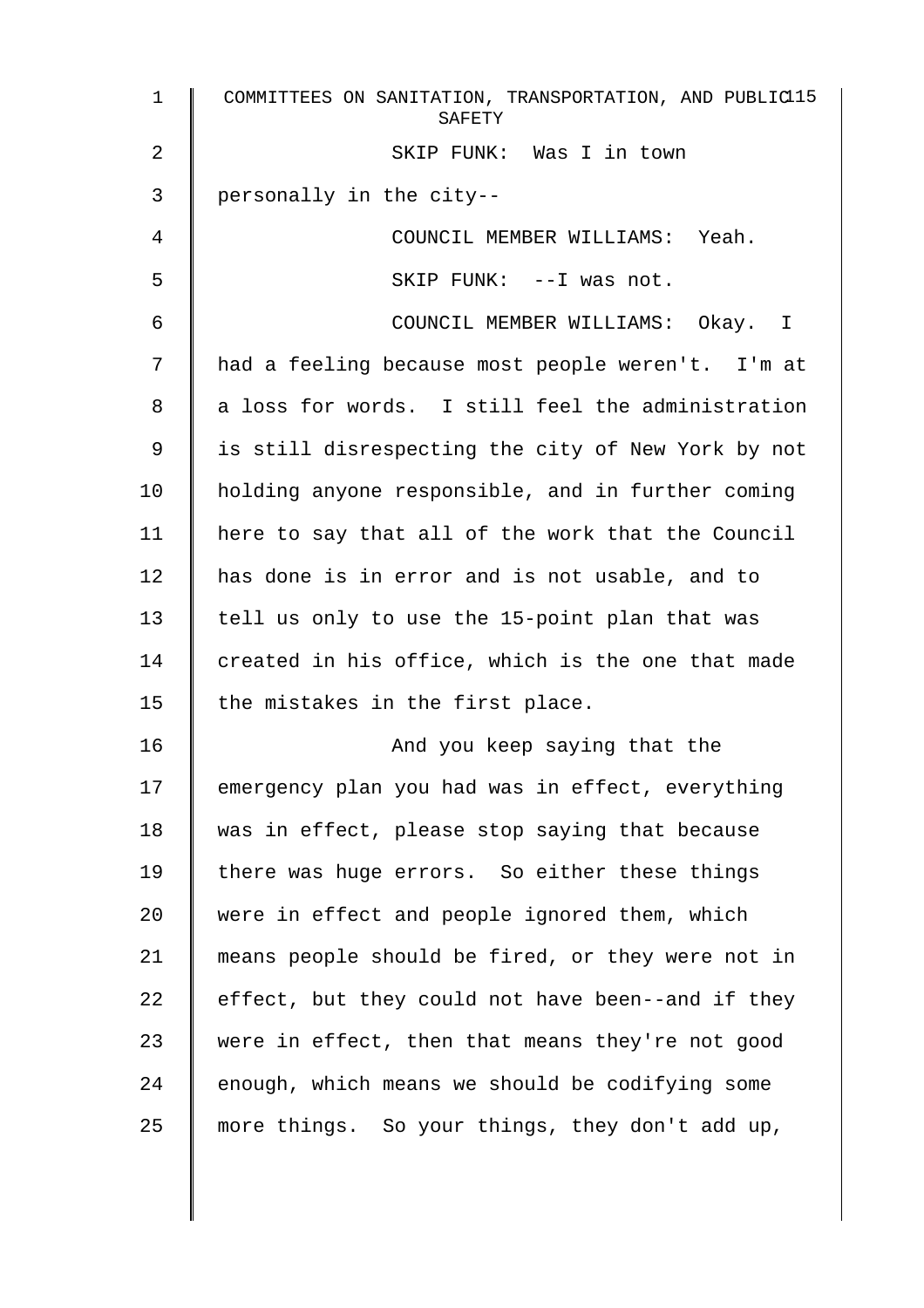| $\mathbf{1}$   | COMMITTEES ON SANITATION, TRANSPORTATION, AND PUBLIC16<br>SAFETY |
|----------------|------------------------------------------------------------------|
| $\overline{a}$ | they were in effect, if what you're saying is                    |
| 3              | true, they didn't work, then we have to change it,               |
| 4              | which is what we're trying to do.                                |
| 5              | So I'm trying to say all these                                   |
| 6              | things with a smile. But I would really like also                |
| 7              | to work with the mayor's office and the mayor's                  |
| 8              | administration, but you have to start off the                    |
| 9              | conversation in a way that makes it more able to                 |
| 10             | do so. At least come with some positive                          |
| 11             | contributions about the things that all of us here               |
| 12             | have worked very hard--like you just slapped it                  |
| 13             | around. It was many, many hours that were put                    |
| 14             | into these bills based on the feedback we heard,                 |
| 15             | based on the hours that many of us here were at                  |
| 16             | the hearings when you only sent one lower level                  |
| 17             | person who didn't even answer questions. And then                |
| 18             | to dismiss that completely, I think further goes                 |
| 19             | along the line of I think what this administration               |
| 20             | has been about and I hope at some point it will                  |
| 21             | change a little bit. Thank you.                                  |
| 22             | CHAIRPERSON JAMES: Thank you.                                    |
| 23             | We've been joined by Council Member Rose. Ms.                    |
| 24             | Weinstein, you still okay?                                       |
| 25             | LIZ WEINSTEIN: Yeah.                                             |
|                |                                                                  |
|                |                                                                  |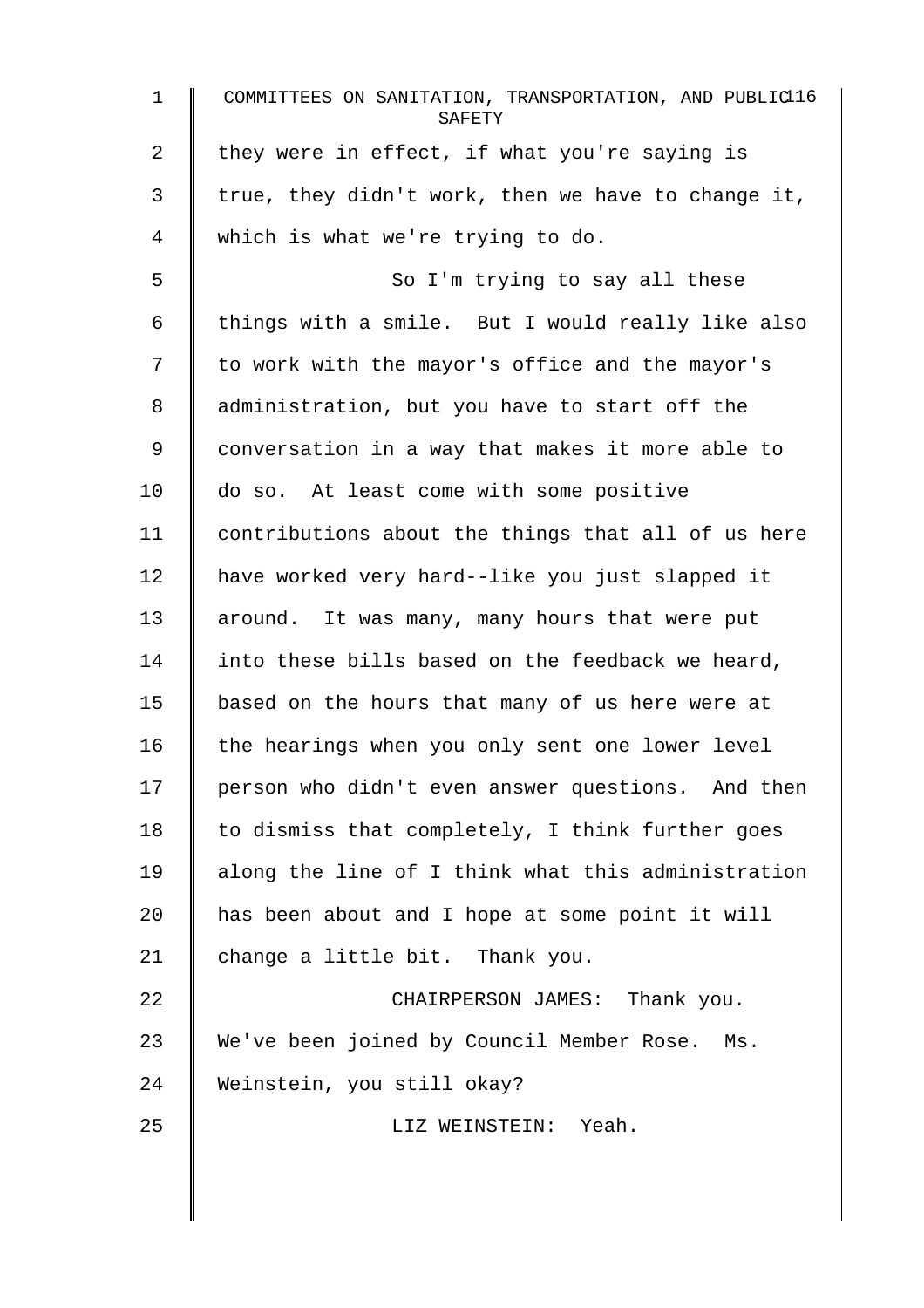| $\mathbf{1}$ | COMMITTEES ON SANITATION, TRANSPORTATION, AND PUBLIC17<br>SAFETY |
|--------------|------------------------------------------------------------------|
| 2            | CHAIRPERSON JAMES: No break?                                     |
| 3            | Okay, you'll let me know?                                        |
| 4            | LIZ WEINSTEIN: Sure.                                             |
| 5            | CHAIRPERSON JAMES: You indicated                                 |
| 6            | that some bills you think are workable. Can you                  |
| 7            | identify those bills?                                            |
| 8            | LIZ WEINSTEIN: Well I think just                                 |
| 9            | building off of what everyone is saying, I think                 |
| 10           | there's probably things related to a few of the                  |
| 11           | different bills that would be interesting or worth               |
| 12           | discussing sooner rather than later. With a few                  |
| 13           | of the bills, there are specific things that I                   |
| 14           | think if they were changed we could work with. I                 |
| 15           | don't have a thorough analysis, I'm looking                      |
| 16           | through my notes here, but--                                     |
| 17           | CHAIRPERSON JAMES: [Interposing]                                 |
| $18\,$       | Are there any bills that you basically--which are                |
| 19           | just totally unacceptable at this juncture? And                  |
| 20           | that are not subject to any possible amendment or                |
| 21           | compromise, so we can take those off the table?                  |
| 22           | [Off mic]                                                        |
| 23           | LIZ WEINSTEIN: Right, I wouldn't                                 |
| 24           | say that there's any--look, your intention is                    |
| 25           | clear, it's obviously from the right place, I                    |
|              |                                                                  |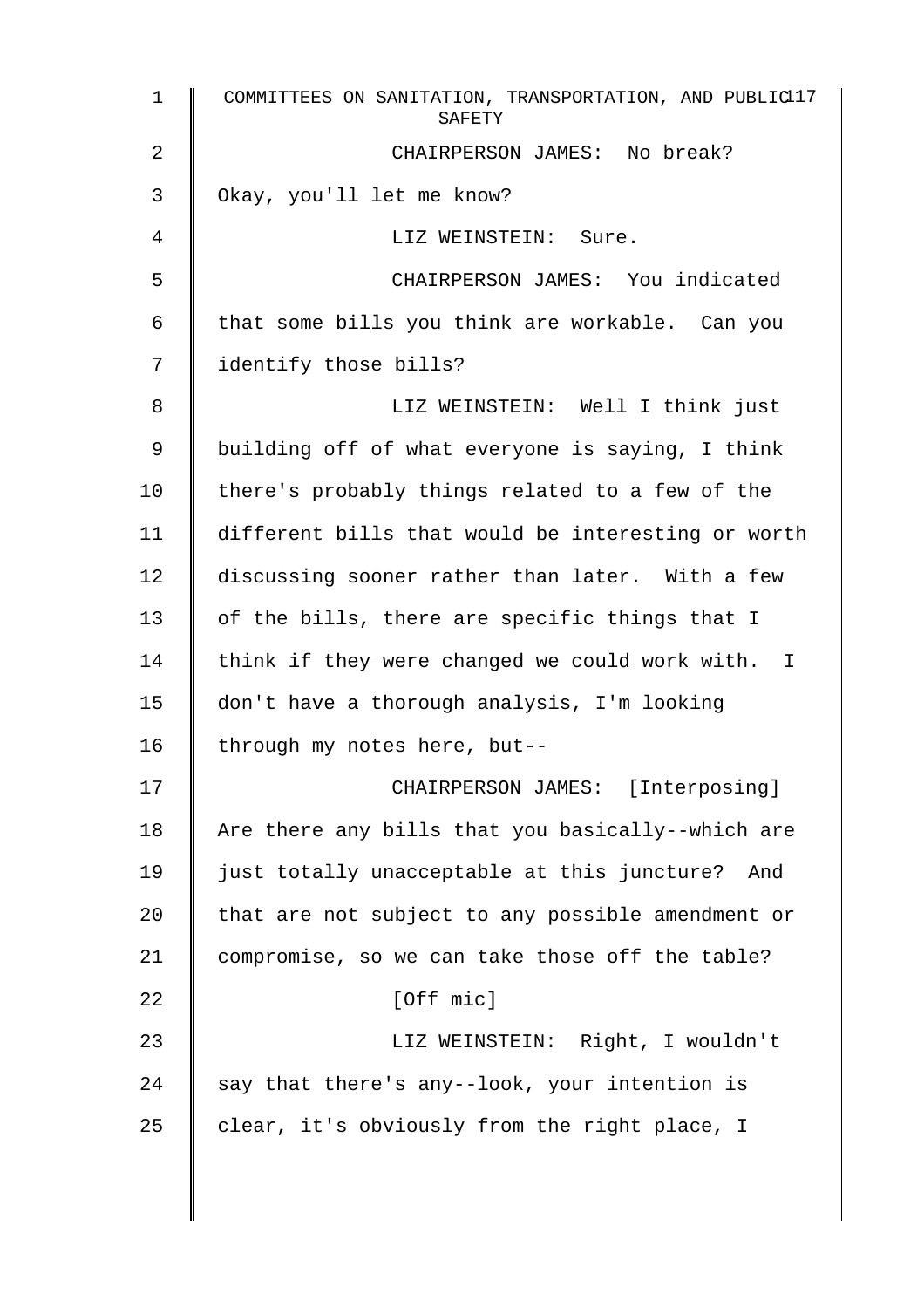| $\mathbf{1}$ | COMMITTEES ON SANITATION, TRANSPORTATION, AND PUBLIC18<br>SAFETY |
|--------------|------------------------------------------------------------------|
| 2            | don't think they're very different than a lot of                 |
| 3            | things that we're doing already, and that's part                 |
| 4            | of what the issue is. So--                                       |
| 5            | [Crosstalk]                                                      |
| 6            | LIZ WEINSTEIN: --in agreement.                                   |
| 7            | But I think there are pieces in many of the bills                |
| 8            | that we would want to work through with you before               |
| 9            | they could be passed.                                            |
| 10           | [Off mic]                                                        |
| 11           | LIZ WEINSTEIN: Right, or added to                                |
| 12           | a plan or figure out a way to make sure they get                 |
| 13           | done in a way that you feel satisfying.                          |
| 14           | CHAIRPERSON JAMES: As I stated at                                |
| 15           | the outset of the hearing, I don't understand,                   |
| 16           | since you already have a plan in place and since                 |
| 17           | you think that writing a plan down is a good                     |
| 18           | thing, why we cannot codify some of this                         |
| 19           | legislation that is before you as part of this                   |
| 20           | package.                                                         |
| 21           | Specifically, let me just speak                                  |
| 22           | about each of the bills and some of your                         |
| 23           | objections. The first and second--well before I                  |
| 24           | get to that, what is the legal import of an                      |
| 25           | executive order? You often referred to an                        |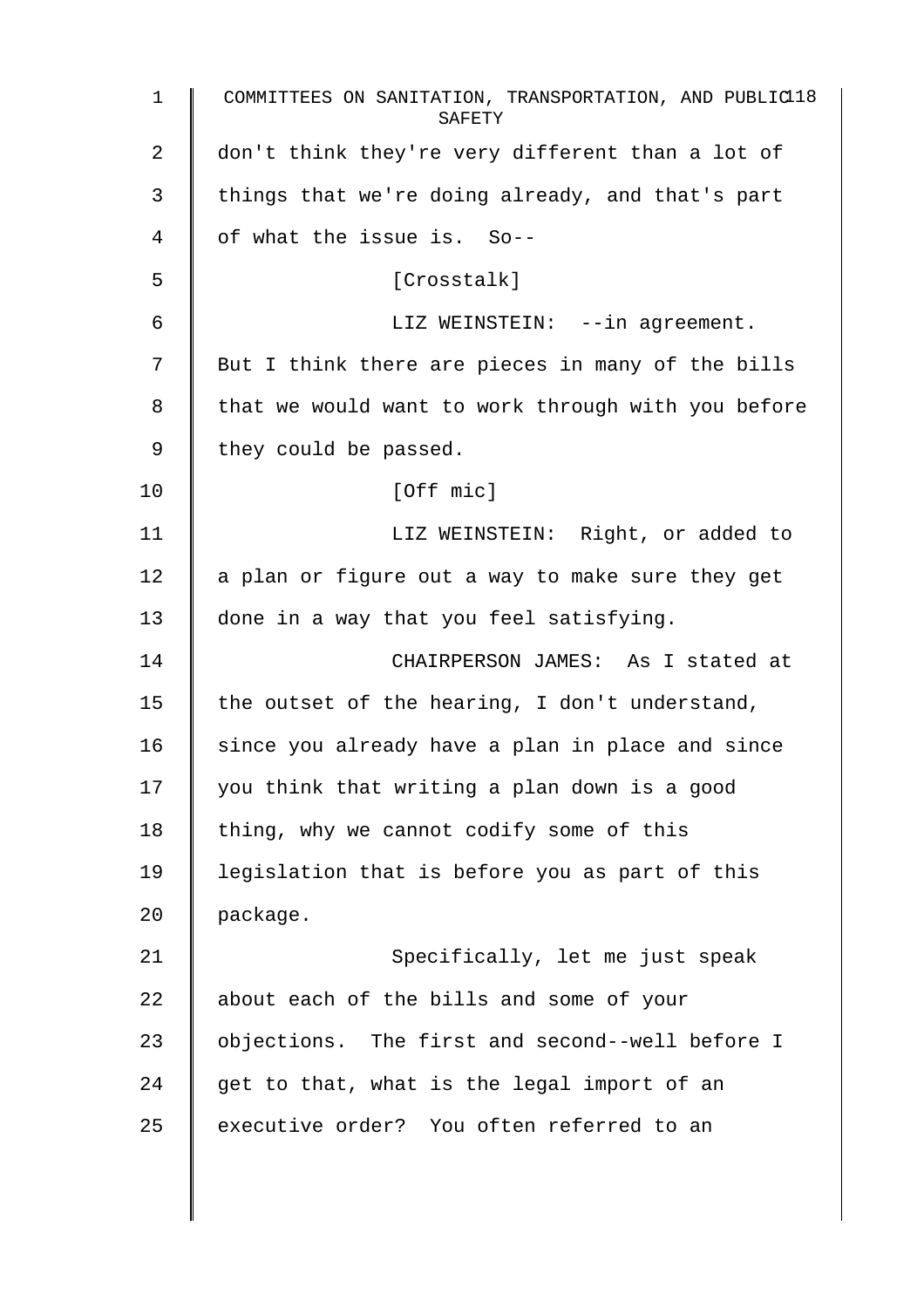| $\mathbf 1$ | COMMITTEES ON SANITATION, TRANSPORTATION, AND PUBLIC19<br>SAFETY |
|-------------|------------------------------------------------------------------|
| 2           | executive order that the mayor was issued, what is               |
| 3           | the legal import of that and is it not true that a               |
| 4           | subsequent mayor can override, overrule more?                    |
| 5           | MALE VOICE 2: As a general matter,                               |
| 6           | an executive order is a policy that has an effect                |
| 7           | of law that's issued by the mayor that generally                 |
| 8           | regulates the internal workings of the mayoral                   |
| 9           | administration. So it's a mayor either governing                 |
| 10          | how his office, the mayor's office would work or                 |
| 11          | how it relates to other agencies are given                       |
| 12          | specific orders to how commissioners must either                 |
| 13          | develop and implement programs or react under                    |
| 14          | certain circumstances, that's what an executive                  |
| 15          | order does.                                                      |
| 16          | CHAIRPERSON JAMES: Is it not true                                |
| 17          | that a subsequent mayor could rescind that order                 |
| 18          | the first day of his or her administration?                      |
| 19          | MALE VOICE 2: As a general matter,                               |
| 20          | most mayors come into office and Executive Order                 |
| 21          | number one of that mayoral administration is a                   |
| 22          | reenactment of all prior executive orders, but                   |
| 23          | it's conceivable that one could be pulled out and                |
| 24          | not reenacted.                                                   |
| 25          | CHAIRPERSON JAMES: Okay. With                                    |
|             |                                                                  |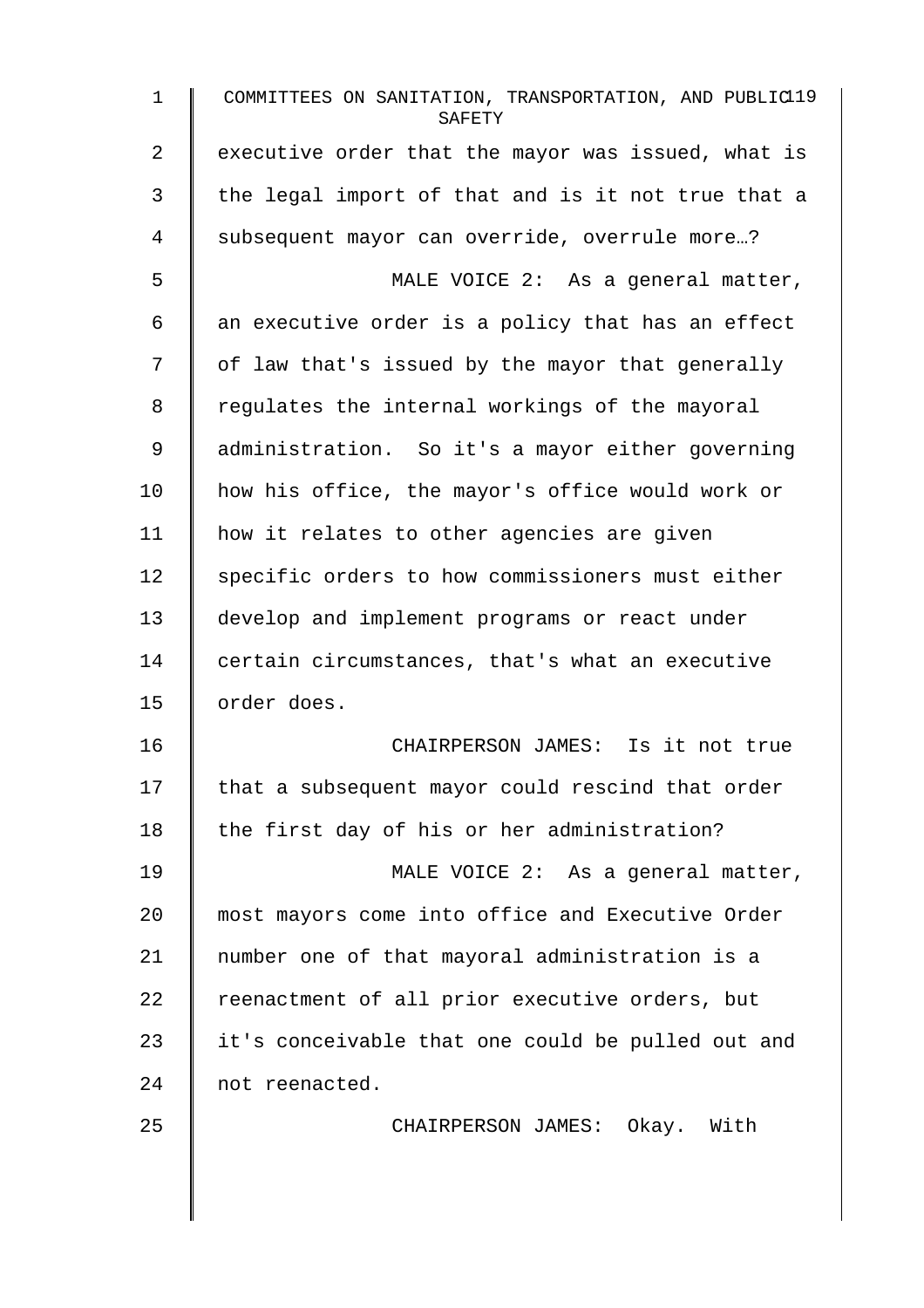| $\mathbf{1}$ | COMMITTEES ON SANITATION, TRANSPORTATION, AND PUBLIC120<br>SAFETY |
|--------------|-------------------------------------------------------------------|
| 2            | regards to one and two, do you understand--I'm                    |
| 3            | sure you understand that this is nothing more than                |
| 4            | a framework and does not restrict the ability of                  |
| 5            | the administration, the annual snow response and                  |
| 6            | preparedness report, which is basically a                         |
| 7            | codifying of the emergency plan, which is already                 |
| 8            | in place, but not in effect in law?                               |
| 9            | LIZ WEINSTEIN: I think that's the                                 |
| 10           | kind of understanding we would want to come to                    |
| 11           | with you.                                                         |
| 12           | [Crosstalk]                                                       |
| 13           | LIZ WEINSTEIN: I think we don't                                   |
| 14           | have an understanding now, we would be open to                    |
| 15           | understanding more about that.                                    |
| 16           | CHAIRPERSON JAMES: And my                                         |
| 17           | intention in drafting this legislation again is                   |
| 18           | for subsequent administrations and also not to tie                |
| 19           | your hands, but so that there is some sort of set                 |
| 20           | of rules and some sort of record keeping, is that                 |
| 21           | okay? Is that something we can work on?                           |
| 22           | LIZ WEINSTEIN: Sure.                                              |
| 23           | CHAIRPERSON JAMES: Thank you. As                                  |
| 24           | well as number two, which is also a bill that I                   |
| 25           | drafted as well. Again, you speak to executive                    |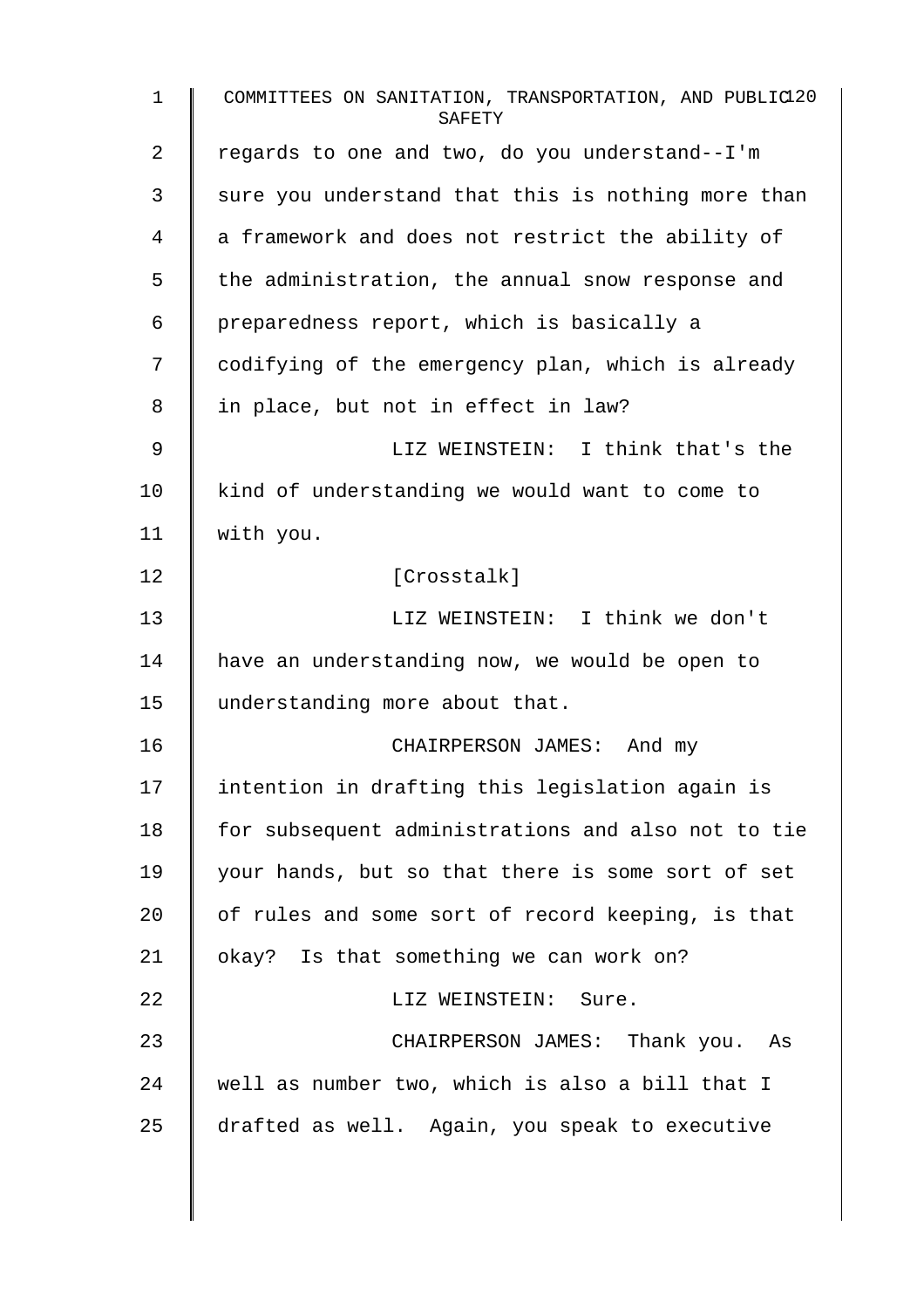1 COMMITTEES ON SANITATION, TRANSPORTATION, AND PUBLIC<sup>121</sup> **SAFETY** 2 | order, but I just want to codify it so that for 3 Subsequent administrations they can continue to 4 adhere to that. Is that something that you think  $5 \parallel$  that we could work with? 6 LIZ WEINSTEIN: I think the rules 7 and requlations piece is--8 **CHAIRPERSON JAMES:** Yes. 9 || LIZ WEINSTEIN: --the language that 10 we would want to work with you on-- 11 CHAIRPERSON JAMES: It's 12 acceptable, okay. 13 || LIZ WEINSTEIN: --but yeah, I think 14 all of it is open for discussion. 15 CHAIRPERSON JAMES: Number four 16 which talks about, you basically opposed that 17 | because you say we are in a period of deficits and 18 having a borough structure does not augment OEM's 19 coordination responsibilities and could even have 20  $\parallel$  a negative impact. And my argument to that is in 21 your proposals you put forth a lot of technology 22  $\parallel$  and it suggests to me that there's not that much 23 concern with respect to technology for the bottom-24 I line so why should you have concern with regards 25  $\parallel$  to this bill?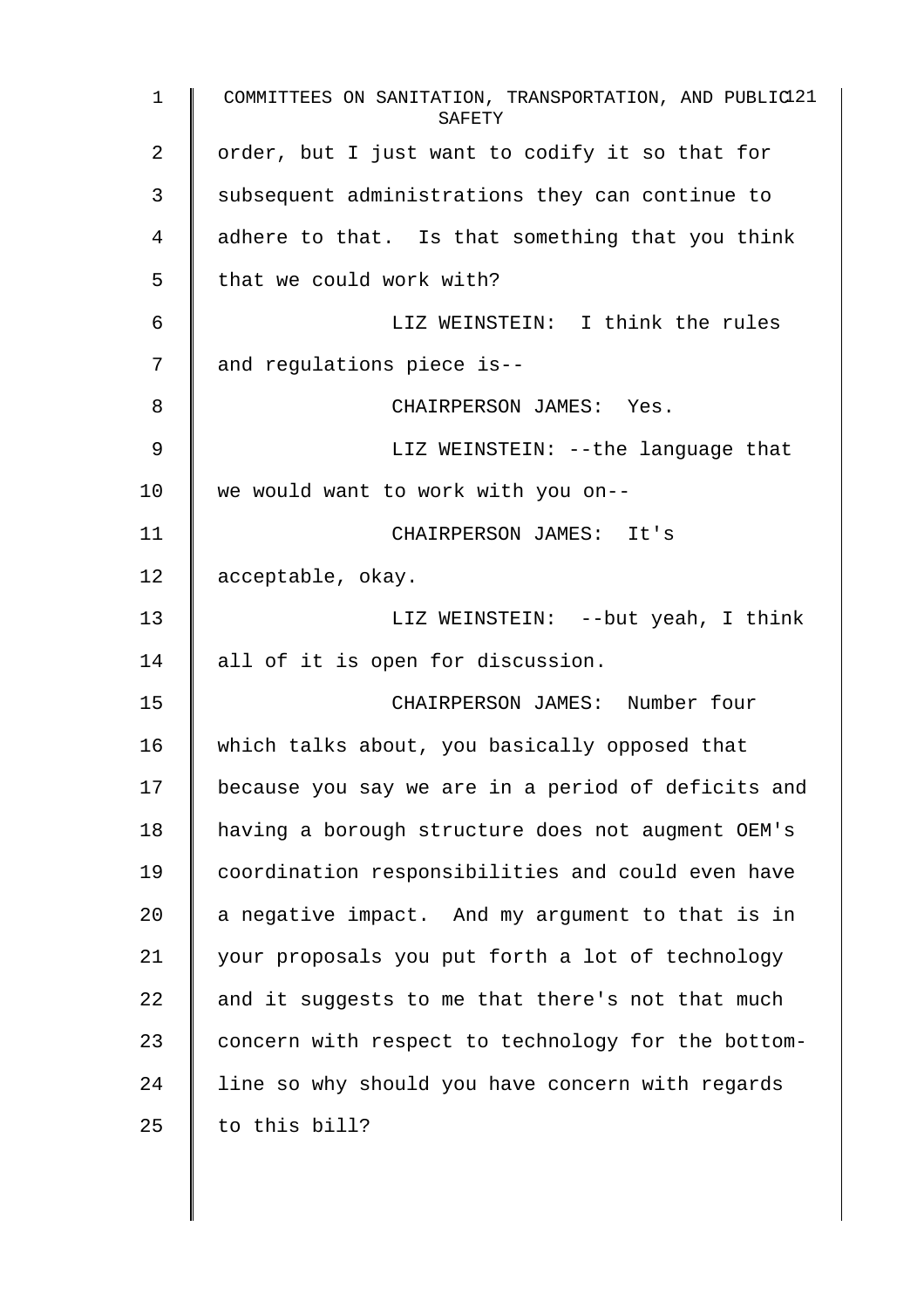| $\mathbf 1$ | COMMITTEES ON SANITATION, TRANSPORTATION, AND PUBLIC122<br>SAFETY |
|-------------|-------------------------------------------------------------------|
| 2           | LIZ WEINSTEIN: Yeah, I mean I                                     |
| 3           | guess a couple things on that, and this one, I                    |
| 4           | think probably would require a bit of conversation                |
| 5           | and dialogue. But one is that the--as we went                     |
| 6           | through and we'll get you the specific numbers,                   |
| 7           | the technology is reasonably inexpensive, but                     |
| 8           | we'll get you the numbers on that.                                |
| 9           | The second is that the resource                                   |
| 10          | spend is just a piece of what we're concerned                     |
| 11          | about here, the other is that OEM really is set up                |
| 12          | to be citywide and to have a holistic perspective                 |
| 13          | and, while it can and often does have a very local                |
| 14          | focus, we really think the strength in it is its                  |
| 15          | central command and the fact that it can rely on                  |
| 16          | other agencies who do have more borough                           |
| 17          | breakdowns. But a borough breakdown we don't                      |
| 18          | think necessarily would have helped in the                        |
| 19          | situation that you were concerned about and going                 |
| 20          | forward.                                                          |
| 21          | So we would want to talk more about                               |
| 22          | trying to address your concern without going to                   |
| 23          | that level of administration.                                     |
| 24          | CHAIRPERSON JAMES: Jumping to                                     |
| 25          | number 11, snow removal volunteer registry, you                   |
|             |                                                                   |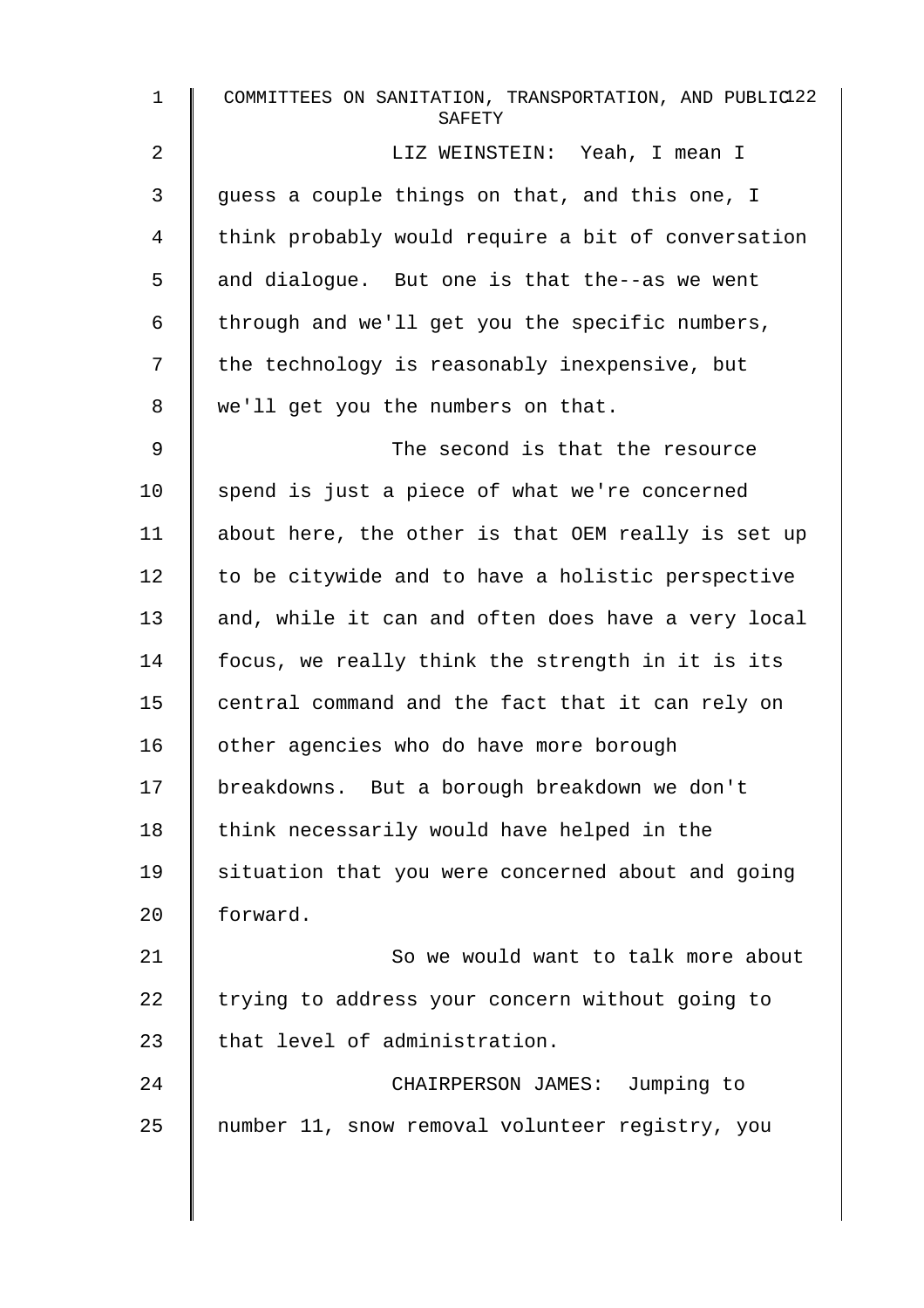| $\mathbf 1$ | COMMITTEES ON SANITATION, TRANSPORTATION, AND PUBLIC123<br>SAFETY |
|-------------|-------------------------------------------------------------------|
| 2           | speak about liability issues. Could we not pass a                 |
| 3           | piece of legislation in Albany that would immune                  |
| 4           | volunteers from tort liability, could we not do                   |
| 5           | that?                                                             |
| 6           | LIZ WEINSTEIN: I don't know that                                  |
| 7           | answer, but I do think here is an example of where                |
| 8           | we are trying to offer something that we think                    |
| 9           | might work and there is something workable here,                  |
| 10          | which is often when we do go through these                        |
| 11          | umbrella organizations it helps relieve us a lot                  |
| 12          | of the concerns that we have.                                     |
| 13          | So I think we like the volunteer                                  |
| 14          | idea, we think there is a place for them in these                 |
| 15          | things, we didn't leverage it as much as we could                 |
| 16          | have in the past, it's just the mechanics of                      |
| 17          | getting to those volunteers we may need to sort of                |
| 18          | work with you on how that works.                                  |
| 19          | CHAIRPERSON JAMES: Moving to                                      |
| 20          | number 13, Intro 169, could we not just limit the                 |
| 21          | suspension of parking meters to severe storms?                    |
| 22          | Specifically, I mean, particularly given in light                 |
| 23          | of the fact that you did suspend parking meters                   |
| 24          | during the last winter blizzard because of the                    |
| 25          | severity of the storm? Is that something that we                  |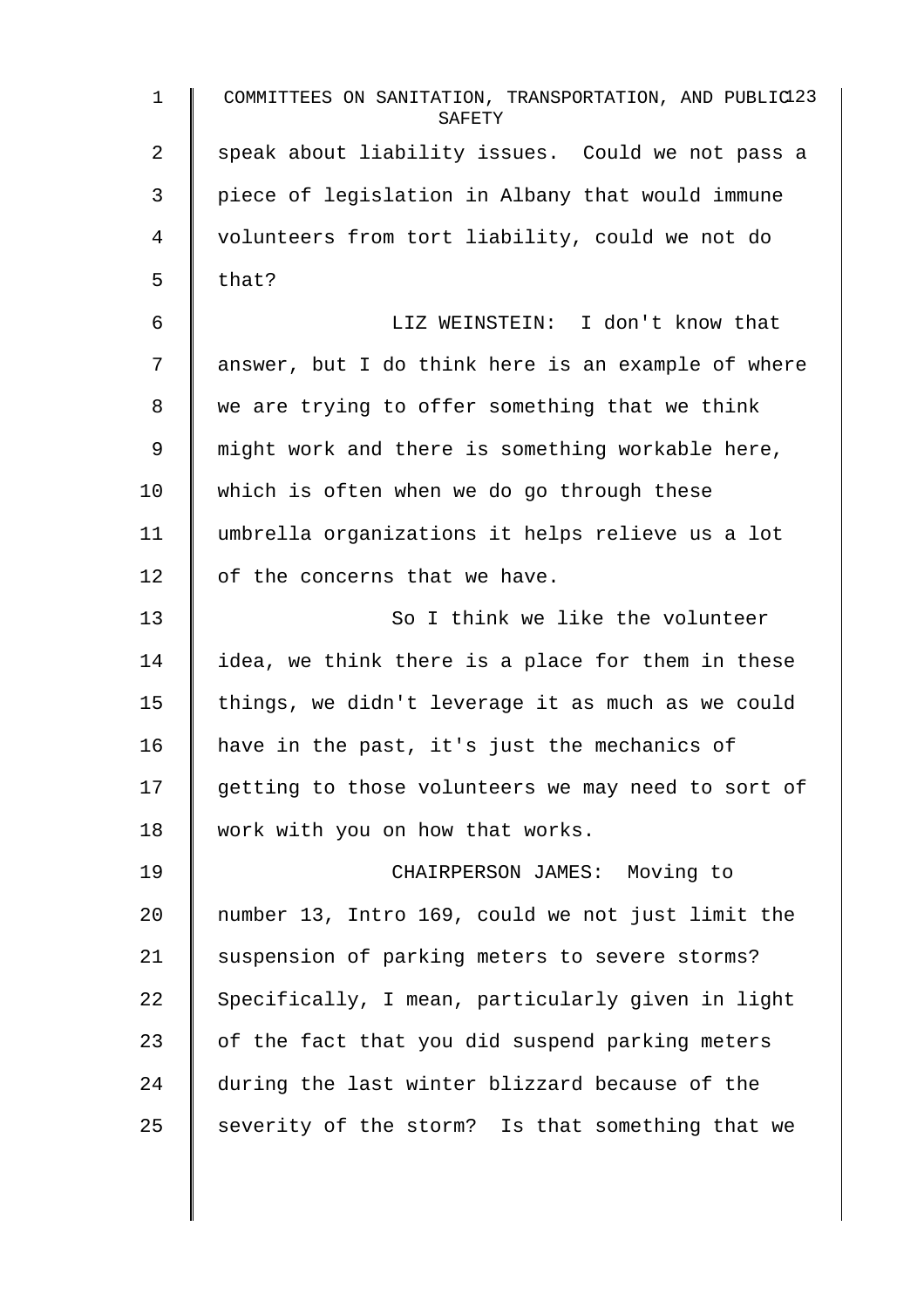| $\mathbf 1$ | COMMITTEES ON SANITATION, TRANSPORTATION, AND PUBLIC124<br>SAFETY |
|-------------|-------------------------------------------------------------------|
| 2           | could talk--                                                      |
| 3           | LIZ WEINSTEIN: [Interposing] Yeah,                                |
| 4           | I mean, David can jump in if--this one to me seems                |
| 5           | trickier, but I don't want to speak--                             |
| 6           | [Crosstalk]                                                       |
| 7           | CHAIRPERSON JAMES: [Interposing]                                  |
| 8           | Is this something that we can work out, David?                    |
| 9           | [Off mic]                                                         |
| 10          | CHAIRPERSON JAMES: He's my                                        |
| 11          | constituent so I have to be nice. You look very                   |
| 12          | nice.                                                             |
| 13          | DAVID WALLOCK: I have to be                                       |
| 14          | careful. It's a topic I think we're happy to                      |
| 15          | continue to talk about. I don't think we see a                    |
| 16          | legislative solution necessarily, but happy to                    |
| 17          | keep talking to you about it.                                     |
| 18          | CHAIRPERSON JAMES: Okay. With                                     |
| 19          | regards to number 14, clearing crosswalk curb                     |
| 20          | cuts, your primary objection is that this is                      |
| 21          | potentially dangerous, but we have a significant                  |
| 22          | number of--we put forth a number of volunteers                    |
| 23          | already on the streets clearing crosswalks and                    |
| 24          | curb cuts and so I don't really understand some of                |
| 25          | your objections here.                                             |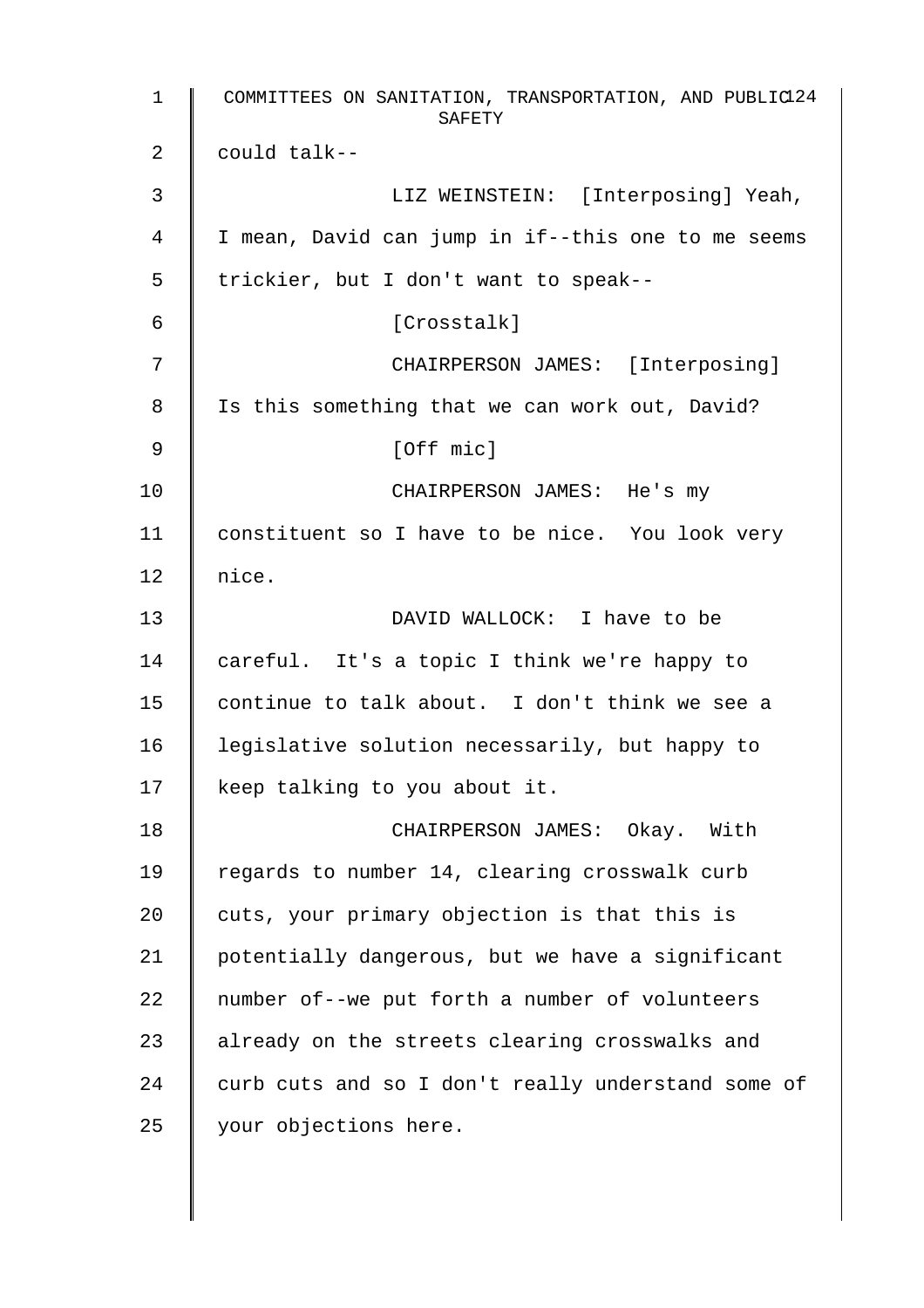| $\mathbf{1}$ | COMMITTEES ON SANITATION, TRANSPORTATION, AND PUBLIC125<br>SAFETY |
|--------------|-------------------------------------------------------------------|
| 2            | LIZ WEINSTEIN: Yeah, this is both                                 |
| 3            | the danger issue of the volunteers, but also a                    |
| 4            | resource issue, and so we would have to talk about                |
| 5            | what the implications are, if we really want                      |
| 6            | sanitation workers to take this on. They don't do                 |
| 7            | it now and so from what sort of pool of folks and                 |
| 8            | from what job responsibilities do we take the time                |
| 9            | to do this so                                                     |
| 10           | CHAIRPERSON JAMES: And my last                                    |
| 11           | question before I move on to Council Member                       |
| 12           | Halloran is with respect to local law--the                        |
| 13           | proposed law 2037, you speak to Cemusa's franchise                |
| 14           | agreement which required them to clear the                        |
| 15           | shelters and some damages were levied against                     |
| 16           | Cemusa in the amount of \$100,000, but to me that                 |
| 17           | is a rather paltry sum. And so why was it only                    |
| 18           | \$100,000? They should have been hit with a higher                |
| 19           | fine, they should have covered the cost of all of                 |
| 20           | the volunteers that we employed.                                  |
| 21           | DAVID WALLOCK: Yeah, I don't think                                |
| 22           | \$100,000 is necessarily that small a sum, but I                  |
| 23           | get the point. There was a lot at stake here.                     |
| 24           | CHAIRPERSON JAMES: I mean, it's                                   |
| 25           | not small to me and you, but to Cemusa, it's                      |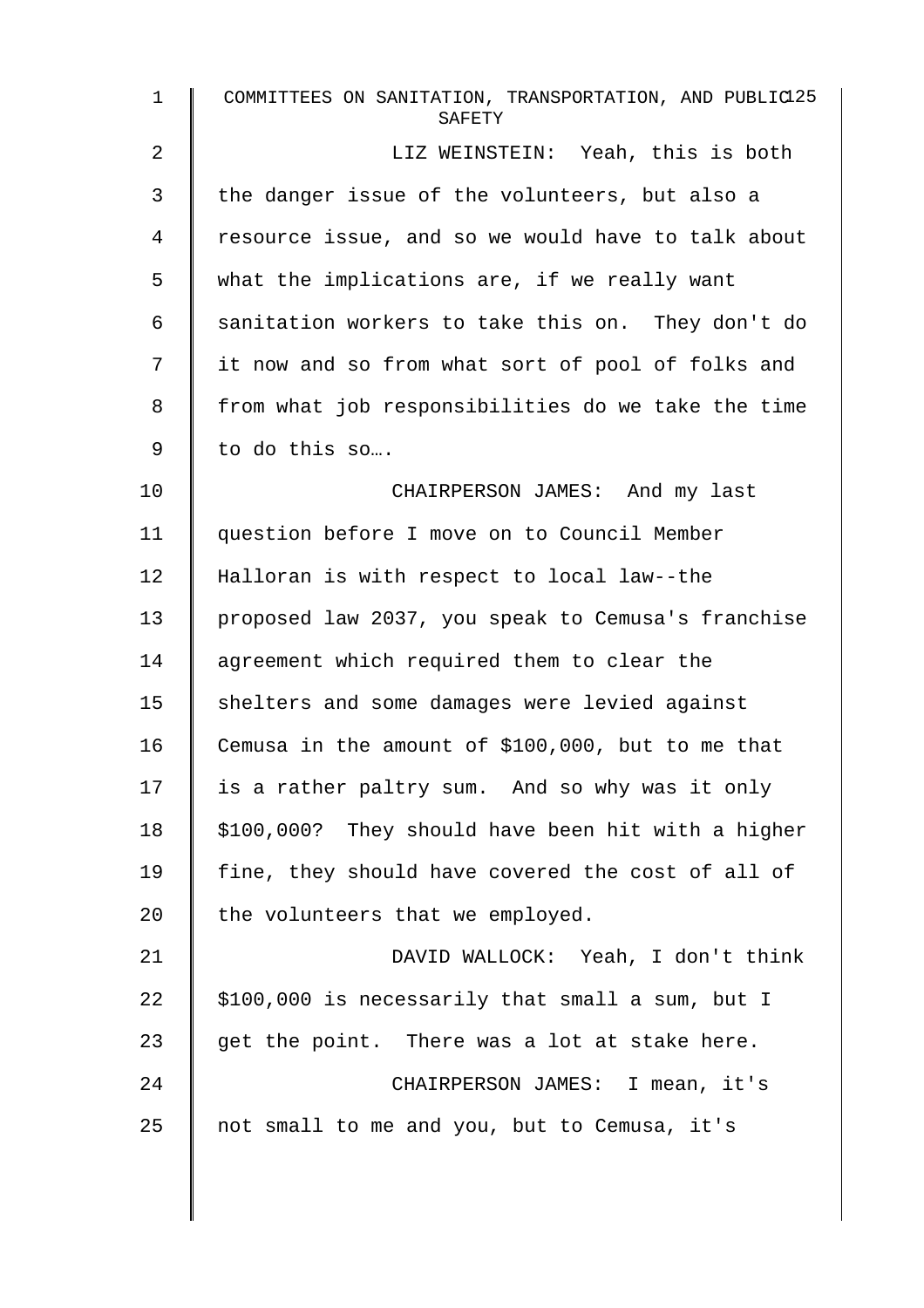1 COMMITTEES ON SANITATION, TRANSPORTATION, AND PUBLIC 126 SAFETY 2 pennies. 3 DAVID WALLOCK: Well not quite 4 pennies, but-- 5 CHAIRPERSON JAMES: [Interposing] I 6  $\parallel$  think they should have been hit harder in their 7 | pocket given their failure to act and the fact  $8 \parallel$  that we had to hire volunteers and others--not 9 | volunteers, we had to hire day laborers to do 10 | their work. 11 | DAVID WALLOCK: Sure. Understood, 12  $\parallel$  and I think clearly the message has been sent to 13 them. They're going to be putting more resources 14 | into this than they have in the past and if they 15 don't get their act together they're going to be 16 | paying--they're going to have more liquidated 17 damages. 18 CHAIRPERSON JAMES: Is it a 19 | graduated liquid damage clause? 20 DAVID WALLOCK: I'm not sure what 21 | it is precisely, I can get--22 | Crosstalk] 23 CHAIRPERSON JAMES: [Interposing] 24 And does \$100,000 cover the cost of the day 25 | laborers that we employed?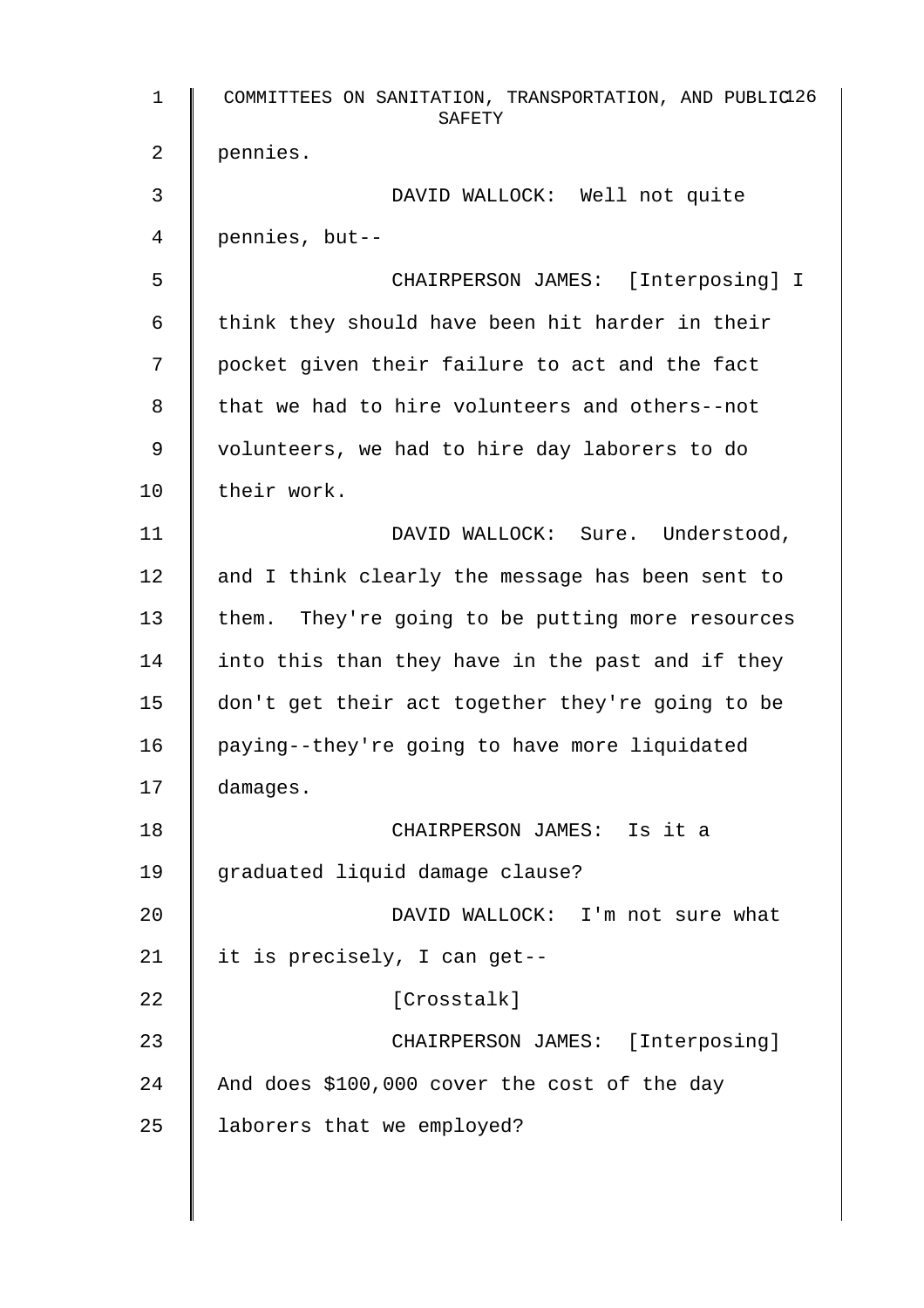| 1  | COMMITTEES ON SANITATION, TRANSPORTATION, AND PUBLIC127<br>SAFETY |
|----|-------------------------------------------------------------------|
| 2  | DAVID WALLOCK: I will have to get                                 |
| 3  | back to you on that.                                              |
| 4  | CHAIRPERSON JAMES: Council Member                                 |
| 5  | Halloran.                                                         |
| 6  | COUNCIL MEMBER HALLORAN: Thank                                    |
| 7  | you, Madam Chair. First I'd like to go to                         |
| 8  | recommendation number three, equipped every                       |
| 9  | Department of Sanitation truck with a GPS-enabled                 |
| 10 | device. I believe the chair had a hearing back in                 |
| 11 | October in which that issue was discussed and was                 |
| 12 | pooh-poohed by the administration because it was                  |
| 13 | unnecessary, it was--yeah, well it's a quasi legal                |
| 14 | term, pooh-pooh-- because it was unnecessary and I                |
| 15 | and another Council Member from Staten Island had                 |
| 16 | pointed out the various inequities and how street                 |
| 17 | sweeping went on and whether we could follow these                |
| 18 | street sweepers. And I'm glad to see that all of                  |
| 19 | a sudden now that it seems like a good idea to                    |
| 20 | this administration to have the GPS devices                       |
| 21 | enabled. But realistically speaking, if you have                  |
| 22 | the supervisors in the field following routes and                 |
| 23 | those routes are on route sheets, will the GPS                    |
| 24 | devices tell you anything that you shouldn't have                 |
| 25 | already known, given the deployment method, the                   |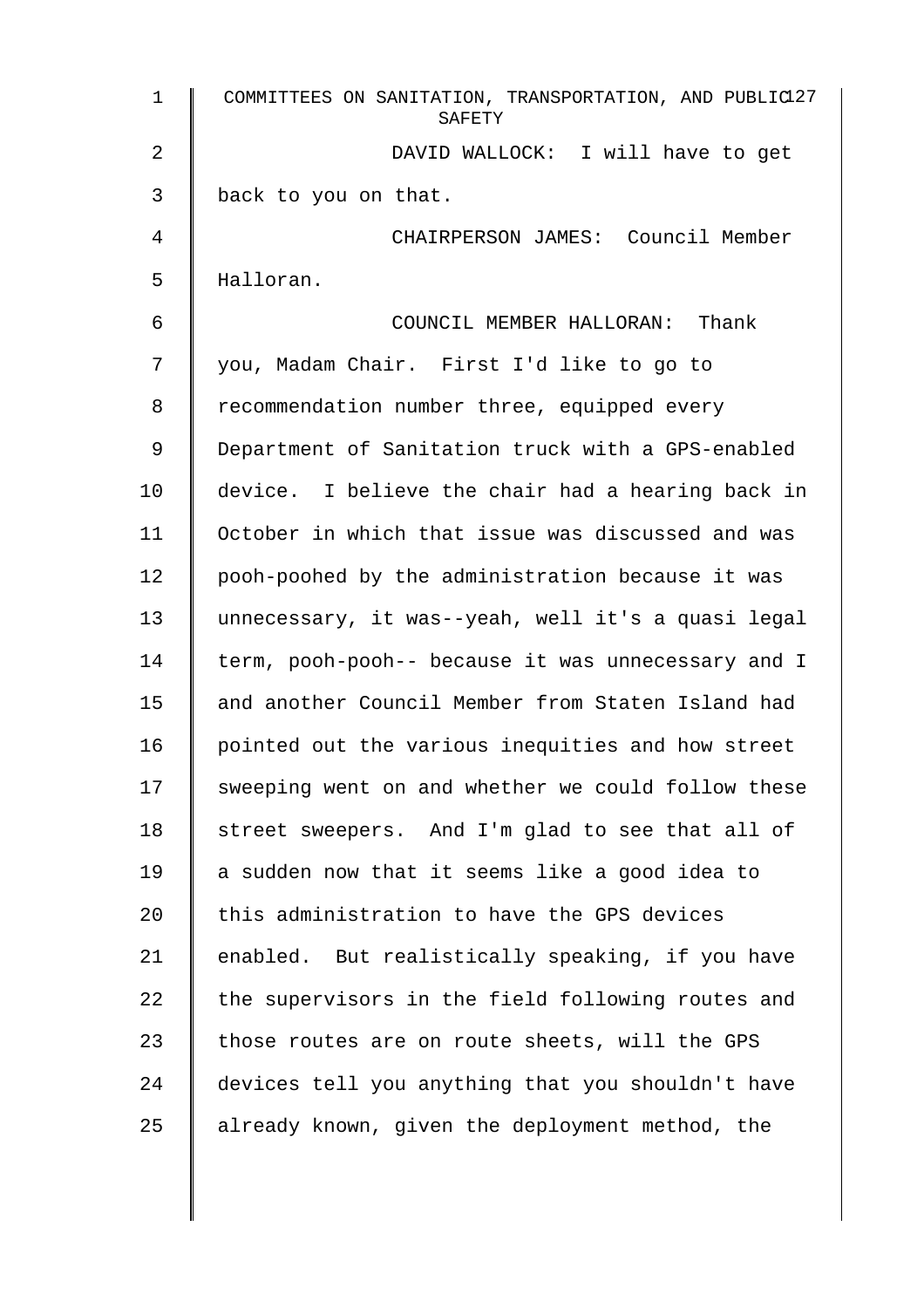| $\mathbf{1}$   | COMMITTEES ON SANITATION, TRANSPORTATION, AND PUBLIC128<br>SAFETY |
|----------------|-------------------------------------------------------------------|
| $\overline{a}$ | deployment schedules that the mayor used on the                   |
| 3              | Monday after the storm to stand in Staten Island                  |
| 4              | at 2:45 and declare the secondary streets of the                  |
| 5              | city of New York have been plowed?                                |
| 6              | LIZ WEINSTEIN: So there's a couple                                |
| 7              | things, and I appreciate the feedback. We have                    |
| 8              | had a pilot, as you probably know, going on for a                 |
| 9              | couple years. So I wasn't at the hearing and I'm                  |
| 10             | not familiar with the hearing that you mentioned,                 |
| 11             | but it is something that the city is interested                   |
| 12             | in, other city fleets have piloted it as well.                    |
| 13             | With the GPS, there is a couple of                                |
| 14             | things that we get and it's implementation of both                |
| 15             | the GPS and also a communication device with the                  |
| 16             | folks who are out there, and so we get a couple                   |
| 17             | things that we think are useful and that we think                 |
| 18             | would have helped in the storm on December 26th.                  |
| 19             | One is we get real-time information about where                   |
| 20             | our folks are, so if they're stuck, so even if you                |
| 21             | have the best plow sheet, that doesn't tell your                  |
| 22             | supervisor if you're stuck immediately. So this                   |
| 23             | allows the driver to communicate directly and                     |
| 24             | gives supervisor or the district command--or the                  |
| 25             | borough command, rather, information about where                  |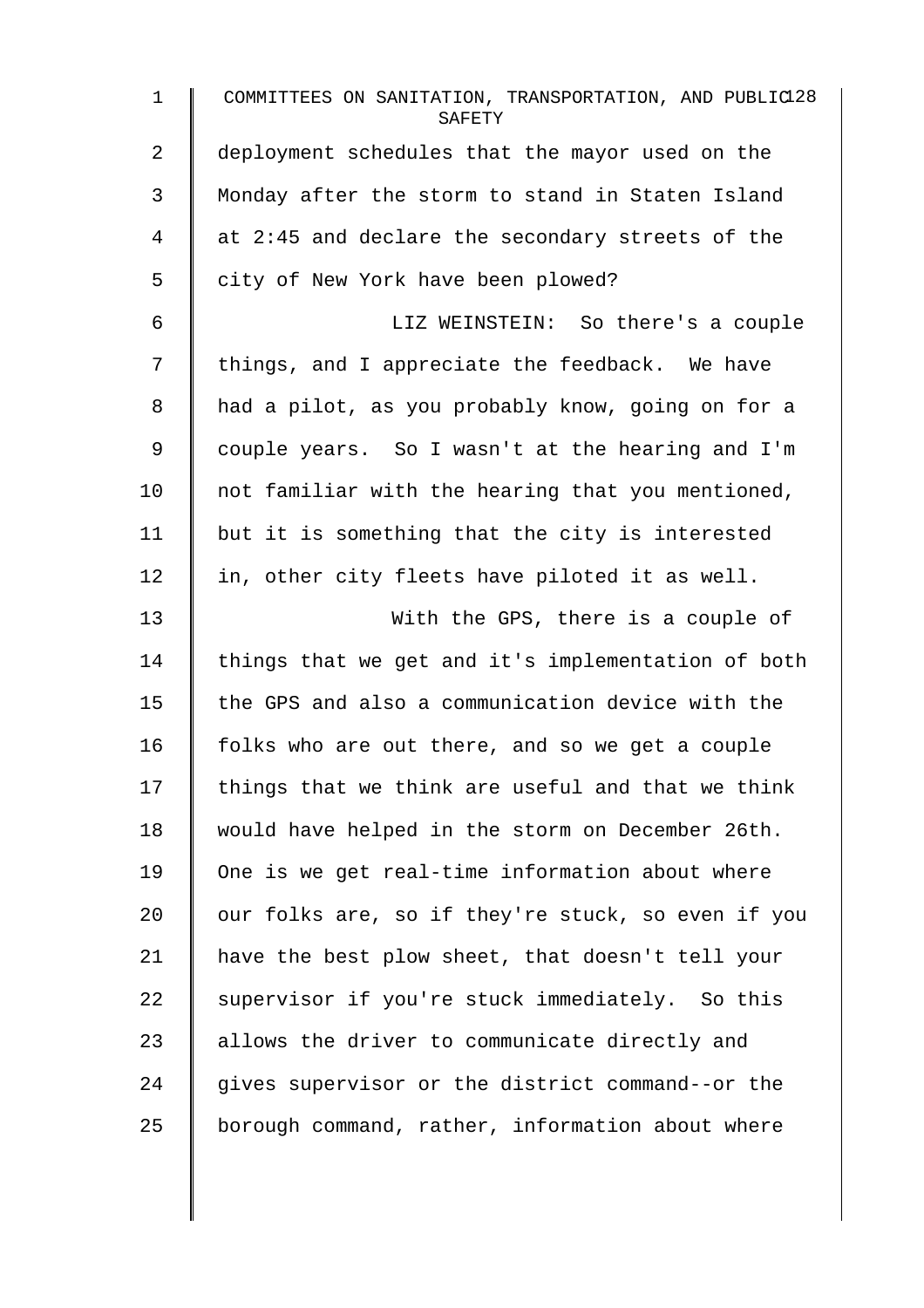| $\mathbf 1$    | COMMITTEES ON SANITATION, TRANSPORTATION, AND PUBLIC129<br>SAFETY |
|----------------|-------------------------------------------------------------------|
| $\overline{2}$ | that truck is exactly and what they're seeing and                 |
| 3              | whether they're stuck or not.                                     |
| 4              | COUNCIL MEMBER HALLORAN: Can I ask                                |
| 5              | you a question just--                                             |
| 6              | LIZ WEINSTEIN: Sure.                                              |
| 7              | COUNCIL MEMBER HALLORAN: --with                                   |
| 8              | regards to that, and obviously I know there's                     |
| 9              | pending litigation so you may not be able to                      |
| 10             | answer this question, but was the Department of                   |
| 11             | Sanitation, various garages receiving phone calls                 |
| 12             | from their sanitation workers telling them I'm                    |
| 13             | stuck, the street isn't plowed? I mean, we live                   |
| 14             | in an age of cell phones so I don't think anybody                 |
| 15             | can realistically sit here and tell me that if my                 |
| 16             | plow is stuck on 14th Avenue and 150th Street I'm                 |
| 17             | going to wait for a supervisor to get to me since                 |
| 18             | I don't have a radio in my truck.                                 |
| 19             | LIZ WEINSTEIN: Absolutely, folks                                  |
| 20             | [off mic] all the time and they do find ways to                   |
| 21             | use their personal devices to do that, the                        |
| 22             | administration believes there's quicker and better                |
| 23             | ways to do that--                                                 |
| 24             | COUNCIL MEMBER HALLORAN: Sure.                                    |
| 25             | LIZ WEINSTEIN: --and also                                         |
|                |                                                                   |
|                |                                                                   |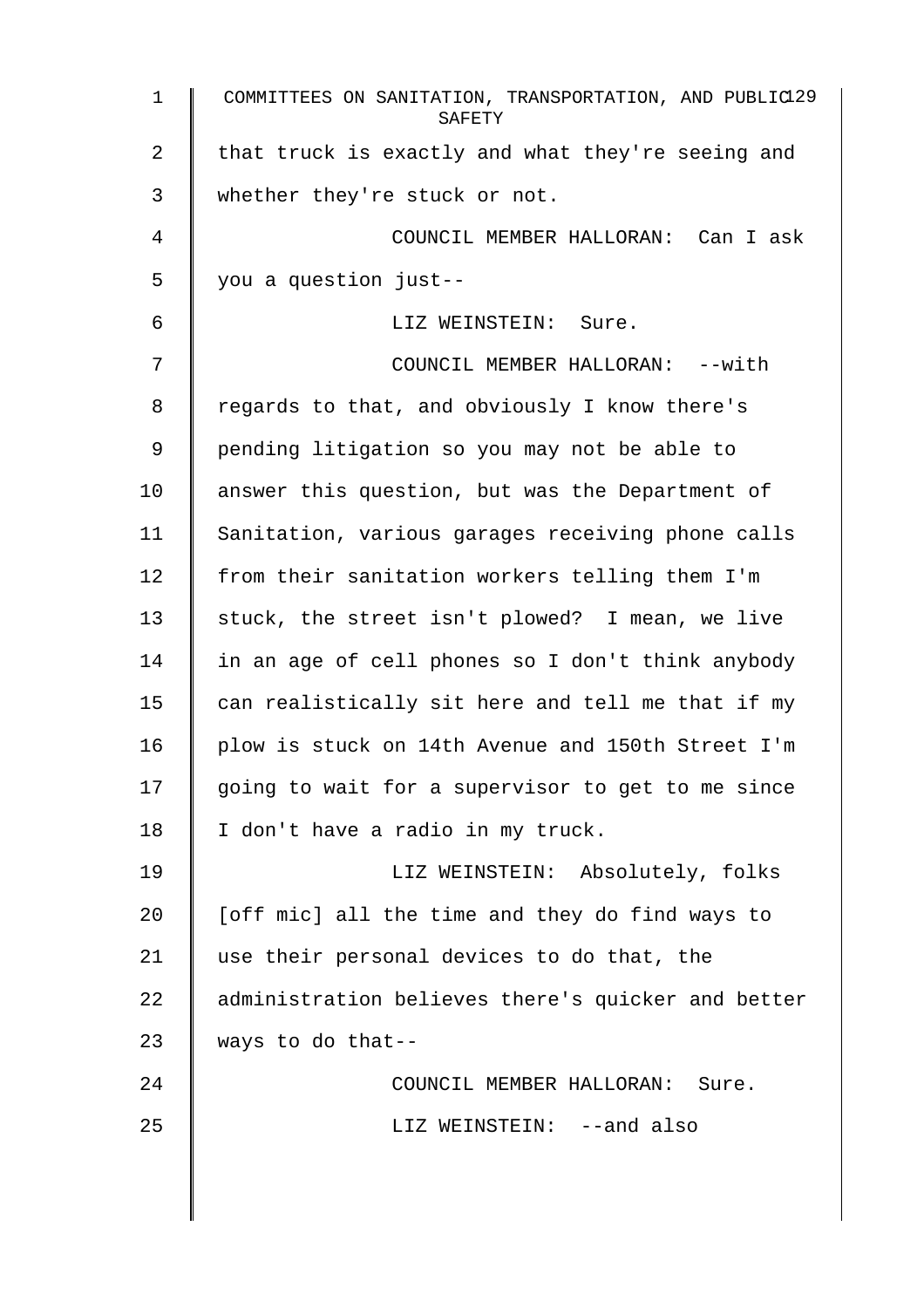1 COMMITTEES ON SANITATION, TRANSPORTATION, AND PUBLIC130 **SAFETY** 2 Supervisors, as we mention in the testimony, who 3 | have laptops, and it sounds like you're an 4 advocate of this yourself, but can get a 5 | perspective on a map of where folks are. So yes, 6  $\parallel$  there were ways of doing it before. Do we think  $7 \parallel$  there are better ways? We do. 8 **COUNCIL MEMBER HALLORAN:** And those 9 Supervisors, they would probably need something  $10$   $\parallel$  other than a Prius to get around in a snowstorm, 11 don't you think? 12 | Res. LIZ WEINSTEIN: Sure, yes. 13 COUNCIL MEMBER HALLORAN: Okay. So 14 during the snow emergency, does the sanitation 15 department have sufficient numbers of four-wheel 16 drive vehicles for its supervisors to prevent the  $17$  kind of disasters we saw of hybrid cars that have 18 | 20 horsepower trying to get around the city of New 19 York? 20 **EXAMPLE 20** LIZ WEINSTEIN: We can certainly 21 | get back to you if you want specific numbers on 22  $\parallel$  that, but the point's taken, yeah. 23 **COUNCIL MEMBER HALLORAN:** All 24 | right. Another question, moving on to  $25$  recommendation number four, improve the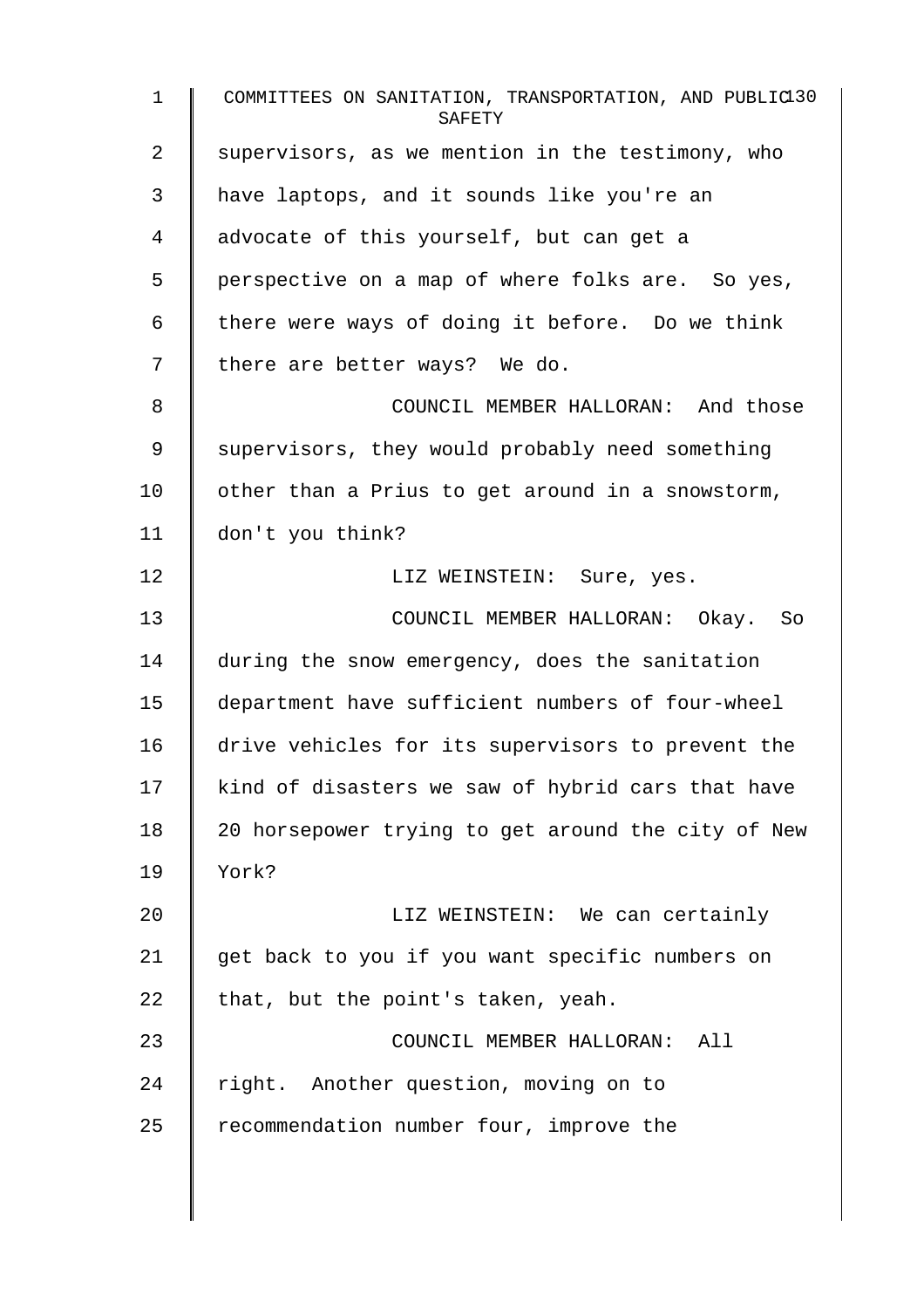| $\mathbf{1}$   | COMMITTEES ON SANITATION, TRANSPORTATION, AND PUBLIC11<br>SAFETY |
|----------------|------------------------------------------------------------------|
| $\overline{a}$ | accountability protocols by changing the plowing                 |
| 3              | definitions. I was actually shocked and amazed to                |
| 4              | hear that a street could be declared plowed that                 |
| 5              | is completely impassable, but apparently that is                 |
| 6              | in fact the case. In the new definitions that                    |
| 7              | you're going to promulgate, will those definitions               |
| 8              | be available to us, will they actually have                      |
| 9              | significance and meaning, and will there be other                |
| 10             | variables which you will be using to control the                 |
| 11             | data? Because it seems to be that the city could,                |
| 12             | in all good faith, say it had plowed every street                |
| 13             | in the city of New York, but none of them would've               |
| 14             | been impassable and somehow or another that would                |
| 15             | have been acceptable as a press release, but it                  |
| 16             | certainly wasn't acceptable to the citizens of                   |
| 17             | this city.                                                       |
| 18             | LIZ WEINSTEIN: Absolutely, this                                  |
| 19             | was one of our major points of concern and                       |
| 20             | recommendations and I think we're looking at                     |
| 21             | technology and also, to your point, some policy                  |
| 22             | calls that would make those definitions very                     |
| 23             | clear, help them to be communicated within the                   |
| 24             | department and externally.                                       |
| 25             | COUNCIL MEMBER HALLORAN: Would you                               |
|                |                                                                  |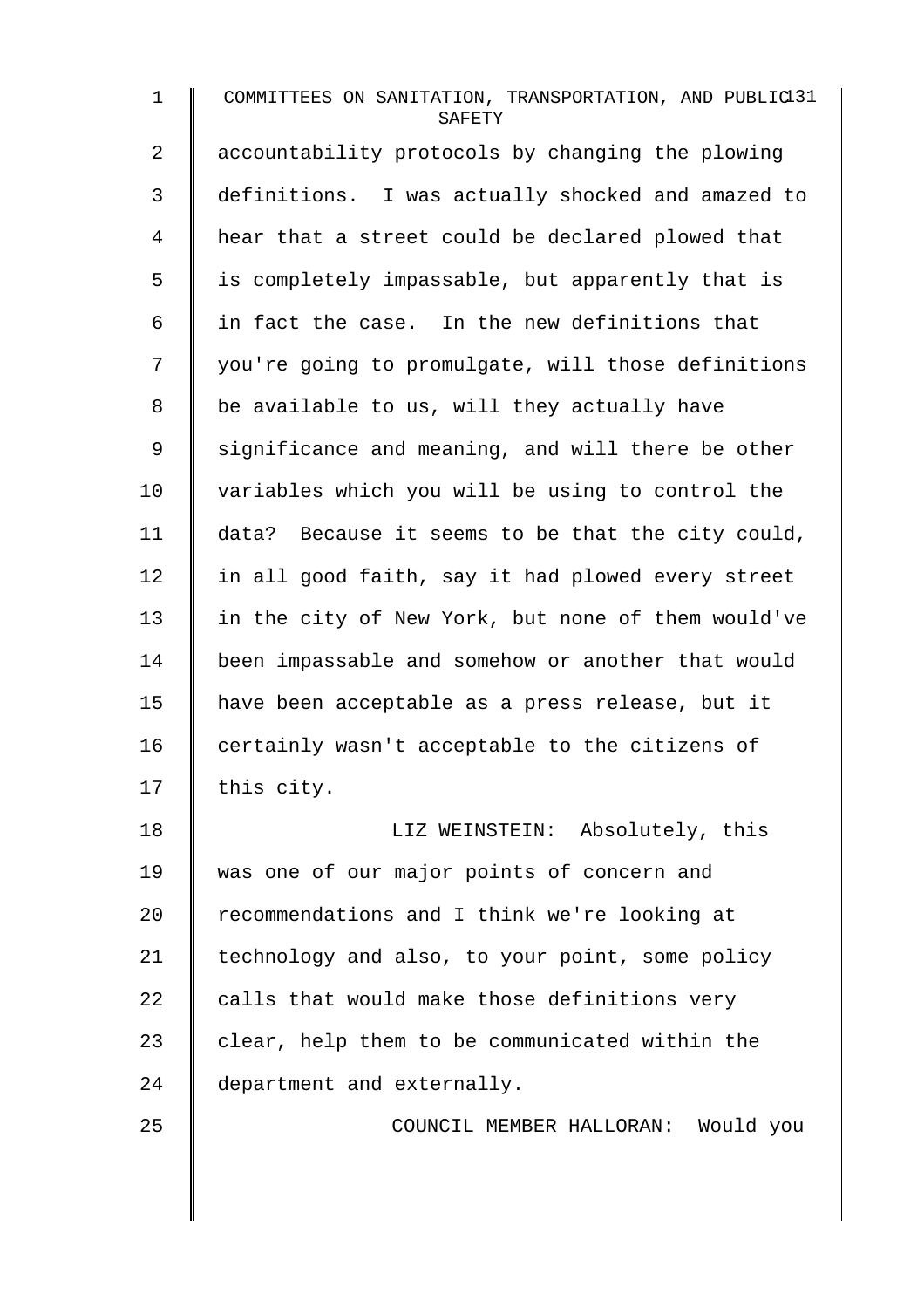1 COMMITTEES ON SANITATION, TRANSPORTATION, AND PUBLIC<sup>132</sup> **SAFETY** 2 say it was disingenuous to tell the citizens of 3 | the city of New York that all the streets had been 4 plowed when your definition of plowed did not mean 5 | impassable? Do you think maybe that that was not  $6 \parallel$  really the right thing to say during the 7 Snowstorm? 8 LIZ WEINSTEIN: I wouldn't use the 9 word disingenuous, I think that mistakes were 10 made, as we've said, and communication was a piece  $11$  | of that and so certainly we want to be as clear 12 and accurate as possible going forward, and now 13 that we have new tools and we'll have new tools to 14 do that, that's always our goal. 15 | COUNCIL MEMBER HALLORAN: Okay. 16 You also stated that we have a liaison and, of 17 course, Edgar Moya does a hell of a job for this 18 Council, but he's responsible to 51 Council 19 members. Is it really the administration's 20 position that you only need to talk to one person 21 at Council and hope it gets disseminated to 51 of  $22 \mid \text{us?}$ 23 | LIZ WEINSTEIN: Yeah, I think that 24 Edgar as a representative and talking about the 25 | plan is one way that we ensure we're doing that.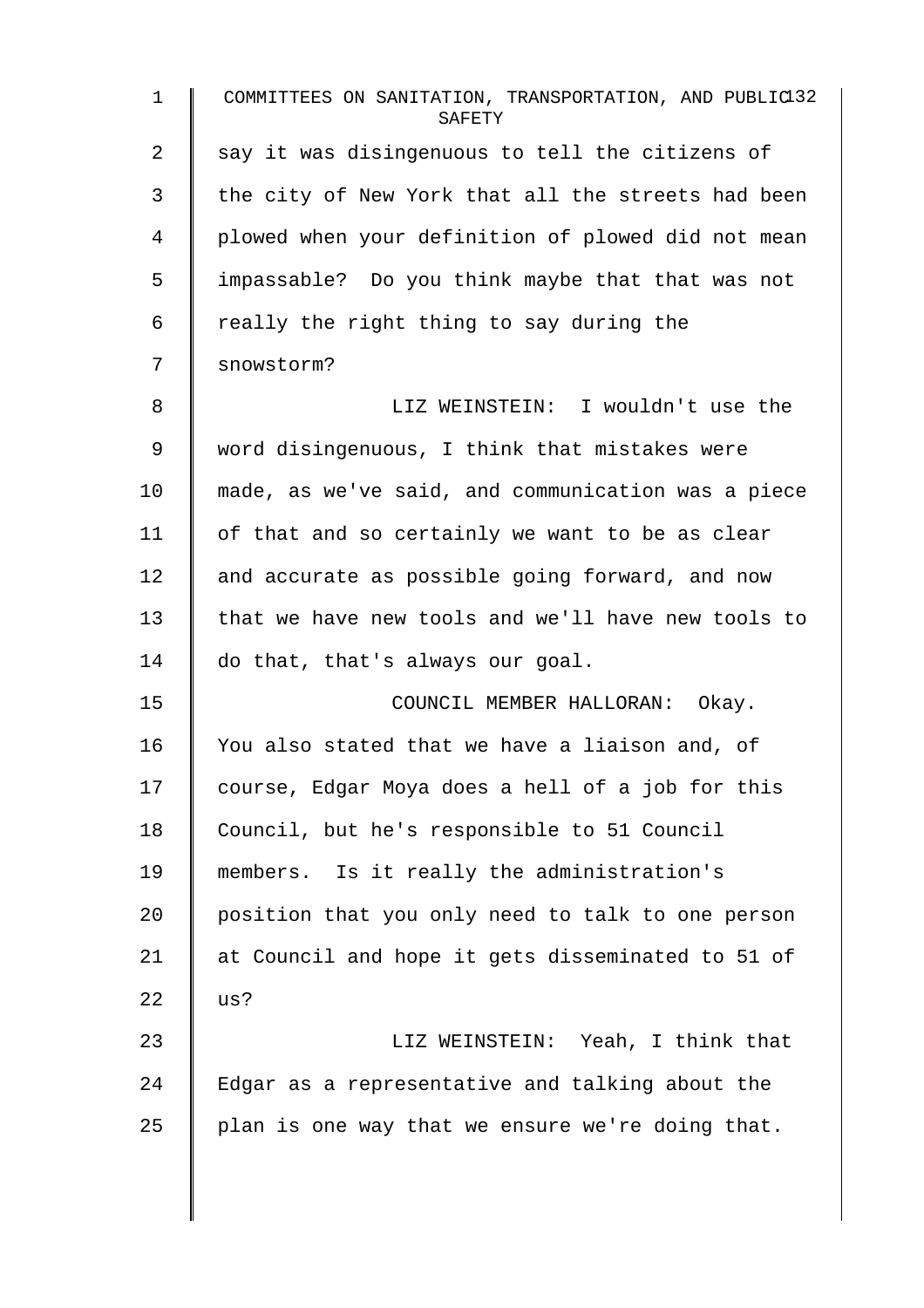| $\mathbf 1$ | COMMITTEES ON SANITATION, TRANSPORTATION, AND PUBLIC133<br>SAFETY |
|-------------|-------------------------------------------------------------------|
| 2           | But as you know and we know, there's                              |
| 3           | communications that are going on back and forth                   |
| 4           | all the time. If you have other suggestions for                   |
| 5           | sort of formalizing different approaches, we're                   |
| 6           | open to--                                                         |
| 7           | [Crosstalk]                                                       |
| 8           | COUNCIL MEMBER HALLORAN:                                          |
| 9           | [Interposing] Well I'm just thinking that not just                |
| 10          | this snowstorm, which in my district was                          |
| 11          | particularly bad, but right before that we had a                  |
| 12          | little thing called a tornado, and you might've                   |
| 13          | heard of it, although I know apparently the rest                  |
| 14          | of the city didn't, some of our districts did.                    |
| 15          | And for them to go through Edgar Moya at City                     |
| 16          | Hall, who had nothing to do with my Council                       |
| 17          | district directly, when my district, Liz Crowley's                |
| 18          | district, Karen Koslowitz's district were the path                |
| 19          | of the storm, it just seems to me rather                          |
| 20          | ridiculous to have to go through a layer of                       |
| 21          | bureaucracy to get to the actual people who are                   |
| 22          | involved. So I would hope as you're parsing out                   |
| 23          | this plan that you take into effect that there are                |
| 24          | 51 Council members whose districts span                           |
| 25          | geographically a huge distance from the tip of                    |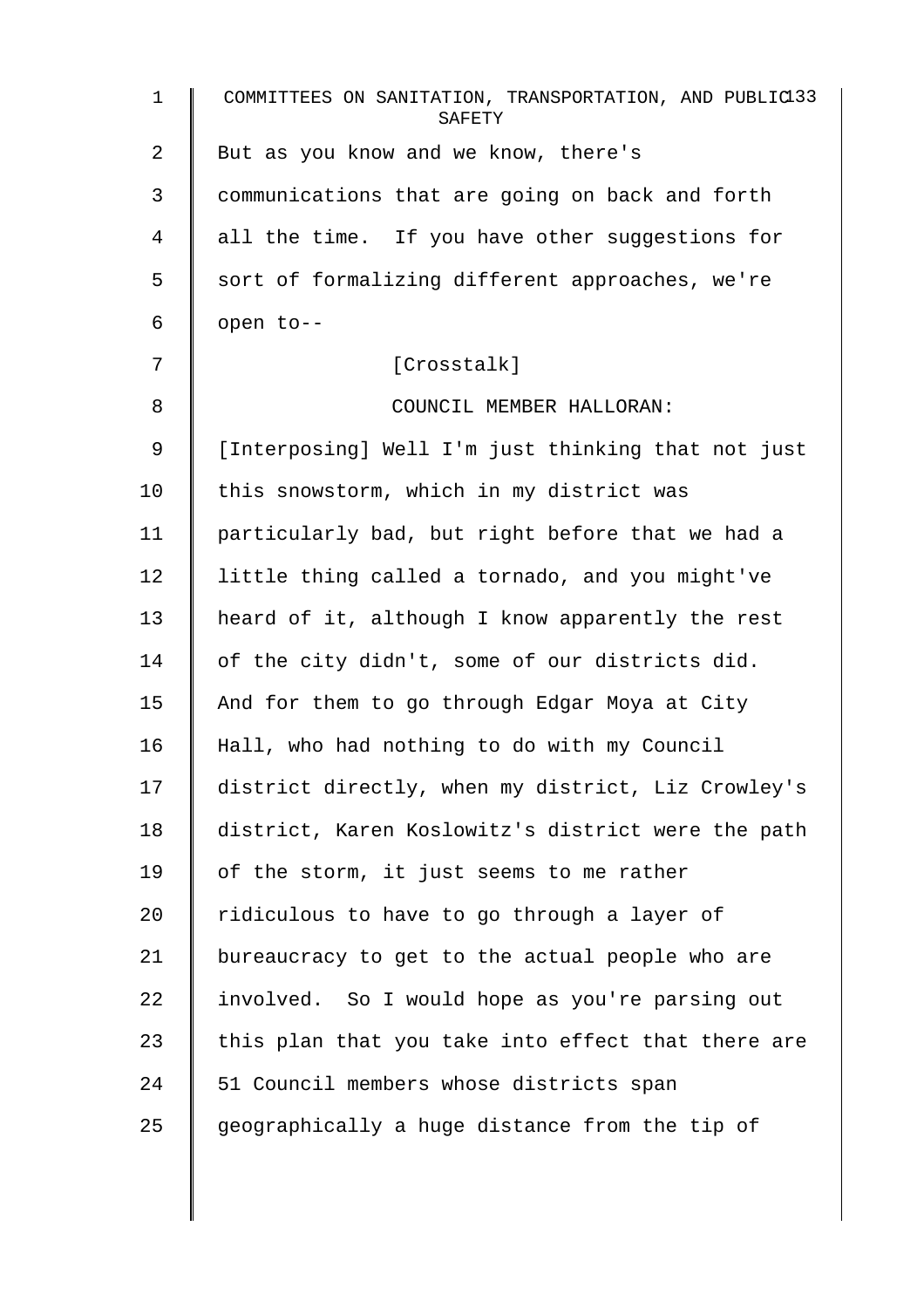| $\mathbf{1}$ | COMMITTEES ON SANITATION, TRANSPORTATION, AND PUBLIC134<br>SAFETY |
|--------------|-------------------------------------------------------------------|
| 2            | Staten Island to Nassau County, and it's sometimes                |
| 3            | not so easy to call City Hall and expect us to get                |
| 4            | the information.                                                  |
| 5            | Recommendation number five, you                                   |
| 6            | indicate that you're going to implement more live                 |
| 7            | monitors through the SCOUT program and I think                    |
| 8            | that's fantastic, except the SCOUTs all drive                     |
| 9            | hybrid electric, two-wheel, five horsepower--                     |
| 10           | LIZ WEINSTEIN: Yeah--                                             |
| 11           | COUNCIL MEMBER HALLORAN: -- boxes--                               |
| 12           | LIZ WEINSTEIN: -- we noticed, yeah.                               |
| 13           | COUNCIL MEMBER HALLORAN: --it's                                   |
| 14           | called scooter carts that--                                       |
| 15           | LIZ WEINSTEIN: Yes.                                               |
| 16           | COUNCIL MEMBER HALLORAN:<br>--we                                  |
| 17           | hated at the police department, because--                         |
| 18           | LIZ WEINSTEIN: Yes.                                               |
| 19           | COUNCIL MEMBER HALLORAN: --it was                                 |
| 20           | like taking your life into your own hands. Do we                  |
| 21           | have some plan for something other than that to be                |
| 22           | utilized during a snowstorm when this would be                    |
| 23           | absolutely useless?                                               |
| 24           | LIZ WEINSTEIN: Of course, so                                      |
| 25           | actually when they were deployed in January we                    |
|              |                                                                   |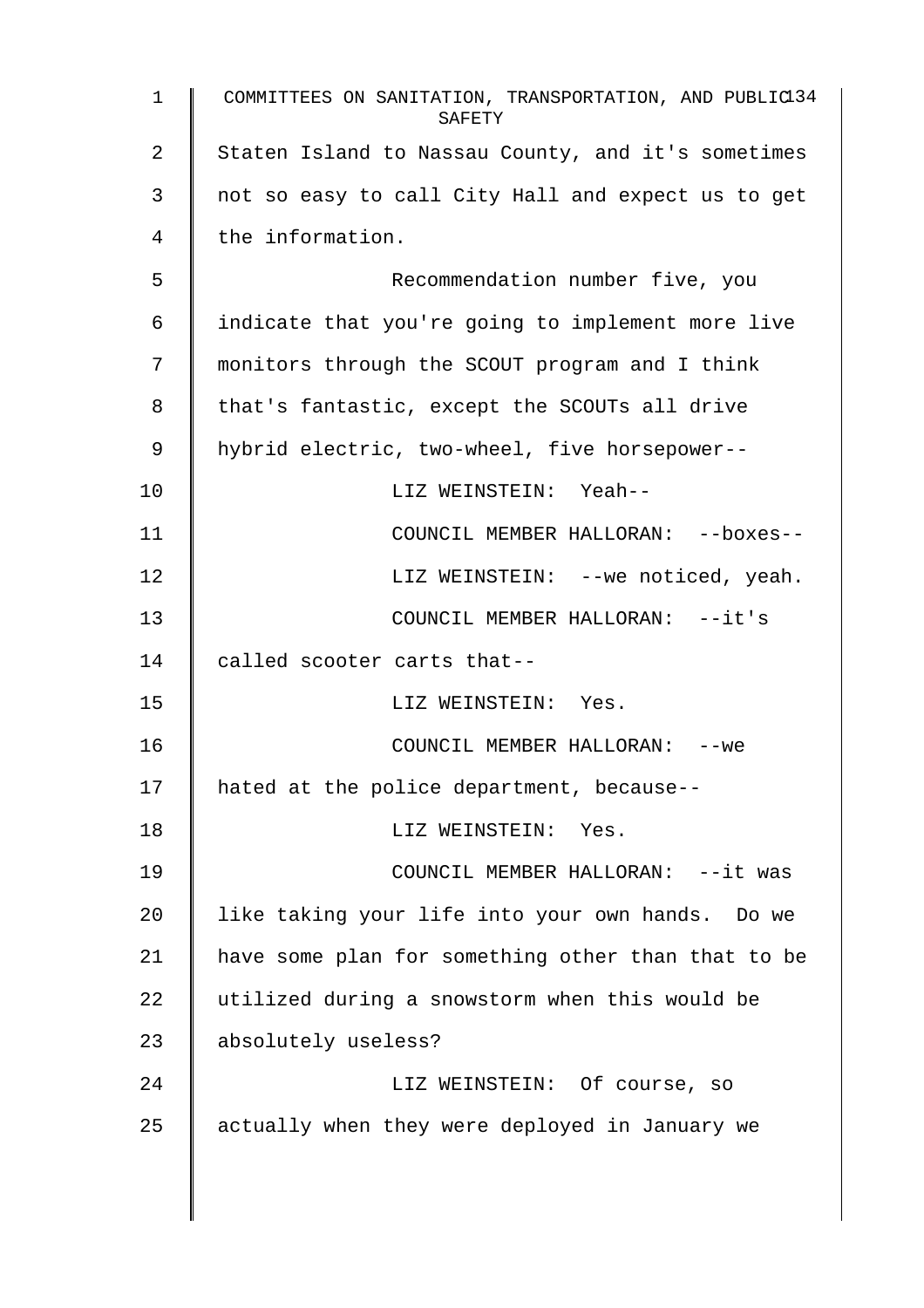| 1  | COMMITTEES ON SANITATION, TRANSPORTATION, AND PUBLIC135<br>SAFETY |
|----|-------------------------------------------------------------------|
| 2  | were able to borrow from TLC, one of our sister                   |
| 3  | agencies, they're four-wheel drive vehicles that,                 |
| 4  | because of snow, they didn't need to use those                    |
| 5  | days. So yes, I would not send that team out in                   |
| 6  | those scooters.                                                   |
| 7  | COUNCIL MEMBER HALLORAN: Well I'm                                 |
| 8  | $q$ lad--                                                         |
| 9  | [Crosstalk]                                                       |
| 10 | COUNCIL MEMBER HALLORAN: -- to hear                               |
| 11 | you say that, I'm not going to take anything for                  |
| 12 | granted, and I think the 17 pieces of legislation                 |
| 13 | we have are because we don't want to take things                  |
| 14 | for granted anymore.                                              |
| 15 | Recommendation number six--I'm not                                |
| 16 | going to go through each one--enhance the                         |
| 17 | availability of the critical equipment in the                     |
| 18 | recovery operations. My understanding of the                      |
| 19 | process and the staging process once the winter                   |
| 20 | weather advisory is declared is that you do that                  |
| 21 | already. That in fact, I recall not this storm                    |
| 22 | cycle but a prior storm cycle where the mayor                     |
| 23 | stood in front of some salt piles and told us                     |
| 24 | about how everybody was getting ready and trucks                  |
| 25 | were lined up and it was a great media shot. I                    |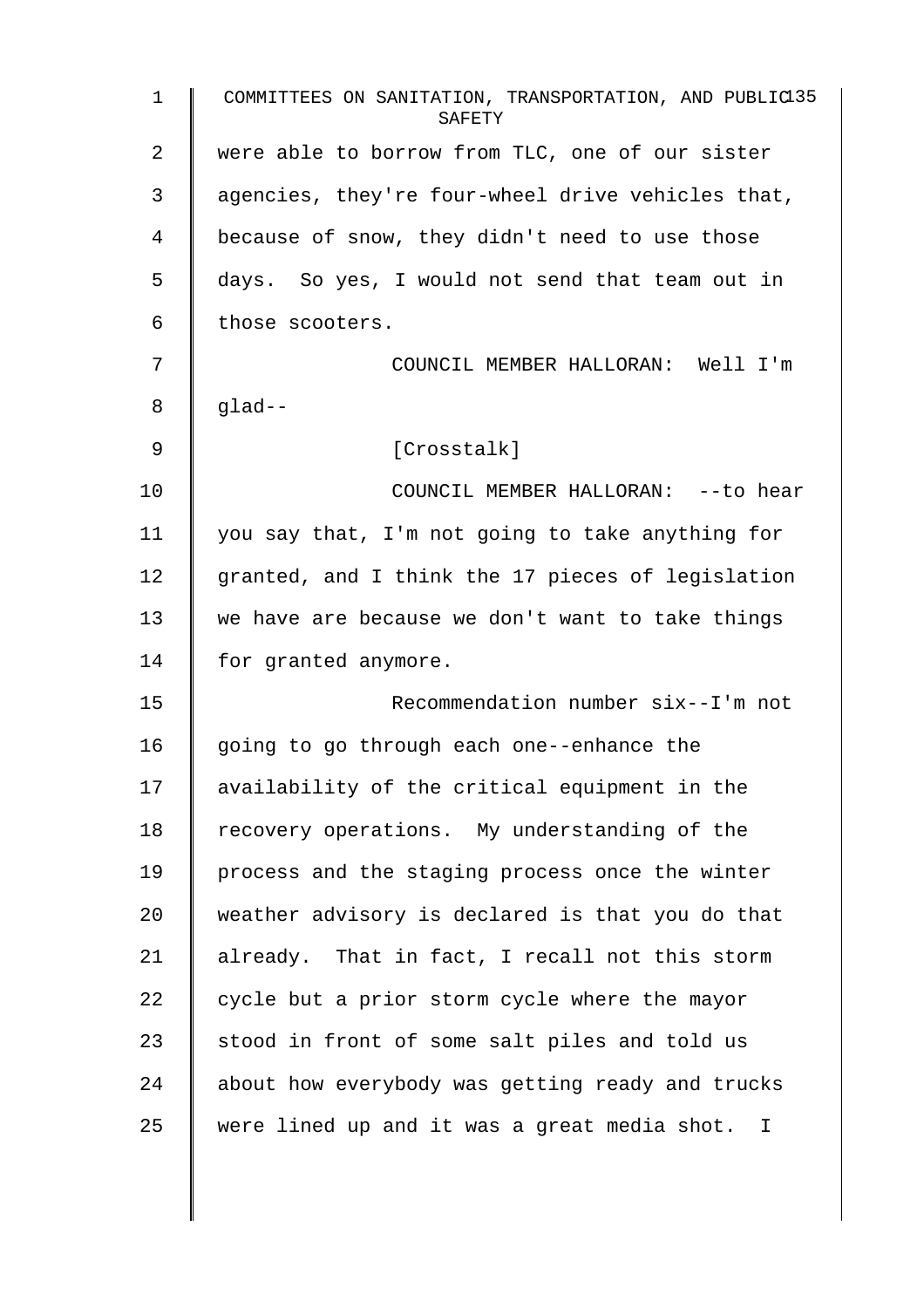| $\mathbf{1}$   | COMMITTEES ON SANITATION, TRANSPORTATION, AND PUBLIC136<br>SAFETY |
|----------------|-------------------------------------------------------------------|
| $\overline{a}$ | assume that didn't happen right before the                        |
| 3              | blizzard in 2010 because, had there been a great                  |
| 4              | media shot with all those plows ready to go, I                    |
| 5              | guess we wouldn't have found ourselves where we                   |
| 6              | were. But what is different about your enhancing                  |
| 7              | the immediate availability of equipment critical                  |
| 8              | to recovery operations from December the 26th,                    |
| $\mathsf 9$    | 2010, to now?                                                     |
| 10             | LIZ WEINSTEIN: So one of the key                                  |
| 11             | pieces here that we talked about at the January                   |
| 12             | 10th hearing is tow trucks and that clearly                       |
| 13             | becoming an issue, and during the December 26                     |
| 14             | storm, not that day, but very quickly thereafter,                 |
| 15             | I think it was the 27th possibly or the 28th, a                   |
| 16             | tow truck task force was formed, which now has a                  |
| 17             | permanent fixture of all of our storm response,                   |
| 18             | which basically says where are our tow trucks,                    |
| 19             | what agencies deploy them, are they available for                 |
| 20             | snow help. So that's one specific piece I can                     |
| 21             | give you that's different today than it was then                  |
| 22             | and I think would have made a difference.                         |
| 23             | COUNCIL MEMBER HALLORAN:<br>All                                   |
| 24             | right. The chairman indicates to me I can only                    |
| 25             | get one more question in 'cause I could be here                   |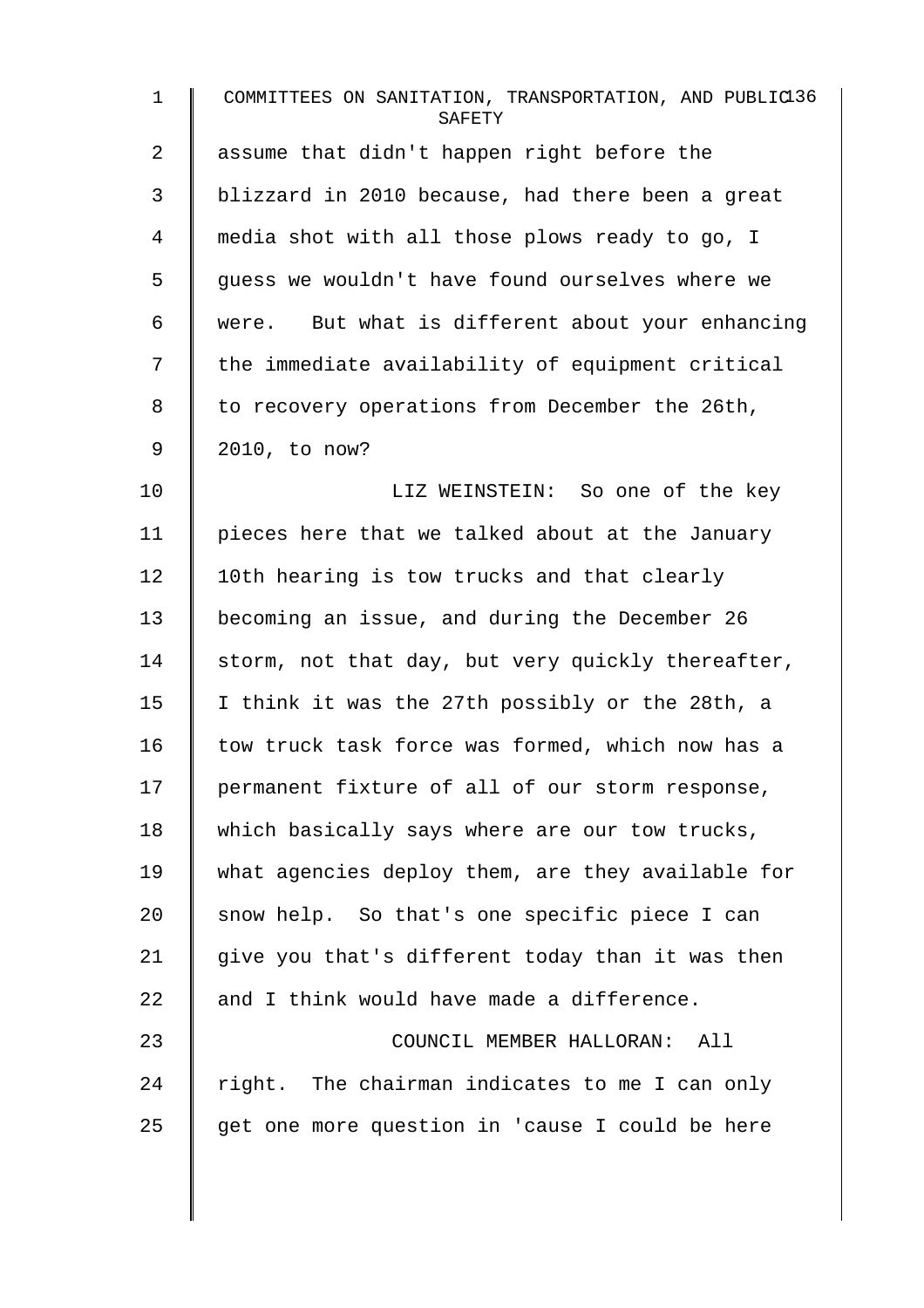| $\mathbf 1$    | COMMITTEES ON SANITATION, TRANSPORTATION, AND PUBLIC137<br>SAFETY |
|----------------|-------------------------------------------------------------------|
| $\overline{2}$ | probably for the rest of the week. I want to talk                 |
| 3              | just about recommendation 14, the 311 and 911                     |
| 4              | routing process. We all know, and Chairman                        |
| 5              | Vallone and I have been involved in the public                    |
| 6              | safety hearings on the failures of 311 and 911                    |
| 7              | system--those happened, by the way, in case you                   |
| 8              | didn't remember, also during the tornado and we                   |
| 9              | pointed out that the system was not able to handle                |
| 10             | them, in fact our Council district offices had to                 |
| 11             | field calls because 311 was down and 911 wasn't                   |
| 12             | able to handle the overloads. We know that there                  |
| 13             | are software issues with regards to the 911                       |
| 14             | system, we know that there was implementation                     |
| 15             | issues. Are there specific protocols for once the                 |
| 16             | 911 and 311 calls come in, for you to route them                  |
| 17             | now to the local agencies? 'Cause we were told                    |
| 18             | that if 311 makes a phone call--if there's a phone                |
| 19             | call into 311, for example, saying that my street                 |
| 20             | hasn't been plowed, that might get to the garage                  |
| 21             | or to the community board, but then the garages                   |
| 22             | were not able to do anything 'cause obviously                     |
| 23             | there was no two-way communication to trucks.<br>So               |
| 24             | effectively only at the end of a shift would                      |
| 25             | somebody be aware that street A or B hadn't been                  |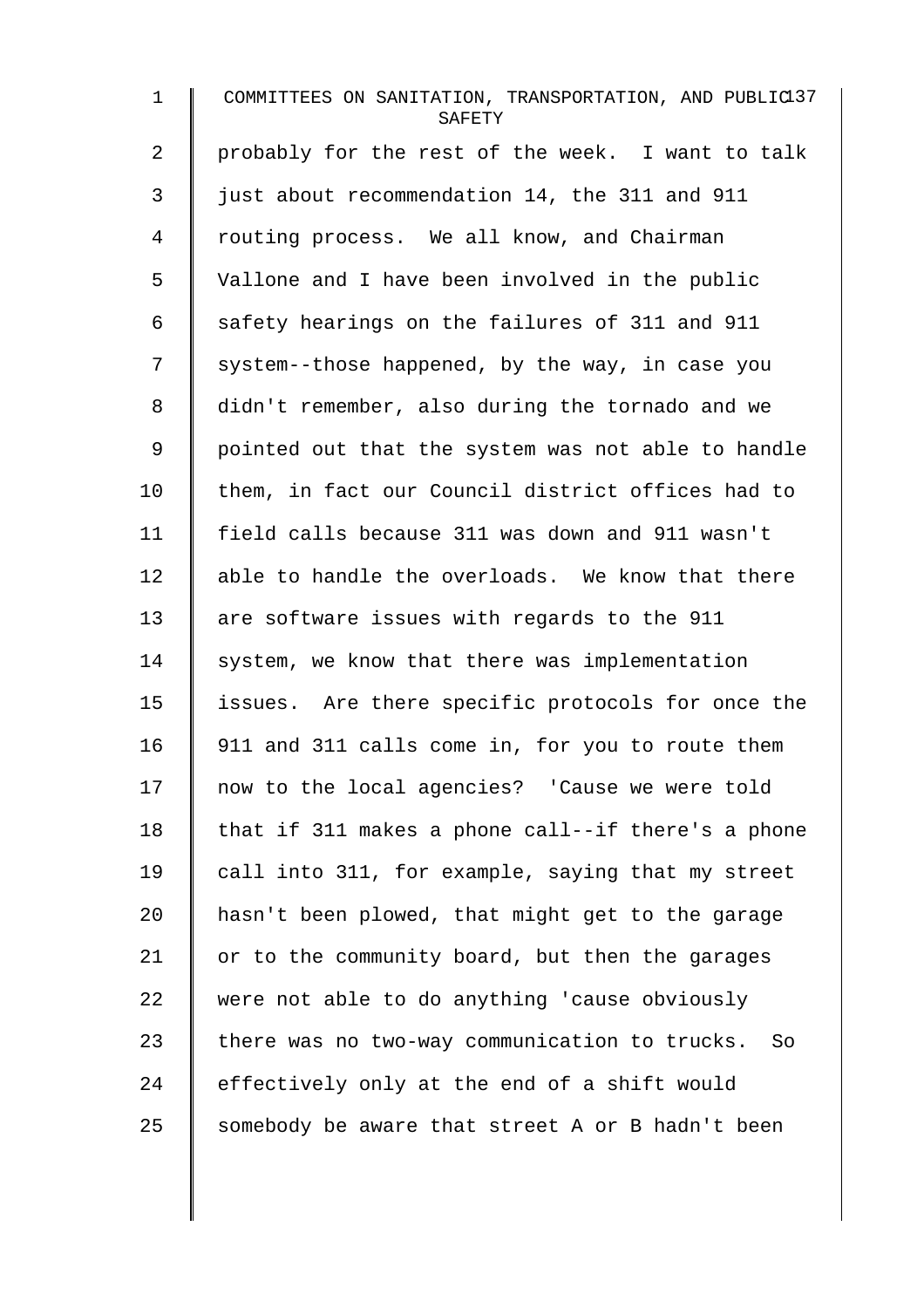| $\mathbf 1$ | COMMITTEES ON SANITATION, TRANSPORTATION, AND PUBLIC138<br>SAFETY |
|-------------|-------------------------------------------------------------------|
| 2           | plowed. Will your implementation of this new GPS                  |
| 3           | two-way communication system be coupled with                      |
| 4           | specific directives and will you give us those                    |
| 5           | directives so we know what the routing plan of                    |
| 6           | information is? Nine-one-one call comes in, gets                  |
| 7           | sent to here, here, here, here, here, so that we                  |
| 8           | can explain to constituents and we can understand                 |
| 9           | from a funding perspective how this money should                  |
| 10          | be spent to allocate in the communication system?                 |
| 11          | LIZ WEINSTEIN: So I can speak to                                  |
| 12          | the 311 piece of it. Just to be clear, a call to                  |
| 13          | 311 about an unplowed street does get to the                      |
| 14          | sanitation department. In terms of timing for                     |
| 15          | reaction, we could map that out for you, but the                  |
| 16          | challenge would be that the sanitation would be                   |
| 17          | balancing that out against what it's supposed to                  |
| 18          | be doing in terms of its plow sheets and also                     |
| 19          | other calls that are coming in.                                   |
| 20          | But part of our plan is absolutely                                |
| 21          | to do what you said, which is to get information                  |
| 22          | from you, from the constituents, from New Yorkers                 |
| 23          | about what's going on in quicker time and get that                |
| 24          | out to the folks who can help. So 311 is one                      |
| 25          | example of that, our snow website where you can                   |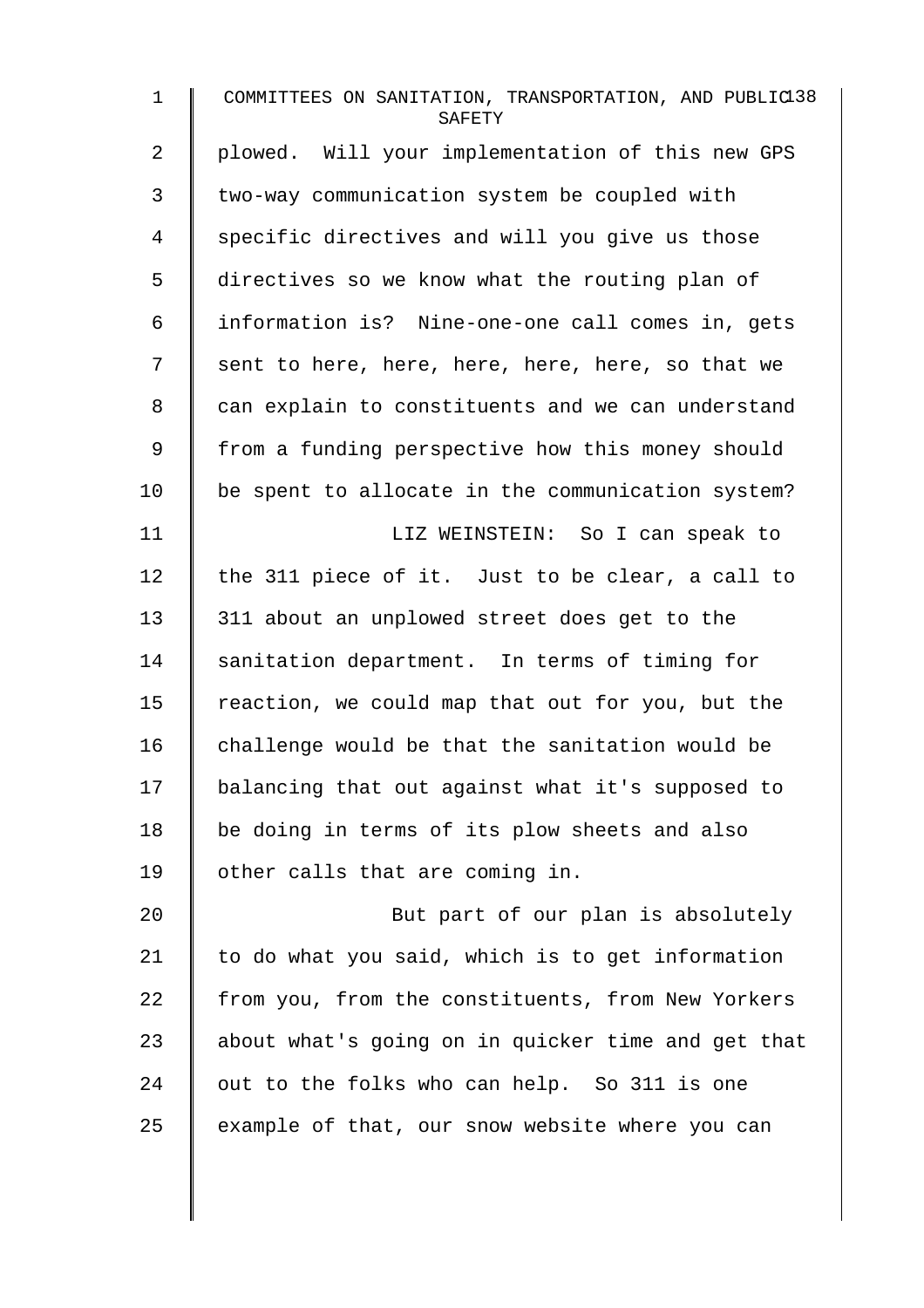| $\mathbf{1}$   | COMMITTEES ON SANITATION, TRANSPORTATION, AND PUBLIC139<br>SAFETY |
|----------------|-------------------------------------------------------------------|
| $\overline{a}$ | actually post on the map where you're seeing                      |
| 3              | issues is one example of that that goes directly                  |
| 4              | to the EOC. I should say that the EOC also gets                   |
| 5              | copied on the 311 calls that are going to                         |
| 6              | Sanitation, so they access to that data.                          |
| 7              | But the snow scat is an example of                                |
| 8              | that. And then all of our existing operations                     |
| 9              | that did exist previous to December 26 are also                   |
| 10             | supposed to do that, so we've added enhancements                  |
| 11             | to it.                                                            |
| 12             | So there should certainly be an                                   |
| 13             | expectation that if you're contacting the city, we                |
| 14             | are doing something about it. Whether it's                        |
| 15             | exactly what you would want done in the order you                 |
| 16             | would like it done or--you being the Joe on the                   |
| 17             | street--obviously depends.                                        |
| 18             | COUNCIL MEMBER HALLORAN: I                                        |
| 19             | appreciate that and again, for example, in my                     |
| 20             | district we had power outages and Con Edison                      |
| 21             | wasn't able to get the locations and we weren't                   |
| 22             | able to really get that information out there. I                  |
| 23             | appreciate very much the change in the protocol.                  |
| 24             | I'm sure that our chairs will do an excellent job                 |
| 25             | of following up on data and information.                          |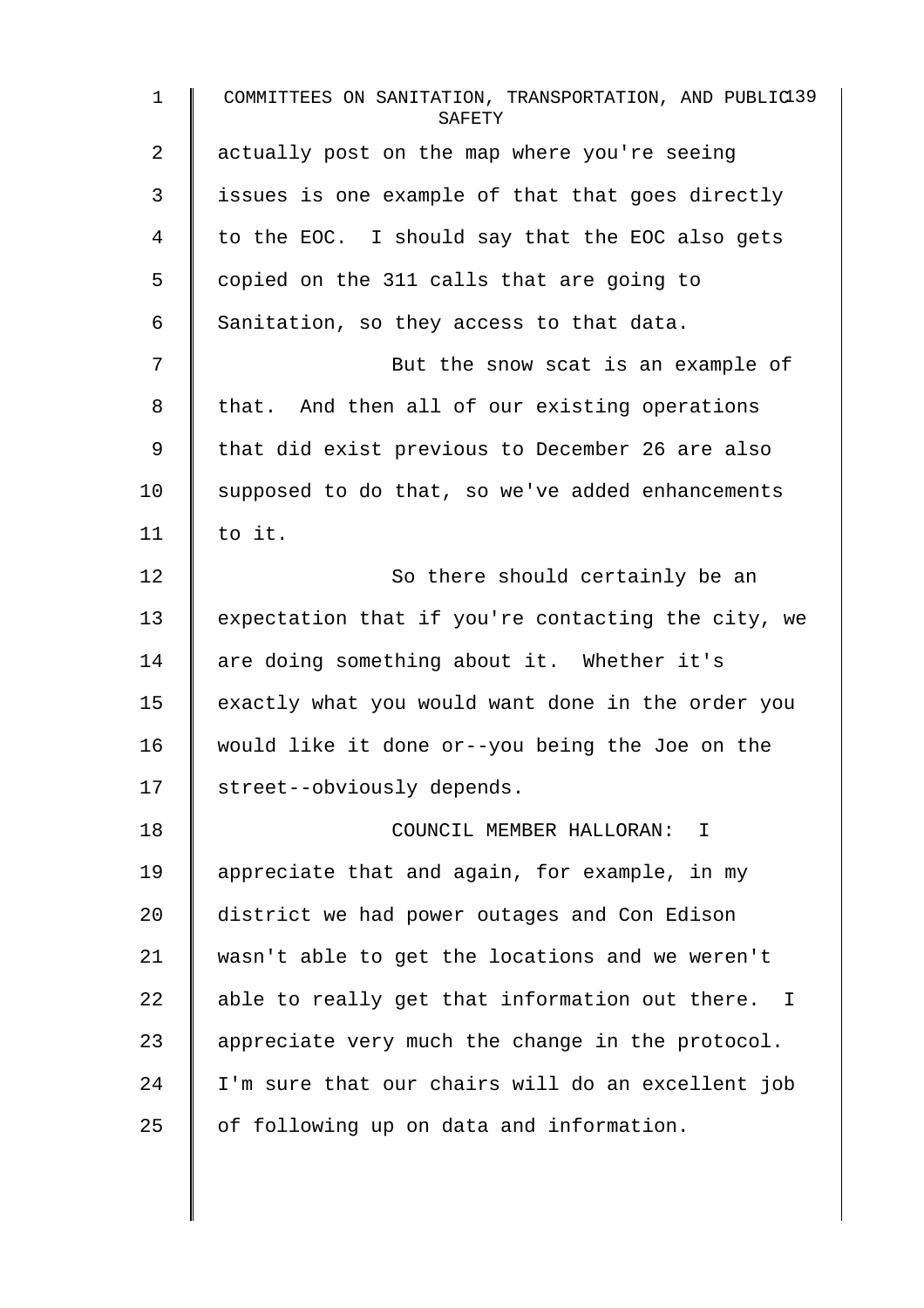| $\mathbf{1}$ | COMMITTEES ON SANITATION, TRANSPORTATION, AND PUBLIC140<br>SAFETY |
|--------------|-------------------------------------------------------------------|
| 2            | Just on that front, as you just                                   |
| 3            | said, you will be sharing information more, making                |
| 4            | sure that it's routed properly. Will there also                   |
| 5            | be oversight to know that the supervisors in                      |
| 6            | sanitation who have the responsibility of                         |
| 7            | deploying the units that are sent to them from                    |
| 8            | other agencies--DOT and whatnot--will there be a                  |
| 9            | control mechanism for that as well? Because my                    |
| 10           | understanding is that there was a breakdown in                    |
| 11           | coordination with the Department of Transportation                |
| 12           | in terms of getting its plows and such out to the                 |
| 13           | secondary streets during the storm. So will those                 |
| 14           | vehicles also be included in that?                                |
| 15           | LIZ WEINSTEIN: I'm actually not                                   |
| 16           | familiar with that breakdown, that didn't come up                 |
| 17           | in our analysis, so I'm not sure about that.                      |
| 18           | However, when Transportation or Parks or DEP sends                |
| 19           | equipment to Sanitation, it is managed by                         |
| 20           | Sanitation supervisors and so the question about                  |
| 21           | technology, I would have to get back to you.<br>To                |
| 22           | the extent they're using Sanitation equipment, it                 |
| 23           | would have it; but if they're using their own                     |
| 24           | equipment, I would have to get back to you on                     |
| 25           | that.                                                             |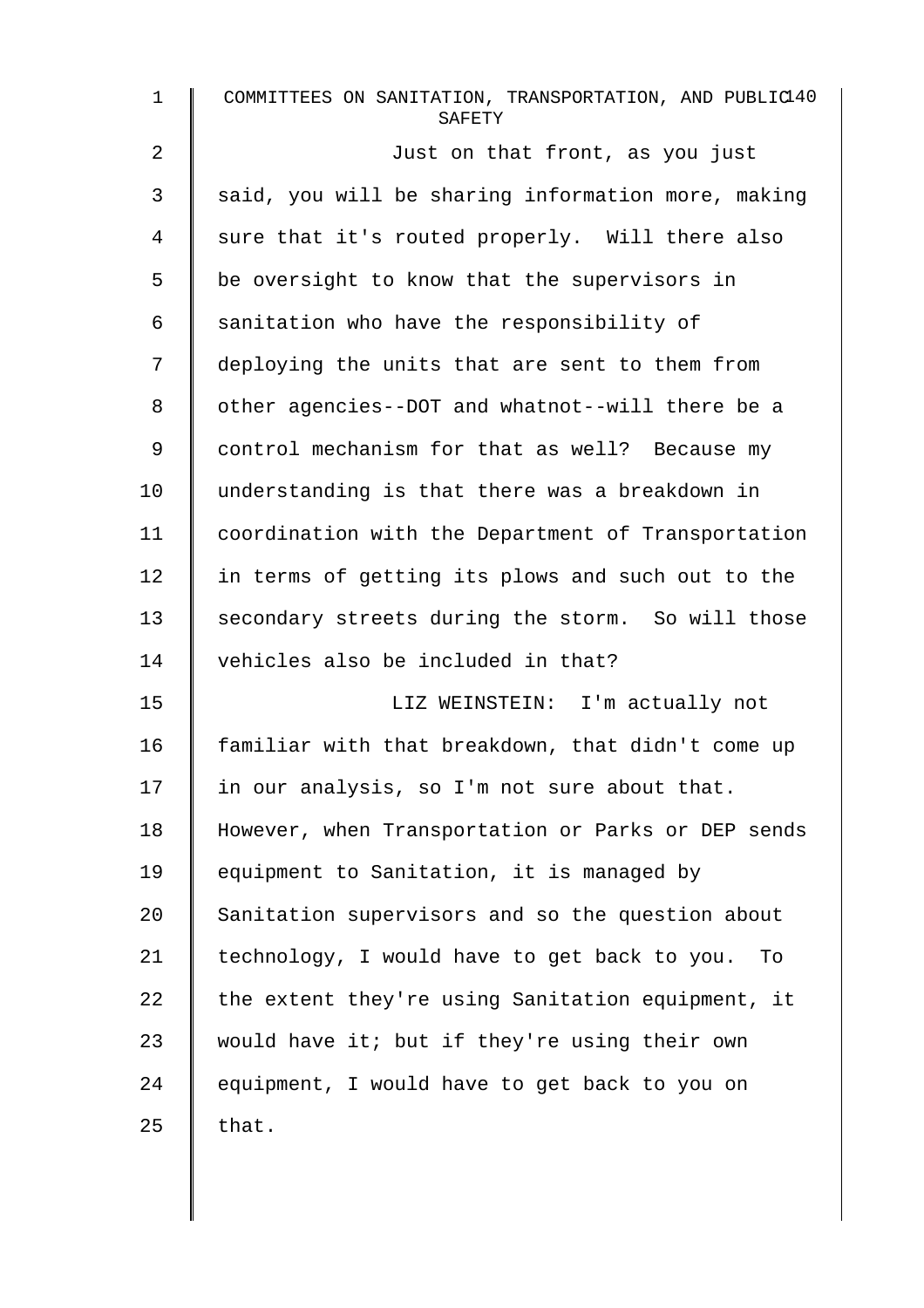| $\mathbf 1$    | COMMITTEES ON SANITATION, TRANSPORTATION, AND PUBLIC41<br>SAFETY |
|----------------|------------------------------------------------------------------|
| $\overline{2}$ | CHAIRPERSON VALLONE: Thank you,                                  |
| 3              | Council Member. This panel has been here since                   |
| 4              | one, so we only have one Council Member left, who                |
| 5              | I'm sure will be briefer than Dan at least, I'm                  |
| 6              | sure about that, that's pretty safe. So I just                   |
| 7              | want to add very quickly that you have reached out               |
| 8              | in addition to Edgar Moya, the administration has                |
| $\mathsf 9$    | reached out to pretty much all of the Council                    |
| 10             | members during all the subsequent storms, I                      |
| 11             | received calls one or two every time, so you're                  |
| 12             | doing a much better job. Council Member Rose.                    |
| 13             | COUNCIL MEMBER ROSE: Thank you,                                  |
| 14             | and I will be brief. In your comprehensive snow                  |
| 15             | removal plan by borough--well, our suggestion, LS                |
| 16             | 1923--you state that every year DSNY consistently                |
| 17             | applies the same protocol and procedures for salt                |
| 18             | spreading and snowplowing operations throughout                  |
| 19             | New York City. And one of the things that you say                |
| 20             | is that all of the primary roads are done first.                 |
| 21             | So could you please define for me, what is a                     |
| 22             | primary road?                                                    |
| 23             | LIZ WEINSTEIN: [Off mic] do you                                  |
| 24             | want to talk about that, Andrea?                                 |
| 25             | ANDREA CICCONE: Council Member                                   |
|                |                                                                  |
|                |                                                                  |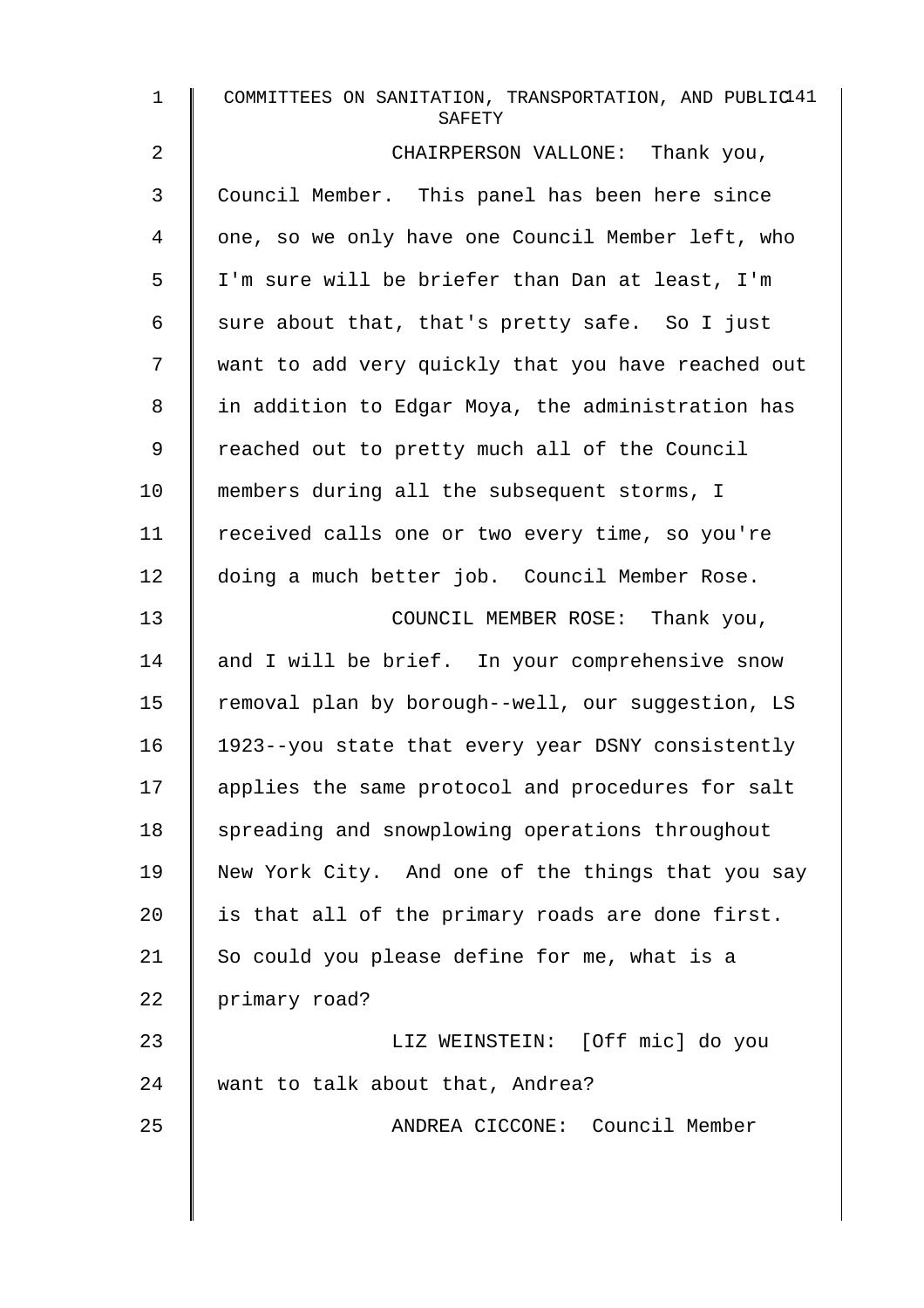| $\mathbf{1}$   | COMMITTEES ON SANITATION, TRANSPORTATION, AND PUBLIC142<br>SAFETY |
|----------------|-------------------------------------------------------------------|
| $\overline{2}$ | Rose, I don't have the exact definition in front                  |
| 3              | of me from the snow manual, but typically a                       |
| 4              | primary road--and I understand your question                      |
| 5              | insofar as primary, secondary, tertiaries, and why                |
| 6              | it's set up that way, and why we don't change that                |
| 7              | frequently--but primary roads are basically                       |
| 8              | roadways, main roads where bus routes are located,                |
| 9              | schools could be located, hospitals, emergency                    |
| 10             | facilities such as police stations, firehouses.                   |
| 11             | That's not to say every single street that has a                  |
| 12             | firehouse or a police station is definitely a                     |
| 13             | primary road, but it's one that's heavily                         |
| 14             | traveled, they tend to be two lane type of                        |
| 15             | roadways, they could be one lane roadways, but                    |
| 16             | often it's where a bus route is located and there                 |
| 17             | is commercial strips or--I'm looking at the                       |
| 18             | definition right here. It's a main traffic                        |
| 19             | artery--thank you very much--or main thoroughfare.                |
| 20             | It's a lifeline street, it would also include                     |
| 21             | highways, expressways, but those are typically                    |
| 22             | arterial highways. But again, as I said, the bus                  |
| 23             | routes, private and--                                             |
| 24             | [Crosstalk]                                                       |
| 25             | COUNCIL MEMBER ROSE: [Interposing]                                |
|                |                                                                   |
|                |                                                                   |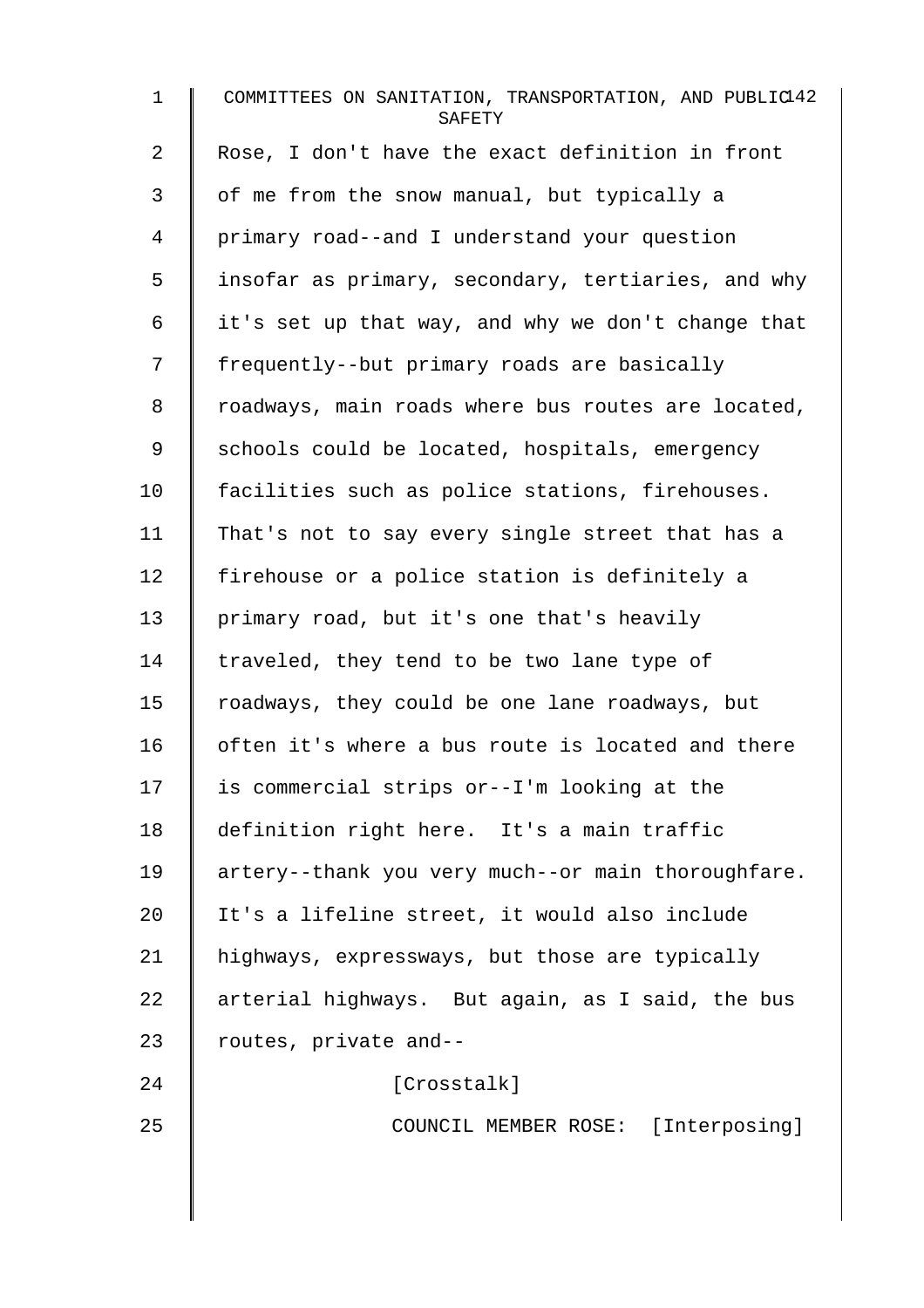1 COMMITTEES ON SANITATION, TRANSPORTATION, AND PUBLIC 143 SAFETY 2 | But basically it's a citywide definition of what a 3 primary street-- 4 || ANDREA CICCONE: [Interposing] Yes, 5  $|$  yes--6 COUNCIL MEMBER ROSE: --would be. 7 || ANDREA CICCONE: --that's correct, 8 and the primary roadways need to be plowed first 9 | in order to open up the secondary roads that feed 10 | into those primary roadways. And then 11 Subsequently the tertiary streets, which tend to 12 be more dead-end streets, those streets that feed 13 | into the secondary roads. 14 COUNCIL MEMBER ROSE: Because on 15 Staten Island, and why I believe that it's so 16  $\parallel$  important that we have a borough plan, snow  $17$  | removal plan, is our topography is very different 18 | from some of the other boroughs--19 ANDREA CICCONE: Yes. 20 **COUNCIL MEMBER ROSE:** --and primary 21  $\parallel$  roads on Staten Island are, as you define them, 22 would have bus routes and during the snowstorm we 23 were actually left with no buses running at all 24 because our primary roads were not done. We have 25  $\parallel$  a very specific type of topography, which is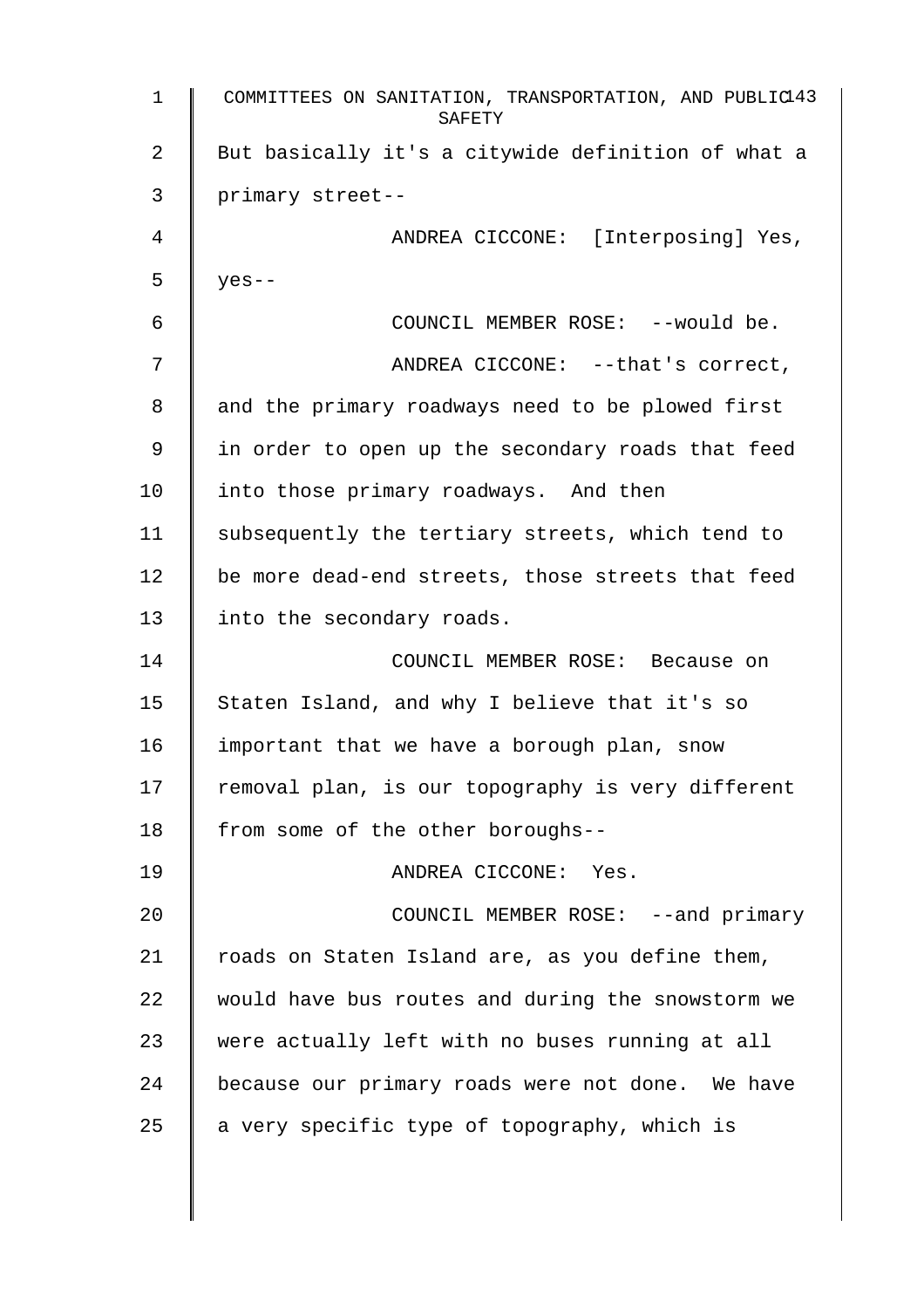| $\mathbf 1$    | COMMITTEES ON SANITATION, TRANSPORTATION, AND PUBLIC144<br>SAFETY |
|----------------|-------------------------------------------------------------------|
| 2              | somewhat different and we also have a very                        |
| 3              | different transportation system. We are relegated                 |
| $\overline{4}$ | to surface transit, we don't have a subway, and as                |
| 5              | a result of not having a specific borough plan, I                 |
| 6              | believe, we were not able to get to our main                      |
| 7              | transportation hub, which was the ferry terminal.                 |
| 8              | People were not able to get there by public                       |
| $\mathsf 9$    | transportation, nor by private transportation.                    |
| 10             | And so how is it that you feel that a specific                    |
| 11             | borough plan is not advantageous to us having a                   |
| 12             | snow removal plan that would be beneficial to our                 |
| 13             | specific district?                                                |
| 14             | ANDREA CICCONE: Well as the                                       |
| 15             | proposed bill is written it would require a                       |
| 16             | borough plan to be developed at each borough, but                 |
| 17             | the point that Director Weinstein had raised                      |
| 18             | insofar as the actual bill itself is that the                     |
| 19             | Department of Sanitation, we actually do one                      |
| 20             | better than that, we have plans on every single                   |
| 21             | district. There are 59 sanitation districts and                   |
| 22             | those districts are coterminous with each                         |
| 23             | community district. Now in Staten Island there                    |
| 24             | are three community districts, there is a plan for                |
| 25             | each one of those districts which is more detailed                |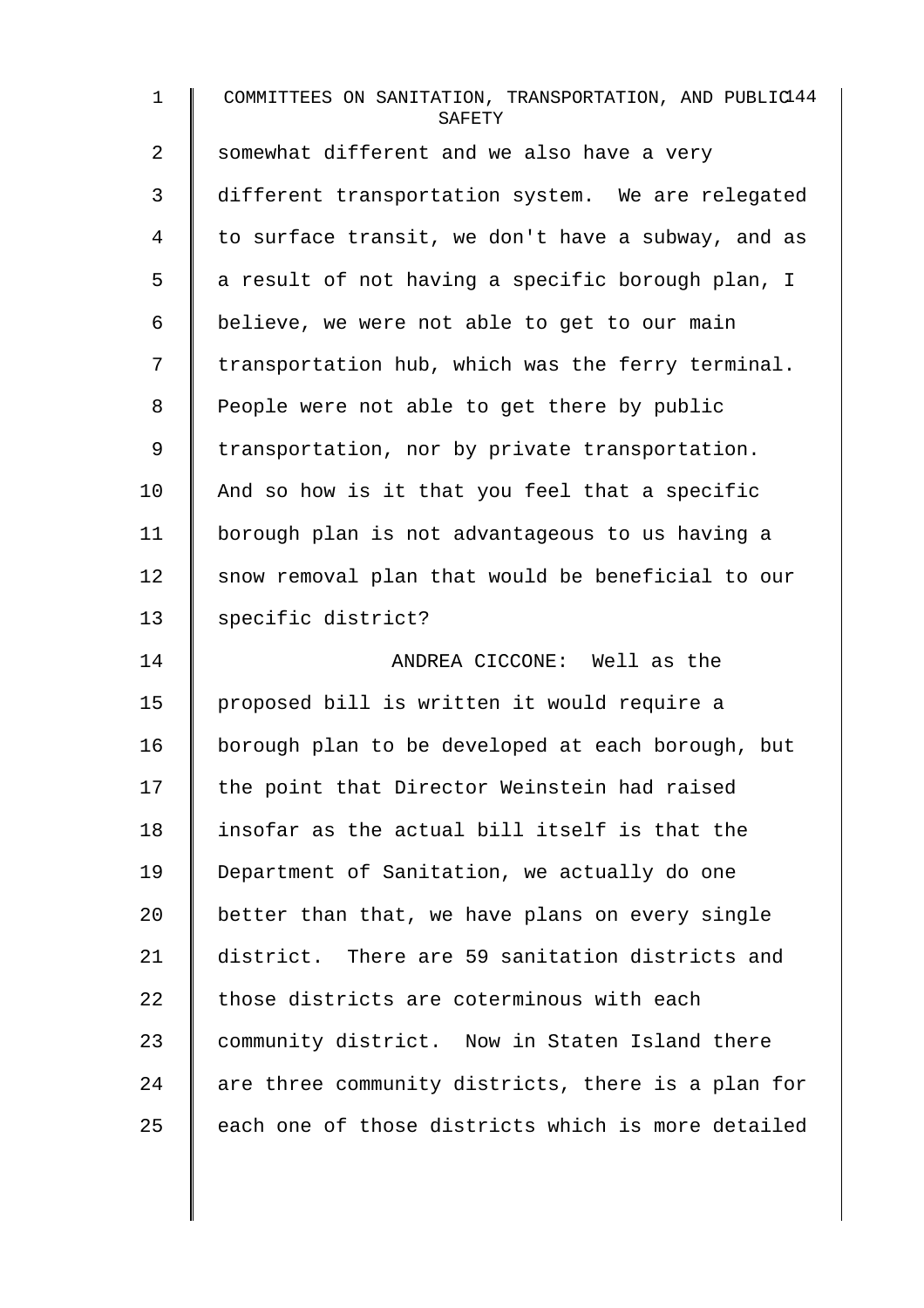| $\mathbf 1$    | COMMITTEES ON SANITATION, TRANSPORTATION, AND PUBLIC145<br>SAFETY |
|----------------|-------------------------------------------------------------------|
| $\overline{2}$ | than a borough wide plan. It's actually more                      |
| 3              | comprehensive, more detailed, and that is done                    |
| 4              | through the monthly district service--                            |
| 5              | COUNCIL MEMBER ROSE: [Interposing]                                |
| 6              | Borough board--                                                   |
| 7              | [Crosstalk]                                                       |
| 8              | COUNCIL MEMBER ROSE: --meetings?                                  |
| 9              | ANDREA CICCONE: -- the borough                                    |
| 10             | board meetings, right, whereby the district                       |
| 11             | superintendent assigned to each of your districts,                |
| 12             | Staten Island one, two, and three will meet with                  |
| 13             | your community board manager in those respective                  |
| 14             | districts. They meet on a monthly basis, as you                   |
| 15             | know, could be a set date every month and plans                   |
| 16             | are discussed at each meeting.                                    |
| 17             | In particular though with respect                                 |
| 18             | to snow, those are discussed specifically during                  |
| 19             | the autumn months. Each year that could change--                  |
| 20             | [Crosstalk]                                                       |
| 21             | ANDREA CICCONE: --to--                                            |
| 22             | COUNCIL MEMBER ROSE: [Interposing]                                |
| 23             | And is there an opportunity to modify these plans?                |
| 24             | ANDREA CICCONE: Absolutely,                                       |
| 25             | because the community board manager, as well as                   |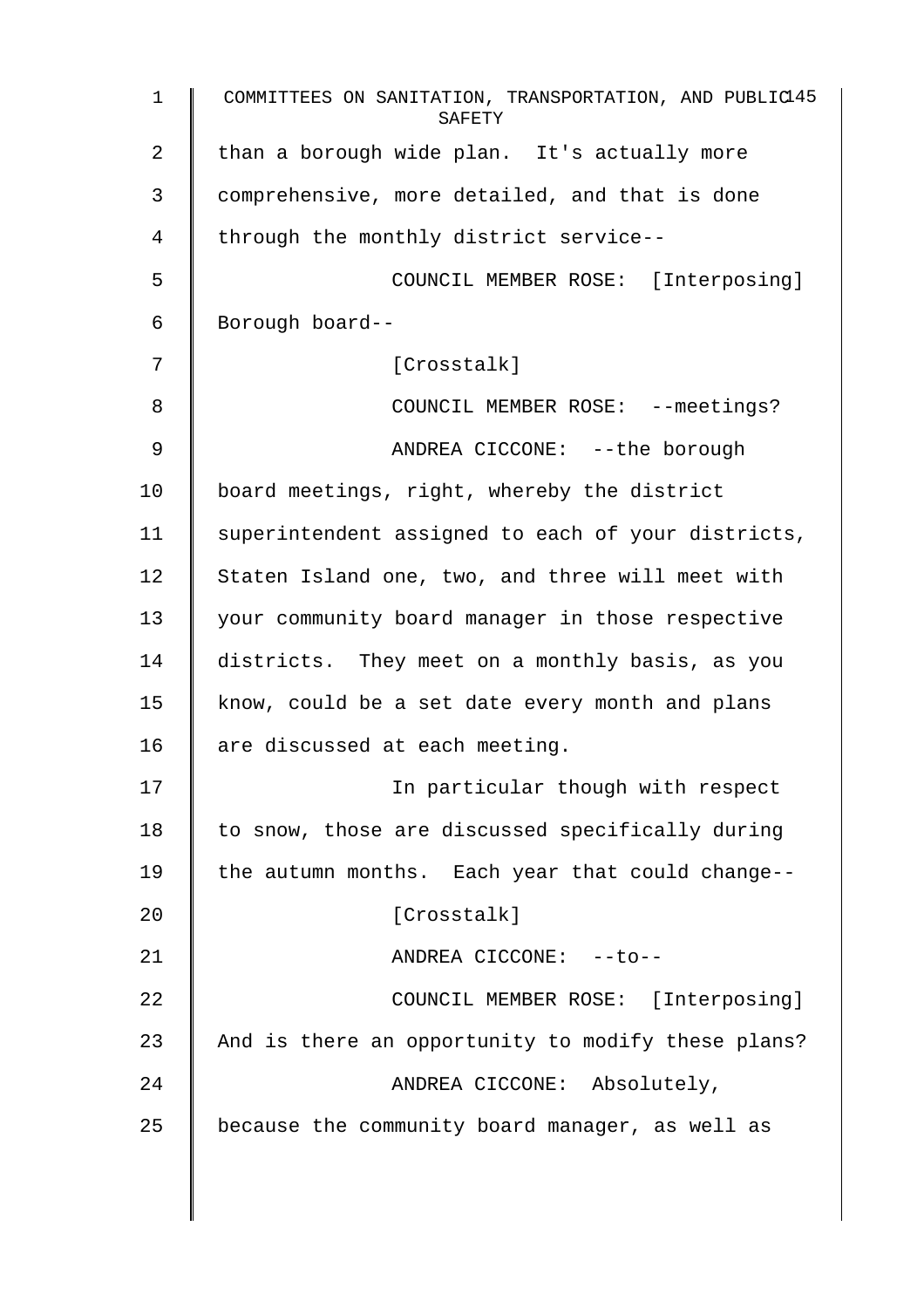| $\mathbf 1$ | COMMITTEES ON SANITATION, TRANSPORTATION, AND PUBLIC146<br>SAFETY |
|-------------|-------------------------------------------------------------------|
| 2           | the district super, they really are hands-on with                 |
| 3           | all of the details of that community district.                    |
| 4           | They know block by block, for instance, where                     |
| 5           | construction is going on, where the steel metal                   |
| 6           | plates have been placed for excavation and that                   |
| 7           | corresponds back to our district operations, the                  |
| 8           | plow operators are specifically told you have to                  |
| 9           | raise the plow and look for the sign because there                |
| 10          | always has to be a sign, raise the plow.                          |
| 11          | COUNCIL MEMBER ROSE: How then did                                 |
| 12          | we have this breakdown? How was it that my entire                 |
| 13          | district could not access the ferry terminal? How                 |
| 14          | is it that none of my primary roads were passable                 |
| 15          | for three days--                                                  |
| 16          | ANDREA CICCONE: That--                                            |
| 17          | COUNCIL MEMBER ROSE: --if there is                                |
| 18          | in fact a borough--a district by district plan?                   |
| 19          | ANDREA CICCONE: That's correct, a                                 |
| 20          | district by district plan is what is in place. At                 |
| 21          | that particular event during the snowstorm in                     |
| 22          | December, we have looked at all of the different                  |
| 23          | issues, we're still continuing to look at the                     |
| 24          | issues that affected everyone's borough, not just                 |
| 25          | Staten Island. We're aware too of the issues                      |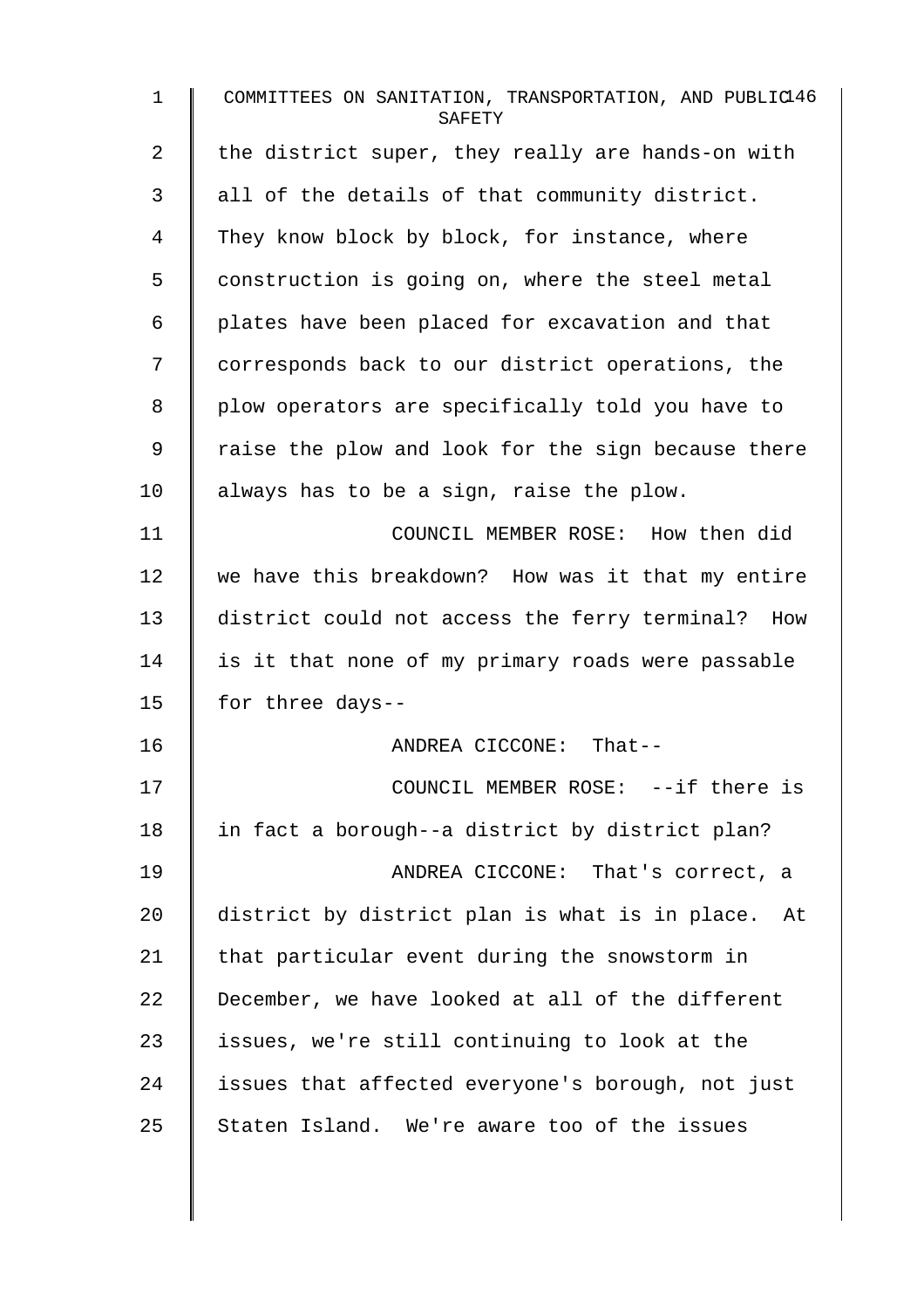| $\mathbf{1}$ | COMMITTEES ON SANITATION, TRANSPORTATION, AND PUBLIC47<br>SAFETY |
|--------------|------------------------------------------------------------------|
| 2            | involving the transit, the buses, buses that had                 |
| 3            | also gotten--                                                    |
| 4            | [Crosstalk]                                                      |
| 5            | COUNCIL MEMBER ROSE: [Interposing]                               |
| 6            | And does this plan take into consideration also                  |
| 7            | what equipment should be used--                                  |
| 8            | ANDREA CICCONE: The plan--                                       |
| 9            | [Crosstalk]                                                      |
| 10           | COUNCIL MEMBER ROSE: --for--yes.                                 |
| 11           | ANDREA CICCONE: --district wide--                                |
| 12           | yes, yes, the allocation of equipment resources,                 |
| 13           | personnel, that's all shared with the community                  |
| 14           | board manager, and the community board manager and               |
| 15           | the district super, they discuss whatever                        |
| 16           | additional needs might be required, depending on                 |
| 17           | unique circumstances.                                            |
| 18           | COUNCIL MEMBER ROSE: And so                                      |
| 19           | because you have this district wide plan where you               |
| 20           | are not considering a borough wide plan which                    |
| 21           | would make it larger, we will not see this type of               |
| 22           | breakdown again, where who gives the district                    |
| 23           | plan, who implements it?                                         |
| 24           | ANDREA CICCONE: The district plan                                |
| 25           | itself is implemented by the Department of                       |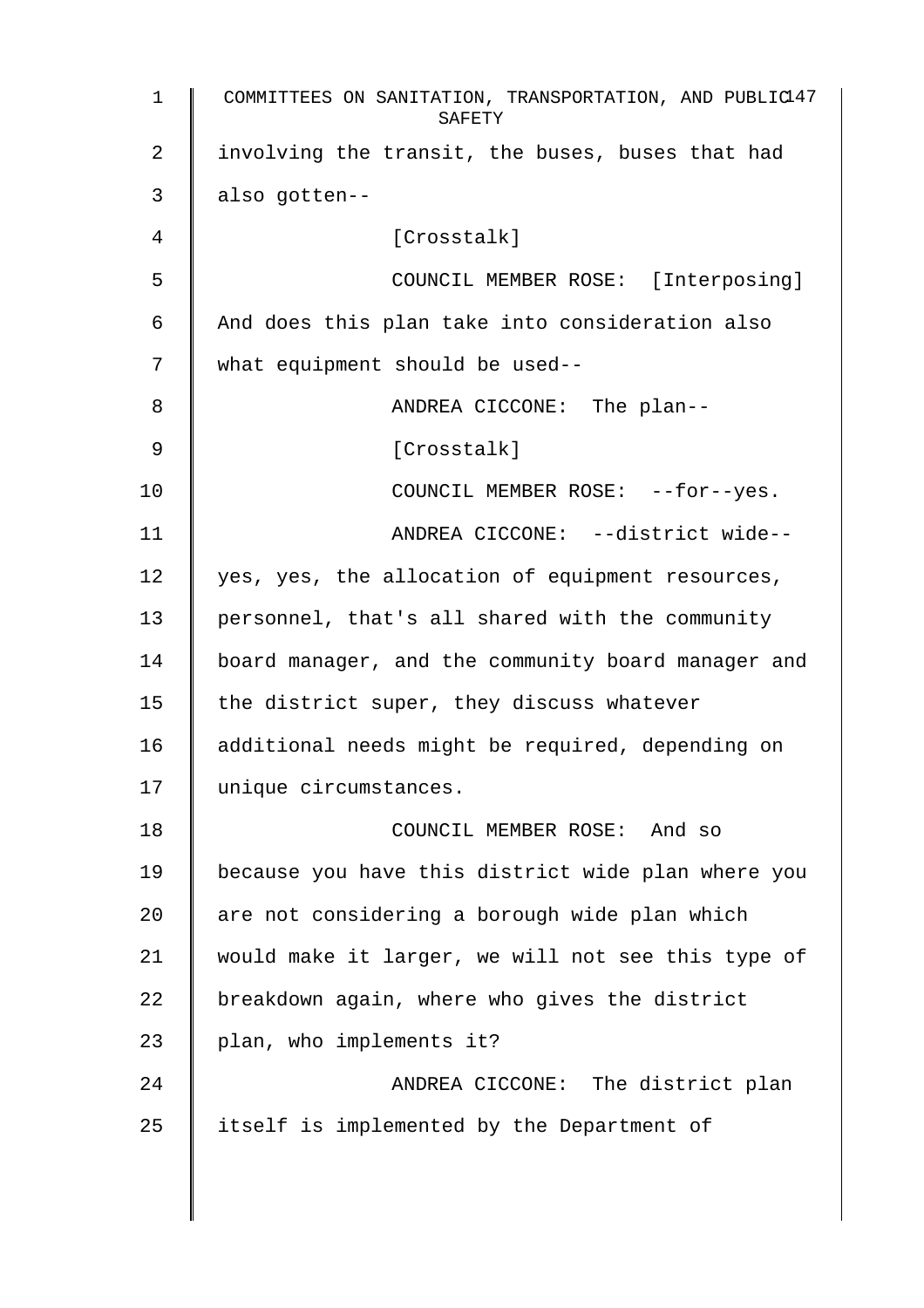1 COMMITTEES ON SANITATION, TRANSPORTATION, AND PUBLIC 148 SAFETY 2 Sanitation-- 3 Crosstalk] 4 COUNCIL MEMBER ROSE: [Interposing] 5 No, I know the Department of Sanitation, what 6 individual at what level? 7 || ANDREA CICCONE: At the district 8 | superintendent level and above. As you know, 9 | there's a hierarchy within each district 10 | operations at each garage beginning with, of 11 | course, the borough chief who's in the Staten 12 | Island borough--13 | Crosstalk] 14 | ANDREA CICCONE: --there's one 15 | borough office on Staten Island, beginning with 16  $\parallel$  the borough chief--17 || COUNCIL MEMBER ROSE: [Interposing] 18 So there's three--19 | ANDREA CICCONE: --and that is 20 filtered-- 21 | [Crosstalk] 22 COUNCIL MEMBER ROSE: --there's 23 | three people--24 **ANDREA CICCONE:** There's three--25 | COUNCIL MEMBER ROSE: --on Staten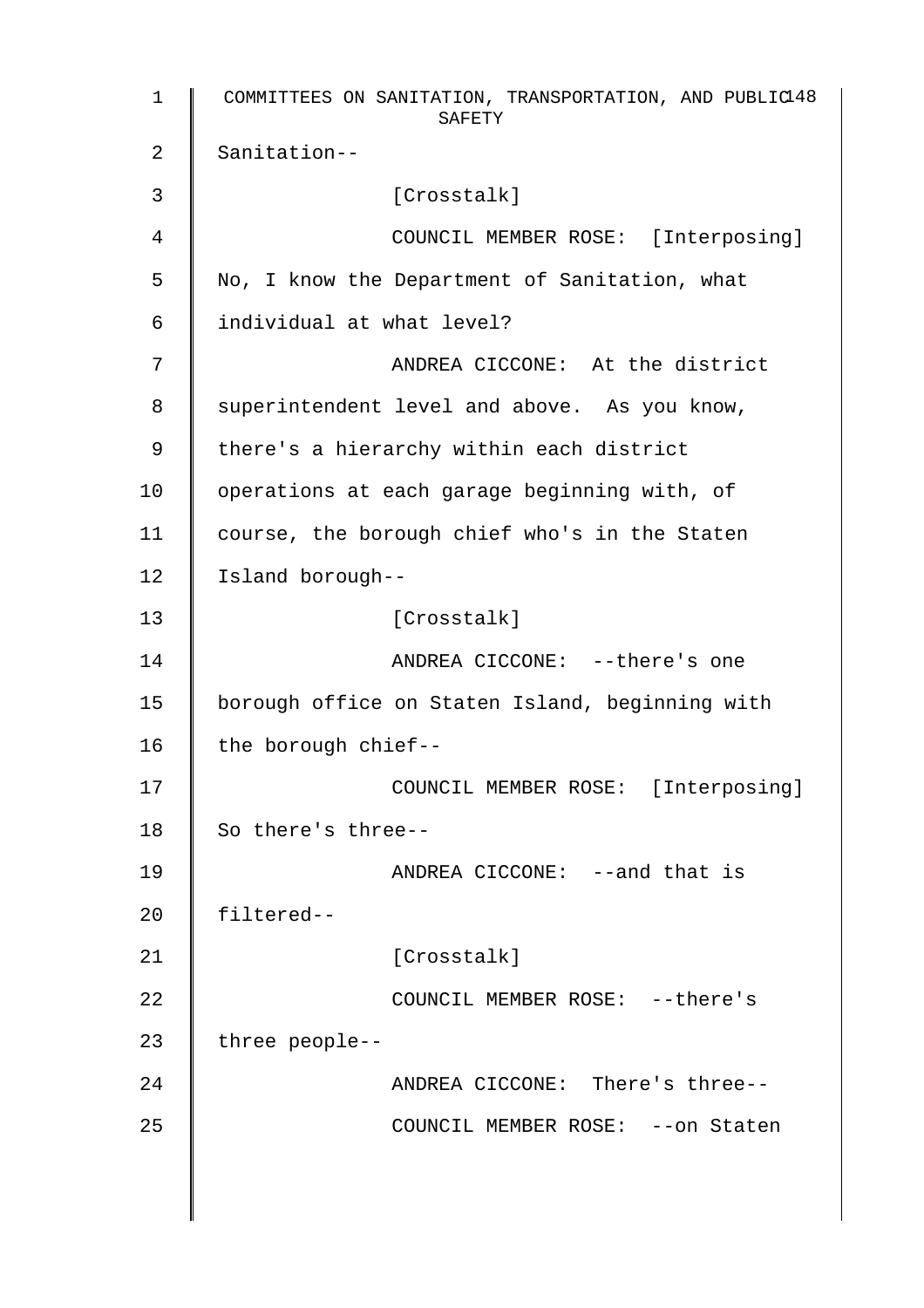| 1  | COMMITTEES ON SANITATION, TRANSPORTATION, AND PUBLIC49<br>SAFETY |
|----|------------------------------------------------------------------|
| 2  | Island who are responsible to make the call to                   |
| 3  | implement the plan.                                              |
| 4  | [Crosstalk]                                                      |
| 5  | ANDREA CICCONE: --partly true,                                   |
| 6  | there are three district superintendents manning                 |
| 7  | each garage and then above the district super is                 |
| 8  | an assistant chief, we also have a deputy chief--                |
| 9  | sorry, the district superintendent, the deputy                   |
| 10 | chief, the assistant chief, and the borough super.               |
| 11 | So those are borough wide operations as well as                  |
| 12 | individual, the three district operations in your                |
| 13 | district.                                                        |
| 14 | COUNCIL MEMBER ROSE: And just one                                |
| 15 | other question, who made the call to send out the                |
| 16 | supervisors in Priuses that were so ineffective                  |
| 17 | that supervisors could not get around the district               |
| 18 | to make the necessary judgment calls that needed                 |
| 19 | to be made while people with the four-wheel drive                |
| 20 | were sitting in City Hall at some control center?                |
| 21 | Would this individual district plan have addressed               |
| 22 | the use of the appropriate equipment so that                     |
| 23 | people could in fact make the right calls and make               |
| 24 | sure that the district was getting cleared in a                  |
| 25 | manner that was expeditious?                                     |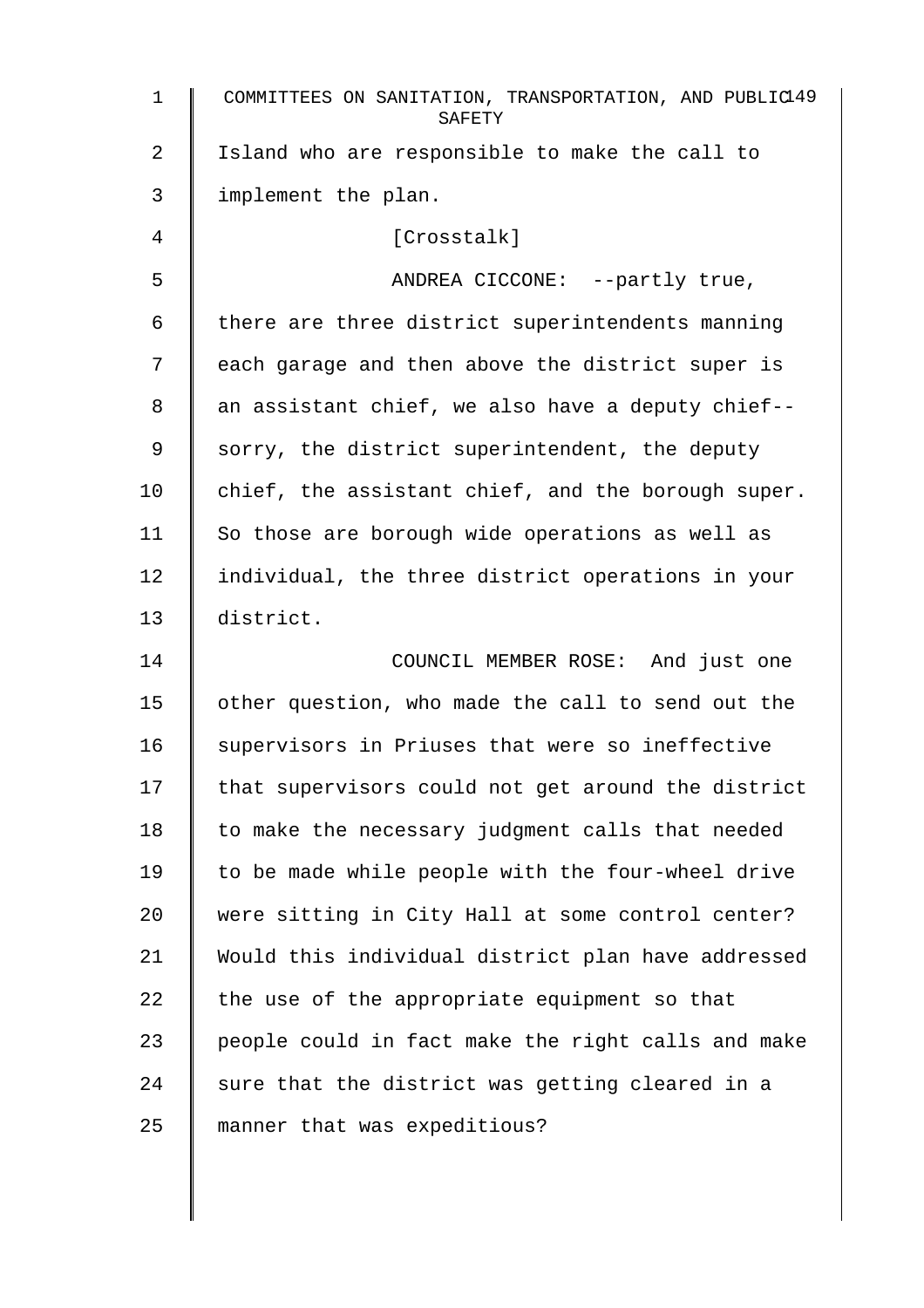| $\mathbf{1}$   | COMMITTEES ON SANITATION, TRANSPORTATION, AND PUBLIC150<br>SAFETY |
|----------------|-------------------------------------------------------------------|
| $\overline{2}$ | ANDREA CICCONE: Well to answer                                    |
| 3              | your first question, I would have to ask my                       |
| 4              | principals in my agency who would have made that                  |
| 5              | specific call. But insofar as Staten Island,                      |
| 6              | Staten Island actually was the hardest hit borough                |
| 7              | next to the Brooklyn South zone, so Staten Island                 |
| 8              | received upwards of 30 inches that was measured                   |
| 9              | after the complete snowfall had ceased.                           |
| 10             | I think that even in those district                               |
| 11             | plans that are discussed monthly between the                      |
| 12             | district super and the community board manager,                   |
| 13             | it's not as if a 30 inch storm is impossible, but                 |
| 14             | it's such a rarity, so now that given that the                    |
| 15             | current--                                                         |
| 16             | [Crosstalk]                                                       |
| 17             | COUNCIL MEMBER ROSE: [Interposing]                                |
| 18             | I just want you to know, I was out there in a                     |
| 19             | four-wheel drive and I actually rescued the                       |
| 20             | sanitation supervisor--                                           |
| 21             | [Crosstalk]                                                       |
| 22             | ANDREA CICCONE: Yes.                                              |
| 23             | COUNCIL MEMBER ROSE: -- who was                                   |
| 24             | stuck in a Prius who could not get out--                          |
| 25             | ANDREA CICCONE: We've--                                           |
|                |                                                                   |
|                |                                                                   |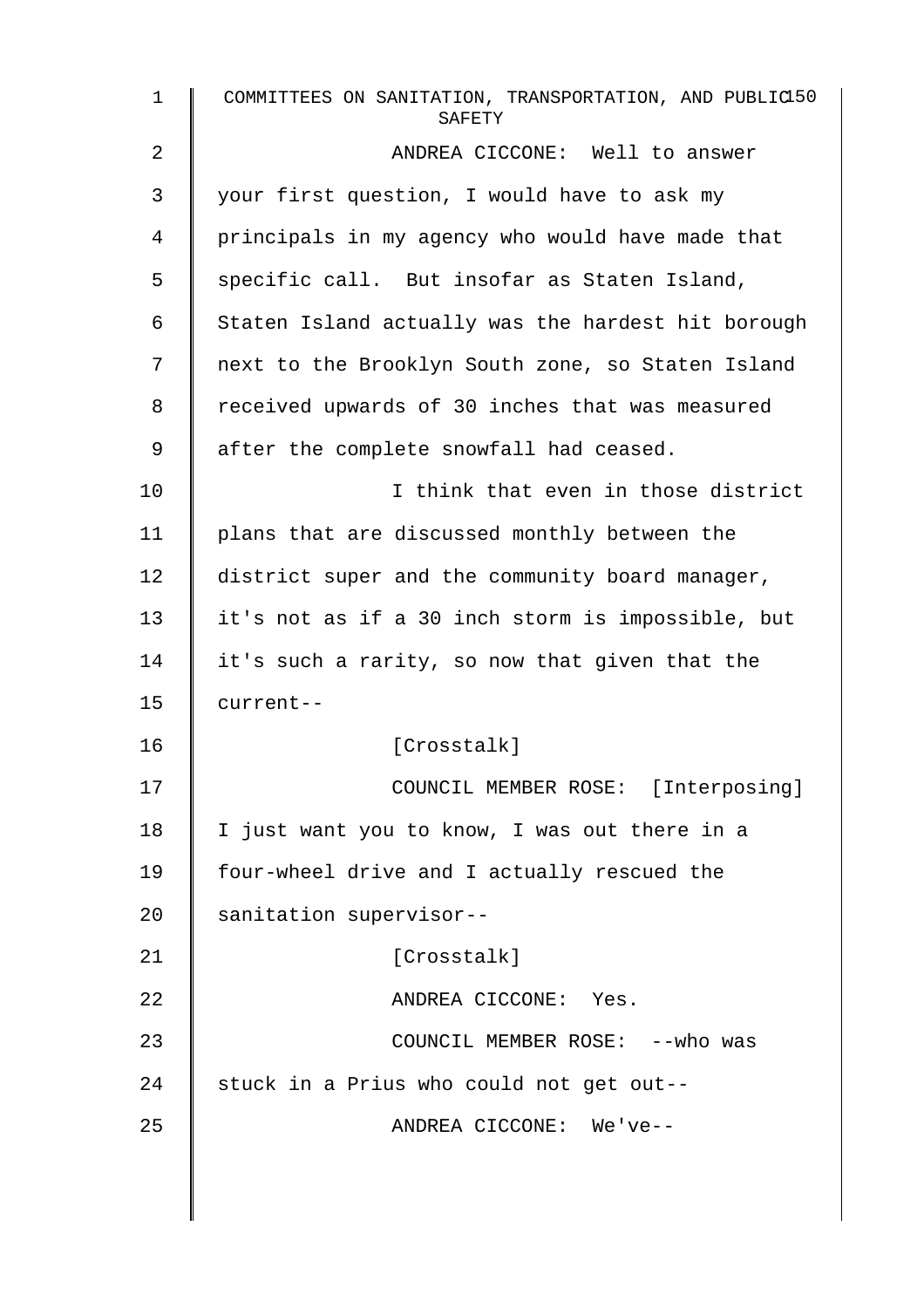| $\mathbf{1}$ | COMMITTEES ON SANITATION, TRANSPORTATION, AND PUBLIC151<br>SAFETY |
|--------------|-------------------------------------------------------------------|
| 2            | [Crosstalk]                                                       |
| 3            | COUNCIL MEMBER ROSE: -- to make the                               |
| 4            | necessary judgment calls or provide the                           |
| 5            | supervision that was required for that storm. And                 |
| 6            | really if you're going to provide them with                       |
| 7            | equipment, then you need to provide them with the                 |
| 8            | equipment that is--                                               |
| 9            | ANDREA CICCONE: [Interposing] We                                  |
| 10           | know that, we know that, yes.                                     |
| 11           | COUNCIL MEMBER ROSE: All right.                                   |
| 12           | CHAIRPERSON JAMES: Thank you. So                                  |
| 13           | that concludes all of the questions. I hope that,                 |
| 14           | again, we could work with the administration and                  |
| 15           | that we can be a partner in this process and move                 |
| 16           | and begin to start negotiating some of these bills                |
| 17           | forward. I think that's a reasonable request. I                   |
| 18           | believe that the plan that you have in place                      |
| 19           | should be codified and that we should work                        |
| 20           | together in creating a transparent process so that                |
| 21           | all can see and that there's checks and balances                  |
| 22           | in place. I thank you for this opportunity and,                   |
| 23           | Ms. Weinstein, I hope you are okay.                               |
| 24           | LIZ WEINSTEIN: I'm fine.                                          |
| 25           | CHAIRPERSON JAMES: Okay. Thank                                    |
|              |                                                                   |
|              |                                                                   |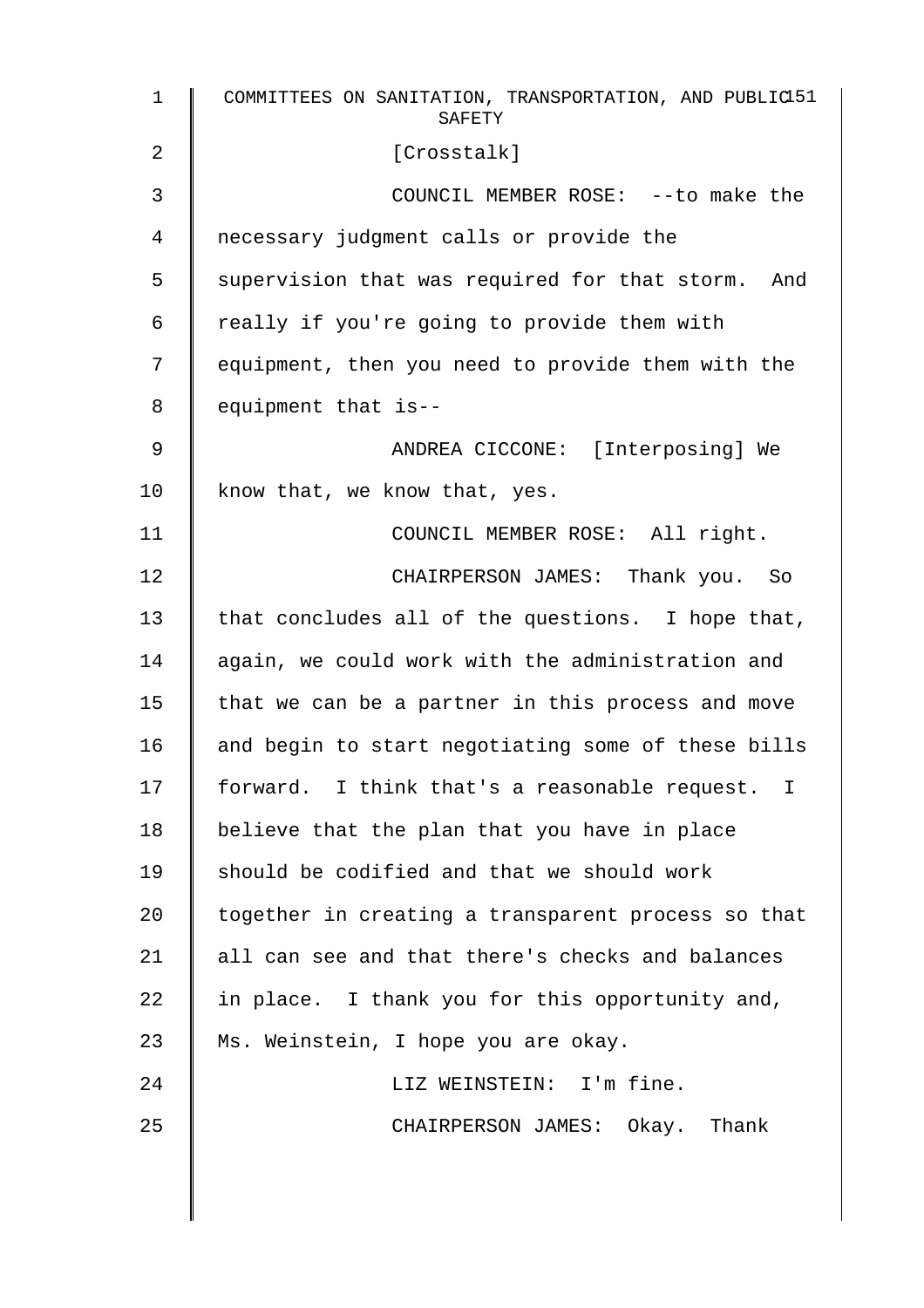1 COMMITTEES ON SANITATION, TRANSPORTATION, AND PUBLIC 152 SAFETY 2 you. Yeah, they should not have put you out here, 3 but anyway, thank you. And Anthony Crowley should 4 | have answered more questions. Thank you, thank  $5 \parallel$  you. 6 Next panel, it's our last panel, 7 Robert Rappo [phonetic], Matt Shakia, and I 8 apologize if I'm--Shockins [phonetic], I apologize 9 | if I mispronounce your name--and the last witness 10 | is Malagros Crane. 11 | FEMALE VOICE: You can take the one 12 | I was reading from. 13 | [Off mic] 14 | CHAIRPERSON JAMES: In downtown 15 Brooklyn? 16 | Coff micl 17 | ROBERT RAPPO: --my comments, I got 18 no problem-- 19 | [Crosstalk] 20 **CONFIGURE ALC INCORDERT RAPPO:** --don't want to be 21 | on camera. 22 | Crosstalk] 23 | CHAIRPERSON JAMES: It's my 24 understanding you do not want to be on camera, so 25  $\parallel$  all the cameras will be focused on me, is that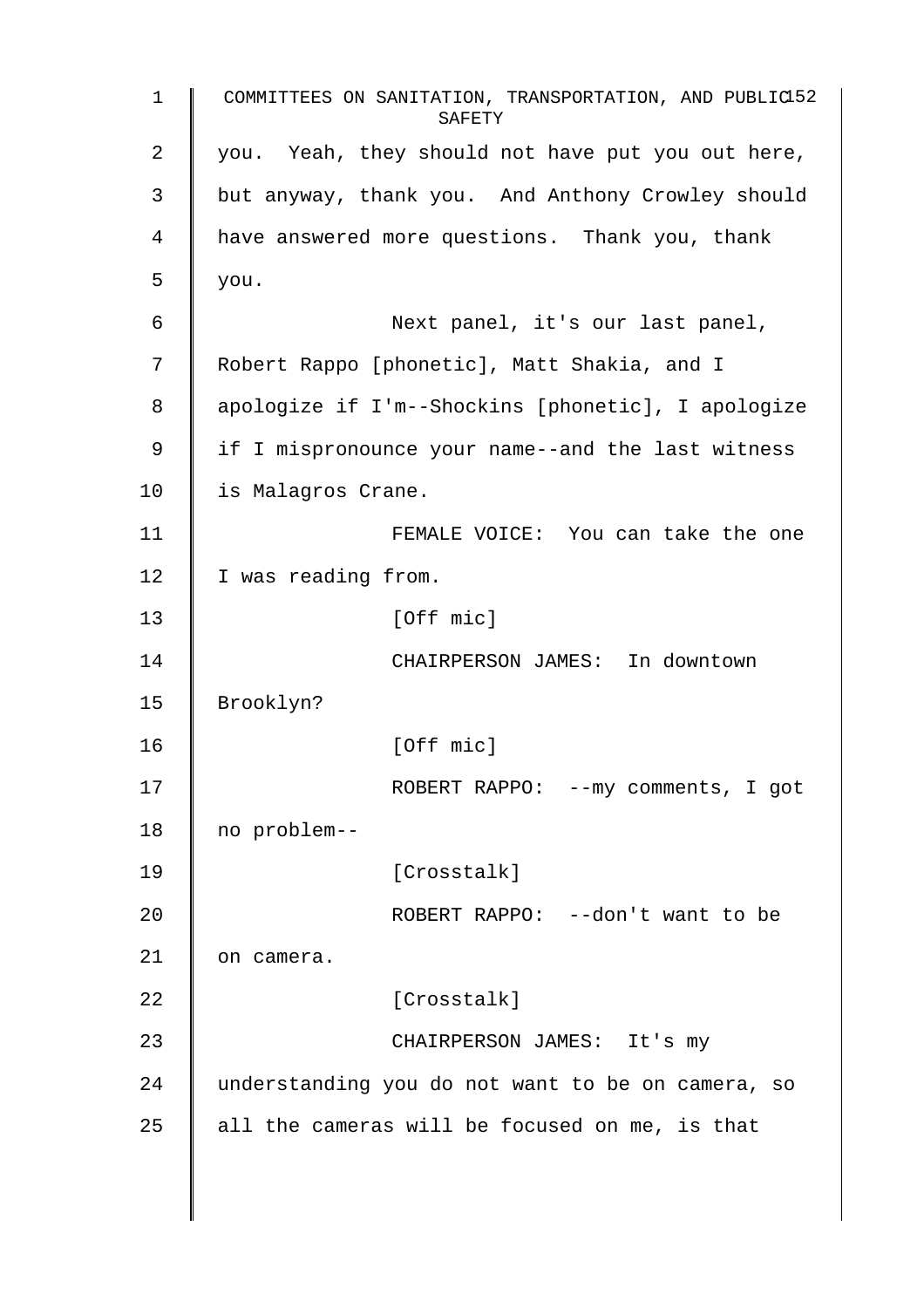1 COMMITTEES ON SANITATION, TRANSPORTATION, AND PUBLIC 153 SAFETY 2  $\parallel$  okay? 3 **COBERT RAPPO:** That's fine, Chair 4 James. 5 CHAIRPERSON JAMES: Thank you. So 6 | they're going to be positioned this way, so if you 7 want to sit at the table, that's fine. 8 | Coff mic] 9 | CHAIRPERSON JAMES: So Ms. Crane? 10 | MALAGROS FRANKO: It's Franko, 11 | sorry for the chicken scratch. 12 | CHAIRPERSON JAMES: Oh, oh, it's 13  $\parallel$  Franko, I--14 | MALAGROS FRANKO: Yeah. 15 | CHAIRPERSON JAMES: --apologize. 16 | MALAGROS FRANKO: It's okay. 17 | CHAIRPERSON JAMES: So you want to-18 19 || [Crosstalk] 20 MALAGROS FRANKO: It's my chicken 21 | scratch. 22 CHAIRPERSON JAMES: That's okay, 23 | would you like to begin, ma'am? 24 MALAGROS FRANKO: Yeah, thank you 25  $\parallel$  for the opportunity to present this testimony.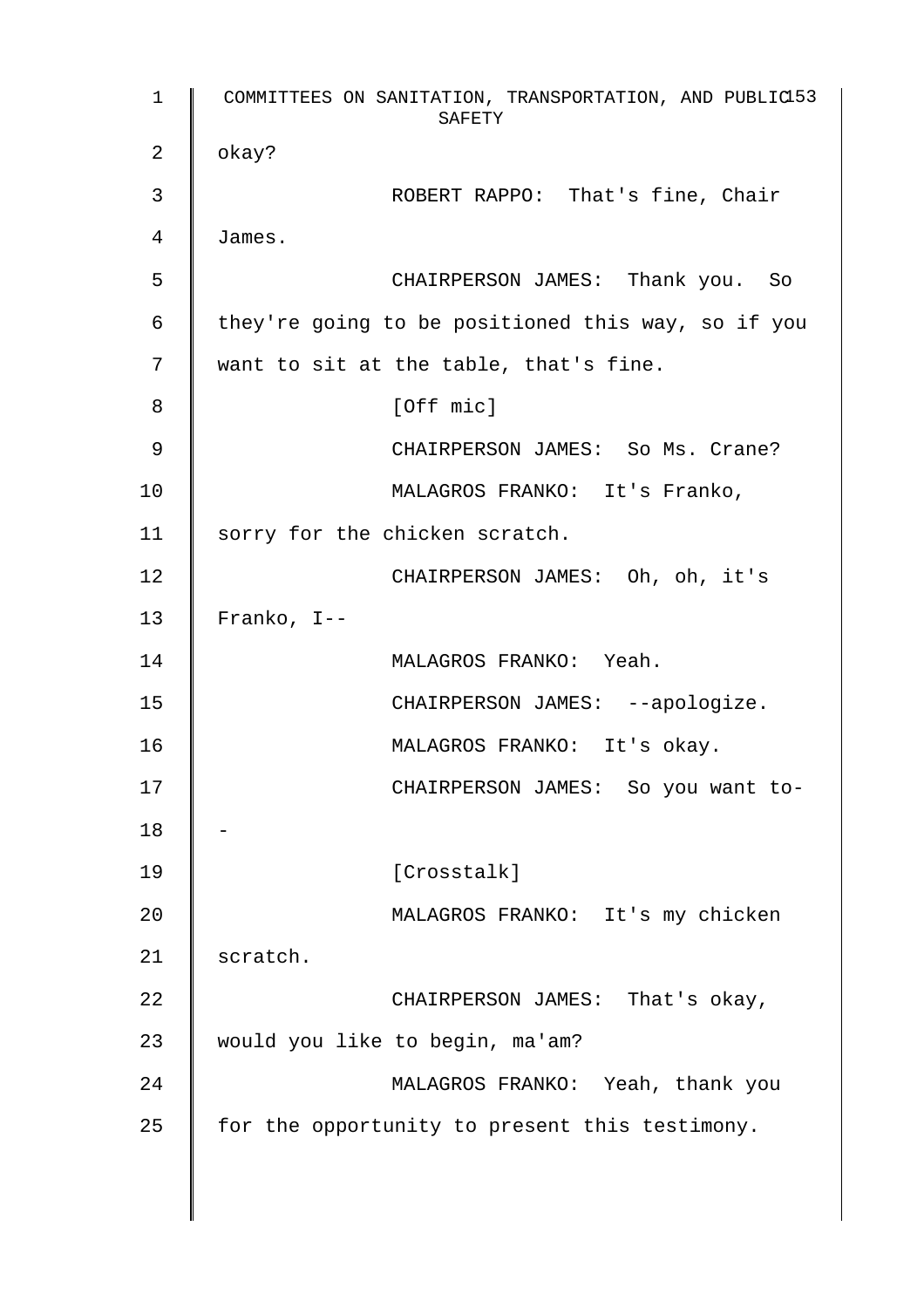| $\mathbf{1}$   | COMMITTEES ON SANITATION, TRANSPORTATION, AND PUBLIC154<br>SAFETY |
|----------------|-------------------------------------------------------------------|
| $\overline{a}$ | I'm here to share my personal experience as a                     |
| 3              | result of the first snowstorm. I know I wasn't                    |
| 4              | the only one held hostage by the storm, but even                  |
| 5              | when they so-called plowed the streets, I still                   |
| 6              | couldn't get to work. I had to take a week of                     |
| 7              | vacation time because I couldn't get to work.                     |
| 8              | I don't know who said on the last                                 |
| 9              | panel that it's not important to shovel the curb                  |
| 10             | cuts, but that is why I couldn't get to work                      |
| 11             | 'cause even after they so-called plowed it, the                   |
| 12             | curb cuts are never addressed. I don't know who's                 |
| 13             | held responsible for dealing with the curb cuts in                |
| 14             | New York City, but how am I supposed to get off my                |
| 15             | block if the sanitation department continuously                   |
| 16             | puts snow on the curb cuts? And Access-A-Ride                     |
| 17             | cannot access any of the sidewalks if they push                   |
| 18             | everything against the sidewalk.                                  |
| 19             | Again, if I didn't have--if I                                     |
| 20             | wasn't such a hoarder in my vacation time, I                      |
| 21             | would've lost pay for a whole week, not just for                  |
| 22             | three days, a whole week. And again if I didn't                   |
| 23             | have someone who came in to get me groceries, I                   |
| 24             | would have had no food.                                           |
| 25             | I'm just going to give you a copy                                 |
|                |                                                                   |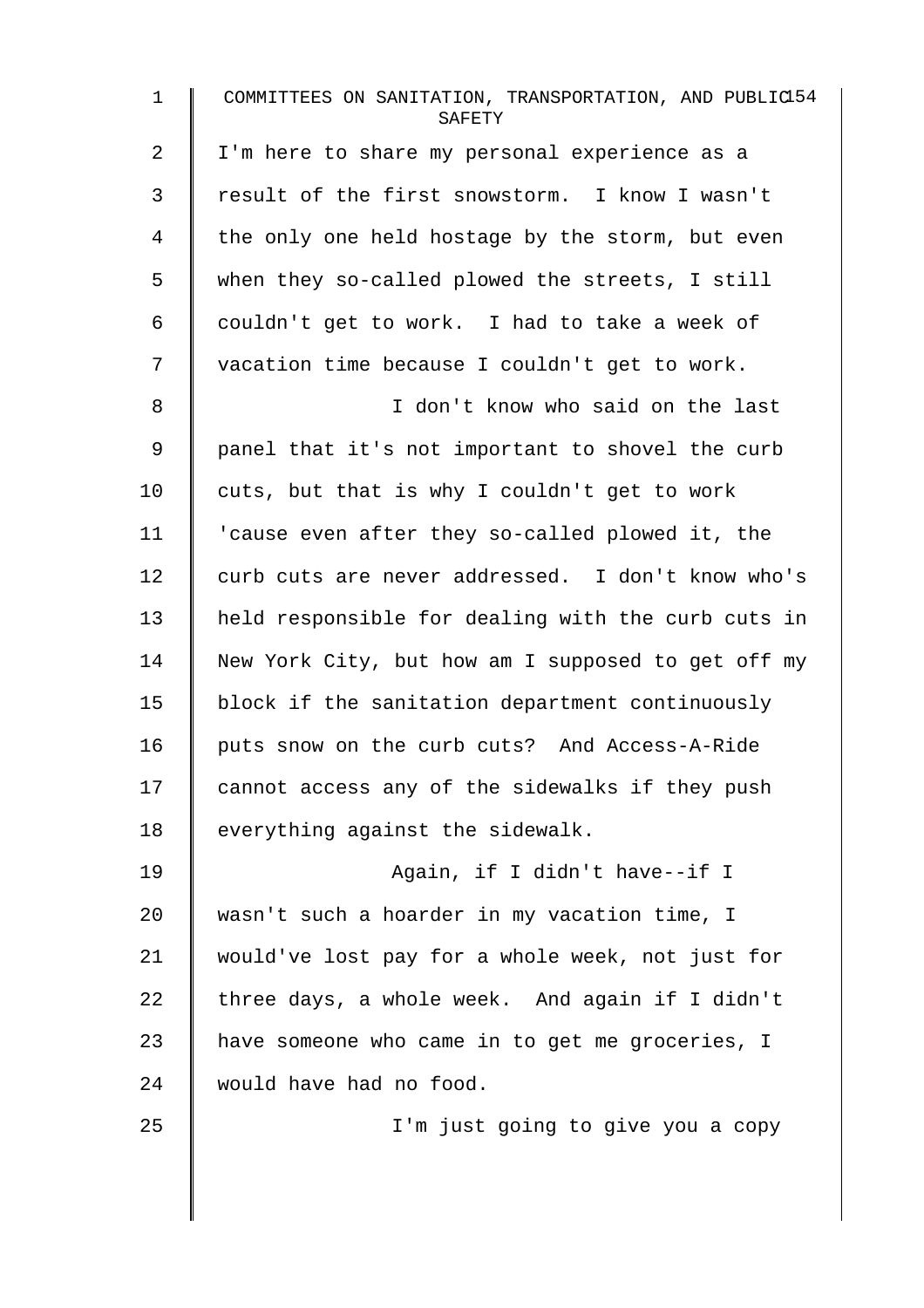| 1  | COMMITTEES ON SANITATION, TRANSPORTATION, AND PUBLIC155<br>SAFETY |
|----|-------------------------------------------------------------------|
| 2  | of my testimony, but those are the basic things                   |
| 3  | that I wanted to bring up. Those curb cut issues                  |
| 4  | and Access-A-Ride issues, they're not just for                    |
| 5  | people with disabilities, they're for the elderly,                |
| 6  | they're for people who have to deliver to the                     |
| 7  | stores and stuff like that. This is crazy not to                  |
| 8  | think that the curb cuts are not important.                       |
| 9  | And when they do so-called shovel                                 |
| 10 | the bus shelters--                                                |
| 11 | CHAIRPERSON JAMES: Yes.                                           |
| 12 | MALAGROS FRANKO: --it's a straight                                |
| 13 | single line, not enough space for a wheelchair                    |
| 14 | person or for the bus to deploy its ramps.                        |
| 15 | CHAIRPERSON JAMES: Do you support                                 |
| 16 | the legislation that we put forward?                              |
| 17 | MALAGROS FRANKO: Damn skippy.                                     |
| 18 | CHAIRPERSON JAMES: Okay. I guess                                  |
| 19 | that means yes.                                                   |
| 20 | MALAGROS FRANKO: Yes.                                             |
| 21 | CHAIRPERSON JAMES: Thank you.                                     |
| 22 | Next, next. Do you want the cameras off?                          |
| 23 | ROBERT RAPPO: I appreciate that.                                  |
| 24 | CHAIRPERSON JAMES: Okay.                                          |
| 25 | ROBERT RAPPO: Only Madam Chair,                                   |
|    |                                                                   |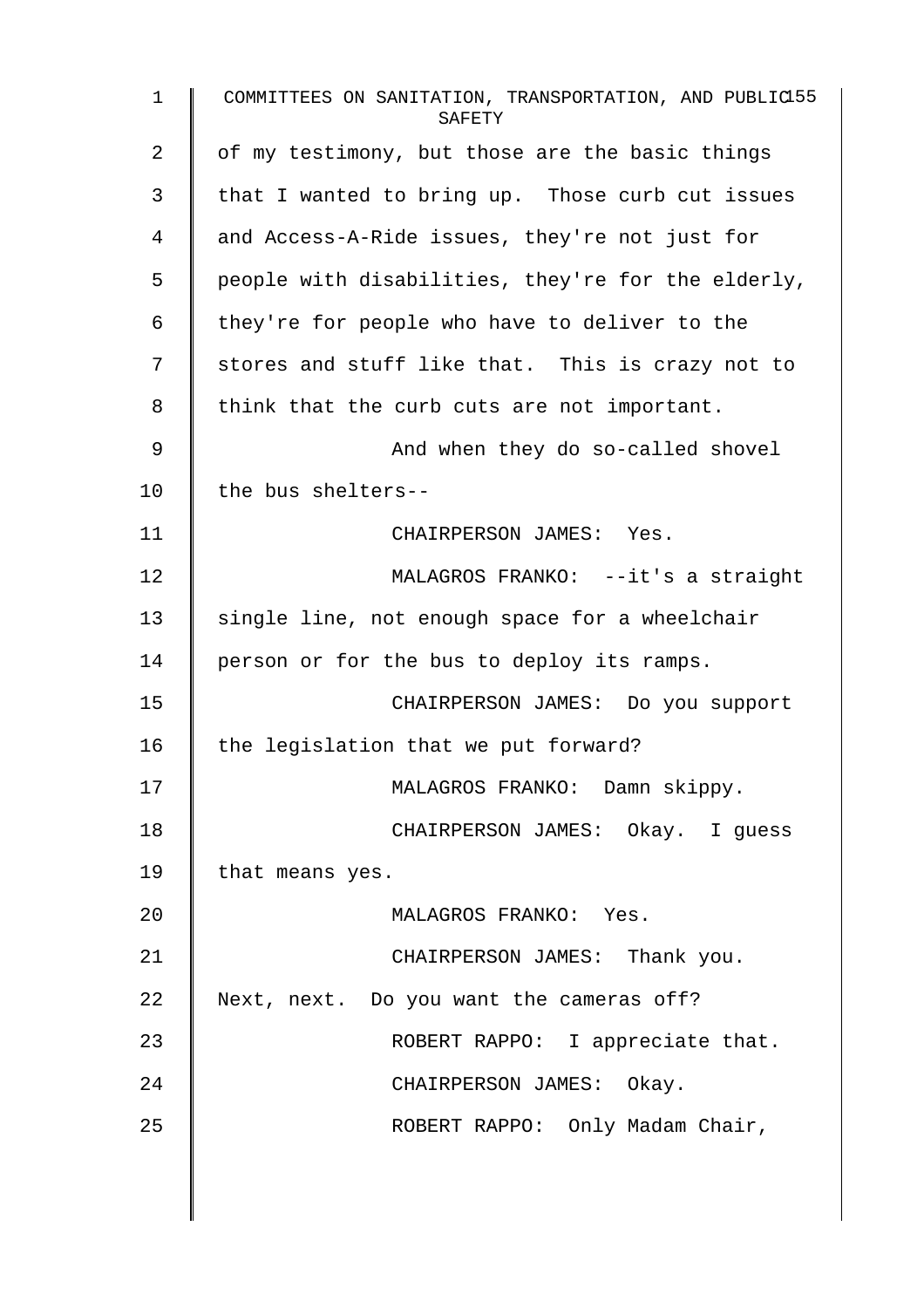1 COMMITTEES ON SANITATION, TRANSPORTATION, AND PUBLIC 156 SAFETY 2 Madam James, is because the issues--3 | [background noise] 4 CHAIRPERSON JAMES: Yes, sir. 5 [background noise] 6 SERGEANT-AT-ARMS: --but you have 7 | to speak into the mic--8 | Crosstalk] 9 | ROBERT RAPPO: Okay. 10 **CHAIRPERSON JAMES:** Have a seat, 11 | relax yourself. 12 | ROBERT RAPPO: Okay. Thank you. 13 | CHAIRPERSON JAMES: Okay. Take 14 | your time. 15 | ROBERT RAPPO: Thank you. I'd stay 16 here 12 hours if I had to, but-- 17 | Crosstalk] 18 | ROBERT RAPPO: you don't want to 19  $\parallel$  know. 20 | SERGEANT-AT-ARMS: Say your name. 21 | CHAIRPERSON JAMES: It's okay. 22 | ROBERT RAPPO: My name is Robert 23 | Rappo, I'm a social member of [off mic] Paramus 24 | [phonetic] Veterans Administration they used to  $25$  | formerly, they're now United Spano [phonetic]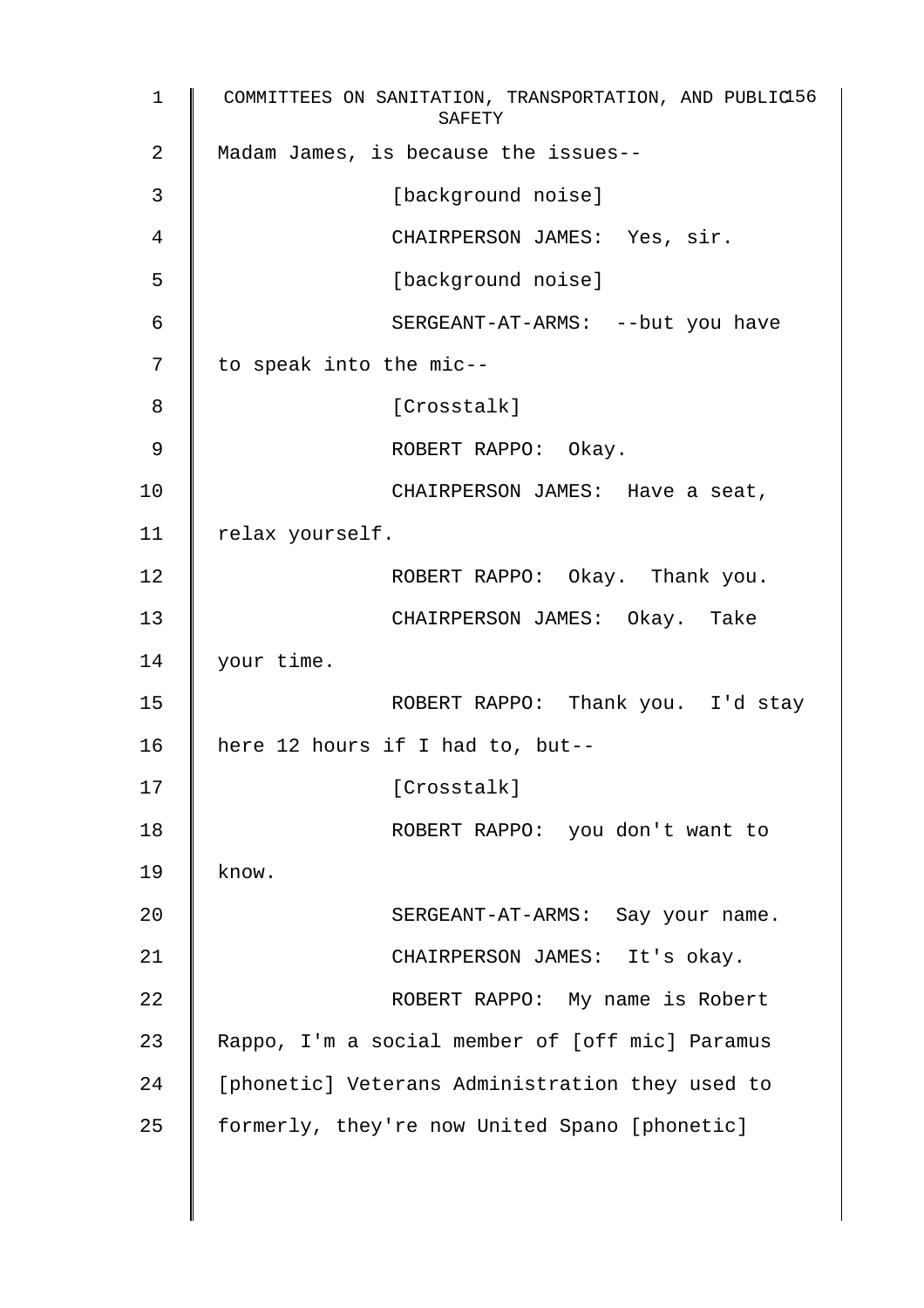| $\mathbf{1}$   | COMMITTEES ON SANITATION, TRANSPORTATION, AND PUBLIC157<br>SAFETY |
|----------------|-------------------------------------------------------------------|
| $\overline{2}$ | Association. I am just an associate member, not                   |
| 3              | being a veteran or anything like that. But I just                 |
| 4              | support all disability groups, Brooklyn Center for                |
| 5              | Independent and Disabled and whatnot.                             |
| 6              | I feel for that young lady,                                       |
| 7              | although I am not permanently in a wheelchair. I                  |
| 8              | find it also appalling, and I found it appalling                  |
| 9              | that these people--that all these representatives                 |
| 10             | from the city who the taxpayers of New York pay                   |
| 11             | who put the politicians into office                               |
| 12             | And I thank you all very, very much                               |
| 13             | for holding these hearings, all the many, many                    |
| 14             | hours that you gave, Chair James, to hear the                     |
| 15             | public speak.                                                     |
| 16             | I have pictures here that are                                     |
| 17             | appalling, they're discriminating to people with                  |
| 18             | disabilities, that they cannot get off their                      |
| 19             | sidewalk.                                                         |
| 20             | [Off mic]                                                         |
| 21             | CHAIRPERSON JAMES: --Sergeant-at-                                 |
| 22             | Arms, can we see copies of the pictures that the                  |
| 23             | gentleman has?                                                    |
| 24             | [Crosstalk]                                                       |
| 25             | ROBERT RAPPO: I also--                                            |
|                |                                                                   |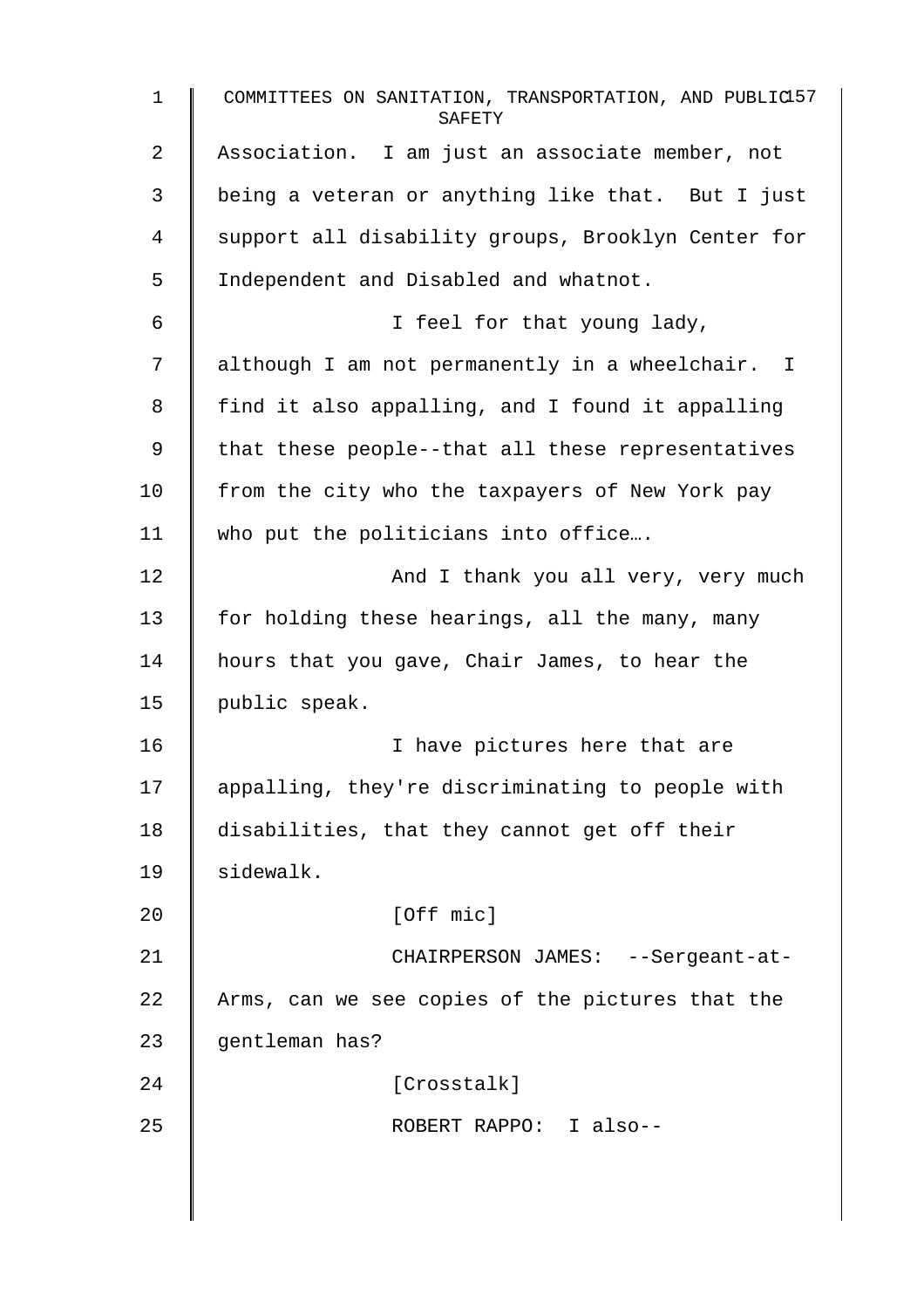| $\mathbf{1}$ | COMMITTEES ON SANITATION, TRANSPORTATION, AND PUBLIC158<br>SAFETY |
|--------------|-------------------------------------------------------------------|
| 2            | CHAIRPERSON JAMES: --for our                                      |
| 3            | benefit?                                                          |
| 4            | SERGEANT-AT-ARMS: Do you want to                                  |
| 5            | see these?                                                        |
| 6            | CHAIRPERSON JAMES: Yes.                                           |
| 7            | ROBERT RAPPO: Thank you. I just                                   |
| 8            | appreciate it, I just wanted to just say one other                |
| 9            | thing. I support what Council Member Vallone as                   |
| 10           | the Public Safety chair is doing. And the other                   |
| 11           | chair members, I thank you all very, very much.                   |
| 12           | You never want me to be your--this                                |
| 13           | is off the record, you never want me to be your                   |
| 14           | personal photographer, Madam Chair. But, [off                     |
| 15           | mic] just thank you for the opportunity, I                        |
| 16           | appreciate it very much.                                          |
| 17           | And as that girl, damn skippy, it's                               |
| 18           | damn skippy yippy doo, pass it all. Thank you.                    |
| 19           | CHAIRPERSON JAMES: Thank you, sir.                                |
| 20           | Next?                                                             |
| 21           | MATT SHOCKINS: Good afternoon.                                    |
| 22           | I've been before this Council many, many times and                |
| 23           | appreciate the fact that you're holding this                      |
| 24           | follow-up hearing today. Please act on my last                    |
| 25           | testimony and provide me with a copy of T 2105,                   |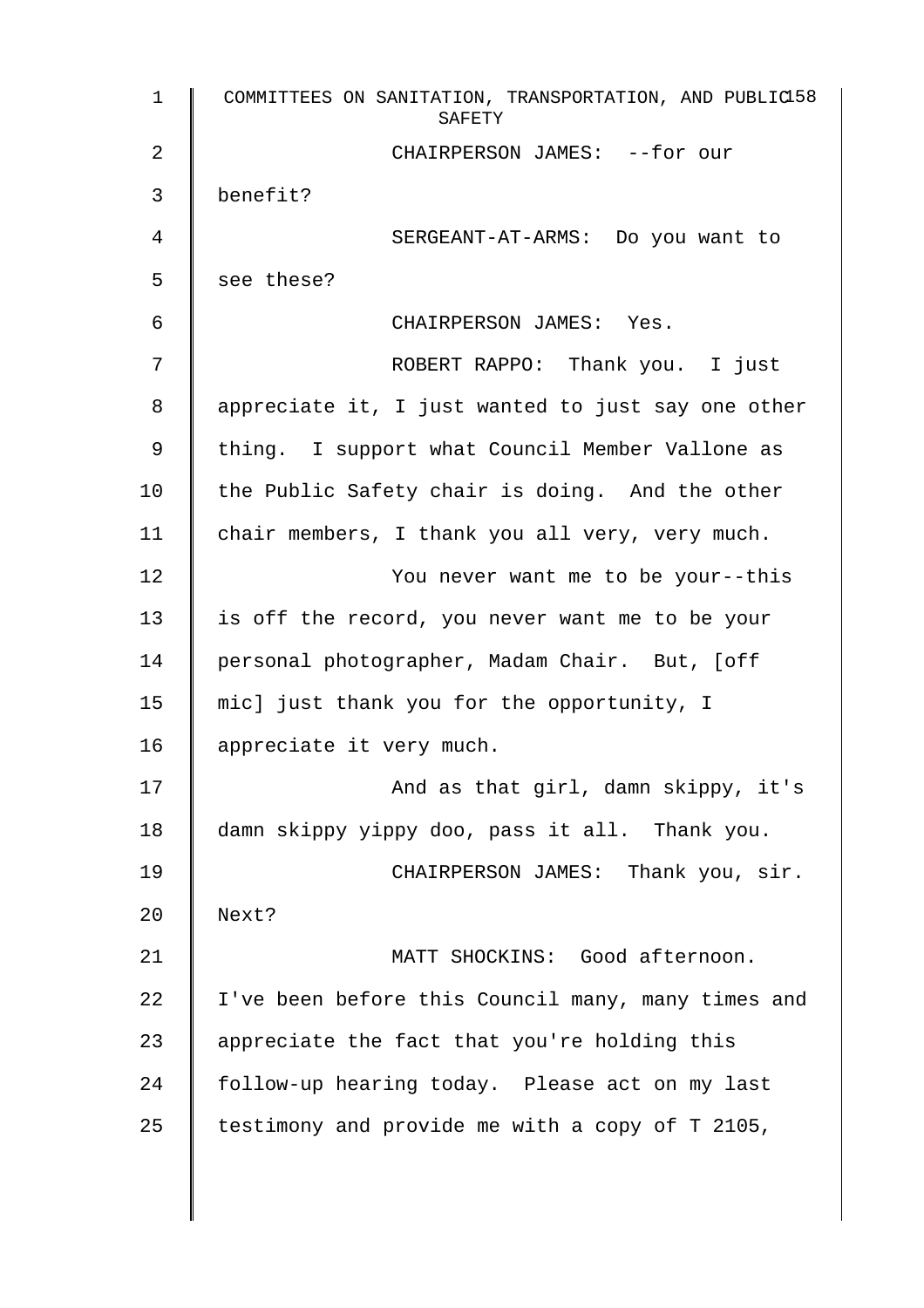| $\mathbf{1}$ | COMMITTEES ON SANITATION, TRANSPORTATION, AND PUBLIC159<br>SAFETY |
|--------------|-------------------------------------------------------------------|
| 2            | which is about snowplow removal put out by                        |
| 3            | Councilwoman Gonzalez and Councilman Vacca is also                |
| 4            | a cosponsor of this snowplow removal bill.                        |
| 5            | CHAIRPERSON JAMES: Do you support                                 |
| $\sqrt{6}$   | those bills?                                                      |
| 7            | MATT SHOCKINS: Yes, I do with--                                   |
| 8            | yes, I support even this clearing bus stops                       |
| $\mathsf 9$  | removal snow bus shelter bill put out by Council                  |
| 10           | Member Gonzalez aforementioned testimony put out                  |
| 11           | there by Marvin Wasserman of BCID. And I also                     |
| 12           | want to say that I think that the clearing bus                    |
| 13           | stops and the bus--the snow removal of the bus                    |
| 14           | stop is necessary so that a person like myself can                |
| 15           | walk up to the bus stop without encountering snow                 |
| 16           | and climb onto the bus.                                           |
| 17           | And the last thing that I'll say                                  |
| 18           | during this very brief testimony is that I am a                   |
| 19           | person with a disability and don't drive a car,                   |
| 20           | but I am in support of a parking meter suspension                 |
| 21           | bill that would enable a person who does drive to                 |
| 22           | make it illegal for a person to park his car on a                 |
| 23           | snowy day. Thanks for your time today.                            |
| 24           | CHAIRPERSON JAMES: Thank you, sir.                                |
| 25           | Council Member Vallone, you want to close?                        |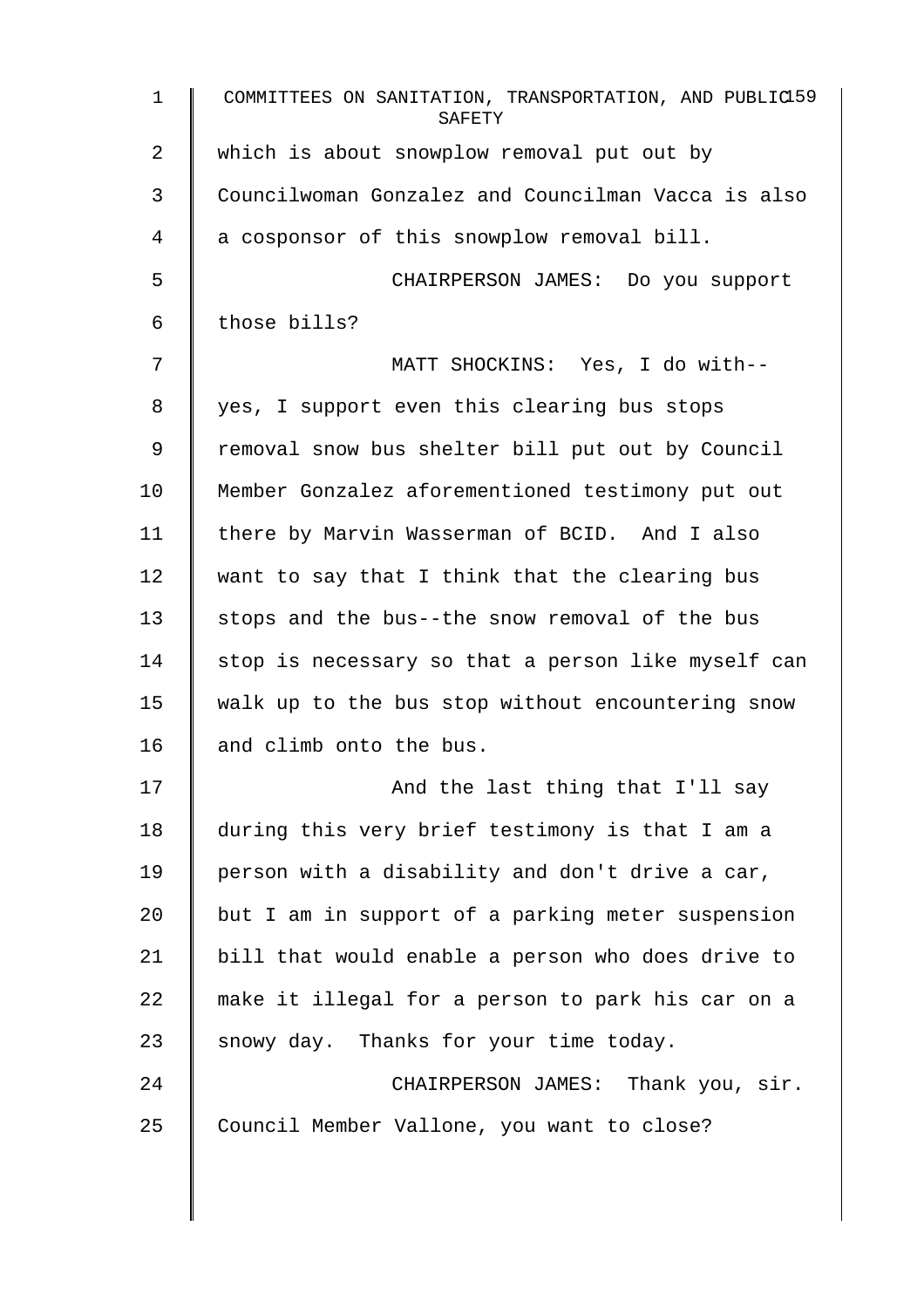| $\mathbf 1$ | COMMITTEES ON SANITATION, TRANSPORTATION, AND PUBLIC160<br>SAFETY |
|-------------|-------------------------------------------------------------------|
| 2           | CHAIRPERSON VALLONE: No [off mic].                                |
| 3           | CHAIRPERSON JAMES: Okay. Well                                     |
| 4           | this concludes this hearing, we thank everyone for                |
| 5           | their testimony, we will take everything into                     |
| 6           | consideration, and hopefully we can move forward                  |
| 7           | in negotiations with the administration. I thank                  |
| 8           | the Council, I thank everyone here today, and I                   |
| $\mathsf 9$ | think my co-chairs. Thank you.                                    |
| 10          | [Off mic]                                                         |
| 11          | CHAIRPERSON JAMES: Oh, adjourned.                                 |
| 12          | Thank you, Jarret, thank you, Dan.                                |
| 13          | [Off mic]                                                         |
| 14          | CHAIRPERSON JAMES: Thank you.                                     |
|             |                                                                   |
|             |                                                                   |
|             |                                                                   |
|             |                                                                   |
|             |                                                                   |
|             |                                                                   |
|             |                                                                   |
|             |                                                                   |
|             |                                                                   |
|             |                                                                   |
|             |                                                                   |
|             |                                                                   |
|             |                                                                   |